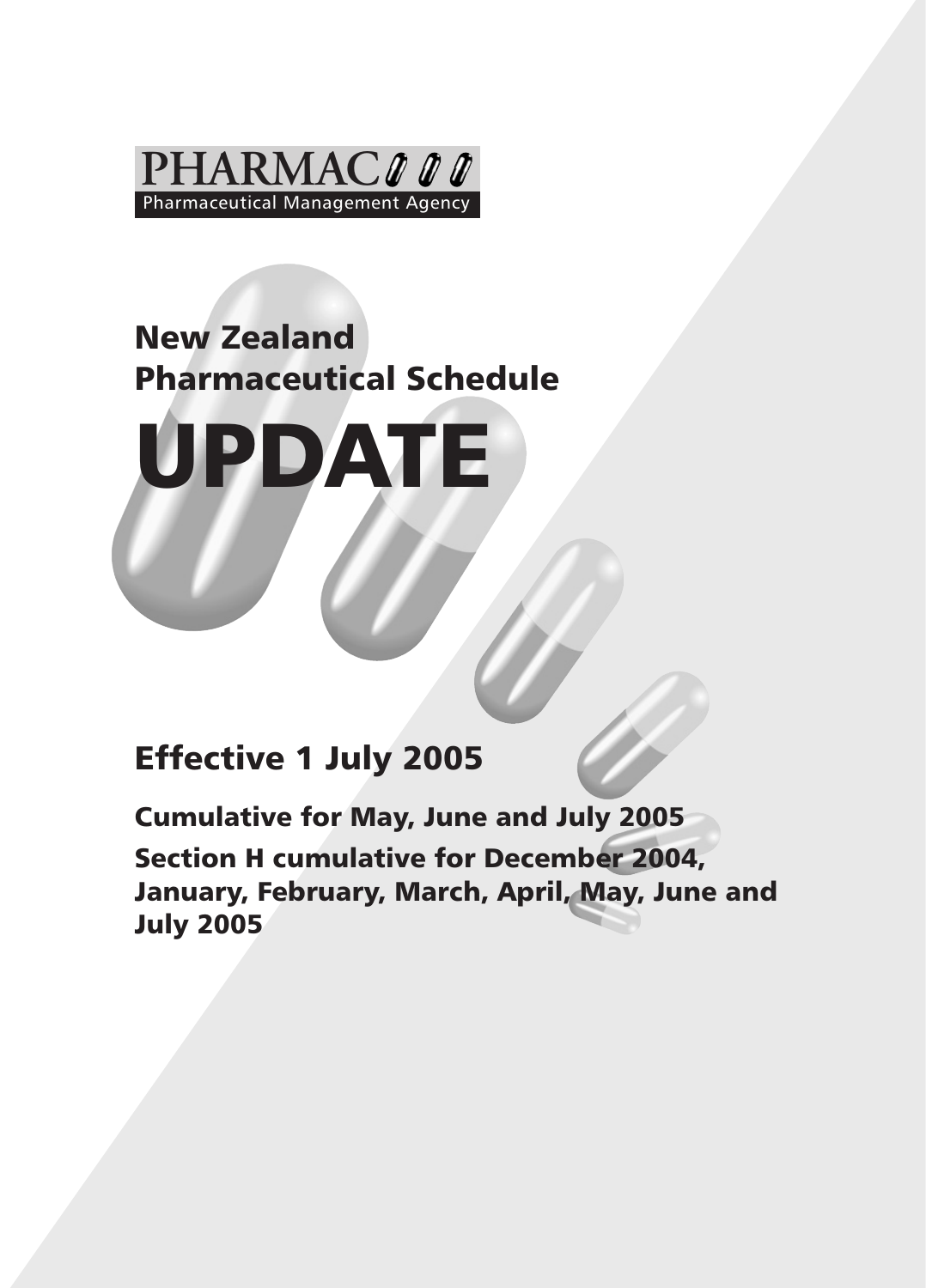# **Contents**

| Salbutamol 100 mcg aerosol inhaler - two brands listed 6   |  |
|------------------------------------------------------------|--|
|                                                            |  |
|                                                            |  |
|                                                            |  |
|                                                            |  |
|                                                            |  |
|                                                            |  |
|                                                            |  |
|                                                            |  |
|                                                            |  |
|                                                            |  |
|                                                            |  |
| Possible decisions for implementation 1 August 2005  10    |  |
| Sole Subsidised Supply products cumulative to July 2005 12 |  |
|                                                            |  |
|                                                            |  |
|                                                            |  |
|                                                            |  |
|                                                            |  |
|                                                            |  |
|                                                            |  |
|                                                            |  |
|                                                            |  |
|                                                            |  |
|                                                            |  |
|                                                            |  |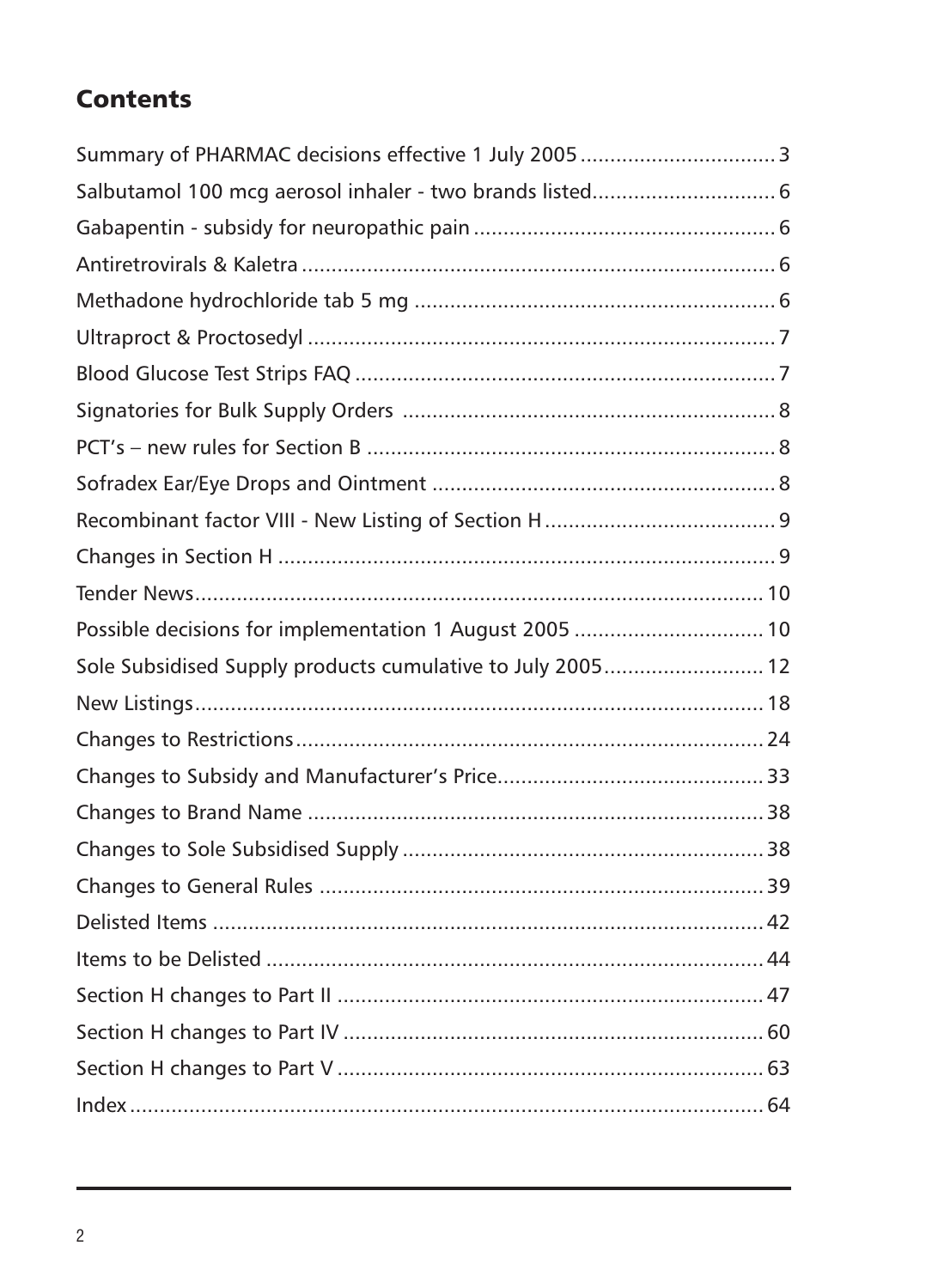## **Summary of PHARMAC decisions effective 1 juLY 2005**

### <span id="page-2-0"></span>**New listings (pages 18 to 23)**

- Nystatin (Nilstat) oral liq 100,0000 u per ml
- Compound electrolytes (Enerlyte) powder for soln for oral use 5 g available on a PSO
- Paracetamol (Panadol) tab 500 mg available on a PSO
- Methadone hydrochloride (HMG) tab 5 mg only on a controlled drug form
- Capecitabine (Xeloda) tab 150 mg and 500 mg PCT only specialist Special Authority
- Cyclophosphamide (Endoxan) inj 1g and 2g PCT only specialist
- Cytarabine (Mayne) inj 100 mg per ml, 20 ml PCT only specialist
- Fludarabine (Fludara) tab 10 mg PCT only specialist
- Fludarabine phosphate (Fludara) inj 50 mg PCT only specialist
- Fluorouracil sodium (Mayne) inj 25 mg per ml, 100 ml PCT only specialist
- Ifosfamide (Holoxan) inj 1g and 2 g PCT only specialist
- Irinotecan (Camptosar) inj 20 mg per ml, 2 ml and 5 ml PCT only specialist – Special Authority
- Bleomycin sulphate (Blenoxane) inj 15 iu PCT only specialist
- Doxorubicin (Mayne) inj 50 mg PCT only specialist
- Epirubicin (Pharmorubicin) inj 2 mg per ml, 5 ml and 25 ml PCT only – specialist
- Mesna (Uromitexan) inj 100 mg per ml, 4 ml and 10 ml, tab 400 mg and 600 mg – PCT only – specialist
- Mitozantrone (Onkotrone) inj 2 mg per ml, 10 ml PCT only specialist
- Paclitaxel (Taxol) inj 30 mg and 100 mg PCT only specialist Special Authority
- Vinorelbine (Navelbine) inj 10 mg per ml, 1 ml and 5 ml PCT only specialist
- Rituximab (Mabthera) inj 100 mg per 10 ml vial and 500 mg per 50 ml vial – PCT only – specialist – Special Authority
- Trastuzumab (Herceptin) inj 150 mg vial and inj 440 mg vial PCT only – specialist – Special Authority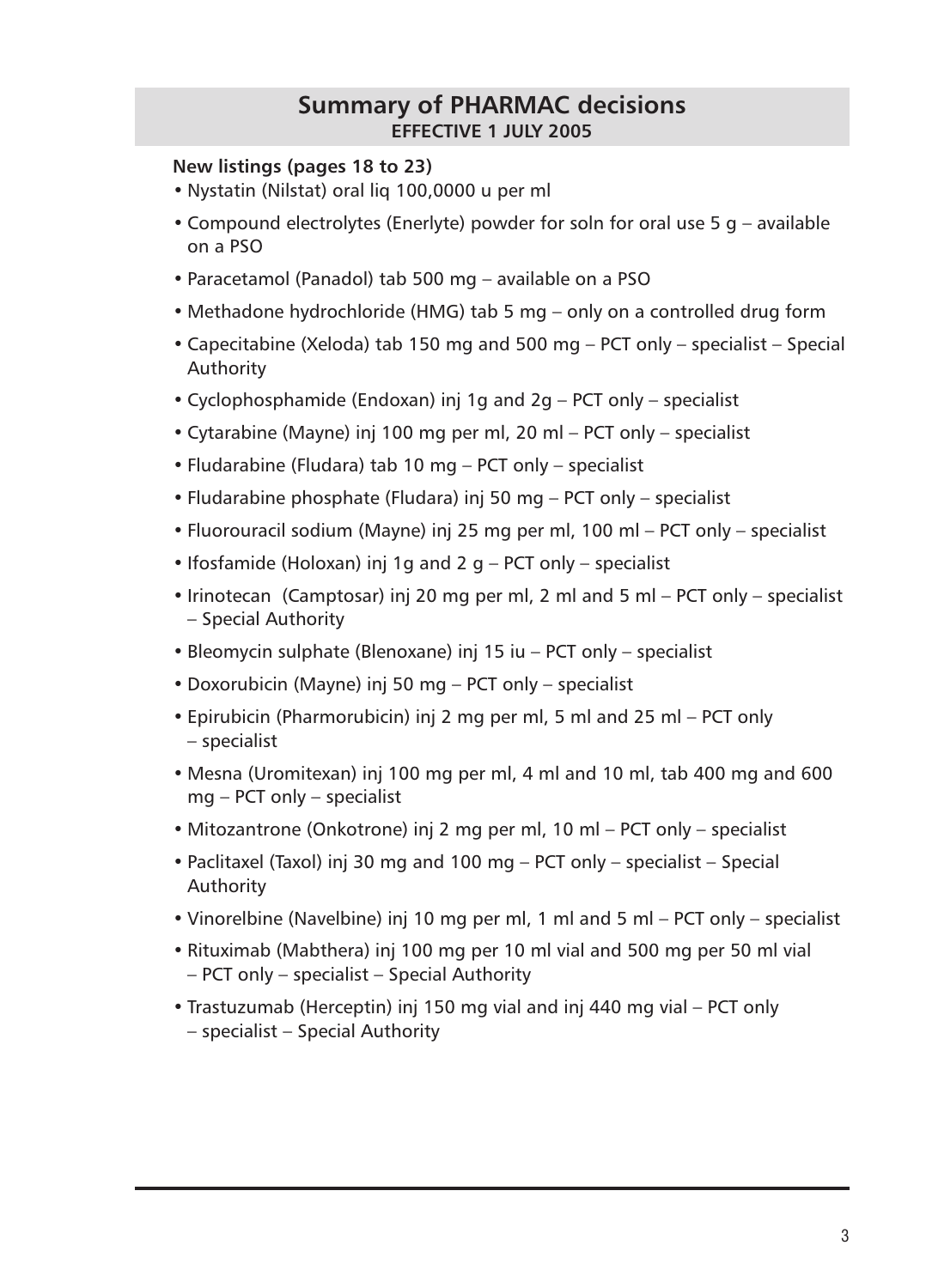## **Summary of PHARMAC decisions effective 1 juLY 2005**

### **Changes to restrictions (pages 24 to 32)**

- Antiretrovirals new Special Authority criteria
- Lopinavir with ritonavir (Kaletra) new Special Authority criteria
- Gabapentin (Neurontin) new Special Authority criteria for neuropathic pain
- Busulphan (Myleran) tab 2 mg PCT
- Calcium folinate (Mayne, Leucovorin) tab 15 mg, (Leucovorin Calcium) inj 3 mg per ml, 1 ml and inj 15 mg, and (Mayne) inj 50 mg – PCT
- Chlorambucil (Leukeran FC) tab 2 mg PCT
- Cyclophosphamide (Cycloblastin) tab 50 mg and (Cytoxan) inj 1 g PCT
- Cytarabine (Mayne, Pharmacia) inj 100 mg and (Mayne) 500 mg PCT
- Fluorouracil sodium (Mayne) inj 250 mg per 10 ml, 500 mg per 10 ml, and 500 mg per 20 ml – PCT
- Melphalan (Alkeran) tab 2 mg PCT
- Mercaptopurine (Purinethol) tab 50 mg PCT
- Thiotepa (Thiotepa) inj 15 mg PCT
- Etoposide (Vepesid) cap 50 mg and 100 mg, and (Mayne and Vepesid) inj 20 mg per ml, 5 ml – PCT
- Hydroxyurea (Hydrea) cap 500 mg PCT
- Methotrexate (Methoblastin) tab 2.5 mg and 10 mg, (Mayne) inj 5 mg per 2 ml vial, 20 mg per 2 ml vial, 50 mg per 2 ml vial, 100 mg per 4 ml vial, 5 g per 50 ml vial, 500 mg per 20 ml vial, and 1 g per 10 ml vial – PCT
- Thioguanine (Lanvis) tab 40 mg PCT
- Vinblastine sulphate (Mayne) inj 10 mg PCT
- Vincristine sulphate (Mayne) inj 1 mg per ml, 1ml and 2 ml PCT
- Dexamethasone with framycetin and gramicidin (Sofradex) ear/eye drops and ear/eye oint - reinstatement of restriction

#### **Decreased subsidy (page 33 to 37)**

- Diphenoxylate hydrochloride with atropine sulphate (Diastop) tab 2.5 mg with atropine sulphate 25 mcg
- Ranitidine hydrochloride (Arrow-Ranitidine) tab 150 mg and 300 mg
- Lansoprazole (Zoton) cap 30 mg
- Pantoprazole (Somac) tab 20 mg and 40 mg
- Glipizide (Minidiab) tab 5 mg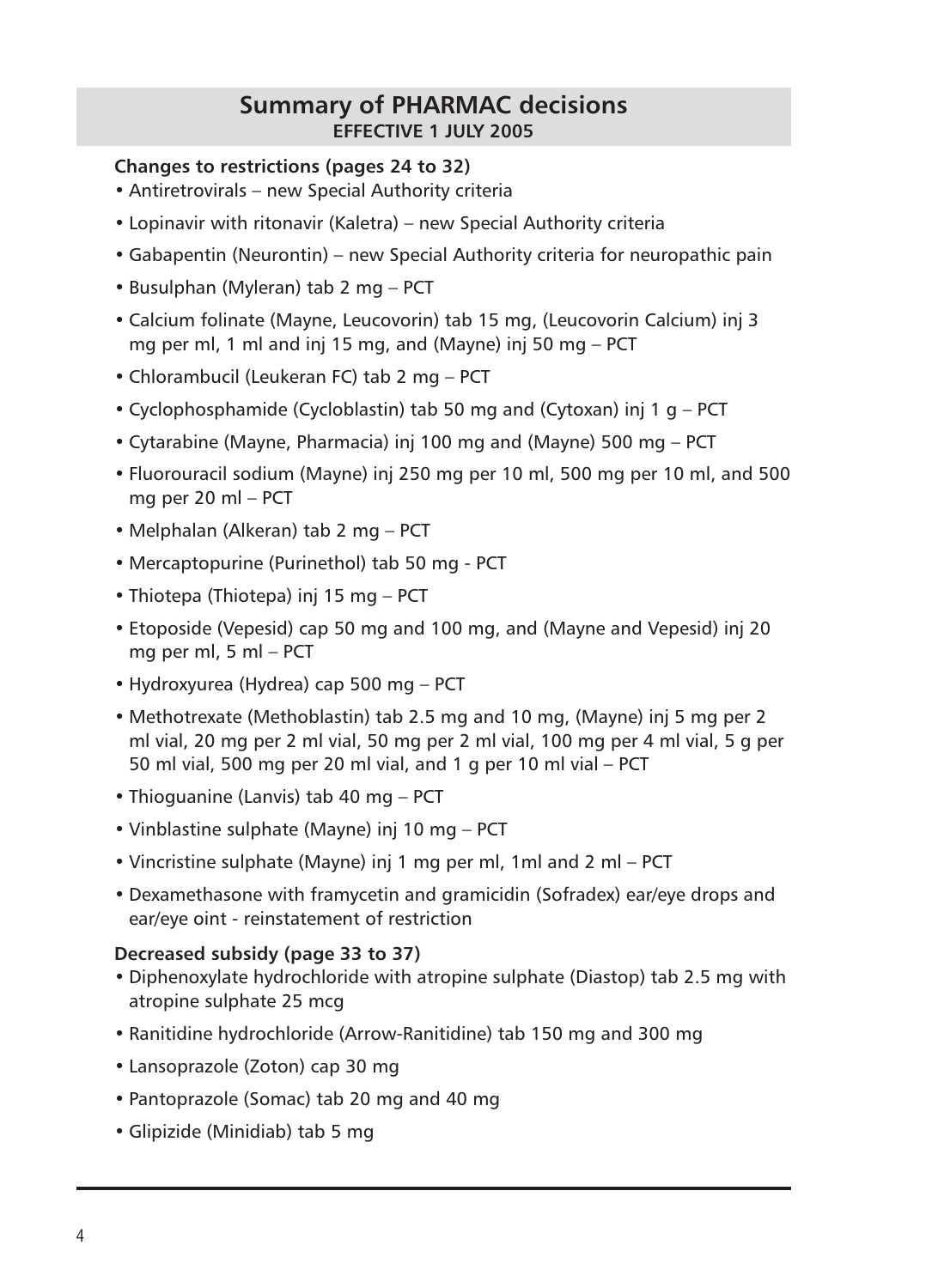## **Summary of PHARMAC decisions EFFECTIVE 1 JULY 2005**

### **Decreased subsidy (page 33 to 37) (continued)**

- Glucose oxidase (Ascensia Glucodisc, Glucocard, Precision Plus) blood diagnostic test strips with peroxidase
- Docusate sodium (Coloxyl) oral drops 10%
- Triamcinolone acetonide (Oracort) 0.1% in Dental Paste USP
- Felodipine (Plendil ER) tab long-acting 2.5 mg
- Verapamil hydrochloride (Verpamil SR) tab long-acting 120 mg
- Chlorhexidine gluconate (Orion) soln 4%
- Emulsifying (AFT) ointment BP
- Alendronate (Fosamax) tab 10 mg and 70 mg
- Prednisone (Apo-Prednisone) tab 1 mg, 5 mg and 20 mg
- Ciprofloxacin (Cipflox) tab 250 mg, 500 mg and 750 mg
- Co-trimoxazole (Trisul) tab trimethoprim 80 mg and sulphamethoxazole 400 mg, and oral liq sugar-free trimethoprim 40 mg and sulphamethoxazole 200 mg per 5 ml
- Ibuprofen (I-Profen) tab 200 mg
- Paracetamol with codeine (Codalgin) tab paracetamol 500 mg with codeine phosphate 8 mg
- Trimipramine maleate (Tripress) cap 25 mg and 50 mg
- Clonazepam (Paxam) tab 500 mcg and 2 mg
- Gabapentin (Neurontin) cap 100 mg, 300 mg and 400 mg
- Ondansetron (Zofran) tab 4 mg and 8 mg
- Bromocriptine mesylate (Alpha-Bromocriptine) tab 2.5 mg and 10 mg
- Salbutamol (Ventolin) aerosol inhaler, 100 mcg per dose CFC-free
- Sodium cromoglycate (Cromolux) eye drops 2%
- Atropine sulphate (Atropt) eye drops 1%
- Hypromellose (Poly-Tears) eye drops 0.3%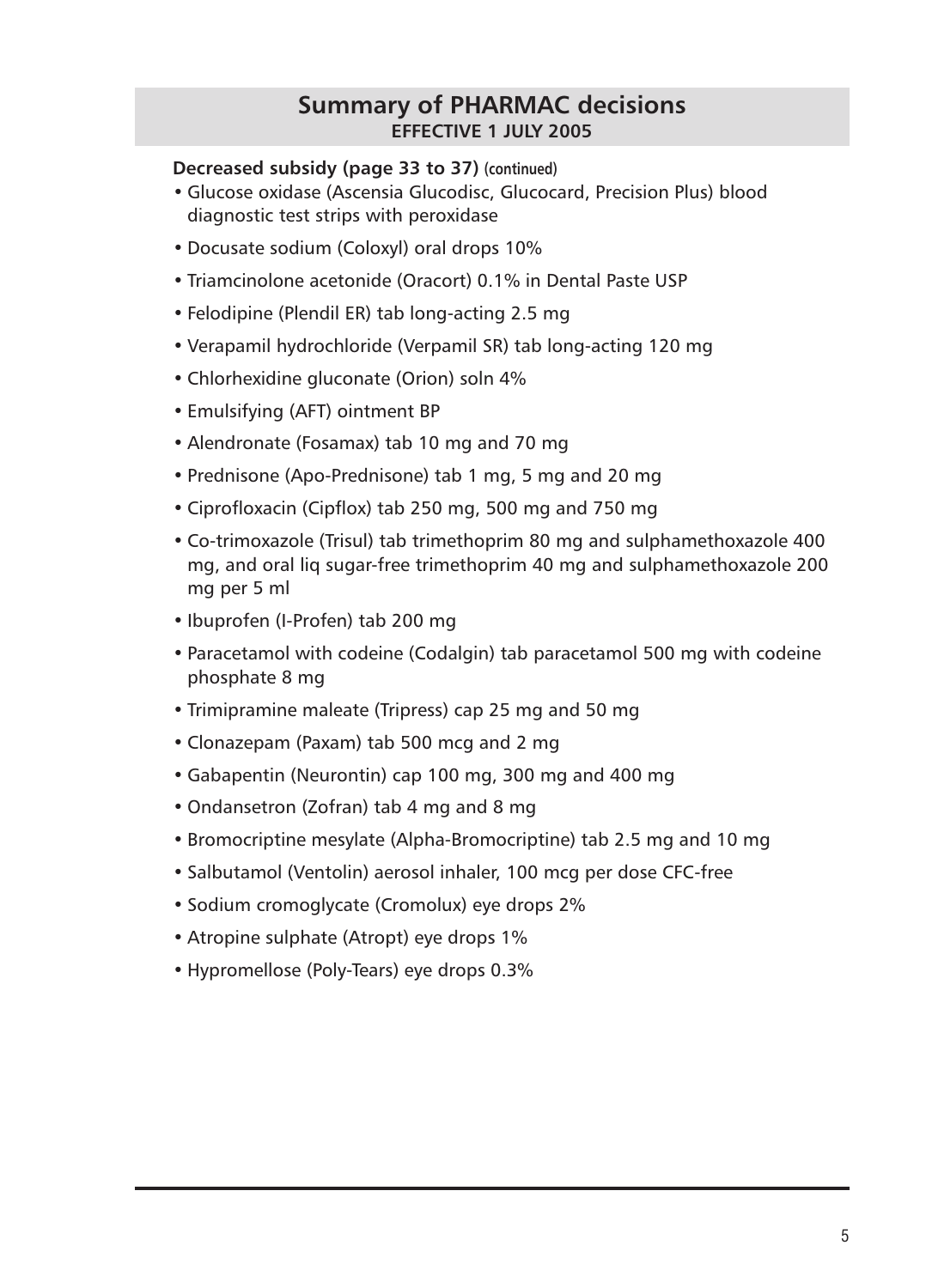# <span id="page-5-0"></span>**Salbutamol 100 mcg aerosol inhaler - two brands listed**

The Salamol and Ventolin brands of salbutamol 100 mcg aerosol inhalers CFC-free will both be listed in the Pharmaceutical Schedule from 1 July 2005. Ventolin will be reference priced to Salamol at a subsidy of \$4.00 per inhaler, which may result in a manufacturer's surcharge.

# **Gabapentin - subsidy for neuropathic pain**

From 1 July 2005, gabapentin will be subsidised under Special Authority criteria when used in the treatment of neuropathic pain. The Special Authority criteria has been expanded to include this indication when a patient has tried and failed, or has been unable to tolerate, an anticonvulsant agent and a tricyclic antidepressant. Specialists and vocationally registered general practitioners may apply for a Special Authority, as may other medical practitioners on the recommendation of a specialist or vocationally registered general practitioner. See page 26 of this Update for full details.

## **Antiretrovirals & Kaletra**

Effective 1 July 2005 the Special Authority criteria for access to antiretroviral therapy will be widened. The amended Special Authority would allow subsidies for a combination of up to three antiretroviral medications, but including a maximum of two protease inhibitors, for prevention of foetal transmission and for the treatment of the new-born for up to eight weeks. The CD4 count required for access to funding has been amended to be in line with international guidelines. The term "named general physician" has also been changed to "named specialist", as the Ministry of Health currently approves the specialists who are able to prescribe antiretrovirals in New Zealand.

Effective 1 July 2005 the Special Authority criteria for lopinavir with ritonavir (Kaletra) has been amended. Lopinavir with ritonavir will no longer be restricted for salvage treatment only and will be subsidised subject to the Special Authority criteria which apply to the prescribing and dispensing of other antiretrovirals currently listed.

# **Methadone hydrochloride 5 mg tablets**

Douglas Pharmaceuticals have informed PHARMAC that the Pallidone brand of methadone hydrochloride 5 mg tablets are likely to go out of stock in the June/July period. As a temporary measure, the HMG brand will be listed in the Pharmaceutical Schedule for a 6 month period to cover any stock shortages. Please note that both the Pallidone and HMG brands will be distributed by Douglas Pharmacueticals.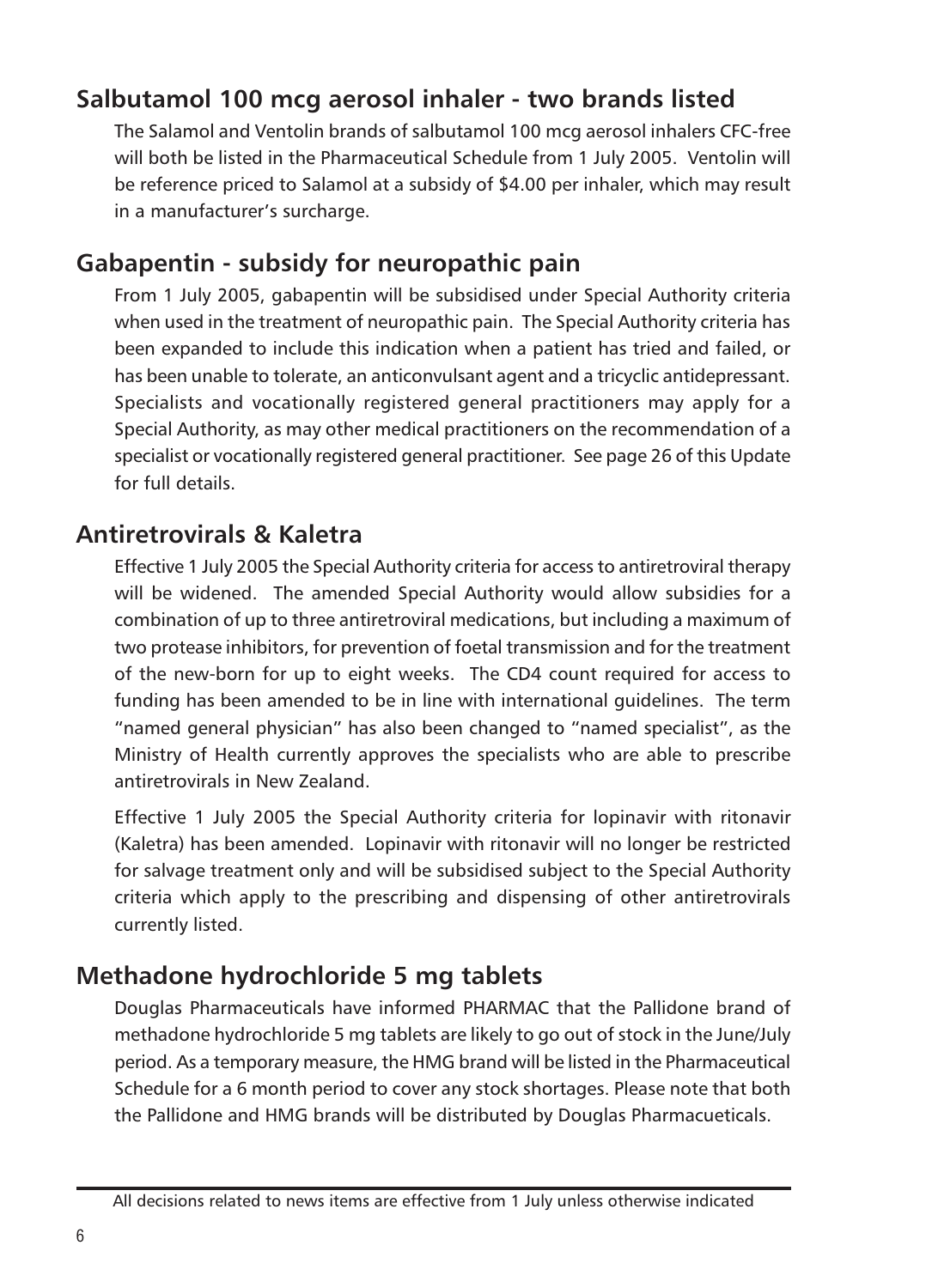# <span id="page-6-0"></span>**Ultraproct & Proctosedyl**

Effective 1 April 2005 PHARMAC awarded sole subsidised supply to Ultraproct ointment and suppositories. As Ultraproct and Proctosedyl have differing chemical compositions, Ultraproct is not automatically able to be substituted for scripts for Proctosedyl. It is therefore advisable for patients on Proctosedyl to have new prescriptions written for Ultraproct in order for easier claiming of subsidy.

# **Blood Glucose Test Strips FAQ**

We have received a number of calls regarding the restriction on blood glucose test strips, which came into effect 1 June 2005. Below are answers to the most common questions we have received.

**Q.** What type of endorsement is acceptable?

**A.** The endorsement can be written as "certified condition" or "approved condition", or state that the patient is being treated with insulin or a sulphonylurea, or state that the patient is pregnant. The endorsement must be either computer generated or hand written by the prescriber.

**Q.** If test strips are not prescribed with a sulphonylurea or insulin and not endorsed, and prescribed for more than fifty (50) strips, are the first fifty (50) strips subsidised or is the whole lot NSS?

**A.** Fifty (50) strips can be claimed. The balance, if dispensed, will be a charge to the patient.

**Q.** Will repeats of prescriptions originally dispensed before 1 June 2005 be subsided without endorsement?

**A.** Yes

**Q.** Prescision Plus test strips come in a 100 OP pack. If a prescription is for fifty (50) strips, can a one hundred (100) OP be claimed?

**A.** Yes

**Q.** If test strips are prescribed at the same time as insulin or a sulphonylurea but are on different forms, is an endorsement still required?

**A.** Not if the prescriptions were written on the same date and items are dispensed at the same time. It is recommended that the forms be stapled together.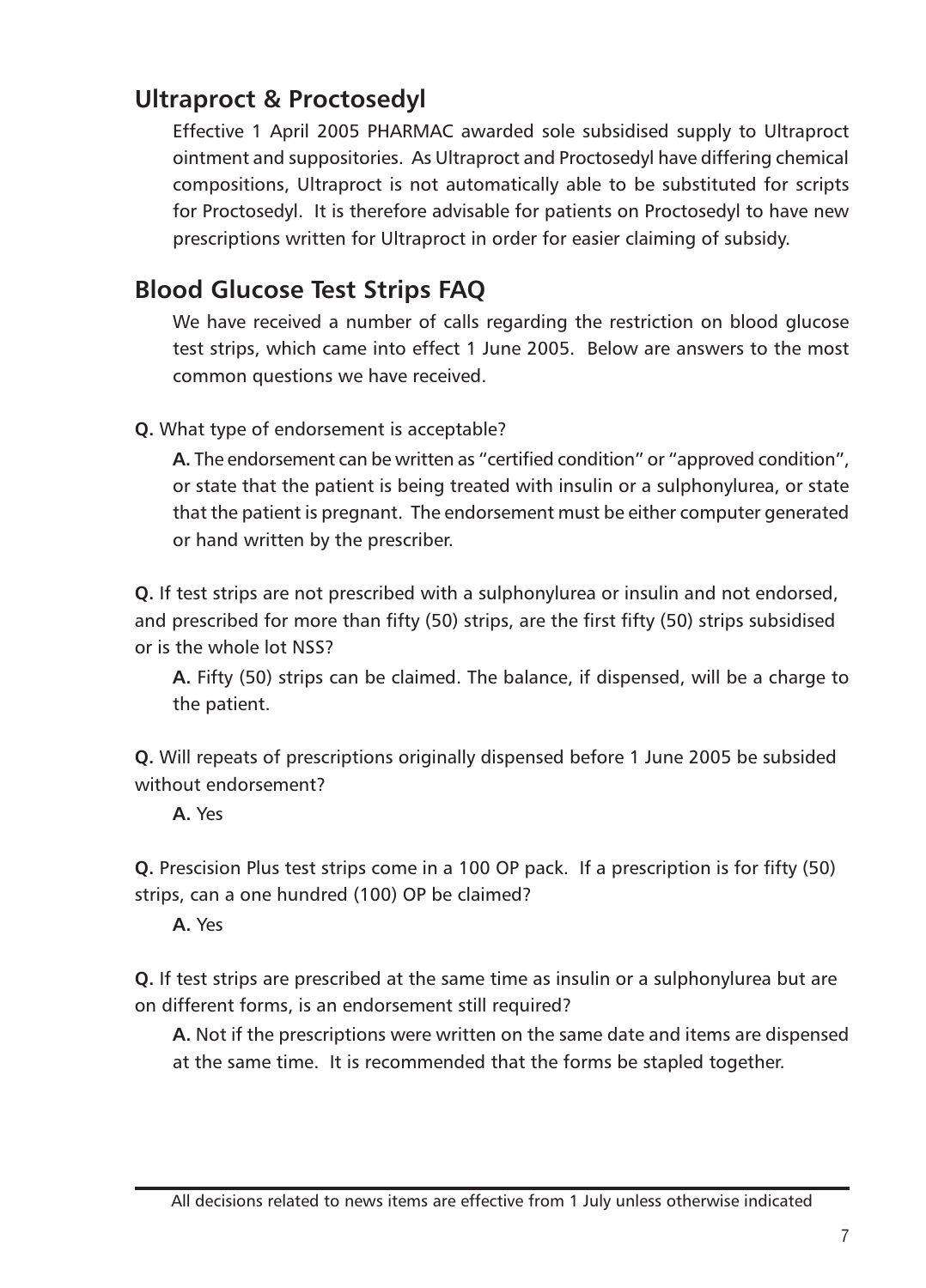# <span id="page-7-0"></span>**Signatories for Bulk Supply Orders**

Effective 1 July 2005 Bulk Supply Orders will need to be signed by a Hospital Care Operator. Previously Bulk Supply Orders had to be signed by Practitioners to be eligible for a subsidy. This amendment brings the signatory requirements into line with the legislative requirements. A Hospital Care Operator is defined by the Health and Disability Services (Safety) Act 2001, and means a person for the time being in charge of providing hospital care (i.e. the Manager or Licensee). See pages 39-40 of this Update for full details.

## **PCTs – new rules for Section B**

PHARMAC is working with DHBs on a project to manage the budget for Pharmaceutical Cancer Treatments (PCTs) that are provided by DHB hospitals as part of their inpatient and outpatient services. The aim is to streamline the assessment and decision-making process for adding new treatments to the list of funded pharmaceuticals (currently defined in Part V of Section H), and improve national equity of access to pharmaceutical cancer treatments.

The initial step is to list PCTs in Section B of the Pharmaceutical Schedule to allow hospitals to submit claims to HealthPAC. Initially claim submissions will be used only for data collection (and not payment). The Pharmaceutical Schedule rules have been amended from 1 July 2005 to allow listing of PCTs in Section B.

There are two new definitions for PCTs:

"PCT" that defines a pharmaceutical as a cancer treatment to which DHB hospitals must provide access, but may also be dispensed from other locations (e.g. hydroxyurea capsules through Retail Pharmacy);

"PCT only" that defines a pharmaceutical as a cancer treatment to which DHB hospitals must provide access, but may only be dispensed from a DHB hospital pharmacy that is providing cancer treatment services (e.g. paclitaxel).

Part V of Section H will be deleted on 1 January 2006 once the listing of PCTs in Section B is complete. Once sufficient usage data is collected to enable PHARMAC and the DHBs to agree a budget for PCTs, payment will be made for these pharmaceuticals through the HealthPAC system. We anticipate that this may be possible from 1 July 2007.

# **Sofradex Ear/Eye Drops and Ointment**

During the production of the December 2004 Pharmaceutical Schedule the "Retail pharmacy - specialist when used in the treatment of eye conditions" restriction was left off the Sofradex ear drops and ointment. The restriction still applies and the error has been corrected in this Update.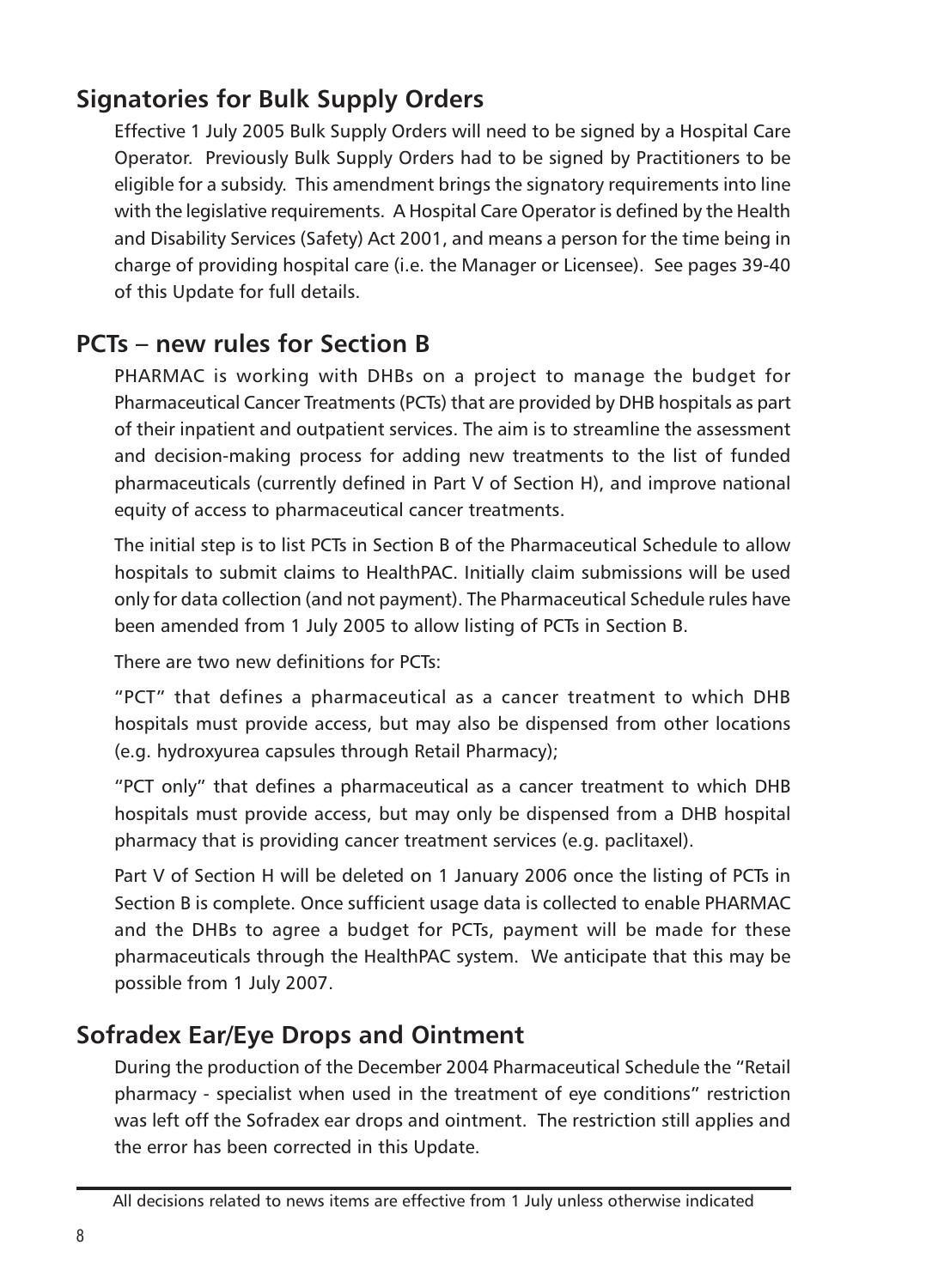# <span id="page-8-0"></span>**Recombinant Factor VIII - New Listing of Section H**

From 1 July 2005, three brands of Recombinant Factor VIII will be listed in Section H of the Pharmaceutical Schedule. Under the agreed Preferred Supply Criteria, patients will be able to remain on their current brand of Recombinant Factor VIII; all new Recombinant Factor VIII patients would be required to receive Kogenate FS from Bayer unless their doctor deemed it clinically inappropriate for that patient to receive that brand. There will be no change to the current distribution arrangements for Recombinant Factor VIII and no requirement for a Special Authority or Exceptional Circumstances approval to receive any brand. All brands will remain listed on Section H until at least June 2008.

# **Changes in Section H**

There are a large number of changes to Section H this month, and to assist with the understanding of the changes we have categorised them. A brief description of the categories is as follows:

Removal of Hospital Supply Status

Hospital Supply Status (HSS) for some products is due to expire on 30 June 2005, and for these products you will no longer be obliged to purchase the HSS brand. For all these products the DV Limit and the DV Pharmaceuticals have been removed.

Extension of HSS agreements

As a result of an agreement with GSK, the HSS period for some products has been extended; the DV Limits and prices may have changed. Also a number of new tender agreements have been entered into by PHARMAC with the current HSS supplier. For the products with HSS resulting from a tender agreement the DV Limit may have changed. The new DV Limit will apply from 1 September 2005.

PCT rule changes for Section H

As part of the Pharmaceutical Cancer Treatment (PCT) project a number of rules changes will be effective in Section H from 1 July 2005. The changes alter the process for seeking approval to fund products not listed in Part V of Section H. The new process and application form can be found at www.pharmac.govt. nz/exceptional circumstances.asp. Due to the size of the July Update, the rule changes have not been included, however they will be included in the July 2005 reprint of Section H, which should be available in late July 2005. In addition there are also changes to rules in Section B to permit DHB Hospitals to submit claims to HealthPAC for PCTs in order to form a national dataset. These changes are included on pages 39-41 of the Update.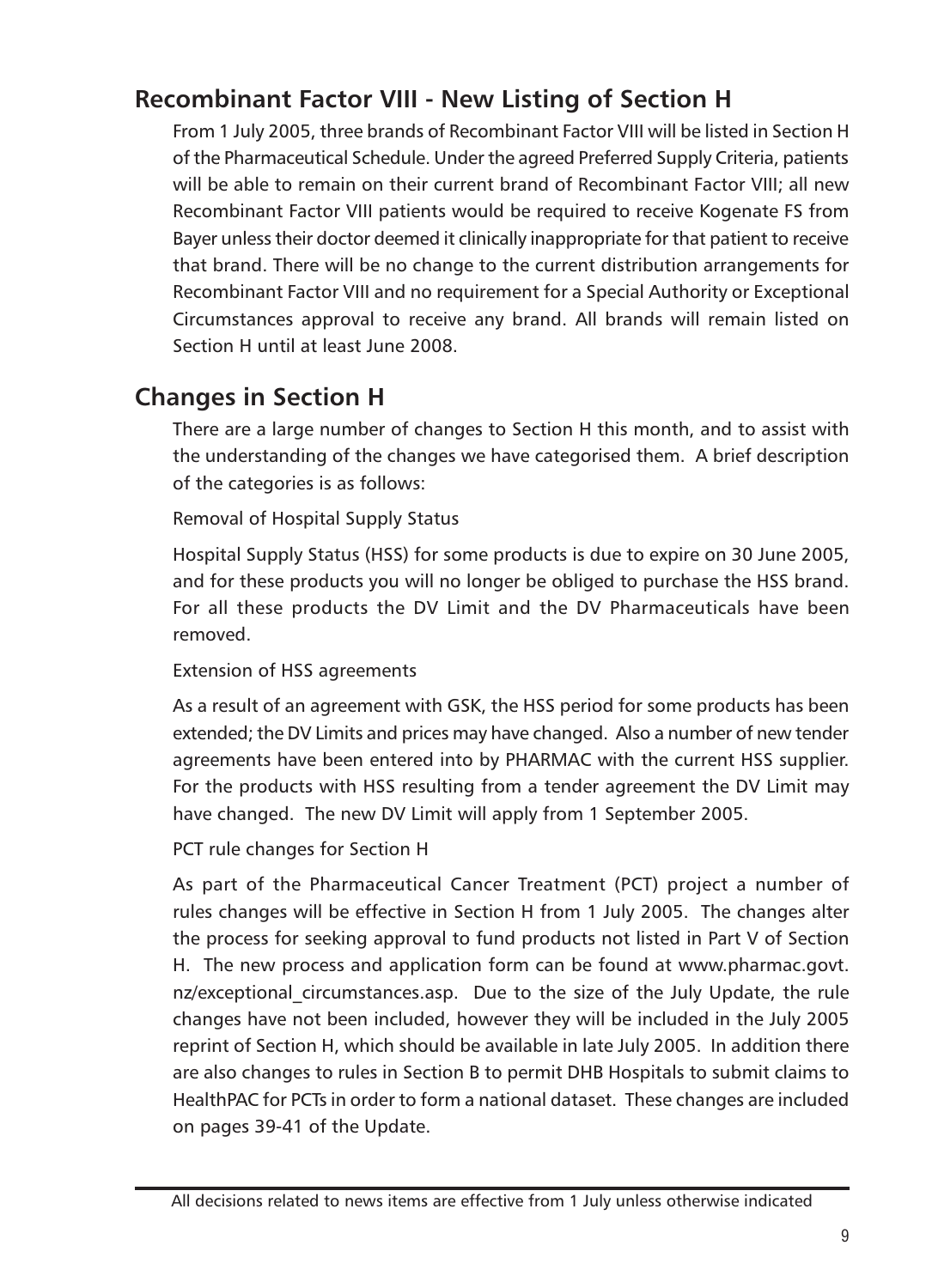## <span id="page-9-0"></span>**Tender News**

Sole Subsidised Supply changes – effective 1 August 2005

There are no Sole Subsidised Supply changes effective 1 August 2005.

# **Looking Forward**

*This section is designed to alert both pharmacists and prescribers to possible future changes. It may assist pharmacists to manage stock levels and keep prescribers up-to-date with proposals to change the Pharmaceutical Schedule.*

## **Proposals under consideration**

The areas of health care funding set out below are currently under consideration. The PHARMAC Board will be reviewing these proposals, and the decisions taken will be published in future Updates. The dates represented below are the earliest date that these proposals may be implemented.

## **Possible decisions for implementation 1 August 2005**

- Aminophylline inj 25 mg per ml, 10 ml (Mayne) subsidy increase
- Heparin sodium inj 5,000 iu per ml, 1ml (Mayne) subsidy increase
- Heparinised saline inj 100 iu per ml, 5 ml (Mayne) subsidy increase
- Papaverine hydrochloride inj 12 mg per ml, 10 ml (Mayne) subsidy increase
- Hyoscine hydrobromide inj 400 mcg per ml, 1 ml (Mayne) subsidy increase
- Diazepam inj 5 mg per ml, 2 ml (Mayne) subsidy increase
- Methadone hydrochloride inj 10 mg per ml, 1 ml (Mayne) subsidy increase
- Adrenaline inj 1 in 1,000, 1 ml (Mayne) subsidy increase
- Adrenaline inj 1 in 10,000, 10 ml (Mayne) subsidy increase
- Sodium bicarbonate inj 8.4%, 10 ml (Mayne) subsidy increase
- Calcium folinate tab 15 mg (Mayne) subsidy increase
- Pethidine hydrochloride inj 50 mg per ml, 1 ml and 2 ml (Mayne) subsidy increase
- Promethazine hydrochloride inj 25 mg per ml, 2 ml (Mayne) subsidy increase
- Calcium gluconate inj 10%, 10 ml (Mayne) subsidy increase
- Cefoxitin sodium inj 1 g (Mayne) subsidy increase
- Tobramycin inj 40 mg per ml, 2 ml (Mayne) subsidy increase
- Erthromycin lactobionate inj 300 mg (Mayne) subsidy increase
- Gentamicin sulphate inj 10 mg per ml, 1 ml (Mayne) subsidy increase
- Bimatoprost (Lumigan) 0.03% eye drops new listing with Special Authority criteria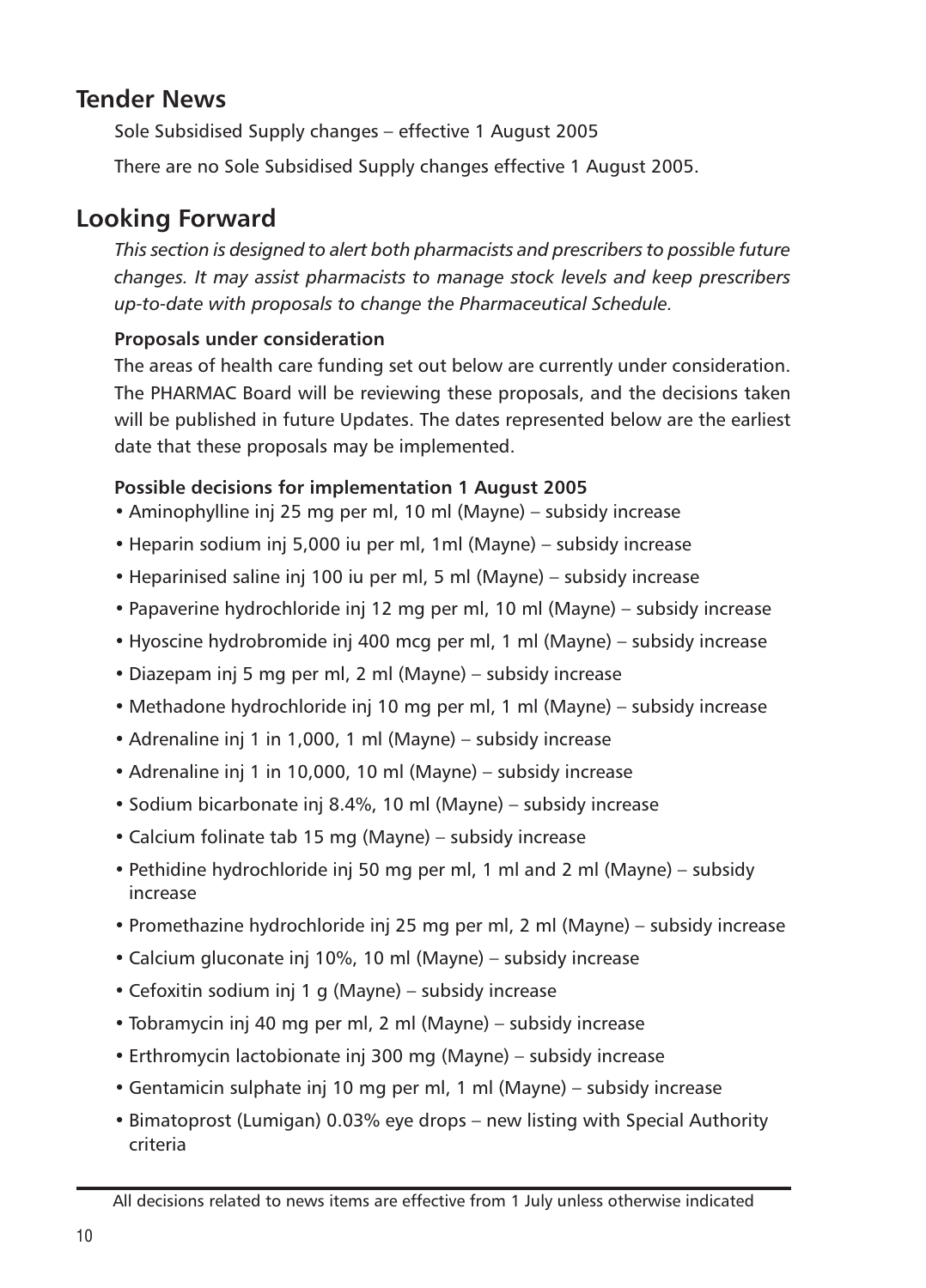## **Possible decisions for implementation 1 August 2005 (continued)**

- Brimonidine tartrate 0.2% with timolol maleate 0.5% (Combigan) eye drops – new listing with Prescribing Guidelines
- Latanoprost (Xalatan) eye drops 50 mcg per ml, 2.5 ml decreased subsidy
- Travoprost (Travatan) eye drops 0.004%, 2.5 ml decreased subsidy
- Letrozole (Femara) tab 2.5 mg change to Special Authority criteria
- Anastrazole (Arimidex) tab 1 mg change to Special Authority criteria
- Pioglitazone (Actos) tab 15 mg, tab 30 mg and tab 45 mg change to Special Authority criteria
- Oxycodone (OxyNorm) cap 5 mg, 10 mg and 20 mg new listings
- Oxycodone (OxyContin) controlled-release tab 10 mg, 20 mg, 40 mg and 80 mg – new listing
- Pyridoxine tab 25 mg removal of co-payment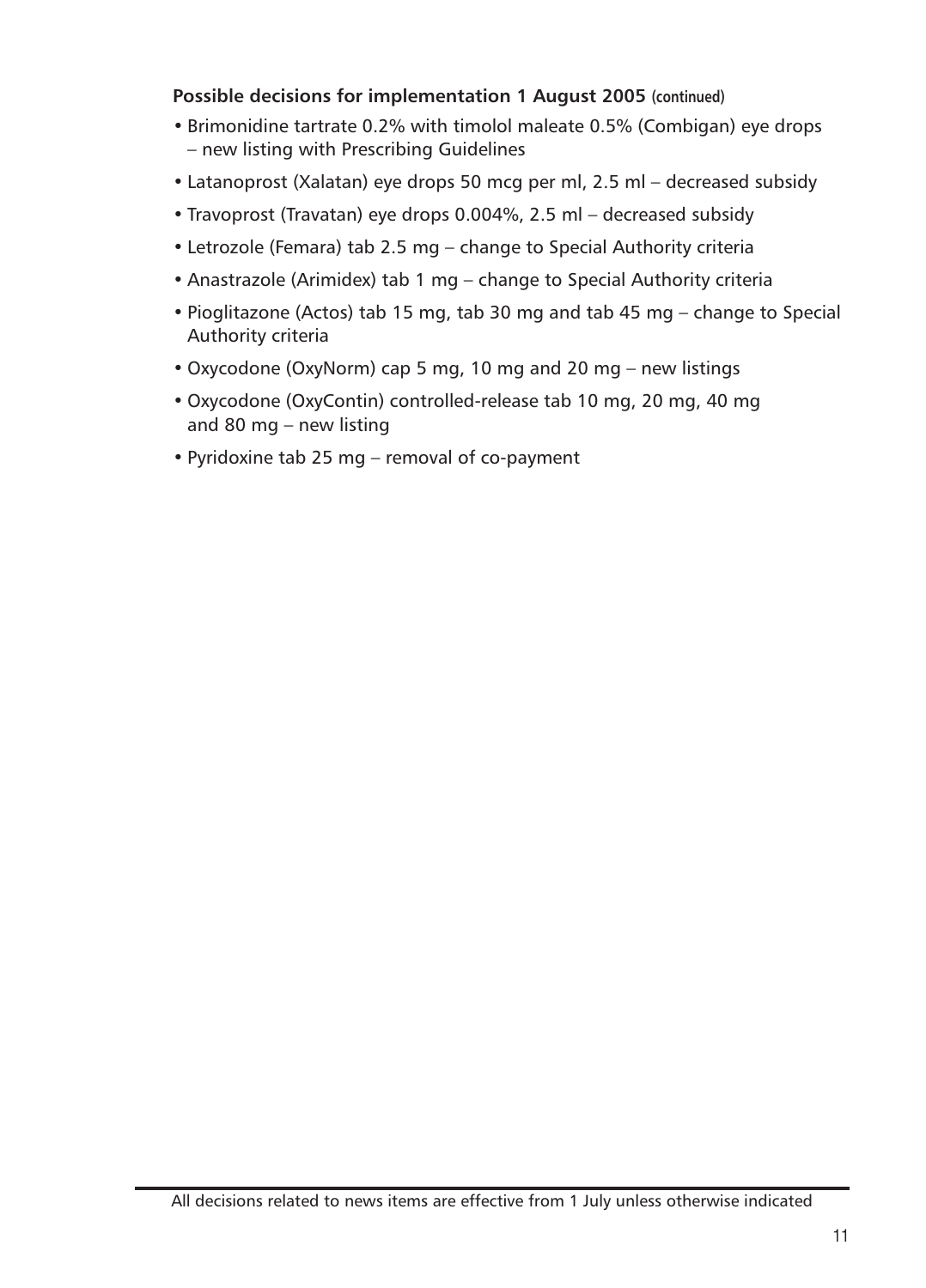<span id="page-11-0"></span>

| <b>Generic Name</b>                   | <b>Presentation</b>                                                                             | <b>Brand Name</b>                        | <b>Expiry Date*</b> |
|---------------------------------------|-------------------------------------------------------------------------------------------------|------------------------------------------|---------------------|
| Aciclovir                             | Tab 200 mg, 400 mg & 800 mg                                                                     | Acicvir                                  | 2006                |
| Alfacalcidol                          | Cap 0.25 mcg & 1 mcg<br>Oral drops 2 mcg per ml                                                 | One-Alpha<br>One-Alpha                   | 2006                |
| Amantadine hydrochloride              | Cap 100 mg                                                                                      | Symmetrel                                | 2006                |
| Amiloride with<br>hydrochlorothiazide | Tab 5 mg with hydrochlorothiazide<br>50 mg                                                      | Amizide                                  | 2006                |
| Amoxycillin                           | Cap 250 mg & 500 mg<br>Grans for oral lig 125 mg per 5 ml<br>Grans for oral liq 250 mg per 5 ml | Apo-Amoxi<br>Ospamox<br>Ospamox          | 2007<br>2006        |
| Amphotericin B                        | Lozenges 10 mg                                                                                  | Fungilin                                 | 2006                |
| Atenolol                              | Tab 50 mg & 100 mg                                                                              | Loten                                    | 2006                |
| <b>Baclofen</b>                       | Tab 10 mg                                                                                       | Pacifen                                  | 2006                |
| Beclomethasone dipropionate           | Metered aqueous nasal spray,<br>50 mcg per dose & 100 mcg per dose                              | Alanase                                  | 2006                |
| Benzylpenicillin sodium               | lni 1 mega u                                                                                    | <b>Novartis</b>                          | 2006                |
| Betahistine dihydrochloride           | Tab 16 mg                                                                                       | Vergo 16                                 | 2006                |
| Betamethasone Valerate                | Scalp app 0.1%                                                                                  | <b>Beta Scalp Application</b>            | 2006                |
| Betaxolol hydrochloride               | Eye drops 0.5%<br>Eye drops 0.25%                                                               | <b>Betoptic</b><br><b>Betoptic S</b>     | 2007                |
| Bisacodyl                             | Tab 5 mg<br>Suppos 10 mg                                                                        | AFT<br>Fleet                             | 2007                |
| Budesonide                            | Metered aqueous nasal spray,<br>50 mcg per dose & 100 mcg per dose                              | <b>Butacort Aqueous</b>                  | 2006                |
| Bupivacaine hydrochloride             | Inj 0.5%, 4 ml<br>Inj 0.5%, 8% glucose, 4 ml                                                    | Marcain Isobaric<br><b>Marcain Heavy</b> | 2007                |
| Buspirone hydrochloride               | Tab 5 mg & 10 mg                                                                                | Pacific Buspirone                        | 2007                |
| Calcitriol                            | Oral lig 1 mcg per ml                                                                           | Rocaltrol                                | 2006                |
| Captopril                             | Tab 12.5 mg, 25 mg & 50 mg                                                                      | Apo-Captopril                            | 2007                |
| Cefaclor monohydrate                  | Cap 250 mg<br>Grans for oral liq 125 mg per 5 ml                                                | Ranbaxy-Cefaclor<br>Ranbaxy-Cefaclor     | 2007                |
| Ceftriaxone sodium                    | Inj 250 mg                                                                                      | Rocephin IV                              | 2006                |
| Celiprolol                            | Tab 200 mg                                                                                      | Celol                                    | 2007                |
| Cephradine                            | Cap 250 mg & 500 mg<br>lnj 500 mg & 1 g                                                         | Velosef<br>Velosef                       | 2006                |
| Citalopram hydrobromide               | Tab 20 mg                                                                                       | Arrow-Citalopram                         | 2006                |
| Clobetasol propionate                 | Crm 0.05%                                                                                       | Dermol                                   | 2006                |
| Clomiphene citrate                    | Tab 50 mg                                                                                       | Phenate                                  | 2006                |
| Clomipramine hydrochloride            | Tab 25 mg                                                                                       | Clopress                                 | 2006                |
| Clonazepam                            | Inj 1 mg per ml, 1 ml                                                                           | Rivotril                                 | 2006                |
| Clotrimazole                          | Vaginal crm 1% with applicators<br>Vaginal crm 2% with applicators                              | Clomazol<br>Clotrimaderm 2%              | 2007                |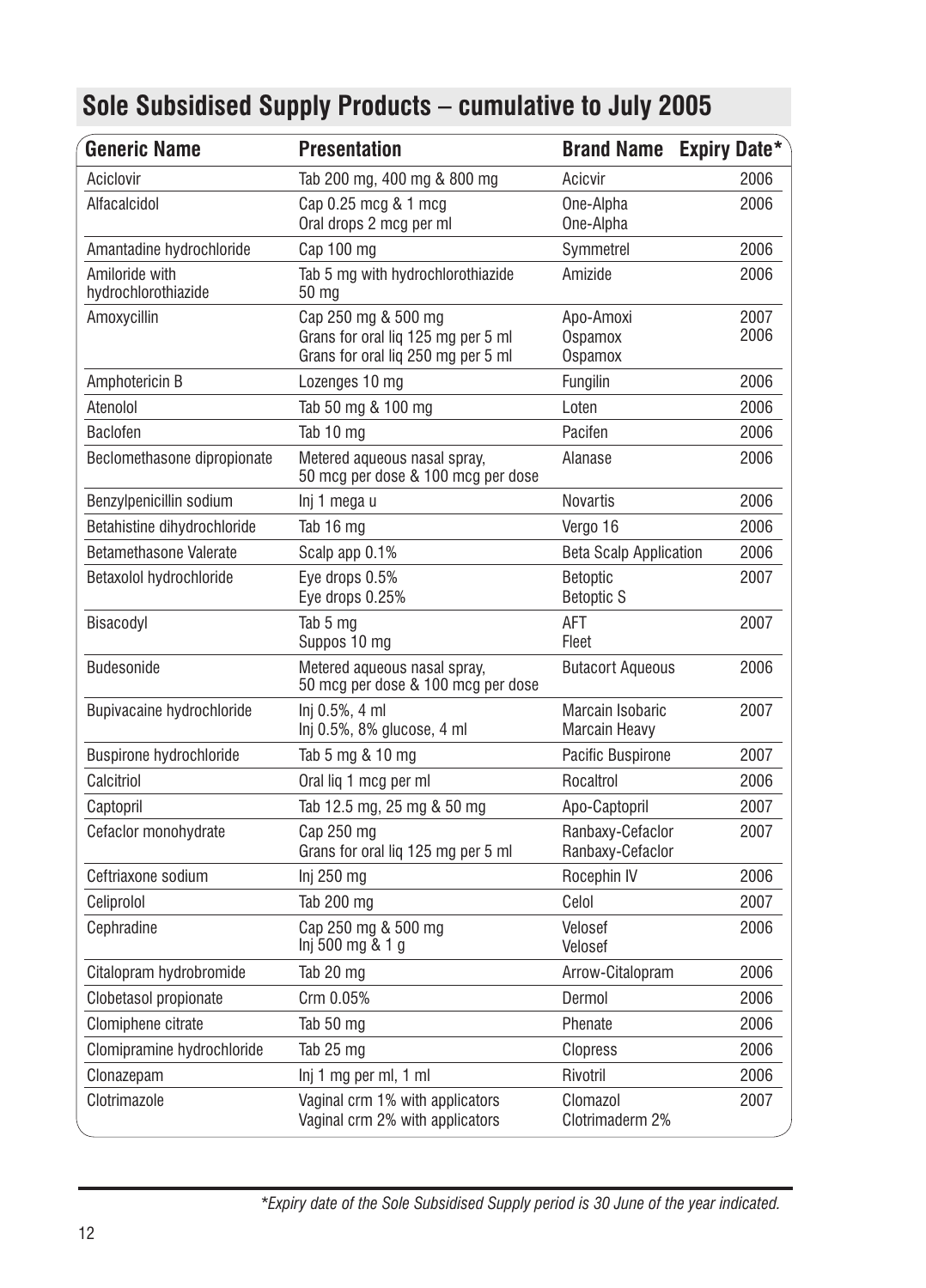| <b>Generic Name</b>                                                      | <b>Presentation</b>                                                                                                                                                                               | <b>Brand Name</b>                                             | <b>Expiry Date*</b> |
|--------------------------------------------------------------------------|---------------------------------------------------------------------------------------------------------------------------------------------------------------------------------------------------|---------------------------------------------------------------|---------------------|
| Codeine phosphate                                                        | Tab 15 mg, 30 mg & 60 mg                                                                                                                                                                          | <b>HMG</b>                                                    | 2007                |
| Cyproterone acetate                                                      | Tab 50 mg                                                                                                                                                                                         | Pacific Cyproterone                                           | 2006                |
| Cyproterone acetate with<br>ethinyloestradiol                            | 2 mg with ethinyloestradiol 35 mcg tab<br>with 7 inert tablets                                                                                                                                    | Estelle-35 ED                                                 |                     |
| Danthron with poloxamer                                                  | Oral lig 25 mg with poloxamer<br>200 mg per 5 ml<br>Oral liq 75 mg with poloxamer<br>1 q per 5 ml                                                                                                 | Codalax<br><b>Codalax Forte</b>                               | 2007                |
| Desferrioxamine mesylate                                                 | Inj 500 mg                                                                                                                                                                                        | Mayne                                                         | 2007                |
| Diazepam                                                                 | Rectal tubes 5 mg & 10 mg                                                                                                                                                                         | Stesolid                                                      | 2006                |
| Diclofenac sodium                                                        | Tab EC 25 mg & 50 mg<br>Tab long-acting 75 mg & 100 mg<br>Eye drops 1 mg per ml<br>Suppos 12.5 mg, 25 mg, 50 mg<br>& 100 mg                                                                       | Apo-Diclofenac<br>Apo-Diclo SR<br>Voltaren Ophtha<br>Voltaren | 2006                |
| Diltiazem hydrochloride                                                  | Tab 30 mg & 60 mg                                                                                                                                                                                 | Dilzem                                                        | 2007                |
| Dipivefrin Hydrochloride                                                 | Eye drops 0.1%                                                                                                                                                                                    | Propine                                                       | 2006                |
| Disulfiram                                                               | Tab 200 mg                                                                                                                                                                                        | Antabuse                                                      | 2006                |
| Docusate sodium with<br>sennosides                                       | Tab 50 mg with total sennosides 8 mg                                                                                                                                                              | Laxsol                                                        | 2007                |
| Doxazosin mesylate                                                       | Tab 2 mg & 4 mg                                                                                                                                                                                   | Dosan                                                         | 2007                |
| Doxycycline Hydrochloride                                                | Tab 100 mg                                                                                                                                                                                        | Doxine                                                        | 2006                |
| Enalapril                                                                | Tab 5 mg, 10 mg & 20 mg                                                                                                                                                                           | m-Enalapril                                                   | 2006                |
| Ergotamine tartrate with caffeine                                        | Tab 1 mg with caffeine 100 mg                                                                                                                                                                     | Cafergot                                                      | 2006                |
| Erythromycin lactobionate                                                | Inj 1 g                                                                                                                                                                                           | ERA                                                           | 2006                |
| Etidronate Disodium                                                      | Tab 200 mg                                                                                                                                                                                        | Etidrate                                                      | 2006                |
| Famotidine                                                               | Tab 20 mg & 40 mg                                                                                                                                                                                 | Famox                                                         | 2007                |
| Felodopine                                                               | Tab long-acting 5 mg<br>Tab long-acting 10 mg                                                                                                                                                     | Felo 5 ER<br>Felo 10 ER                                       | 2007                |
| Flucloxacillin sodium                                                    | Cap 250 mg & 500 mg<br>Grans for oral lig 125 mg per 5ml<br>Grans for oral lig 250 mg per 5ml<br>lnj 250 mg, 500 mg & 1 g                                                                         | <b>Staphlex</b><br>AFT<br>AFT<br>Flucloxin                    | 2006                |
| <b>Fludrocortisone Acetate</b>                                           | Tab 100 mcg                                                                                                                                                                                       | Florinef                                                      | 2006                |
| Fluocortolone caproate<br>with fluocortolone pivalate<br>and cinchocaine | Oint 950 mcg, with fluocortolone<br>pivalate 920 mcg and cinchocaine<br>hydrochloride 5 mg per g<br>Suppos 630 mcg, with fluocortolone<br>pivalate 610 mcg, and cinchocaine<br>hydrochloride 1 mg | <b>Ultraproct</b><br><b>Ultraproct</b>                        | 2007                |
| Fluoromethalone                                                          | Eye drops 0.1%                                                                                                                                                                                    | Flucon                                                        | 2006                |
| Fluoxetine hydrochloride                                                 | Cap 20 mg<br>Tab disp 20 mg, scored                                                                                                                                                               | Fluox<br><b>Fluox</b>                                         | 2007                |

*\*Expiry date of the Sole Subsidised Supply period is 30 June of the year indicated.*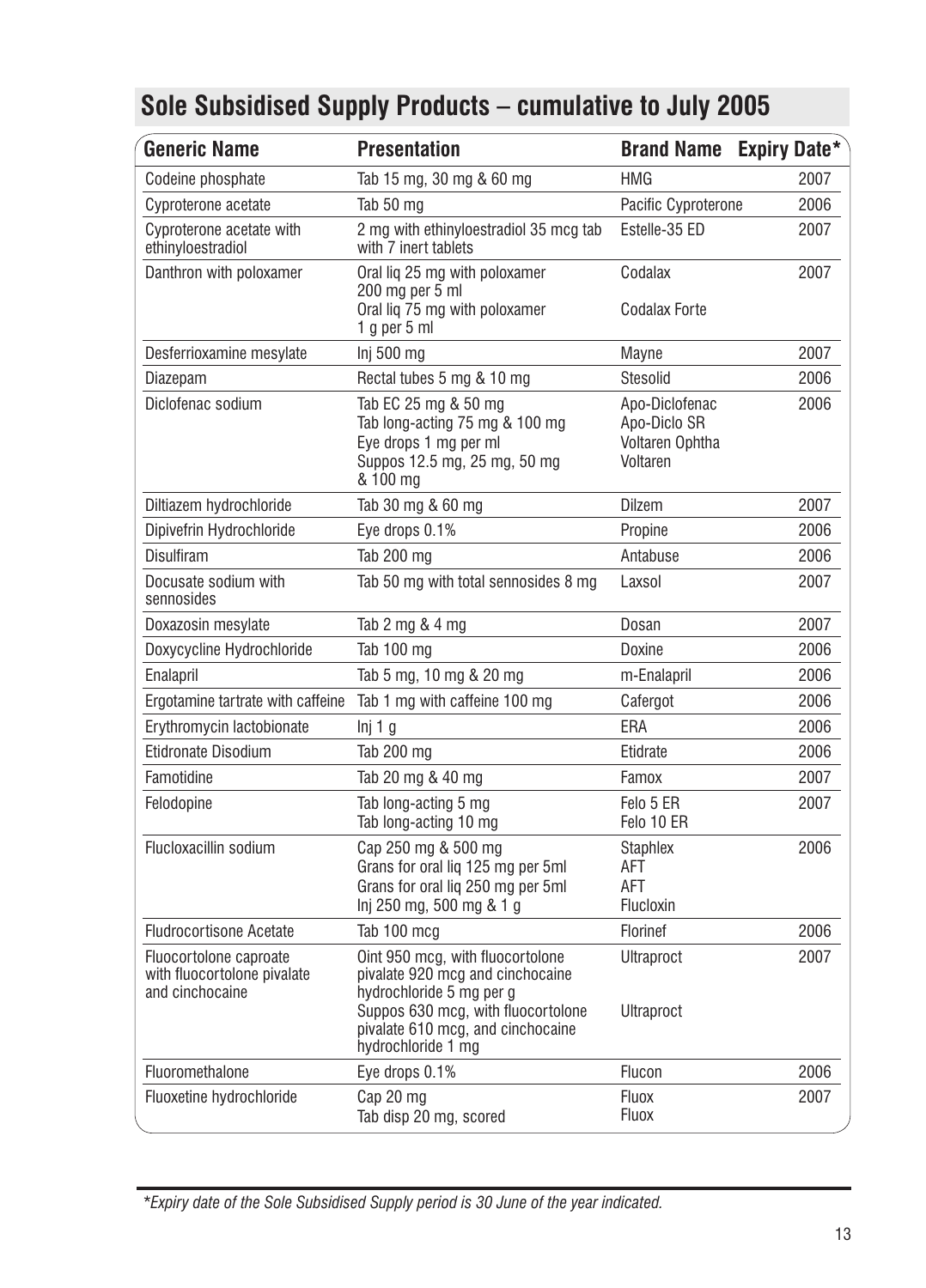| <b>Generic Name</b>            | <b>Presentation</b>                                                                                                                                    | Brand Name Expiry Date*                                           |              |
|--------------------------------|--------------------------------------------------------------------------------------------------------------------------------------------------------|-------------------------------------------------------------------|--------------|
| <b>Flupenthixol Decanoate</b>  | Inj 20 mg per ml, 1 ml<br>Inj 20 mg per ml, 2 ml<br>Inj 100 mg per ml, 1 ml                                                                            | Fluanxol                                                          | 2006         |
| Flutamide                      | Tab 250 mg                                                                                                                                             | <b>Flutamin</b>                                                   | 2006         |
| Folic acid                     | Tab 0.8 mg & 5 mg                                                                                                                                      | Apo-Folic Acid                                                    | 2006         |
| Frusemide                      | Inj 10 mg per ml, 2 ml<br>Tab 40 mg<br>Tab 500 mg                                                                                                      | Mayne<br>Diurin 40<br>Diurin 500                                  | 2007<br>2006 |
| Fucidic acid                   | Tab 250 mg                                                                                                                                             | Fucidin                                                           | 2006         |
| Gentamicin Sulphate            | Eye drops 0.3%                                                                                                                                         | Genoptic                                                          | 2006         |
| Glycerol                       | Suppos 3.6 g                                                                                                                                           | <b>HMG</b>                                                        | 2007         |
| Glyceryl trinitrate            | TDDS 5 mg and 10 mg<br>Oral pump spray 400 mcg per dose                                                                                                | Nitroderm TTS<br>Nitrolingual Pumpspray                           | 2007         |
| Haloperidol                    | Tab 500 mcg, 1.5 mg & 5 mg<br>Oral lig 2 mg per ml<br>Inj 5 mg per ml, 1 ml                                                                            | Serenace<br>Serenace<br>Serenace                                  | 2006         |
| Hydrocortisone                 | Tab 5 mg & 20 mg                                                                                                                                       | Douglas                                                           | 2006         |
| Hydrocortisone with miconazole | Crm 1% with miconazole nitrate 2%                                                                                                                      | Micreme H                                                         | 2007         |
| Ibuprofen                      | Oral lig 100 mg per 5 ml                                                                                                                               | Fenpaed                                                           | 2007         |
| Indapamide                     | Tab 2.5 mg                                                                                                                                             | Napamide                                                          | 2006         |
| Ipratropium bromide            | Nebuliser soln 250 mcg per 1 ml, 1 ml<br>Nebuliser soln 500 mcg per 2 ml, 2 ml                                                                         | Steri-Neb<br>Steri-Neb                                            | 2007         |
| Iron polymaltose               | Inj 50 mg per ml, 2 ml                                                                                                                                 | Ferrosig                                                          | 2006         |
| Isosorbide mononitrate         | Tab long-acting 60 mg<br>Tab 20 mg                                                                                                                     | <b>Duride</b><br>Ismo-20                                          | 2006<br>2006 |
| Isotretinoin                   | Cap 10 mg<br>Cap 20 mg                                                                                                                                 | Isotane 10<br><b>Isotane 20</b>                                   | 2006         |
| Ketoconazole                   | Tab 200 mg                                                                                                                                             | Nizoral                                                           | 2007         |
| Labetalol                      | Tab 50 mg, 100 mg, 200 mg & 400 mg                                                                                                                     | Hybloc                                                            | 2006         |
| Lactulose                      | Oral liq 10 g per 15 ml                                                                                                                                | Laevolac                                                          | 2007         |
| Leuprorelin                    | Inj 3.75 mg & 11.25 mg                                                                                                                                 | <b>Lucrin Depot</b>                                               | 2007         |
| Levobunolol                    | Eye drops 0.25% & 0.5%                                                                                                                                 | Betagan                                                           | 2006         |
| Levodopa with Benserazide      | Cap 50 mg with benserazide 12.5 mg<br>Tab dispersible 50 mg with<br>benserazide 12.5 mg<br>Cap 100 mg with benserazide 25 mg<br>Cap long-acting 100 mg | Madopar 62.5<br>Madopar Dispersible<br>Madopar 125<br>Madopar HBS | 2006         |
|                                | with benserazide 25 mg<br>Cap 200 mg with benserazide 50 mg                                                                                            | Madopar 250                                                       |              |
| Lignocaine hydrochloride       | Inj 0.5%, 5 ml<br>Inj 1%, 5 ml<br>Inj 1%, 20 ml                                                                                                        | Xylocaine 0.5%<br>Xylocaine 1.0%<br>Xylocaine 1.0%                | 2007         |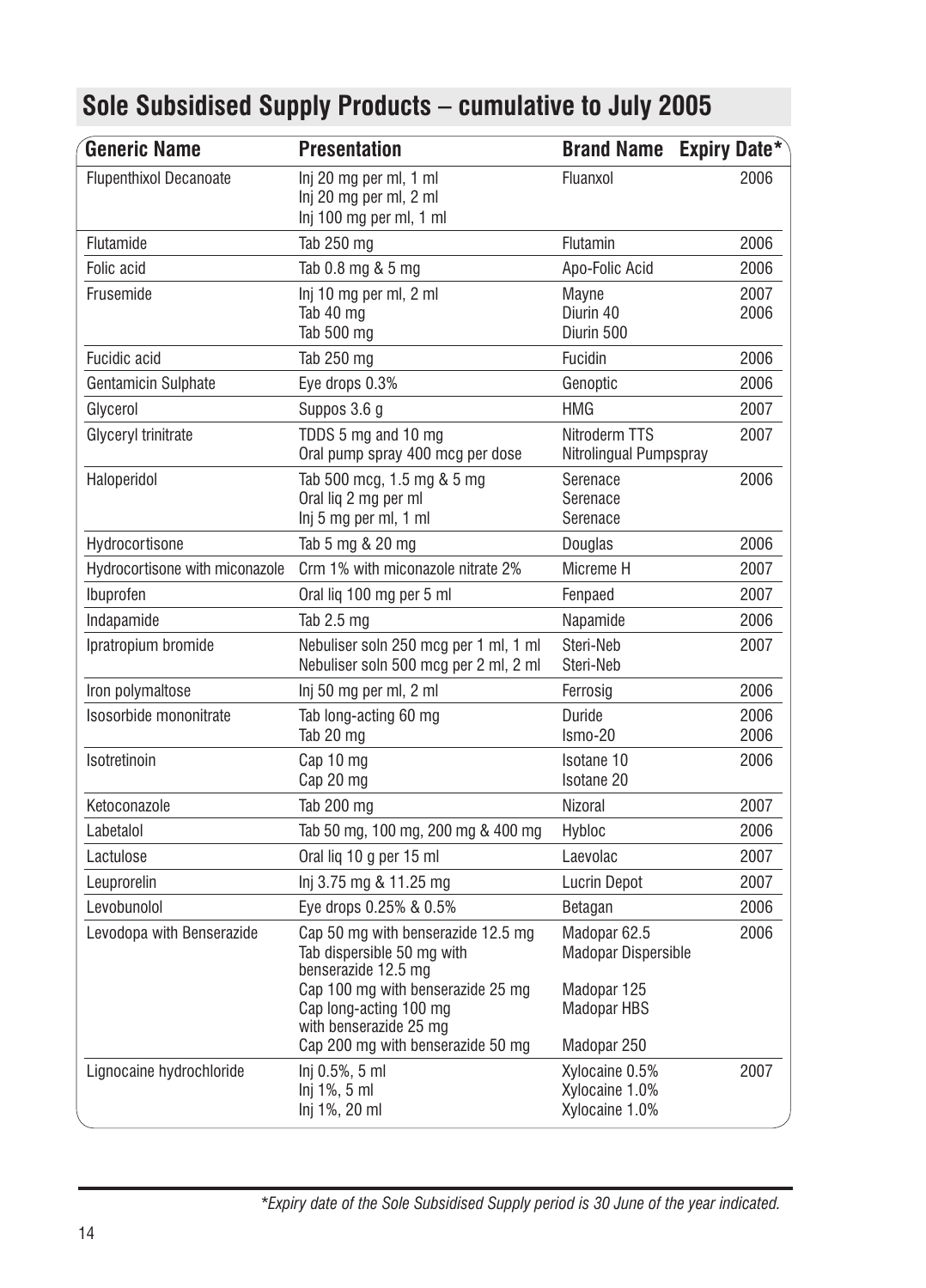| <b>Generic Name</b>                                | <b>Presentation</b>                                                                                          | Brand Name Expiry Date*                  |      |
|----------------------------------------------------|--------------------------------------------------------------------------------------------------------------|------------------------------------------|------|
| Lignocaine with prilocaine<br>hydrochloride        | Crm 2.5% with prilocaine hydrochloride<br>$2.5\%$ 5a<br>Crm 2.5% with prilocaine hydrochloride               | Emla<br>Emla                             | 2007 |
|                                                    | 2.5% 30g                                                                                                     |                                          |      |
| Loratadine                                         | Tab 10 mg                                                                                                    | Apo-Loratadine                           | 2007 |
| Lorazepam                                          | Tab 1 mg & 2.5 mg                                                                                            | Ativan                                   | 2006 |
| Magnesium hydroxide                                | Paste                                                                                                        | <b>HMG</b>                               | 2007 |
| Malathion                                          | Liq 0.5%                                                                                                     | AFT                                      | 2007 |
| Medroxyprogesterone acetate                        | Tab 2.5 mg, 5 mg & 10 mg                                                                                     | Provera                                  | 2006 |
| Mesalazine                                         | Enema 1 g per 100 ml                                                                                         | Asacol                                   | 2006 |
| Metformin hydrochloride                            | Tab 500 mg & 850 mg                                                                                          | Metomin                                  | 2006 |
| Methadone                                          | Powder 1 g                                                                                                   | AFT                                      | 2006 |
| Methadone hydrochloride                            | Tab 5 mg                                                                                                     | Pallidone                                | 2007 |
| Methylphenidate hydrochloride                      | Tab 10 mg                                                                                                    | Rubifen                                  | 2006 |
| Methylprednisolone aceponate                       | Crm 0.1%<br>Oint 0.1%                                                                                        | Advantan<br>Advantan                     | 2006 |
| Metoclopramide hydrochloride Tab 10 mg             |                                                                                                              | <b>Metamide</b>                          | 2007 |
| Metoprolol tartrate                                | Tab long-acting 200 mg                                                                                       | <b>Slow Lopressor</b>                    | 2006 |
| Metronidazole                                      | Tab 200 mg & 400 mg                                                                                          | Trichozole                               | 2007 |
| Metyrapone                                         | Cap 250 mg                                                                                                   | Metopirone                               | 2006 |
| Miconazole                                         | Oral gel 20 mg per g                                                                                         | <b>Daktarin</b>                          | 2007 |
| Moclobemide                                        | Tab 150 mg & 300 mg                                                                                          | Apo-Moclobemide                          | 2006 |
| Morphine sulphate                                  | Tab immediate release 10 mg & 20 mg                                                                          | Sevredol                                 | 2006 |
| Nadolol                                            | Tab 40 mg & 80 mg                                                                                            | Apo-Nadolol                              | 2007 |
| Naloxone hydrochloride                             | Inj 400 mcg per ml, 1ml                                                                                      | Mayne                                    | 2006 |
| Neostigmine                                        | Inj 2.5 mg per ml, 1 ml                                                                                      | AstraZeneca                              | 2007 |
| Nifedipine                                         | Tab long-acting 20 mg                                                                                        | Nyefax Retard                            | 2006 |
| <b>Nystatin</b>                                    | Tab 500,000 u                                                                                                | <b>Nilstat</b>                           | 2007 |
| Oxybutynin                                         | Oral lig 5 mg per 5 ml<br>Tab 5 mg                                                                           | Apo-Oxybutynin<br>Apo-Oxybutynin         | 2007 |
| Oxytocin                                           | Inj 5 iu per ml, 1 ml<br>Inj 10 iu per ml, 1 ml<br>Inj 5 iu with ergometrine maleate<br>500 mcg per ml, 1 ml | Syntocinon<br>Syntocinon<br>Syntometrine | 2006 |
| Paracetamol                                        | Suppos 500 mg                                                                                                | Paracare                                 | 2007 |
| Paraffin Liquid with Soft<br><b>White Paraffin</b> | Eye oint with soft white paraffin                                                                            | Lacri-Lube                               | 2006 |
| Perhexiline maleate                                | Tab 100 mg                                                                                                   | Pexsig                                   | 2006 |
| Permethrin                                         | Crm 5%                                                                                                       | Lyderm                                   | 2007 |
| Pethidine hydrochloride                            | Tab 50 mg & 100 mg                                                                                           | <b>HMG</b>                               | 2007 |

*\*Expiry date of the Sole Subsidised Supply period is 30 June of the year indicated.*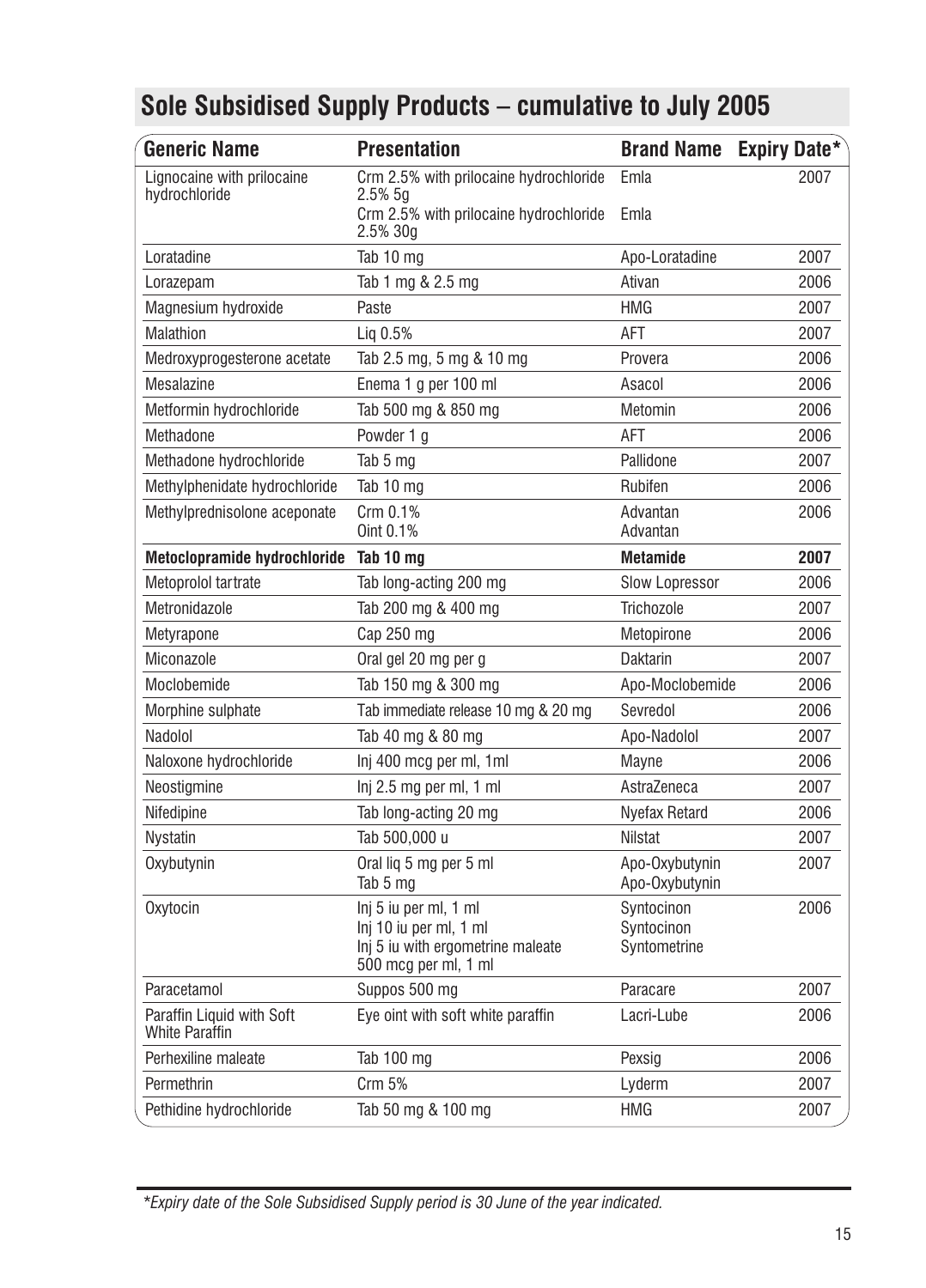| <b>Generic Name</b>                                                  | <b>Presentation</b>                                                                                              | <b>Brand Name</b>                                    | Expiry Date* |
|----------------------------------------------------------------------|------------------------------------------------------------------------------------------------------------------|------------------------------------------------------|--------------|
| Phenoxymethylpenicillin<br>(Penicillin V)                            | Cap potassium salt 250 mg & 500 mg<br>Oral lig benzathine 125 mg per 5 ml<br>Oral lig benzathine 250 mg per 5 ml | Cilicaine VK<br>AFT<br>AFT                           | 2006<br>2007 |
| Phytomenadione                                                       | Inj 2 mg per 0.2 ml<br>Inj 10 mg per ml, 1 ml<br>Tab 10 mg                                                       | <b>Konakion MM</b><br><b>Konakion MM</b><br>Konakion | 2006         |
| Pindolol                                                             | Tab 5 mg, 10 mg & 15 mg                                                                                          | Pindol                                               | 2007         |
| Piroxicam                                                            | Tab dispersible 10 mg & 20 mg                                                                                    | Piram-D                                              | 2006         |
| Podophyllotoxin                                                      | Soln 0.5%                                                                                                        | Condyline                                            | 2006         |
| Polyvinyl Alcohol                                                    | Eye drops 1.4%<br>Eye drops 3%                                                                                   | Liquifilm Tears<br>Liquifilm Forte                   | 2006         |
| Polyvinyl Alcohol with Povidone                                      | Eye drops 1.4% with povidone 0.6%                                                                                | <b>Tears Plus</b>                                    | 2006         |
| Potassium chloride                                                   | Tab long-acting 600 mg                                                                                           | Span-K                                               | 2006         |
| Prazosin hydrochloride                                               | Tab 1 mg, 2 mg & 5 mg                                                                                            | Hyprosin                                             | 2007         |
| Prednisolone sodium phosphate                                        | Oral liq 5 mg per ml                                                                                             | Redipred                                             | 2007         |
| Prochlorperazine                                                     | Tab 5 mg                                                                                                         | Antinaus                                             | 2007         |
| Propranolol                                                          | Tab 10 mg & 40 mg<br>Cap long-acting 160 mg                                                                      | Cardinol<br>Cardinol LA                              | 2007         |
| Quinine sulphate                                                     | Tab 200 mg<br>Tab 300 mg                                                                                         | Q200<br>Q 300                                        | 2006         |
| Ritonavir                                                            | Cap 100 mg                                                                                                       | Norvir                                               | 2006         |
| Roxithromycin                                                        | Tab 150 mg & 300 mg                                                                                              | Romicin                                              | 2006         |
| Selegiline                                                           | Tab 5 mg                                                                                                         | Apo-Selegiline                                       | 2006         |
| Silver sulphadiazine                                                 | Crm 1% with<br>chlorhexidine digluconate 0.2%                                                                    | Silvazine                                            | 2007         |
| Sodium citrate with sodium<br>lauryl sulphoacetate                   | Enema 90 mg with sodium lauryl<br>sulphoacetate 9 mg per ml, 5 ml                                                | <b>Microlax</b>                                      | 2006         |
| Sodium citro-tartrate                                                | Grans effervescent 4 g sachets                                                                                   | Ural                                                 | 2007         |
| Sotalol                                                              | Tab 80 mg & 160 mg                                                                                               | Pacific                                              | 2006         |
| Spironolactone                                                       | Tab 25 mg & 100 mg                                                                                               | Spirotone                                            | 2006         |
| Tamoxifen citrate                                                    | Tab 10 mg & 20 mg                                                                                                | Genox                                                | 2006         |
| Tetracosactrin                                                       | Inj 1 mg per ml, 1ml<br>Inj 250 mcg                                                                              | <b>Synacthen Depot</b><br>Synacthen                  | 2006         |
| Thioridazine hydrochloride                                           | Tab 10 mg, 25 mg, 50 mg & 100 mg                                                                                 | Aldazine                                             | 2006         |
| Timolol                                                              | Tab 10 mg                                                                                                        | Apo-Timolol                                          | 2006         |
| Timolol maleate                                                      | Eye Drops 0.25% & 0.5%                                                                                           | Apo-Timop                                            | 2007         |
| Tolbutamide                                                          | Tab 500 mg                                                                                                       | Diatol                                               | 2006         |
| Tranexamic acid                                                      | Tab 500 mg                                                                                                       | Cyklokapron                                          | 2007         |
| Triamcinolone Acetonide<br>with Gramicidin, Neomycin<br>and Nystatin | Ear drops 1 mg with nystatin<br>100,000 u, neomycin sulphate<br>2.5 mg and gramicidin 250 mcg per g              | Kenacomb                                             | 2006         |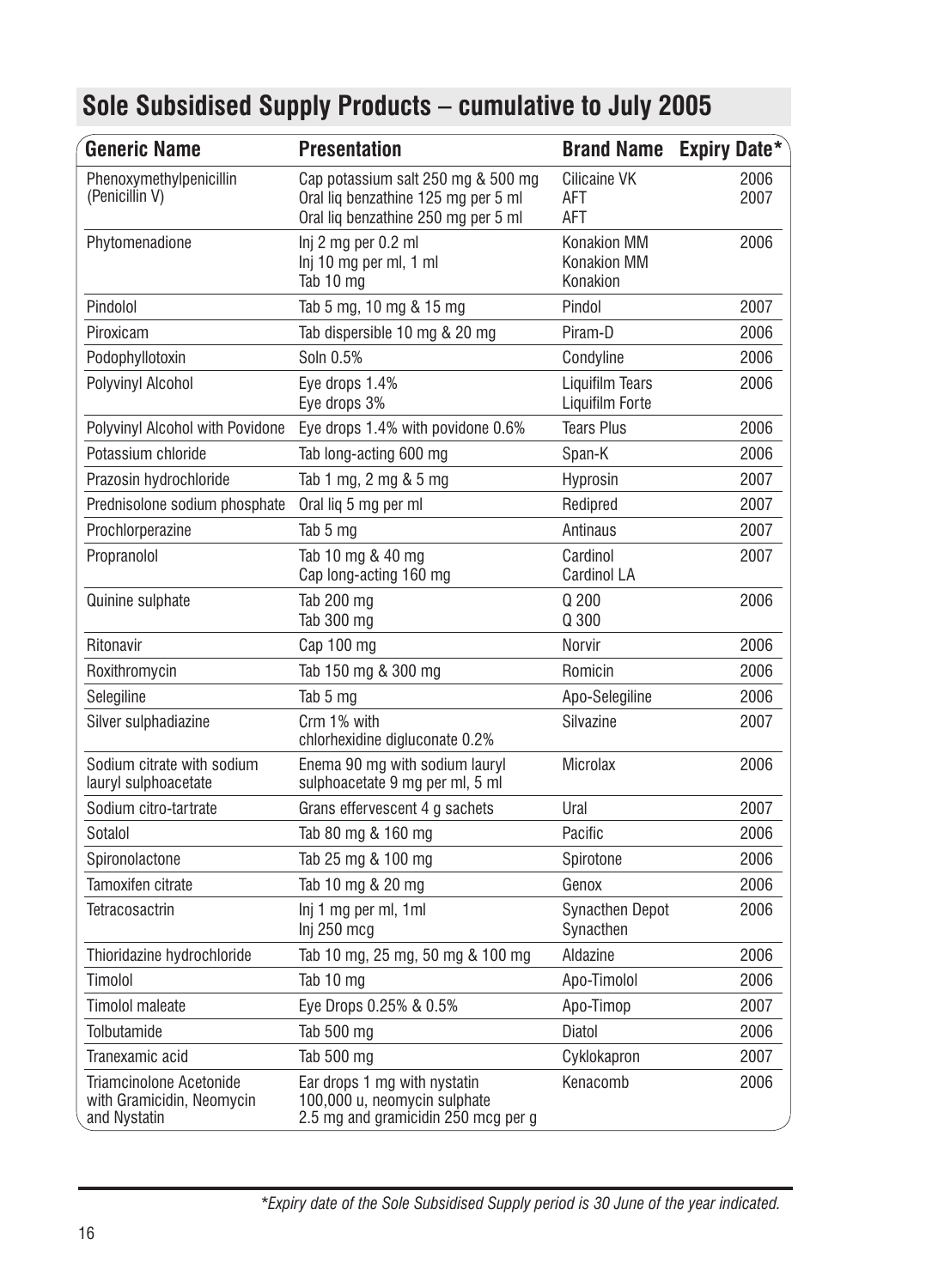| <b>Generic Name</b>                     | <b>Presentation</b>                                                    |                                    | Brand Name Expiry Date* |
|-----------------------------------------|------------------------------------------------------------------------|------------------------------------|-------------------------|
| Triamterene with<br>hydrochlorothiazide | Tab 50 mg with hydrochlorothiazide<br>25 <sub>mg</sub>                 | Triamizide                         | 2006                    |
| Tropisetron                             | Cap 5 mg                                                               | Navoban                            | 2007                    |
| Verapamil hydrochloride                 | Tab 40 mg & 80 mg<br>Tab long-acting 240 mg<br>Inj 2.5 mg per ml, 2 ml | Verpamil<br>Verpamil SR<br>Isoptin | 2006                    |
| Water                                   | Purified for injection 5 ml & 10 ml                                    | AstraZeneca                        | 2007                    |

**July changes are in bold type**

*\*Expiry date of the Sole Subsidised Supply period is 30 June of the year indicated.*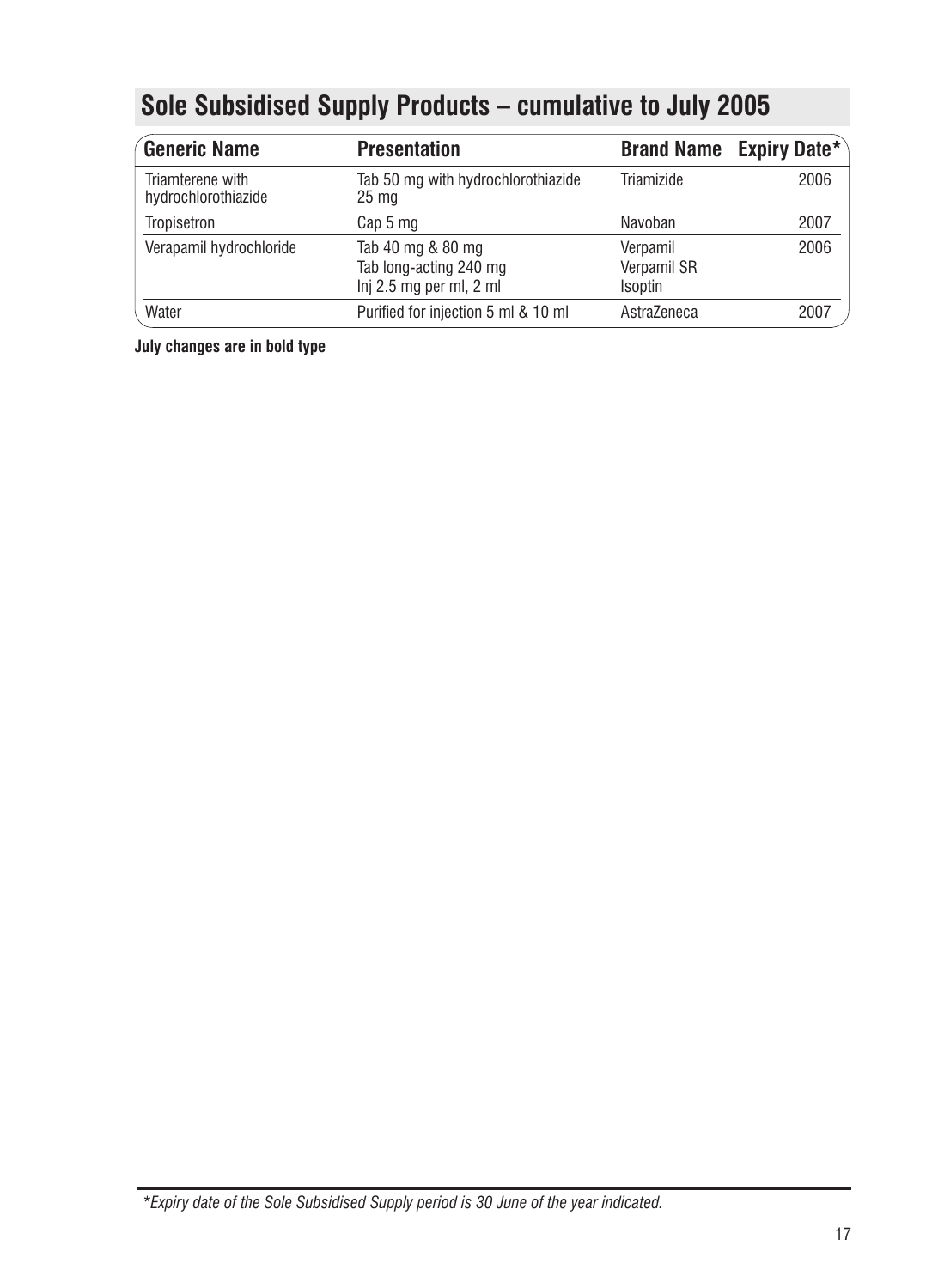<span id="page-17-0"></span>

|     | Check your Schedule for full details<br>Schedule page ref                                                                                                                                                                                                                                                                                                                                                                                                                                                                                                                                                                                                                                                                                                                                                | Subsidy<br>(Mnfr's price)<br>\$ | Per       | Brand or<br><b>Generic Mnfr</b><br>$\checkmark$ fully subsidised |
|-----|----------------------------------------------------------------------------------------------------------------------------------------------------------------------------------------------------------------------------------------------------------------------------------------------------------------------------------------------------------------------------------------------------------------------------------------------------------------------------------------------------------------------------------------------------------------------------------------------------------------------------------------------------------------------------------------------------------------------------------------------------------------------------------------------------------|---------------------------------|-----------|------------------------------------------------------------------|
|     | <b>New Listings</b><br>Effective 1 July 2005                                                                                                                                                                                                                                                                                                                                                                                                                                                                                                                                                                                                                                                                                                                                                             |                                 |           |                                                                  |
| 37  | <b>NYSTATIN</b>                                                                                                                                                                                                                                                                                                                                                                                                                                                                                                                                                                                                                                                                                                                                                                                          |                                 | 24 ml OP  | $\sqrt{}$ Nilstat                                                |
| 47  | COMPOUND ELECTROLYTES<br>Powder for soln for oral use 5 g - Available on a PSO 2.86                                                                                                                                                                                                                                                                                                                                                                                                                                                                                                                                                                                                                                                                                                                      |                                 | 10        | $\checkmark$ Enerlyte                                            |
| 111 | PARACETAMOL                                                                                                                                                                                                                                                                                                                                                                                                                                                                                                                                                                                                                                                                                                                                                                                              |                                 | 1,440     | $\checkmark$ Panadol                                             |
| 112 | METHADONE HYDROCHLORIDE<br>a) Only on a controlled drug form.<br>b) Extemporaneously compounded methadone will only be reimbursed at the rate of the cheapest form available<br>(methadone powder, not methadone tablets).                                                                                                                                                                                                                                                                                                                                                                                                                                                                                                                                                                               |                                 | 10        | $\checkmark$ HMG                                                 |
| 130 | CAPECITABINE - PCT only - specialist - Special Authority<br>Special Authority for Subsidy - Form: SA0774<br>Initial application only from a relevant specialist. Approvals valid for 12 months for applications meeting the<br>following criteria:<br>Any of the following:<br>1 The patient has advanced gastrointestinal malignancy; or<br>2 The patient has metastatic breast cancer*; or<br>3 Both:<br>3.1 The patient has poor venous access or needle phobia <sup>*</sup> ; and<br>3.2 The patient requires a substitute for single agent fluoropyrimidine*.<br>Renewal only from a relevant specialist. Approvals valid for 12 months for applications meeting the following<br>criteria:<br>4 The patient requires continued therapy; or<br>5 The tumour has relapsed and requires re-treatment. |                                 | 60<br>120 | √ Xeloda<br>√ Xeloda                                             |
| 130 | Note indications marked with * are unapproved indications.<br>CYCLOPHOSPHAMIDE                                                                                                                                                                                                                                                                                                                                                                                                                                                                                                                                                                                                                                                                                                                           |                                 | 1<br>1    | $\checkmark$ Endoxan<br>$\checkmark$ Endoxan                     |
| 130 | CYTARABINE<br>lnj 100 mg per ml, 20 ml - PCT only – specialist 118.00                                                                                                                                                                                                                                                                                                                                                                                                                                                                                                                                                                                                                                                                                                                                    |                                 | 1         | $\sqrt{M}$ ayne                                                  |
| 130 | FLUDARABINE - PCT only - specialist                                                                                                                                                                                                                                                                                                                                                                                                                                                                                                                                                                                                                                                                                                                                                                      |                                 | 15        | √ Fludara                                                        |
| 130 | FLUDARABINE PHOSPHATE - PCT only - specialist                                                                                                                                                                                                                                                                                                                                                                                                                                                                                                                                                                                                                                                                                                                                                            |                                 | 5         | √ Fludara                                                        |
| 130 | FLUOROURACIL SODIUM<br>Inj 25 mg per ml, 100 ml - PCT only - specialist 14.12                                                                                                                                                                                                                                                                                                                                                                                                                                                                                                                                                                                                                                                                                                                            |                                 | 1         | $\checkmark$ Mayne                                               |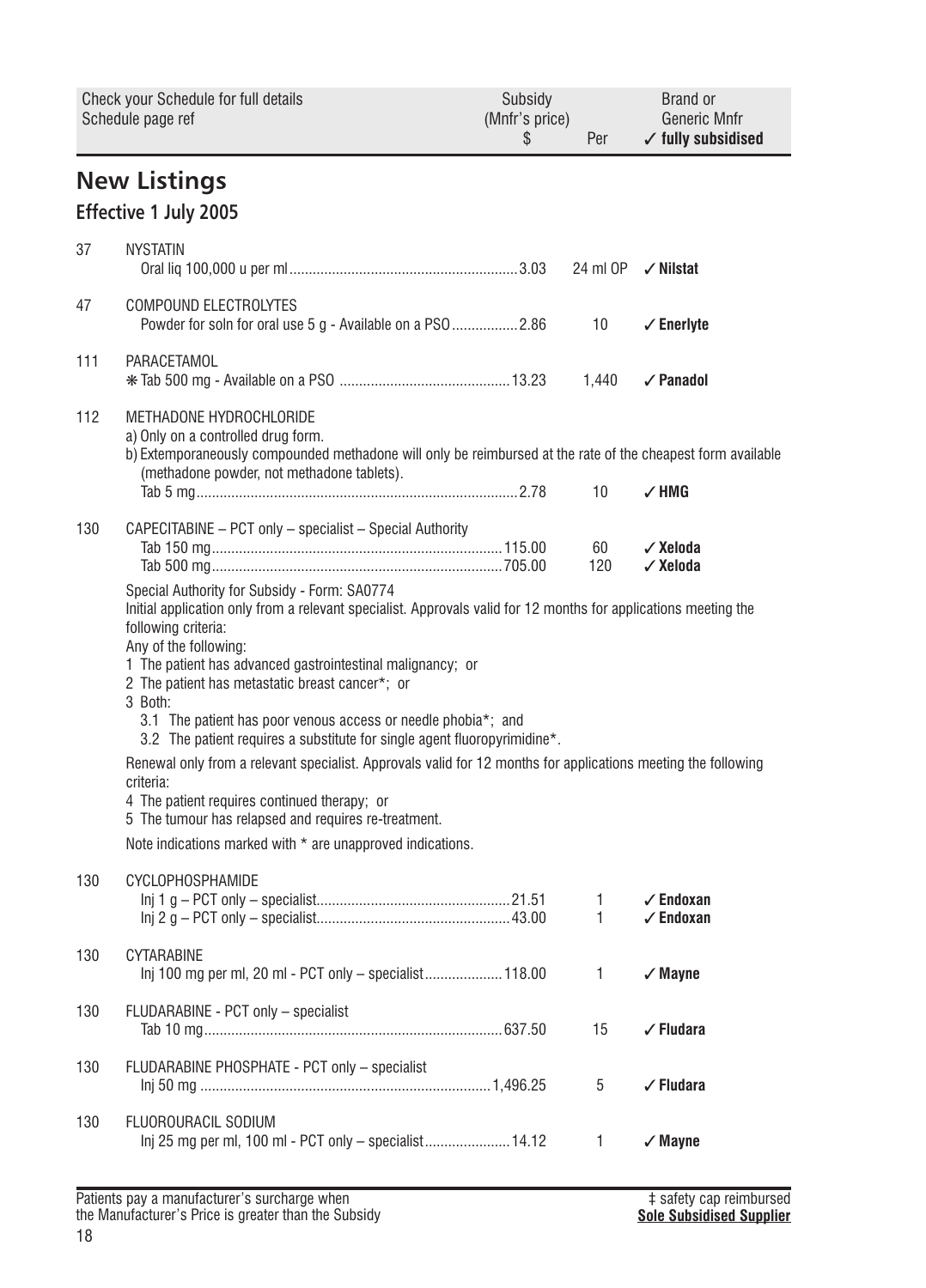| Check your Schedule for full details<br>Schedule page ref |                                                                                                                                                                                                                                                                                                                                                                                                                           | Subsidy<br>(Mnfr's price)<br>\$ | Per                  | <b>Brand or</b><br>Generic Mnfr<br>$\checkmark$ fully subsidised                                         |
|-----------------------------------------------------------|---------------------------------------------------------------------------------------------------------------------------------------------------------------------------------------------------------------------------------------------------------------------------------------------------------------------------------------------------------------------------------------------------------------------------|---------------------------------|----------------------|----------------------------------------------------------------------------------------------------------|
|                                                           | New Listings - effective 1 July 2005 (continued)                                                                                                                                                                                                                                                                                                                                                                          |                                 |                      |                                                                                                          |
| 130                                                       | IFOSFAMIDE - PCT only - specialist                                                                                                                                                                                                                                                                                                                                                                                        |                                 | 1<br>$\mathbf{1}$    | $\angle$ Holoxan<br>$\checkmark$ Holoxan                                                                 |
| 130                                                       | IRINOTECAN - PCT only - specialist - Special Authority<br>Special Authority for Subsidy - Form: SA0775<br>Initial application only from a relevant specialist. Approvals valid for 12 months for applications meeting the<br>following criteria:<br>Both:<br>1 The patient has metastatic colorectal cancer; and                                                                                                          |                                 | 1<br>$\mathbf{1}$    | $\sqrt{\text{Camptosar}}$<br>√ Camptosar                                                                 |
|                                                           | 2 Either:<br>2.1 To be used for first or second line use as part of a combination chemotherapy regimen; or<br>2.2 As single agent chemotherapy in fluropyrimidine-relapsed disease.<br>Renewal only from a relevant specialist. Approvals valid for 12 months for applications meeting the following<br>criteria:<br>3 The patient requires continued therapy; or<br>4 The tumour has relapsed and requires re-treatment. |                                 |                      |                                                                                                          |
| 131                                                       | BLEOMYCIN SULPHATE - PCT only - specialist                                                                                                                                                                                                                                                                                                                                                                                |                                 | 10                   | $\checkmark$ Blenoxane                                                                                   |
| 131                                                       | DOXORUBICIN - PCT only - specialist                                                                                                                                                                                                                                                                                                                                                                                       |                                 | $\mathbf{1}$         | $\sqrt{M}$ ayne                                                                                          |
| 131                                                       | EPIRUBICIN - PCT only - specialist                                                                                                                                                                                                                                                                                                                                                                                        |                                 | 1<br>$\mathbf{1}$    | $\angle$ Pharmorubicin<br>$\checkmark$ Pharmorubicin                                                     |
| 131                                                       | $MESNA - PCT$ only $-$ specialist                                                                                                                                                                                                                                                                                                                                                                                         |                                 | 15<br>15<br>50<br>50 | $\checkmark$ Uromitexan<br>$\checkmark$ Uromitexan<br>$\checkmark$ Uromitexan<br>$\checkmark$ Uromitexan |
| 131                                                       | MITOZANTRONE - PCT only - specialist                                                                                                                                                                                                                                                                                                                                                                                      |                                 | 1                    | $\checkmark$ Onkotrone                                                                                   |
| 131                                                       | PACLITAXEL - PCT only - specialist - Special Authority<br>Special Authority for Subsidy - Form: SA0776<br>Initial application only from a relevant specialist. Approvals valid for 12 months for applications meeting the<br>following criteria:<br>Any of the following:<br>1 Both:<br>1.1 The patient has ovarian, fallopian* or primary peritoneal cancer*; and                                                        |                                 | 1<br>1               | $\sqrt{}$ Taxol<br>$\sqrt{}$ Taxol                                                                       |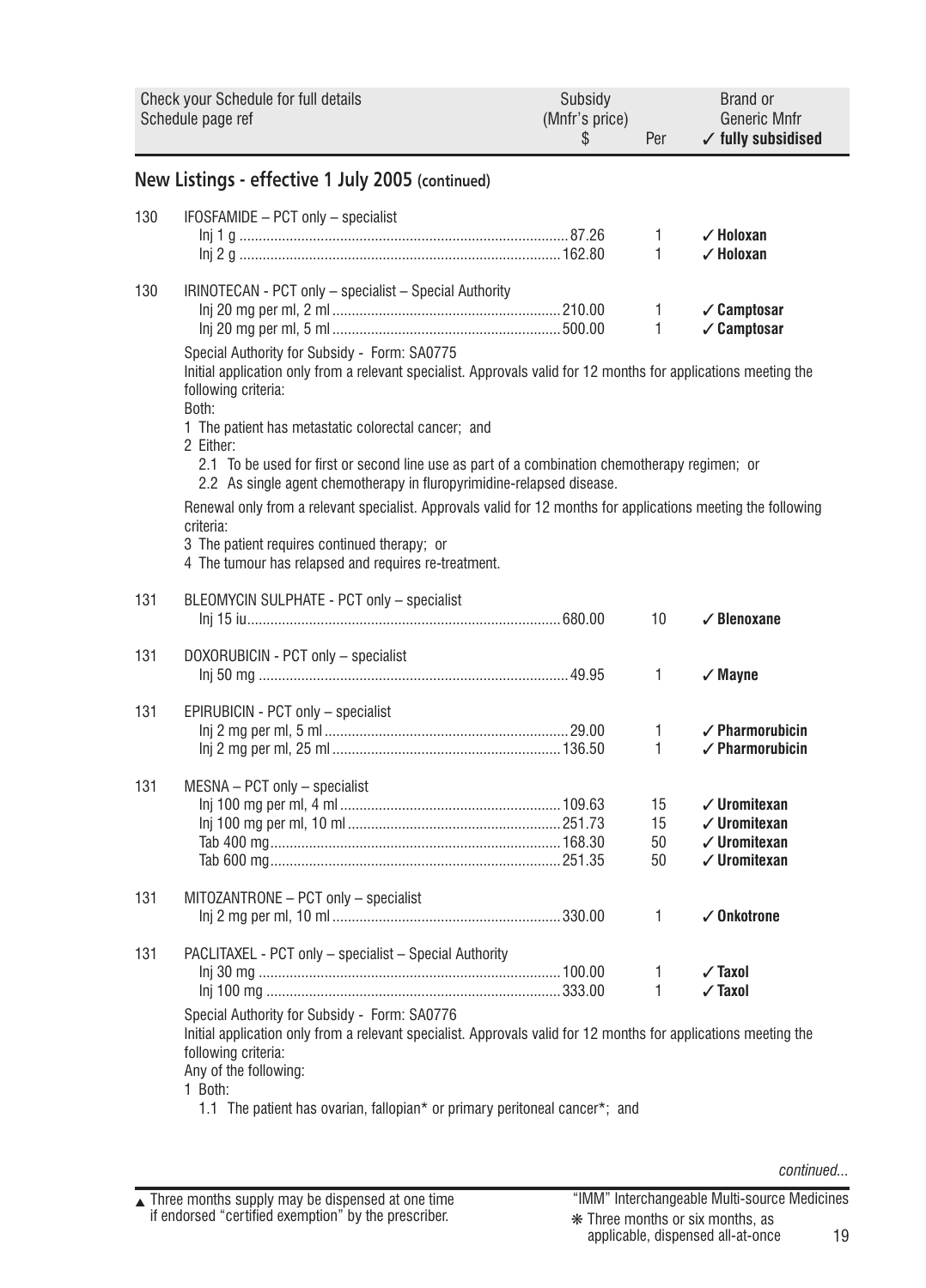| Check your Schedule for full details | Subsidy        | Brand or                      |
|--------------------------------------|----------------|-------------------------------|
| Schedule page ref                    | (Mnfr's price) | Generic Mnfr                  |
|                                      | Per            | $\checkmark$ fully subsidised |

### **New Listings - effective 1 July 2005 (continued)**

#### 1.2 Either:

- 1.2.1 Has not received prior chemotherapy; or
- 1.2.2 Has received prior chemotherapy but have not previously been treated with taxanes; or
- 2 The patient has metastatic breast cancer; or
- 3 Both:
	- 3.1 The patient has non small-cell lung cancer; and
	- 3.2 Either:
		- 3.2.1 Has advanced disease (stage IIIa or above); or
		- 3.2.2 Is receiving combined chemotherapy and radiotherapy; or
- 4 Both:
	- 4.1 The patient has small-cell lung cancer\*; and
	- 4.2 Paclitaxel is to be used as second-line therapy.

Renewal only from a relevant specialist. Approvals valid for 12 months for applications meeting the following criteria:

- 5 The patient has metastatic breast cancer, non small-cell lung cancer, or small-cell lung cancer\* and
	- 5.1 The patient requires continued therapy; or
- 5.2 The tumour has relapsed and requires re-treatment.

Note indications marked with \* are unapproved indications.

#### 131 VINORELBINE - PCT only – specialist

|     |                                                       | $\overline{1}$<br>$\sim$ 1 | $\checkmark$ Navelbine<br>$\checkmark$ Navelbine |
|-----|-------------------------------------------------------|----------------------------|--------------------------------------------------|
| 134 | RITUXIMAB - PCT only - specialist - Special Authority |                            |                                                  |
|     |                                                       | $\overline{2}$             | √ Mabthera                                       |
|     |                                                       | $\overline{1}$             | $\checkmark$ Mabthera                            |

Special Authority for Subsidy - Form: SA0777

Initial application - (Post-transplant) only from a relevant specialist. Approvals valid for 6 months for applications meeting the following criteria:

1 The patient has B-cell post-transplant lymphoproliferative disorder\*

Note for no more than 8 cycles

Initial application - (Low-grade lymphomas) only from a relevant specialist. Approvals valid for 6 months for applications meeting the following criteria:

2 The patient has low grade NHL - relapsed disease following prior chemotherapy. Note for no more than 4 treatment cycles.

Initial application - (Large cell lymphomas) only from a relevant specialist. Approvals valid for 12 months for applications meeting the following criteria:

- Both:
- 3 The patient has treatment naïve large B-cell NHL; and
- 4 To be used with CHOP (or alternative anthracycline containing multi-agent chemotherapy regime given with curative intent).

Note for no more than 8 treatment cycles.

Renewal - (Low-grade lymphomas) only from a relevant specialist. Approvals valid for 6 months for applications meeting the following criteria:

Both:

5 The patient has had a treatment-free interval of 6 months or more; and

6 Either:

- 6.1 Has B-cell post-transplant lymphoproliferative disorder\*; or
- 6.2 Has low grade NHL relapsed disease following prior chemotherapy.

Note for no more than 4 treatment cycles for low grade NHL. Indications marked with \* are unapproved indications.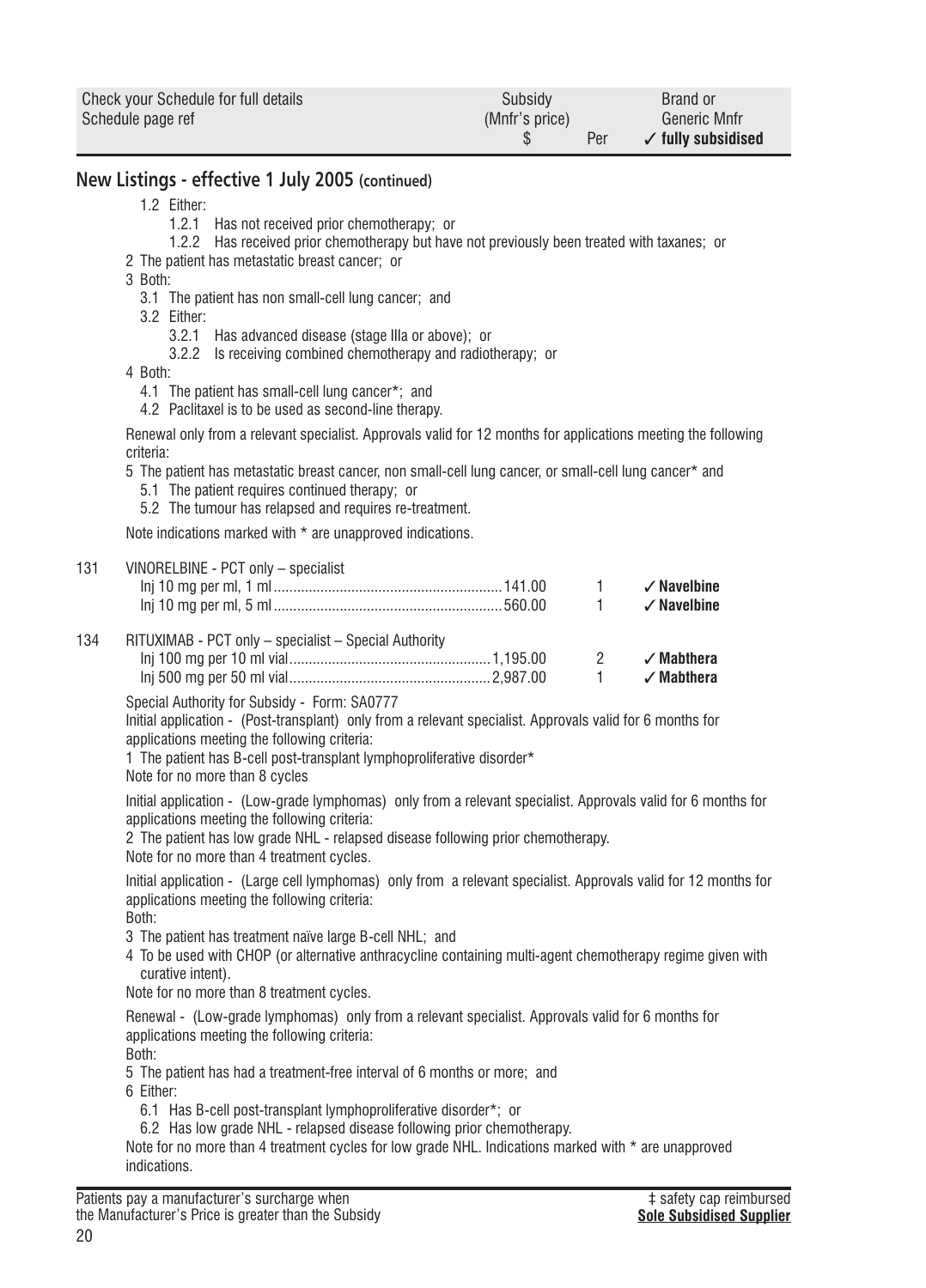|     | <b>Check your Schedule for full details</b><br>Schedule page ref                                                                                                                                                                                                                                                                                                                                                                                                                                                                                                                                                                                                                                                                                                                                                                                                     | Subsidy<br>(Mnfr's price)<br>\$ | Per                          | Brand or<br>Generic Mnfr<br>$\checkmark$ fully subsidised |
|-----|----------------------------------------------------------------------------------------------------------------------------------------------------------------------------------------------------------------------------------------------------------------------------------------------------------------------------------------------------------------------------------------------------------------------------------------------------------------------------------------------------------------------------------------------------------------------------------------------------------------------------------------------------------------------------------------------------------------------------------------------------------------------------------------------------------------------------------------------------------------------|---------------------------------|------------------------------|-----------------------------------------------------------|
|     | New Listings - effective 1 July 2005 (continued)                                                                                                                                                                                                                                                                                                                                                                                                                                                                                                                                                                                                                                                                                                                                                                                                                     |                                 |                              |                                                           |
| 134 | TRASTUZUMAB - PCT only - specialist - Special Authority<br>Special Authority for Subsidy - Form: SA0778<br>Initial application only from a relevant specialist. Approvals valid for 12 months for applications meeting the<br>following criteria:<br>The patient has metastatic breast cancer expressing HER-2 $3+$ or FISH +.<br>Renewal only from a relevant specialist. Approvals valid for 12 months for applications meeting the following<br>criteria:                                                                                                                                                                                                                                                                                                                                                                                                         |                                 | $\mathbf{1}$<br>$\mathbf{1}$ | $\checkmark$ Herceptin<br>$\checkmark$ Herceptin          |
|     | The cancer has not progressed.                                                                                                                                                                                                                                                                                                                                                                                                                                                                                                                                                                                                                                                                                                                                                                                                                                       |                                 |                              |                                                           |
|     | <b>Effective 1 June 2005</b>                                                                                                                                                                                                                                                                                                                                                                                                                                                                                                                                                                                                                                                                                                                                                                                                                                         |                                 |                              |                                                           |
| 33  | GLUCOSE OXIDASE - Not on a bulk supply order                                                                                                                                                                                                                                                                                                                                                                                                                                                                                                                                                                                                                                                                                                                                                                                                                         | (6.05)                          | 50 strip OP                  | Clinistix                                                 |
| 40  | <b>FERROUS SULPHATE</b>                                                                                                                                                                                                                                                                                                                                                                                                                                                                                                                                                                                                                                                                                                                                                                                                                                              |                                 | 250 ml                       | $\checkmark$ Ferro-liquid                                 |
| 47  | NICOTINIC ACID<br>Niacin-Odan is an unapproved medication supplied under Section 29 of the Medicines Act 1981. Practitioners<br>prescribing this medication should:<br>(a) be aware of and comply with their obligations under Section 29 of the Medicines Act 1981 and otherwise<br>under that Act and the Medicines Regulations 1984;<br>(b) be aware of and comply with their obligations under the Health and Disability Commissioner's Code of<br>Consumer Rights, including the requirement to obtain informed consent from the patient (PHARMAC<br>recommends that Practitioners obtain written consent); and<br>(c) exercise their own skill, judgment, expertise and discretion, and make their own prescribing decisions with<br>respect to the use of an unapproved Pharmaceutical or a Pharmaceutical for an indication for which it is not<br>approved. |                                 | 100                          | $\checkmark$ Niacin-Odan                                  |
| 66  | <b>FUSIDIC ACID</b><br>a) Only on a prescription,<br>b) Not in combination,<br>c) Maximum 15 g per prescription.                                                                                                                                                                                                                                                                                                                                                                                                                                                                                                                                                                                                                                                                                                                                                     |                                 | 15 a OP<br>15 g OP           | $\checkmark$ Foban<br>$\checkmark$ Foban                  |
| 131 | IMATINIB MESYLATE - Special Authority - access by application                                                                                                                                                                                                                                                                                                                                                                                                                                                                                                                                                                                                                                                                                                                                                                                                        |                                 | 60                           | $\checkmark$ Glivec                                       |

Three months supply may be dispensed at one time if endorsed "certified exemption" by the prescriber. ▲ "IMM" Interchangeable Multi-source Medicines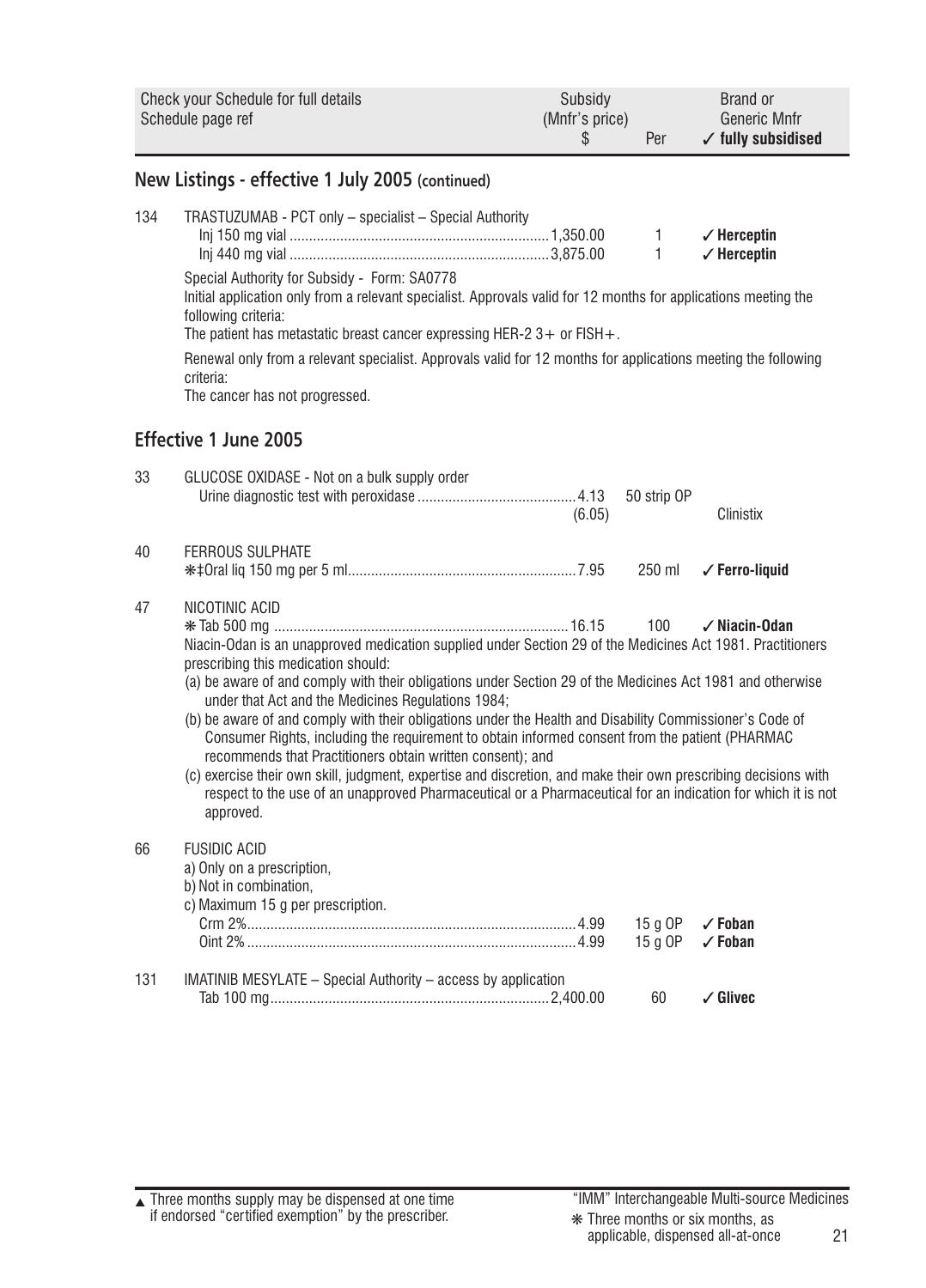| Check your Schedule for full details<br>Schedule page ref                                                                                                                                                                                                                                                                                                                                                                                                                                                                                                                                                                                                                                                                                                                                                                                                                                                                                                                                                                                                                                                                                                                                                                                                                                                                                                                                                                                                                                                                                                                                                                                                                                                                                                                                                                                                                                                                                                                                                                                | Subsidy<br>(Mnfr's price)<br>\$ | Per         | Brand or<br>Generic Mnfr<br>$\checkmark$ fully subsidised            |
|------------------------------------------------------------------------------------------------------------------------------------------------------------------------------------------------------------------------------------------------------------------------------------------------------------------------------------------------------------------------------------------------------------------------------------------------------------------------------------------------------------------------------------------------------------------------------------------------------------------------------------------------------------------------------------------------------------------------------------------------------------------------------------------------------------------------------------------------------------------------------------------------------------------------------------------------------------------------------------------------------------------------------------------------------------------------------------------------------------------------------------------------------------------------------------------------------------------------------------------------------------------------------------------------------------------------------------------------------------------------------------------------------------------------------------------------------------------------------------------------------------------------------------------------------------------------------------------------------------------------------------------------------------------------------------------------------------------------------------------------------------------------------------------------------------------------------------------------------------------------------------------------------------------------------------------------------------------------------------------------------------------------------------------|---------------------------------|-------------|----------------------------------------------------------------------|
| New Listings - effective 1 May 2005                                                                                                                                                                                                                                                                                                                                                                                                                                                                                                                                                                                                                                                                                                                                                                                                                                                                                                                                                                                                                                                                                                                                                                                                                                                                                                                                                                                                                                                                                                                                                                                                                                                                                                                                                                                                                                                                                                                                                                                                      |                                 |             |                                                                      |
| 33<br>COPPER - Not on a bulk supply order                                                                                                                                                                                                                                                                                                                                                                                                                                                                                                                                                                                                                                                                                                                                                                                                                                                                                                                                                                                                                                                                                                                                                                                                                                                                                                                                                                                                                                                                                                                                                                                                                                                                                                                                                                                                                                                                                                                                                                                                | (30.25)                         | 36 OP       | Clinitest                                                            |
| 33<br>GLUCOSE OXIDASE - Not on a bulk supply order<br>Urine diagnostic test with peroxidase, potassium iodide,<br>sodium nitroprusside and aminoacetic acid 4.53                                                                                                                                                                                                                                                                                                                                                                                                                                                                                                                                                                                                                                                                                                                                                                                                                                                                                                                                                                                                                                                                                                                                                                                                                                                                                                                                                                                                                                                                                                                                                                                                                                                                                                                                                                                                                                                                         | (7.50)                          | 50 strip OP | Keto-Diastix                                                         |
| 33<br>SODIUM NITROPRUSSIDE - Not on a bulk supply order                                                                                                                                                                                                                                                                                                                                                                                                                                                                                                                                                                                                                                                                                                                                                                                                                                                                                                                                                                                                                                                                                                                                                                                                                                                                                                                                                                                                                                                                                                                                                                                                                                                                                                                                                                                                                                                                                                                                                                                  | (7.15)                          | 50 strip OP | Ketostix                                                             |
| 105<br>INFLUENZA VACCINE<br>(a) Subsidy is available between 1 March and 31 July 2005 for patients who meet the following criteria, as set by<br>the Ministry of Health:<br>a) all people 65 years of age and over;<br>b) people under 65 years of age with:<br>i) the following cardiovascular disease:<br>1) ischaemic heart disease,<br>2) congestive heart disease,<br>3) rheumatic heart disease,<br>4) congenital heart disease, or<br>5) cerebo-vascular disease;<br>ii) the following chronic respiratory disease:<br>1) asthma, if on a regular preventative therapy, or<br>2) other chronic respiratory disease with impaired lung function;<br>iii) diabetes;<br>iv) chronic renal disease;<br>v) any cancer, excluding basal and squamous skin cancers if not invasive;<br>vi) the following other conditions:<br>1) autoimmune disease,<br>2) immune suppression,<br>3) HIV,<br>4) transplant recipients,<br>5) neuromuscular and CNS diseases,<br>6) haemoglobinopathies, or<br>7) children on long term aspirin.<br>The following conditions are excluded from funding:<br>i) asthma not requiring regular preventative therapy,<br>ii) hypertension and/or dyslipidaemia without evidence of end-organ disease,<br>iii) pregnancy in the absence of another risk factor.<br>(b) Doctors are the only Contractors entitled to claim payment from the Funder for the supply of influenza vaccine<br>to patients eligible under (a) above for subsidised immunisation and they may only do so in respect of the<br>influenza vaccine listed in the Pharmaceutical Schedule.<br>(c) Individual DHBs may fund patients over and above the criteria in (a) above. The claiming process for these<br>additional patients should be determined between the DHB and Contractor.<br>(d) Influenza Vaccine does not fall within the definition Community Pharmaceutical as it is not funded directly<br>from the Pharmaceutical Budget. Pharmacists are unable to claim for the dispensing of influenza vaccine<br>from the Funder. |                                 | 10          | $\checkmark$ Fluarix<br>$\checkmark$ Fluvax<br>$\checkmark$ Influvac |

Patients pay a manufacturer's surcharge when the Manufacturer's Price is greater than the Subsidy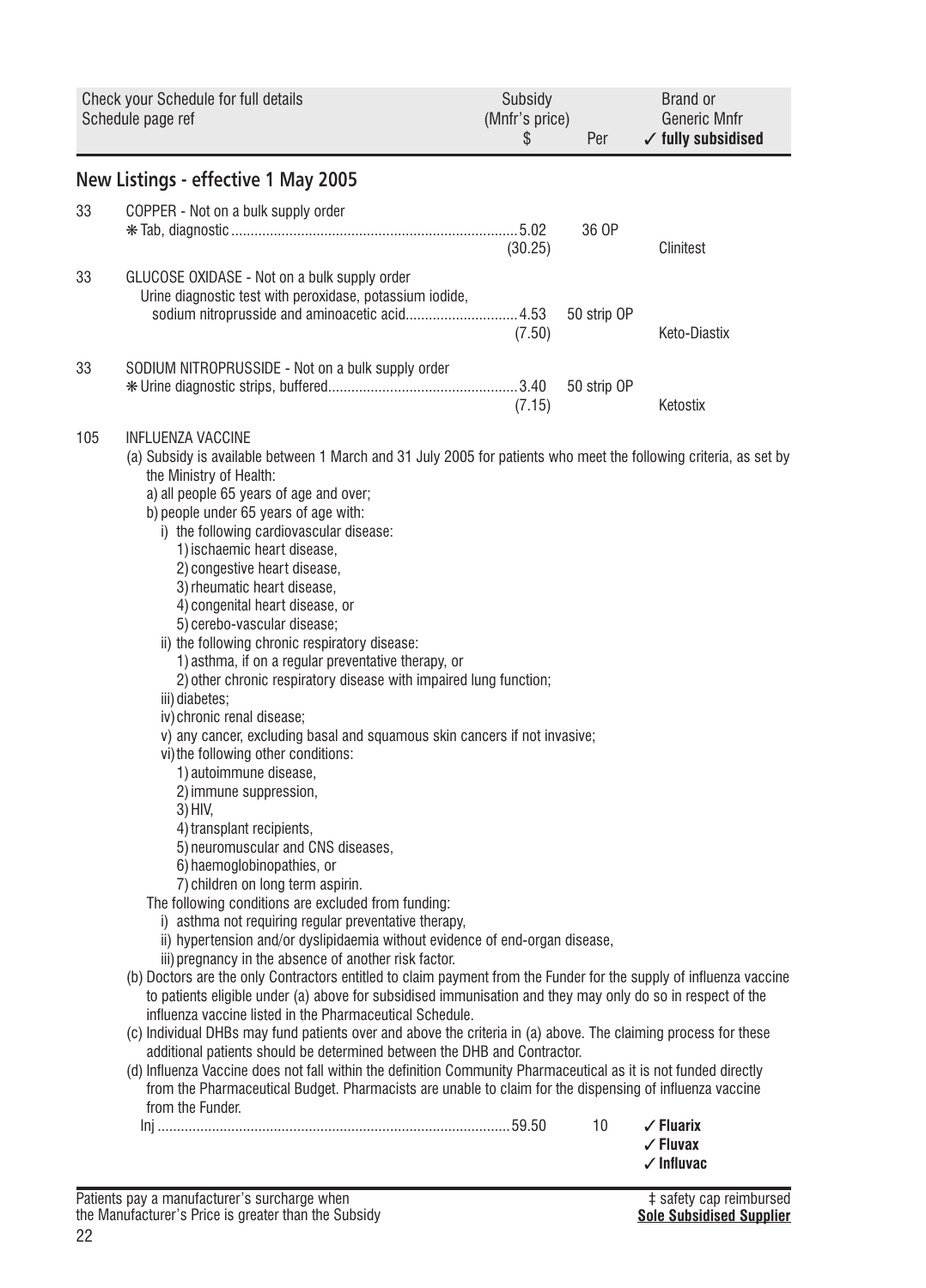| Check your Schedule for full details | Subsidy        | Brand or                      |
|--------------------------------------|----------------|-------------------------------|
| Schedule page ref                    | (Mnfr's price) | Generic Mnfr                  |
|                                      | Per            | $\checkmark$ fully subsidised |

## **New Listings - effective 1 May 2005 (continued)**

127 TEMAZEPAM - Month restriction

Tab 10 mg.................................................................................0.74 25 ✓ **Normison**

Normison is an unapproved medication supplied under Section 29 of the Medicines Act 1981. Practitioners prescribing this medication should:

- a) be aware of and comply with their obligations under Section 29 of the Medicines Act 1981 and otherwise under that Act and the Medicines Regulations 1984;
- b) be aware of and comply with their obligations under the Health and Disability Commissioner's Code of Consumer Rights, including the requirement to obtain informed consent from the patient (PHARMAC recommends that Practitioners obtain written consent); and

c) exercise their own skill, judgment, expertise and discretion, and make their own prescribing decisions with respect to the use of an unapproved Pharmaceutical or a Pharmaceutical for an indication for which it is not approved.

### 167 FAT SUPPLEMENT

| Special Authority for Subsidy - Form: SA0580 |  |
|----------------------------------------------|--|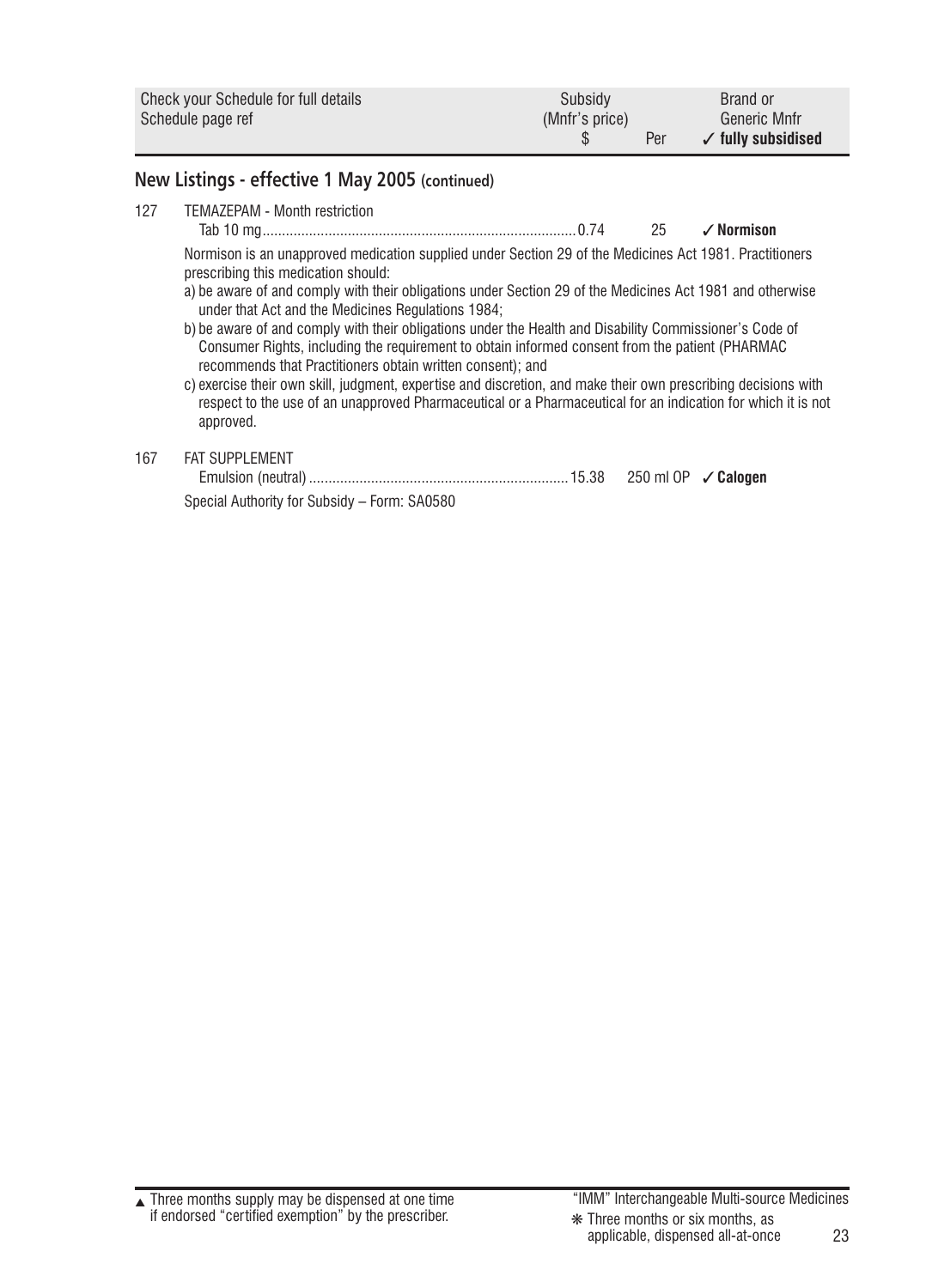<span id="page-23-0"></span>

| Check your Schedule for full details | Subsidy        | Brand or                      |
|--------------------------------------|----------------|-------------------------------|
| Schedule page ref                    | (Mnfr's price) | Generic Mnfr                  |
|                                      | Per            | $\checkmark$ fully subsidised |

# **Changes to Restrictions**

# **Effective 1 July 2005**

#### 102 ANTIRETROVIRALS

Special Authority for Subsidy - **Form:** SA0575**SA0779**

Initial application - (Confirmed HIV/AIDS) only from a named **specialist** general physician. Approvals valid without further renewal unless notified for applications meeting the following criteria: Both:

- 1 Confirmed HIV/AIDS **infection**; and
- 2 Any of the following:
	- 2.1 Symptomatic patient; or
	- 2.2 Both:
		- 2.2.1 Asymptomatic patient; and
		- 2.2.2 Patient aged 12 months and under; or
	- 2.3 Both:
		- 2.3.1 Asymptomatic patient; and
		- 2.3.2 Patient has viral load counts  $> 10.000$  copies per ml or equivalent value on the Chiron test; or
	- 2.4 All of the following:
		- 2.4.1 Asymptomatic patient; and
		- **2.3.1** 2.4.2 Patient aged 1 to 5 years; and
		- **2.3.2 Either:**
			- **2.3.2.1** 2.4.3 CD4 counts < 1,000 cells/mm3; or
	- 2.5 All of the following:
		- 2.5.1 Asymptomatic patient; and
		- 2.5.2 Patient aged 1 to 5 years; and
			- **2.3.2.2** 2.5.3 CD4 counts < 0.25 x total **lymphocyte** white cell count; or
			- **2.3.2.3 Patient has viral load counts > 100,000 copies per ml, or**
	- 2.6 All of the following:

#### 2.6.1 Asymptomatic patient; and

- **2.4 Both:**
	- 2.6.2 **2.4.1** Patient aged 6 years and over; and
	- 2.6.3 **2.4.2** CD4 counts < 500 **350** cells/mm3.

**Note** 

Subsidies for a combination of up to three anti-retroviral medications, including a maximum of two protease inhibitors. Combinations including ritonavir plus indinavir or saquinavir will be counted as one protease inhibitor for the purpose of accessing funding to anti-retrovirals.

Initial application - (Percutaneous exposure) only from a named **specialist** general physician. Approvals valid for 6 weeks for applications meeting the following criteria:

Person with percutaneous exposure to blood known to be HIV positive.

Note

Subsidies for a combination of up to three anti-retroviral medications, including a maximum of two protease inhibitors. Combinations including ritonavir plus indinavir or saquinavir will be counted as one protease inhibitor for the purpose of accessing funding to anti-retrovirals.

Initial application - (Prevention of maternal transmission) only from a named specialist general physician. Approvals valid for 1 year for applications meeting the following criteria:

Both:

#### 3 Treatment with zidovudine; and

**3** 4 Either:

- **3.1** 4.1 Prevention of maternal foetal transmission; or
- **3.2** 4.2 Treatment of the newborn for up to six **eight** weeks.

*continued...*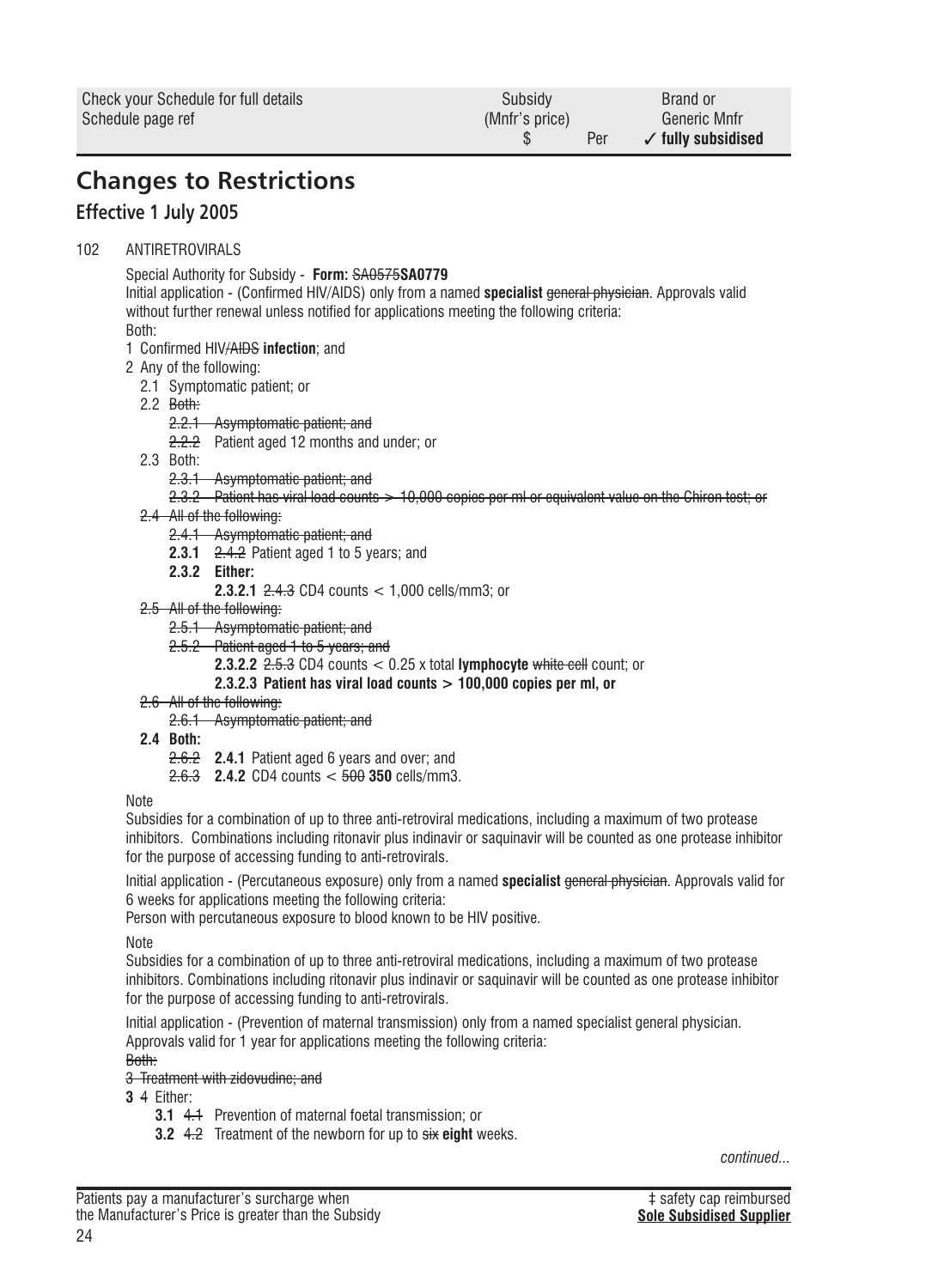| Check your Schedule for full details | Subsidy        | Brand or                      |
|--------------------------------------|----------------|-------------------------------|
| Schedule page ref                    | (Mnfr's price) | Generic Mnfr                  |
|                                      | Per            | $\checkmark$ fully subsidised |

## **Changes to Restrictions - effective 1 July 2005 (continued)**

#### **Note**

**Subsidies for a combination of up to three anti-retroviral medications, including a maximum of two protease inhibitors. Combinations including ritonavir plus indinavir or saquinavir will be counted as one protease inhibitor for the purpose of accessing funding to anti-retrovirals.**

**Some antiretrovirals are unapproved or contraindicated for this in indication. Practitioners prescribing these medications should exercise their own skill, judgement, expertise and discretion, and make their own prescribing decisions with respect to the use of a Pharmaceutical for an indication for which it is not approved or contraindicated.**

Renewal - (Confirmed HIV/AIDS) only from a named **specialist** deneral physician. Approvals valid without further renewal unless notified for applications meeting the following criteria:

The treatment remains appropriate and the patient is benefiting from treatment.

103 LOPINAVIR WITH RITONAVIR - Special Authority - Hospital Pharmacy [HP1]

| √ Kaletra              | 180 |  |
|------------------------|-----|--|
| 300 ml <b>⁄Kaletra</b> |     |  |

Special Authority for Subsidy - **Form:** SA0721 **SA0779**

Initial application only from a named specialist. Approvals valid without further renewal unless notified for applications meeting the following criteria:

#### All of the following:

- 1 The patient already has a Special Authority approval for anti-retroviral therapy (Details to be attached to application); and
- 2 Kaletra is to be used as a salvage therapy in place of one protease inhibitor; and
- 3 The patient must have trialed for at least six months and have failed on currently funded NNRTI based regimens or triple NRTI regimens; and

4 The patient must have trialed for at least six months and have failed on currently funded PI based regimens. **Note** 

Failure is defined as:

a) not achieving HIV RNA < 400 copies/ml after 24 weeks of a regimen, or

b) an increase of HIV RNA to  $>$  400 copies/ml on two separate occasions not less than one month apart, after suppression to  $\lt$  400 copies/ml in a patient taking the regimen.

Initial application - (Confirmed HIV/AIDS) only from a named specialist. Approvals valid without further renewal unless notified for applications meeting the following criteria:

Both:

- 1 Confirmed HIV infection; and
- 2 Any of the following:
	- 2.1 Symptomatic patient; or
	- 2.2 Patient aged 12 months and under; or
	- 2.3 Both:
		- 2.3.1 Patient aged 1 to 5 years; and

2.3.2 Either:

2.3.2.1 CD4 counts < 1,000 cells/mm3; or

2.3.2.2 CD4 counts < 0.25 x total lymphocyte count; or

- 2.3.2.3 Patient has viral load counts > 100,000 copies per ml, or
- 2.4 Both:
	- 2.4.1 Patient aged 6 years and over; and
	- 2.4.2  $CD4$  counts  $<$  350 cells/mm3.

**Note** 

Subsidies for a combination of up to three anti-retroviral medications, including a maximum of two protease inhibitors. Combinations including ritonavir plus indinavir or saquinavir will be counted as one protease inhibitor for the purpose of accessing funding to anti-retrovirals.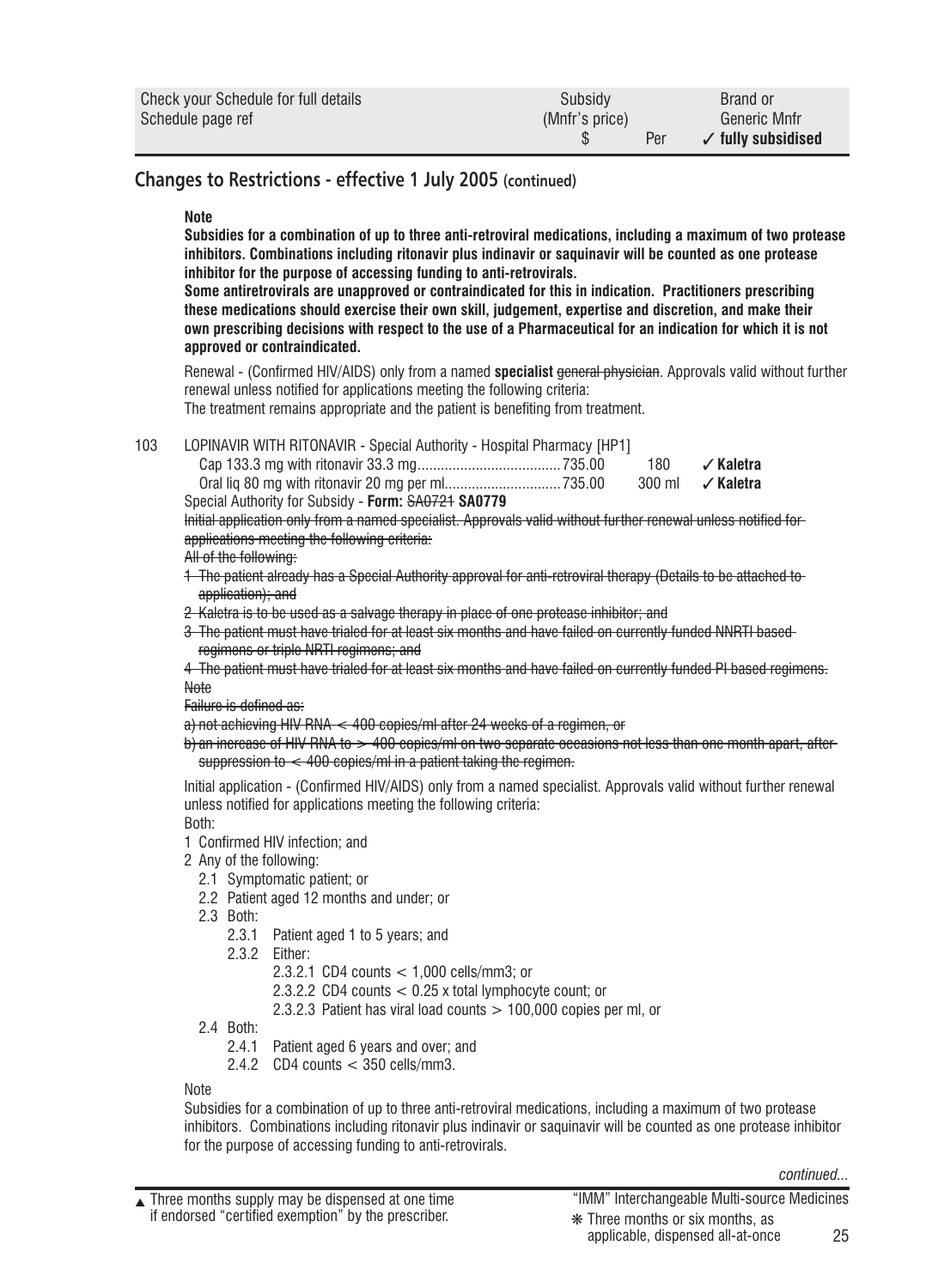| Check your Schedule for full details | Subsidy        | Brand or                      |
|--------------------------------------|----------------|-------------------------------|
| Schedule page ref                    | (Mnfr's price) | Generic Mnfr                  |
|                                      | Per            | $\checkmark$ fully subsidised |

## **Changes to Restrictions - effective 1 July 2005 (continued)**

Initial application - (Percutaneous exposure) only from a named specialist. Approvals valid for 6 weeks for applications meeting the following criteria:

Person with percutaneous exposure to blood known to be HIV positive.

#### Note

Subsidies for a combination of up to three anti-retroviral medications, including a maximum of two protease inhibitors. Combinations including ritonavir plus indinavir or saquinavir will be counted as one protease inhibitor for the purpose of accessing funding to anti-retrovirals.

Initial application - (Prevention of maternal transmission) only from a named specialist. Approvals valid for 1 year for applications meeting the following criteria:

#### 3 Either:

- 3.1 Prevention of maternal foetal transmission; or
- 3.2 Treatment of the newborn for up to eight weeks.

#### **Note**

Subsidies for a combination of up to three anti-retroviral medications, including a maximum of two protease inhibitors. Combinations including ritonavir plus indinavir or saquinavir will be counted as one protease inhibitor for the purpose of accessing funding to anti-retrovirals.

Some antiretrovirals are unapproved or contraindicated for this in indication. Practitioners prescribing these medications should exercise their own skill, judgement, expertise and discretion, and make their own prescribing decisions with respect to the use of a Pharmaceutical for an indication for which it is not approved or contraindicated.

Renewal - (Confirmed HIV/AIDS) only from a named specialist. Approvals valid without further renewal unless notified for applications meeting the following criteria:

The treatment remains appropriate and the patient is benefiting from treatment.

#### 118 NEW ANTIFPIL FPSY DRUGS

#### Special Authority for Subsidy – **Form:** SA0652**SA0780**

Initial application - (Single NAED Therapy) only from a paediatrician, neurologist or general physician. Approvals valid for 15 months for applications meeting the following criteria:

#### Any of the following:

- 1 Was on NAED therapy before 1 September 2000; or
- 2 Seizures are not adequately controlled with optimal older anti-epilepsy drug treatment; or
- 3 Seizures are controlled adequately but who experience unacceptable side effects from older anti-epilepsy drug treatment.

#### **Note**

"Optimal older anti-epilepsy drug therapy" is defined as treatment with those older anti-epilepsy drugs which are indicated and clinically appropriate for the patient, given singly and in combination in adequate doses for the patient's age, weight, and other features affecting the pharmacokinetics of the drug with good evidence of compliance.

Initial application - (Dual NAED Therapy) only from a paediatrician, neurologist or general physician. Approvals valid for 18 months for applications meeting the following criteria:

Either:

4 Stabilised on two NAEDs on or before 31 July 2000; or

- 5 Both:
	- 5.1 A second NAED has been added; and
	- 5.2 An attempt to withdraw one NAED has been made and was unsuccessful.

**Initial application - (Neuropathic pain - gabapentin only) only from a relevant specialist, vocationally registered general practitioner or medical practitioner on the recommendation of a relevant specialist. Approvals valid for 2 months where the patient has tried and failed, or has been unable to tolerate, treatment with a tricyclic antidepressant AND an anticonvulsant agent.**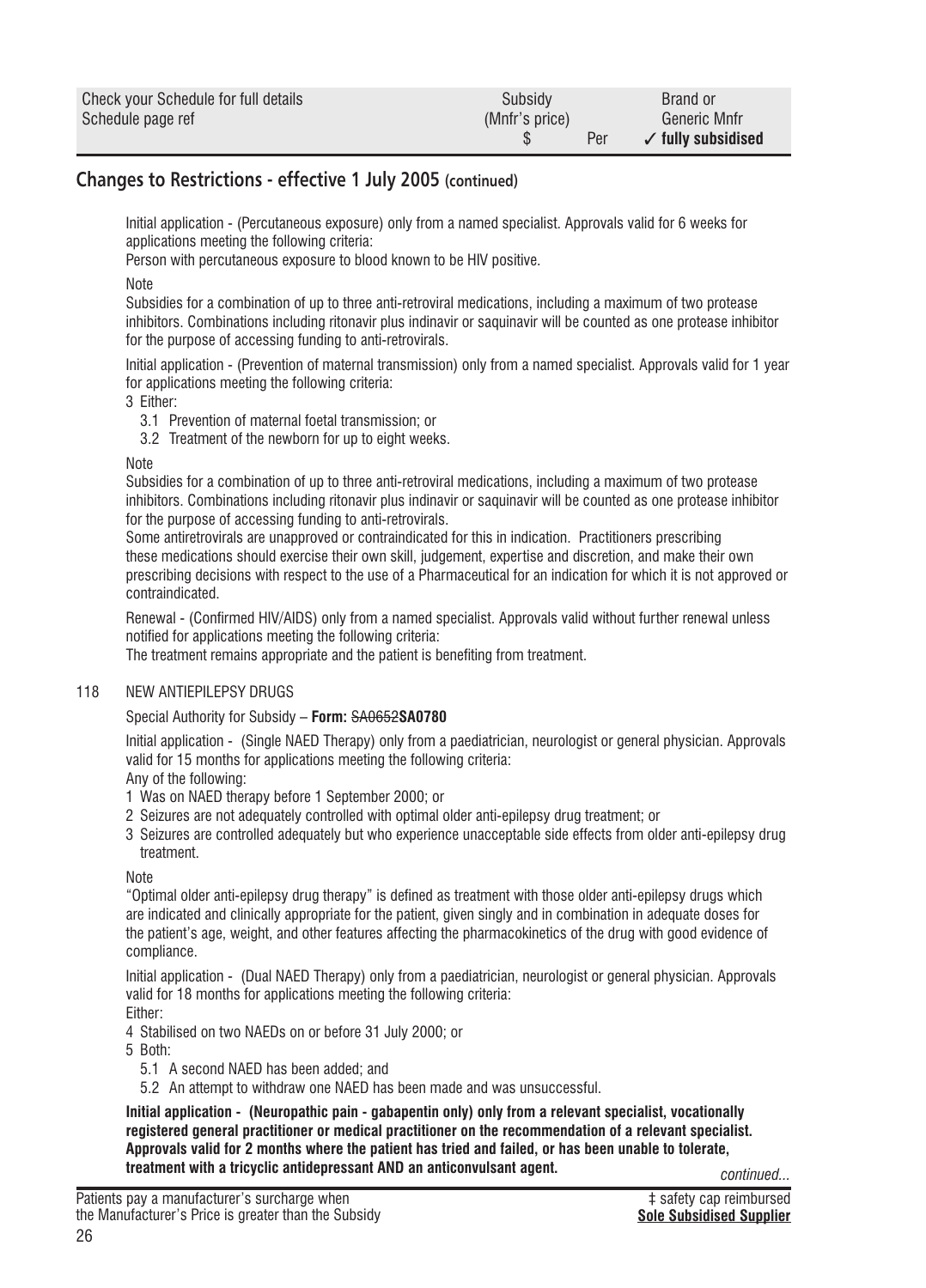| Check your Schedule for full details | Subsidy        | Brand or                      |
|--------------------------------------|----------------|-------------------------------|
| Schedule page ref                    | (Mnfr's price) | Generic Mnfr                  |
|                                      | Per            | $\checkmark$ fully subsidised |

### **Changes to Restrictions - effective 1 July 2005 (continued)**

#### **Note**

**Gabapentin is not interchangeable with other NAEDs when used for treating neuropathic pain. Vocationally registered general practitioners are a relevant specialist when recommending gabapentin for neuropathic pain.**

Renewal - (Single or Dual NAED Therapy) only from a paediatrician, neurologist or general physician. Approvals valid for 18 months for applications meeting the following criteria:

Either: 6 Both:

- 6.1 Patient has been prescribed adequate doses of gabapentin, lamotrigine, topiramate or vigabatrin; and
- 6.2 Patient has demonstrated a significant and sustained improvement in seizure rate or severity and/or quality of life; or

7 Patient has had a previous approval but has not yet trialed monotherapy with all available NAEDs. Note

As a guideline, clinical trials have referred to a notional 50% reduction in seizure frequency as an indicator of success with anti-convulsant therapy and have assessed quality of life from the patient's perspective

Renewal - (Triple NAED Therapy) only from a paediatrician, neurologist or general physician. Approvals valid for 6 months for applications meeting the following criteria:

Both:

8 Patient is on dual therapy; and

9 Patient switching from vigabatrin to another NAED.

**Renewal - (Neuropathic pain - gabapentin only) only from a relevant specialist, vocationally registered general practitioner or medical practitioner on the recommendation of a relevant specialist. Approvals valid for 2 years where the patient has demonstrated a marked improvement in their control of pain (prescriber determined).**

**Note**

**Gabapentin is not interchangeable with other NAEDs when used for treating neuropathic pain. Vocationally registered general practitioners are a relevant specialist when recommending gabapentin for neuropathic pain.**

Note: Special Authority applications and reapplications **for NAEDs (for use in epilepsy)** must be made by a neurologist or paediatric neurologist. Applications from a general physician or paediatrician will be accepted if access to neurology or paediatric neurology services is limited in the locality in which they practice.

| BUSULPHAN - Retail pharmacy-specialist - PCT    |         |                                                                      | $\sqrt{M}$ vleran               |
|-------------------------------------------------|---------|----------------------------------------------------------------------|---------------------------------|
|                                                 |         |                                                                      |                                 |
|                                                 |         |                                                                      |                                 |
|                                                 |         | 10                                                                   | $\sqrt{M}$ ayne                 |
|                                                 | (55.60) |                                                                      | Leucovorin                      |
|                                                 |         | 5                                                                    | $\checkmark$ Leucovorin Calcium |
|                                                 |         | 5                                                                    | $\checkmark$ Leucovorin Calcium |
|                                                 |         | each                                                                 | $\sqrt{M}$ ayne                 |
| CHLORAMBUCIL - Retail pharmacy-specialist - PCT |         |                                                                      |                                 |
|                                                 |         | 25                                                                   | $\checkmark$ Leukeran FC        |
| <b>CYCLOPHOSPHAMIDE</b>                         |         |                                                                      |                                 |
|                                                 |         | 50                                                                   | $\checkmark$ Cycloblastin       |
|                                                 |         | 6                                                                    | $\checkmark$ Cytoxan            |
|                                                 |         | CALCIUM FOLINATE - Hospital pharmacy [HP1] or [HP3]-specialist - PCT | 100                             |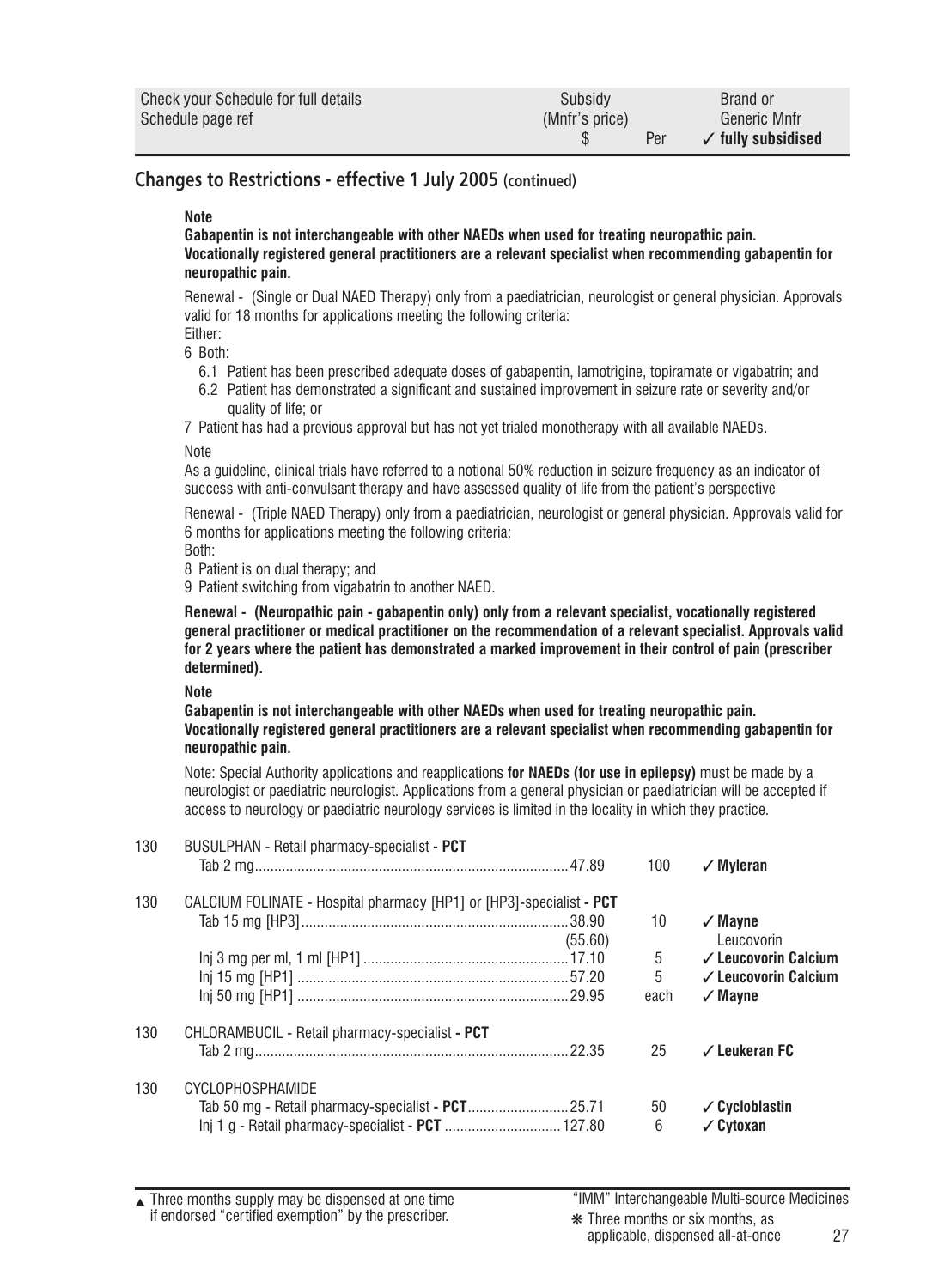|     | Check your Schedule for full details<br>Schedule page ref                                                                                                                                                            | Subsidy<br>(Mnfr's price)<br>\$ | Per                                                  | Brand or<br><b>Generic Mnfr</b><br>$\checkmark$ fully subsidised                                                                                                                                  |  |  |
|-----|----------------------------------------------------------------------------------------------------------------------------------------------------------------------------------------------------------------------|---------------------------------|------------------------------------------------------|---------------------------------------------------------------------------------------------------------------------------------------------------------------------------------------------------|--|--|
|     | Changes to Restrictions - effective 1 July 2005 (continued)                                                                                                                                                          |                                 |                                                      |                                                                                                                                                                                                   |  |  |
| 130 | CYTARABINE<br>Inj 100 mg - Retail pharmacy-specialist - PCT  80.00                                                                                                                                                   |                                 | 5                                                    | $\sqrt{M}$ ayne<br>$\sqrt{}$ Pharmacia                                                                                                                                                            |  |  |
|     |                                                                                                                                                                                                                      |                                 | each                                                 | $\sqrt{M}$ ayne                                                                                                                                                                                   |  |  |
| 130 | FLUOROURACIL SODIUM<br>Inj 250 mg per 10 ml - Retail pharmacy-specialist - PCT 18.24<br>Inj 500 mg per 10 ml - Retail pharmacy-specialist - PCT28.75<br>Inj 500 mg per 20 ml - Retail pharmacy-specialist - PCT55.60 |                                 | 5<br>5<br>10                                         | $\sqrt{M}$ ayne<br>$\checkmark$ Mayne<br>$\sqrt{M}$ ayne                                                                                                                                          |  |  |
| 130 | MELPHALAN - Retail pharmacy-specialist - PCT                                                                                                                                                                         |                                 | 25                                                   | $\checkmark$ Alkeran                                                                                                                                                                              |  |  |
| 130 | MERCAPTOPURINE - Retail pharmacy-specialist - PCT                                                                                                                                                                    |                                 | 25                                                   | $\checkmark$ Purinethol                                                                                                                                                                           |  |  |
| 130 | THIOTEPA - Retail pharmacy-specialist - PCT                                                                                                                                                                          |                                 | each                                                 | $\checkmark$ Thiotepa                                                                                                                                                                             |  |  |
| 131 | ETOPOSIDE - Hospital pharmacy [HP1] & [HP3]-specialist - PCT                                                                                                                                                         |                                 | 20<br>10<br>each                                     | $\checkmark$ Vepesid<br>$\checkmark$ Vepesid<br>$\sqrt{M}$ ayne<br>$\checkmark$ Vepesid                                                                                                           |  |  |
| 131 | HYDROXYUREA - Retail pharmacy-specialist - PCT                                                                                                                                                                       |                                 | 100                                                  | $\checkmark$ Hydrea                                                                                                                                                                               |  |  |
| 131 | METHOTREXATE - Hospital pharmacy [HP1] & [HP3]-specialist - PCT                                                                                                                                                      |                                 | 30<br>50<br>5<br>5<br>5<br>5<br>each<br>each<br>each | $\checkmark$ Methoblastin<br>$\checkmark$ Methoblastin<br>$\checkmark$ Mayne<br>$\sqrt{M}$ ayne<br>$\sqrt{M}$ ayne<br>$\checkmark$ Mayne<br>$\sqrt{M}$ ayne<br>$\sqrt{M}$ ayne<br>$\sqrt{M}$ ayne |  |  |
| 131 | THIOGUANINE - Hospital pharmacy [HP3]-specialist - PCT                                                                                                                                                               |                                 | 25                                                   | $\checkmark$ Lanvis                                                                                                                                                                               |  |  |
| 131 | VINBLASTINE SULPHATE - Retail pharmacy-specialist - PCT                                                                                                                                                              |                                 | 5                                                    | $\sqrt{M}$ Mayne                                                                                                                                                                                  |  |  |
| 131 | VINCRISTINE SULPHATE - Retail pharmacy-specialist - PCT                                                                                                                                                              |                                 | 5<br>5                                               | $\checkmark$ Mayne<br>$\sqrt{M}$ ayne                                                                                                                                                             |  |  |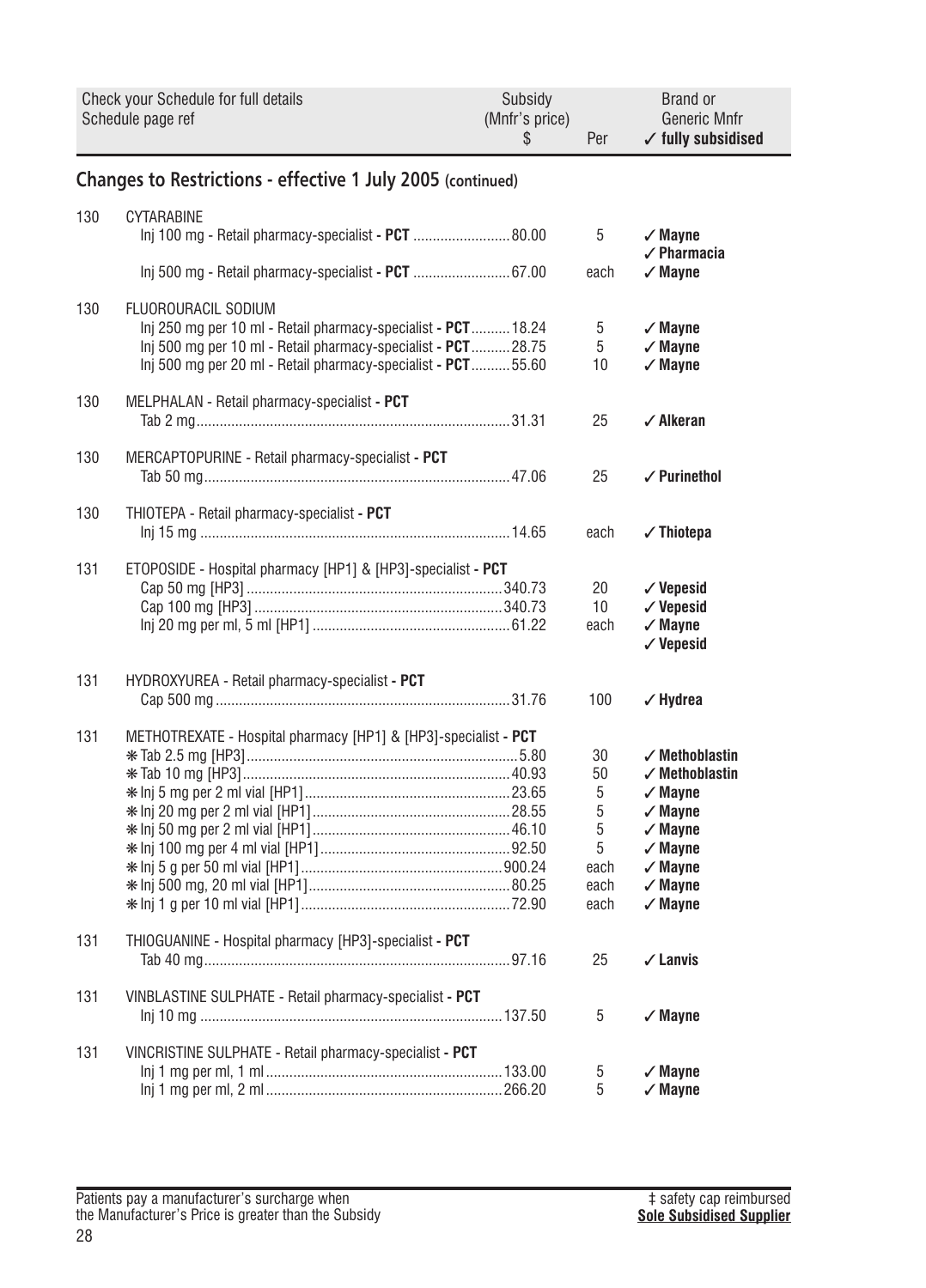| Check your Schedule for full details<br>Schedule page ref |                                                                                                                                                                                                                                                                                                                                                                                                                                                                                  | Subsidy<br>(Mnfr's price)<br>\$ | Per               | Brand or<br>Generic Mnfr<br>$\checkmark$ fully subsidised                           |
|-----------------------------------------------------------|----------------------------------------------------------------------------------------------------------------------------------------------------------------------------------------------------------------------------------------------------------------------------------------------------------------------------------------------------------------------------------------------------------------------------------------------------------------------------------|---------------------------------|-------------------|-------------------------------------------------------------------------------------|
|                                                           | Changes to Restrictions - effective 1 July 2005 (continued)                                                                                                                                                                                                                                                                                                                                                                                                                      |                                 |                   |                                                                                     |
| 151                                                       | DEXAMETHASONE WITH FRAMYCETIN AND GRAMICIDIN<br>Retail pharmacy – specialist when used in the treatment of eye conditions<br>Ear/Eye drops 500 mcg with framycetin sulphate 5 mg and<br>Ear/Eye oint 0.5 mg with framycetin sulphate 5 mg and                                                                                                                                                                                                                                    | (8.06)<br>(8.06)                | 8 ml OP<br>5 g OP | Sofradex<br>Sofradex                                                                |
|                                                           |                                                                                                                                                                                                                                                                                                                                                                                                                                                                                  |                                 |                   |                                                                                     |
|                                                           | <b>Changes to Restrictions - effective 1 June 2005</b>                                                                                                                                                                                                                                                                                                                                                                                                                           |                                 |                   |                                                                                     |
| 34                                                        | GLUCOSE DEHYDROGENASE<br>The number of test strips available on a prescription is restricted to 50 unless:<br>a) Prescribed with insulin or a sulphonylurea but are on a different prescription and the prescription is<br>endorsed accordingly; or<br>b) Prescribed on the same prescription as insulin or a sulphonylurea in which case the prescription is<br>deemed to be endorsed; or<br>c) Prescribed for a pregnant woman with diabetes and endorsed accordingly.         |                                 |                   |                                                                                     |
|                                                           |                                                                                                                                                                                                                                                                                                                                                                                                                                                                                  |                                 |                   | 25 test $OP \nightharpoondown$ Medisense Optium<br>50 test OP / Accu-Chek Advantage |
|                                                           |                                                                                                                                                                                                                                                                                                                                                                                                                                                                                  | 22.00                           |                   | $\checkmark$ Medisense Optium                                                       |
| 34                                                        | GLUCOSE OXIDASE<br>The number of test strips available on a prescription is restricted to 50 unless:<br>a) Prescribed with insulin or a sulphonylurea but are on a different prescription and the prescription is<br>endorsed accordingly; or<br>b) Prescribed on the same prescription as insulin or a sulphonylurea in which case the prescription is<br>deemed to be endorsed; or<br>c) Prescribed for a pregnant woman with diabetes and endorsed accordingly.               | (27.85)                         |                   | 50 test $OP \times$ Ascensia Glucodisc<br>Glucocard                                 |
|                                                           |                                                                                                                                                                                                                                                                                                                                                                                                                                                                                  |                                 | 100 test OP       |                                                                                     |
|                                                           |                                                                                                                                                                                                                                                                                                                                                                                                                                                                                  | (55.70)                         |                   | <b>Precision Plus</b>                                                               |
| 36                                                        | IMIGLUCERASE - Special Authority - Hospital pharmacy [HP4][HP1]                                                                                                                                                                                                                                                                                                                                                                                                                  |                                 | $\mathbf{1}$      | $\checkmark$ Cerezyme                                                               |
| 100                                                       | LAMIVUDINE - Special Authority - Retail pharmacy                                                                                                                                                                                                                                                                                                                                                                                                                                 |                                 |                   | $\angle$ Zeffix                                                                     |
|                                                           |                                                                                                                                                                                                                                                                                                                                                                                                                                                                                  |                                 | 28<br>240 ml      | $\angle$ Zeffix                                                                     |
|                                                           | Special Authority for Subsidy - Form: SA0772<br>Initial application only from a gastroenterologist, infectious disease specialist, paediatrician or general physician.<br>Approvals valid for 1 year for applications meeting the following criteria:<br>Both:<br>1 Any of the following:<br>1.1 All of the following:<br>1.1.1 HBsAg positive for more than 6 months; and<br>1.1.2 HBeAq positive or HBV DNA positive defined as $> 0.6$ pq/ml by quantitative PCR at reference |                                 |                   |                                                                                     |
|                                                           | laboratory: and<br>1.1.3 ALT greater than twice upper limit of normal or stage 3 or 4 fibrosis on liver histology clinical/                                                                                                                                                                                                                                                                                                                                                      |                                 |                   |                                                                                     |
|                                                           | radiological evidence of cirrhosis; or                                                                                                                                                                                                                                                                                                                                                                                                                                           |                                 |                   | continued                                                                           |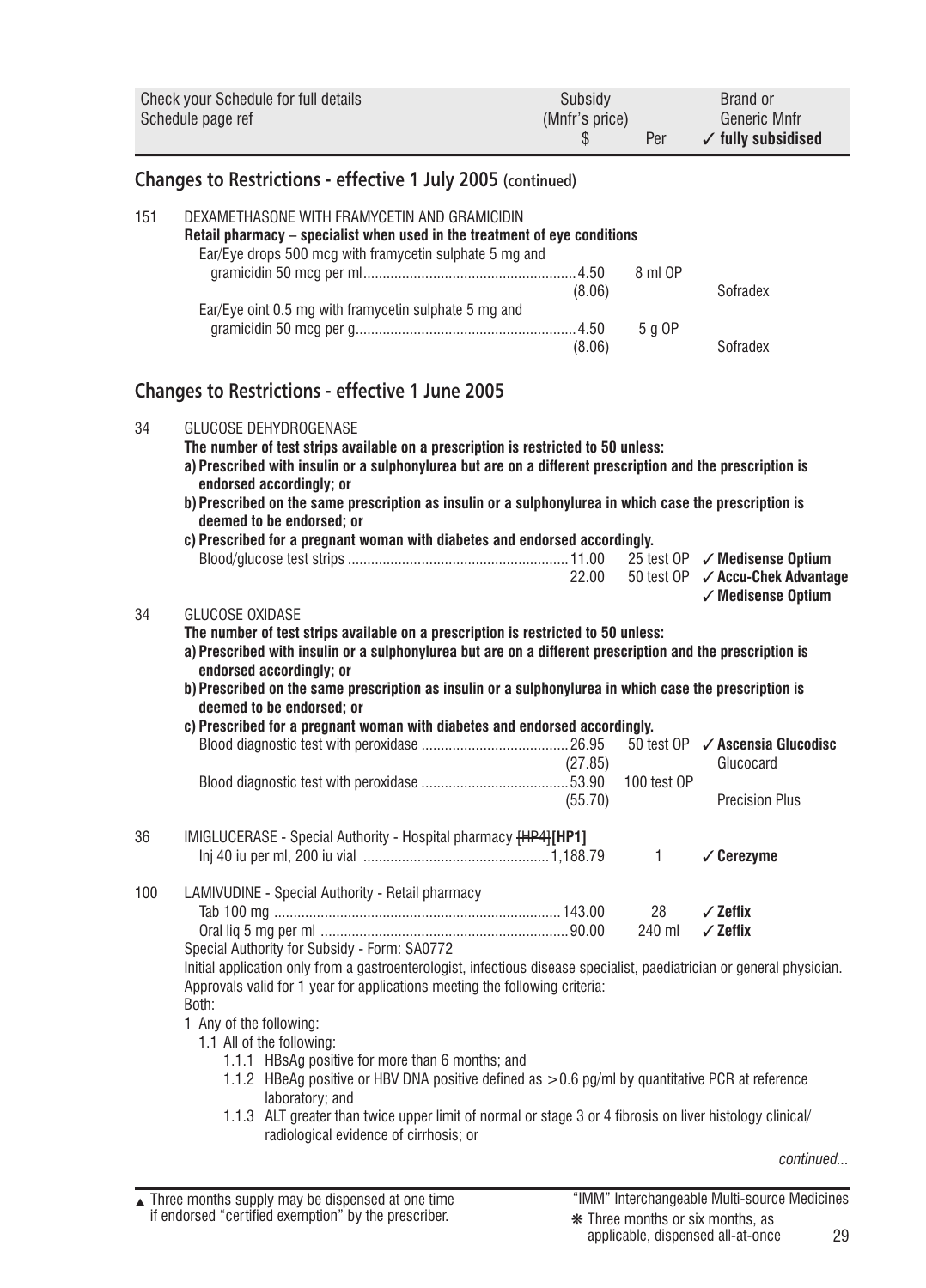| Check your Schedule for full details | Subsidy        | Brand or                      |
|--------------------------------------|----------------|-------------------------------|
| Schedule page ref                    | (Mnfr's price) | Generic Mnfr                  |
|                                      | Per            | $\checkmark$ fully subsidised |

## **Changes to Restrictions - effective 1 June 2005 (continued)**

- 1.2 HBV DNA positive cirrhosis prior to liver transplantation; or
- 1.3 HBsAg positive and have had a liver, kidney, heart, lung or bone marrow transplant; and or
- **1.4 Hepatitis B surface antigen positive (HbsAg) patient who is receiving chemotherapy for a malignancy, or who has received such treatment within the previous two months; and**
- 2 All of the following:
	- 2.1 No continuing alcohol abuse or intravenous drug use; and
	- 2.2 Not coinfected with HCV, HDV, or HIV; and
	- 2.3 Neither ALT nor AST greater than 10 times upper limit of normal; and
	- 2.4 No known or suspected hepatocellular carcinoma (AFP > 100 or liver mass on imaging) unless awaiting liver transplantation or other curative treatment; and
	- 2.5 Not pregnant or breast feeding; and
	- 2.6 No history of hypersensitivity to lamivudine; and
	- 2.7 No previous lamivudine therapy with breakthrough (presumed YMDD mutant).

Renewal only from a gastroenterologist, infectious disease specialist, paediatrician or general physician. Approvals valid for 2 years for applications meeting the following criteria:

All of the following:

- 3 Have maintained continuous treatment with lamivudine; and
- 4 Any of the following:
	- 4.1 Most recent test result shows continuing biochemical response (normal ALT); or
	- 4.2 HBeAg negative; or
- 4.3 HBV DNA negative defined as < 0.6 pg/ml by quantitative PCR at reference laboratory; and

5 Either:

- 5.1 Have had less than three years of access to treatment with lamivudine; or
- 5.2 There is evidence of cirrhosis.

#### 115 SELECTIVE SEROTONIN REUPTAKE INHIBITORS

Higher subsidy by endorsement for:

#### Citalopram tab 20 mg x 28 (Celapram) up to \$4.00

Citalopram tab 20 mg x 28 (Cipramil) up to \$10.00

Paroxetine hydrochloride tab 20 mg x 30 (Aropax) up to \$35.02

is available for patients who:

- were taking eitalopram on 1 February 2000; or paroxetine hydrochloride on February 2001; or
- have previously responded to treatment with eitalopram or paroxetine hydrochloride; or
- have had a trial of fluoxetine and have had to discontinue due to
	- inability to tolerate the drug due to side effects; or
	- failed to respond to an adequate dose and duration of treatment; or

• have contraindications to fluoxetine (eg pre-existing significant levels of nausea, breastfeeding, potential drug interactions).

The prescription must be endorsed accordingly.

Note – this amendment results from citalopram hydrobromide (Celapram and Cipramil) tablets 20 mg being delisted 1 June 2005.

147 TIOTROPIUM BROMIDE – Special Authority – Retail pharmacy

Powder for inhalation, monodose device,

18 mcg per dose ..................................................................70.00 30 monodoses ✓ **Spiriva**

Special Authority for Subsidy – Form: SA0758

Initial application only from a general practitioner or relevant specialist. Approvals valid for 2 years for applications meeting the following criteria:

All of the following:

1 To be used for the long-term maintenance treatment of bronchospasm and dyspnoea associated with COPD; and

*continued...*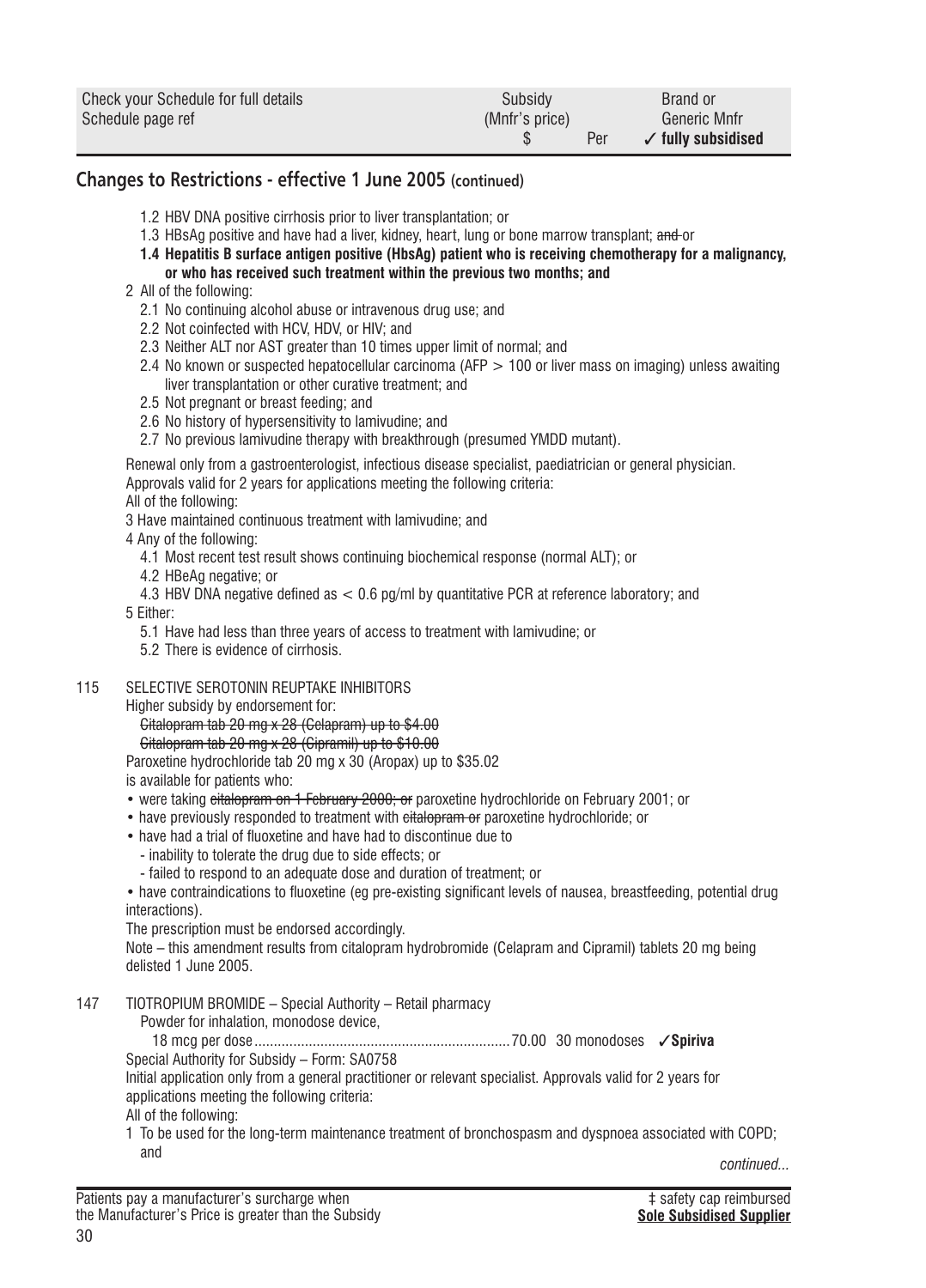| Check your Schedule for full details | Subsidy        | Brand or                      |
|--------------------------------------|----------------|-------------------------------|
| Schedule page ref                    | (Mnfr's price) | Generic Mnfr                  |
|                                      | Per            | $\checkmark$ fully subsidised |

### **Changes to Restrictions - effective 1 June 2005 (continued)**

- 2 In addition to standard treatment, the patient has trialled a dose of at least 40 mcg ipratropium q.i.d for one month; and
- 3 The patient's breathlessness  $\geq$  = grade 4 according to the Medical Research Council (UK) dyspnoea scale (see note). Grade must be stated on the application; and
- $4\,$  FEV $_1$   $<$  40% of predicted (<del>copy of actual result and predicted value to be included in application, or values to  $\,$ </del> be stated on form **actual result and predicted value to be stated on form**); and
- 5 Either:
	- 5.1 Patient is not a smoker; or
	- 5.2 Patient is a smoker and been offered smoking cessation counselling; and
- 6 The patient has been offered annual influenza immunisation.

Renewal only from a general practitioner or relevant specialist. Approvals valid for 2 years for applications meeting the following criteria:

All of the following:

- 7 Patient is compliant with the medication; and
- 8 Patient has experienced improved COPD symptom control (prescriber determined); and
- 9 Applicant must supply recent measurement of FEV<sub>1</sub> (% of predicted). <del>Details must be attached to the</del> application (for reporting purposes only) **Value to be stated on form**.

**Note** 

Grade  $4 =$  stops for breath after walking about 100 meters or after a few minutes on the level: Grade  $5 =$  too breathless to leave the house, or breathless when dressing or undressing

## **Effective 1 May 2005**

28 CIMETIDINE

|    | a) Only on a prescription.<br>b) Not as an effervescent or dispersible tab. |     |                             |
|----|-----------------------------------------------------------------------------|-----|-----------------------------|
|    |                                                                             | 100 | $\checkmark$ Apo-Cimetidine |
|    |                                                                             | 100 | $\checkmark$ Apo-Cimetidine |
| 99 | PYRAZINAMIDE - Retail pharmacy-specialist                                   |     |                             |

Tab 500 mg.............................................................................59.00 100 ✓ **AFT-Pyrazinamide**

AFT-Pyrazinamide is an unapproved medication supplied under Section 29 of the Medicines Act 1981. Practitioners prescribing this medication should:

- a) be aware of and comply with their obligations under Section 29 of the Medicines Act 1981 and otherwise under that Act and the Medicines Regulations 1984;
- b) be aware of and comply with their obligations under the Health and Disability Commissioner's Code of Consumer Rights, including the requirement to obtain informed consent from the patient (PHARMAC recommends that Practitioners obtain written consent); and
- c) exercise their own skill, judgment, expertise and discretion, and make their own prescribing decisions with respect to the use of an unapproved Pharmaceutical or a Pharmaceutical for an indication for which it is not approved.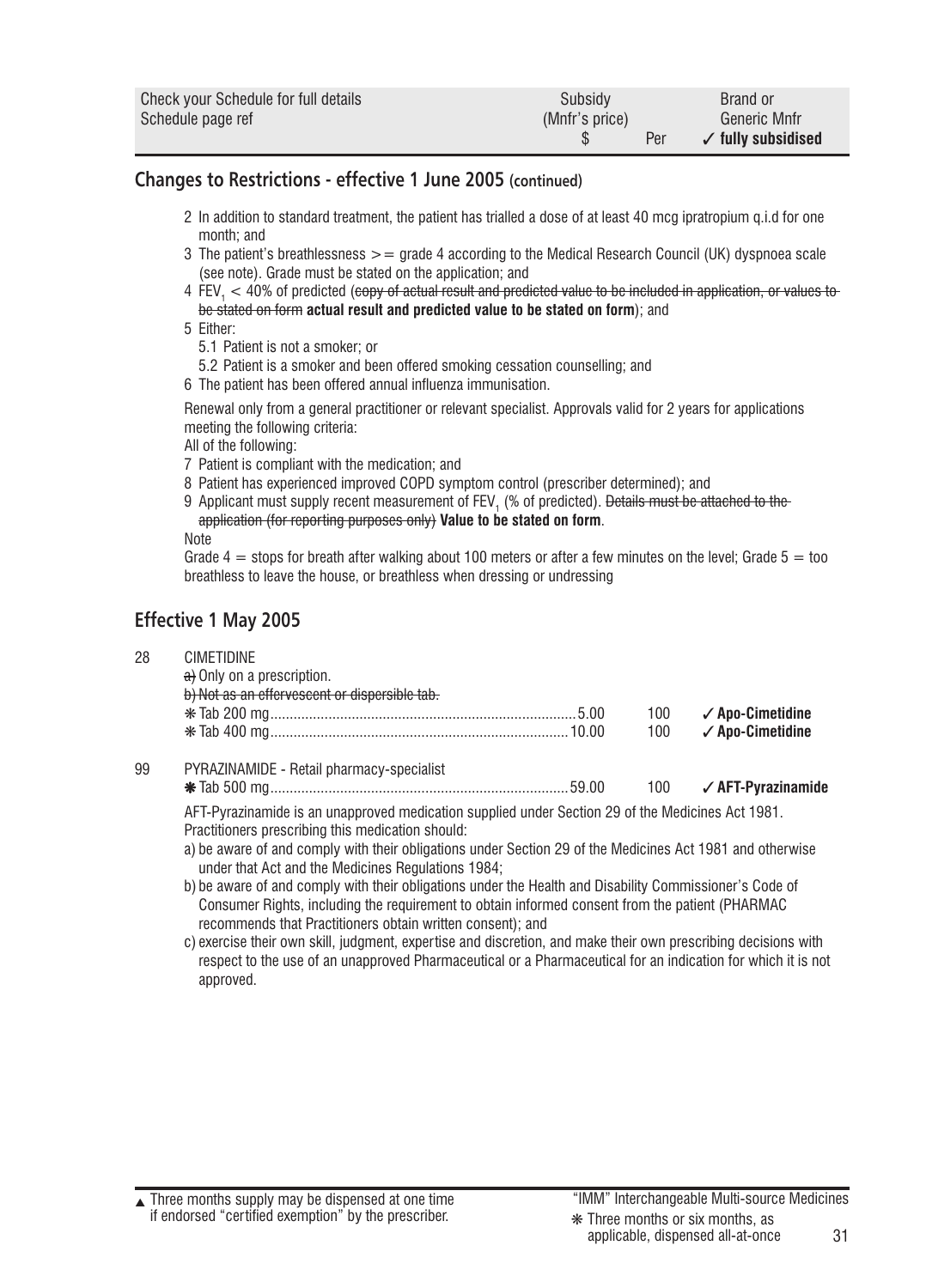| Check your Schedule for full details | Subsidy        | Brand or                      |
|--------------------------------------|----------------|-------------------------------|
| Schedule page ref                    | (Mnfr's price) | Generic Mnfr                  |
|                                      | Per            | $\checkmark$ fully subsidised |

## **Changes to Restrictions - effective 1 May 2005 (continued)**

#### 105 INFLUENZA VACCINE

- (a) Subsidy is available between 1 March and 31 June **31 July 2005** of each year for patients who meet the following criteria, as set by the Ministry of Health:
	- a) all people 65 years of age and over;

#### b) people under 65 years of age with:

- i) the following cardiovascular disease:
	- 1)ischaemic heart disease,
	- 2) congestive heart disease,
	- 3)rheumatic heart disease,
	- 4) congenital heart disease, or
	- 5) cerebo-vascular disease;
- ii) the following chronic respiratory disease:
	- 1) asthma, if on a regular preventative therapy, or
	- 2)other chronic respiratory disease with impaired lung function;
- iii) diabetes:
- iv)chronic renal disease;
- v) any cancer, excluding basal and squamous skin cancers if not invasive;
- vi) the following other conditions:
	- 1) autoimmune disease,
	- 2)immune suppression,
	- 3)HIV,
	- 4) transplant recipients,
	- 5)neuromuscular and CNS diseases,
	- 6) haemoglobinopathies, or
	- 7) children on long term aspirin.

The following conditions are excluded from funding:

- i) asthma not requiring regular preventative therapy.
- ii) hypertension and/or dyslipidaemia without evidence of end-organ disease,
- iii) pregnancy in the absence of another risk factor.
- (b) Doctors are the only Contractors entitled to claim payment from the Funder for the supply of influenza vaccine to patients eligible under (a) above for subsidised immunisation and they may only do so in respect of the influenza vaccine listed in the Pharmaceutical Schedule.
- (c) Individual DHBs may fund patients over and above the criteria in (a) above. The claiming process for these additional patients should be determined between the DHB and Contractor.
- (d) The manufacturer's price as listed for Vaxigrip includes four deliveries to each address per calendar month on which freight will not be charged.
- (e) Influenza Vaccine does not fall within the definition Community Pharmaceutical as it is not funded directly from the Pharmaceutical Budget. Pharmacists are unable to claim for the dispensing of influenza vaccine from the Funder.

|  | Fluarix |
|--|---------|
|  | Fluvax  |
|  |         |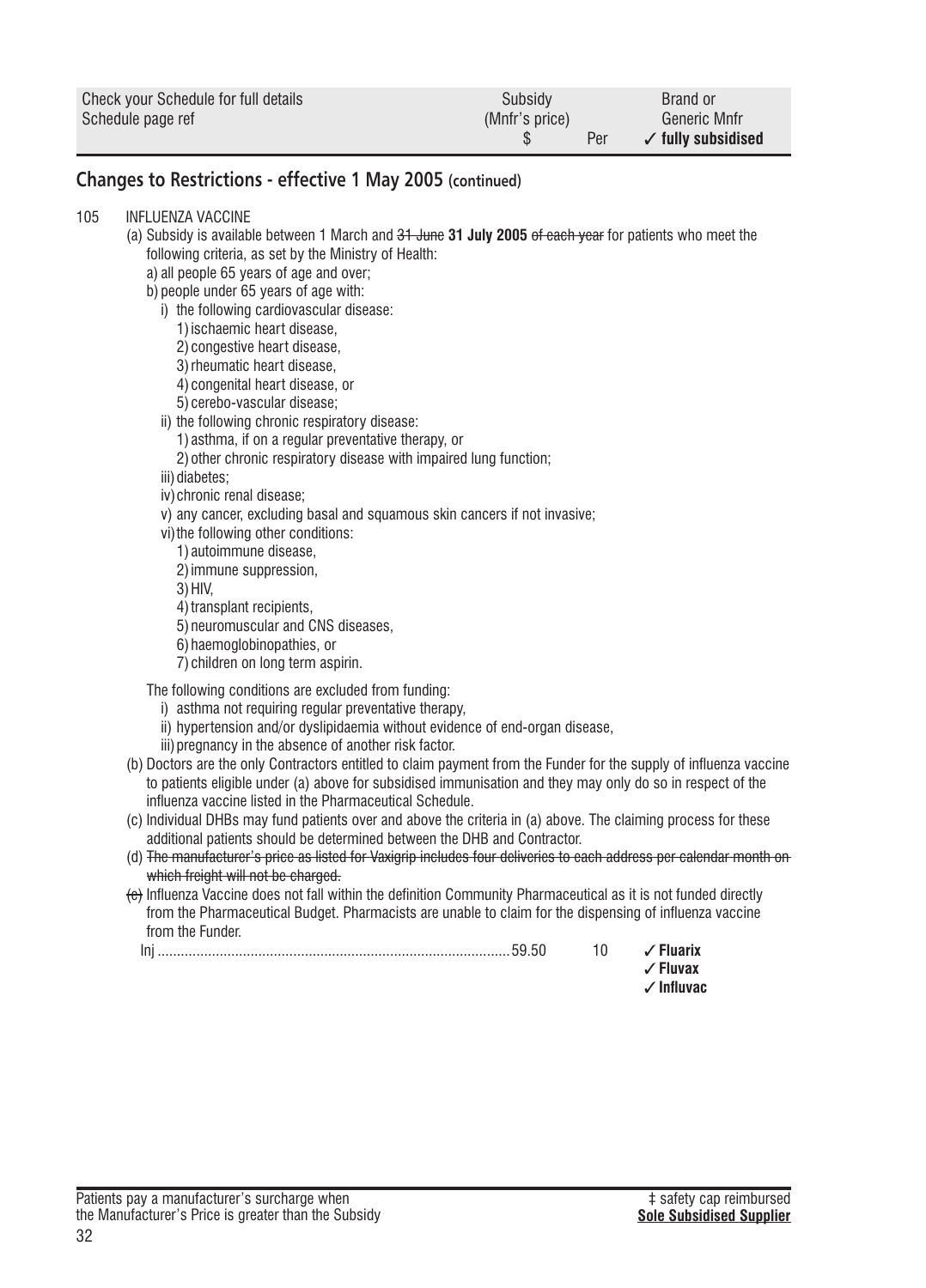<span id="page-32-0"></span>

|                                                                                                                                                                                                                                                                                                                                                                                                        | Check your Schedule for full details<br>Schedule page ref                                                        | Subsidy<br>(Mnfr's price)<br>\$ | Per          | <b>Brand or</b><br>Generic Mnfr<br>$\checkmark$ fully subsidised |  |
|--------------------------------------------------------------------------------------------------------------------------------------------------------------------------------------------------------------------------------------------------------------------------------------------------------------------------------------------------------------------------------------------------------|------------------------------------------------------------------------------------------------------------------|---------------------------------|--------------|------------------------------------------------------------------|--|
| <b>Changes to Subsidy and Manufacturer's Price</b><br>Effective 1 July 2005                                                                                                                                                                                                                                                                                                                            |                                                                                                                  |                                 |              |                                                                  |  |
| 26                                                                                                                                                                                                                                                                                                                                                                                                     | DIPHENOXYLATE HYDROCHLORIDE WITH ATROPINE SULPHATE (4 subsidy)<br>* Tab 2.5 mg with atropine sulphate 25 mcg3.90 |                                 | 100          | $\sqrt{}$ Diastop                                                |  |
| 28                                                                                                                                                                                                                                                                                                                                                                                                     | RANITIDINE HYDROCHLORIDE - Only on a prescription. (4 subsidy)                                                   |                                 | 250<br>250   | $\checkmark$ Arrow-Ranitidine<br>$\checkmark$ Arrow-Ranitidine   |  |
| 29                                                                                                                                                                                                                                                                                                                                                                                                     | LANSOPRAZOLE (4 subsidy)                                                                                         | (53.60)                         | 30           | Zoton                                                            |  |
| 29                                                                                                                                                                                                                                                                                                                                                                                                     | PANTOPRAZOLE (+ subsidy)                                                                                         | (22.00)<br>(28.00)              | 30<br>30     | Somac<br>Somac                                                   |  |
| 32                                                                                                                                                                                                                                                                                                                                                                                                     | GLIPIZIDE (↓ subsidy)                                                                                            |                                 | 100          | $\checkmark$ Minidiab                                            |  |
| 34<br>GLUCOSE OXIDASE (+ subsidy)<br>The number of test strips available on a prescription is restricted to 50 unless:<br>a) Prescribed with insulin or a sulphonylurea but are on a different prescription and the prescription is endorsed<br>accordingly; or<br>b) Prescribed on the same prescription as insulin or a sulphonylurea in which case the prescription is deemed to<br>be endorsed; or |                                                                                                                  |                                 |              |                                                                  |  |
|                                                                                                                                                                                                                                                                                                                                                                                                        | c) Prescribed for a pregnant woman with diabetes and endorsed accordingly.                                       | (26.95)<br>(27.85)              | 50 test OP   | Ascensia Glucodisc<br>Glucocard                                  |  |
|                                                                                                                                                                                                                                                                                                                                                                                                        |                                                                                                                  | (55.70)                         | 100 test OP  | <b>Precision Plus</b>                                            |  |
| 35                                                                                                                                                                                                                                                                                                                                                                                                     | DOCUSATE SODIUM (+ subsidy)                                                                                      |                                 | 30 ml OP     | $\sqrt{C}$ oloxyl                                                |  |
| 37                                                                                                                                                                                                                                                                                                                                                                                                     | TRIAMCINOLONE ACETONIDE (4 subsidy)                                                                              |                                 | 5 g OP       | $\sqrt{0}$ racort                                                |  |
| 45                                                                                                                                                                                                                                                                                                                                                                                                     | <b>HEPARIN SODIUM (1 price)</b><br>(12.10)                                                                       |                                 | $\mathbf{1}$ | Mayne                                                            |  |
| 61                                                                                                                                                                                                                                                                                                                                                                                                     | FELODIPINE (+ subsidy)<br>No more than 1 tab per day                                                             |                                 | 30           | $\checkmark$ Plendil ER                                          |  |
| 62                                                                                                                                                                                                                                                                                                                                                                                                     | VERAPAMIL HYDROCHLORIDE (+ subsidy)                                                                              |                                 | 250          | $\checkmark$ Verpamil SR                                         |  |

Three months supply may be dispensed at one time if endorsed "certified exemption" by the prescriber. ▲ "IMM" Interchangeable Multi-source Medicines

❋ Three months or six months, as applicable, dispensed all-at-once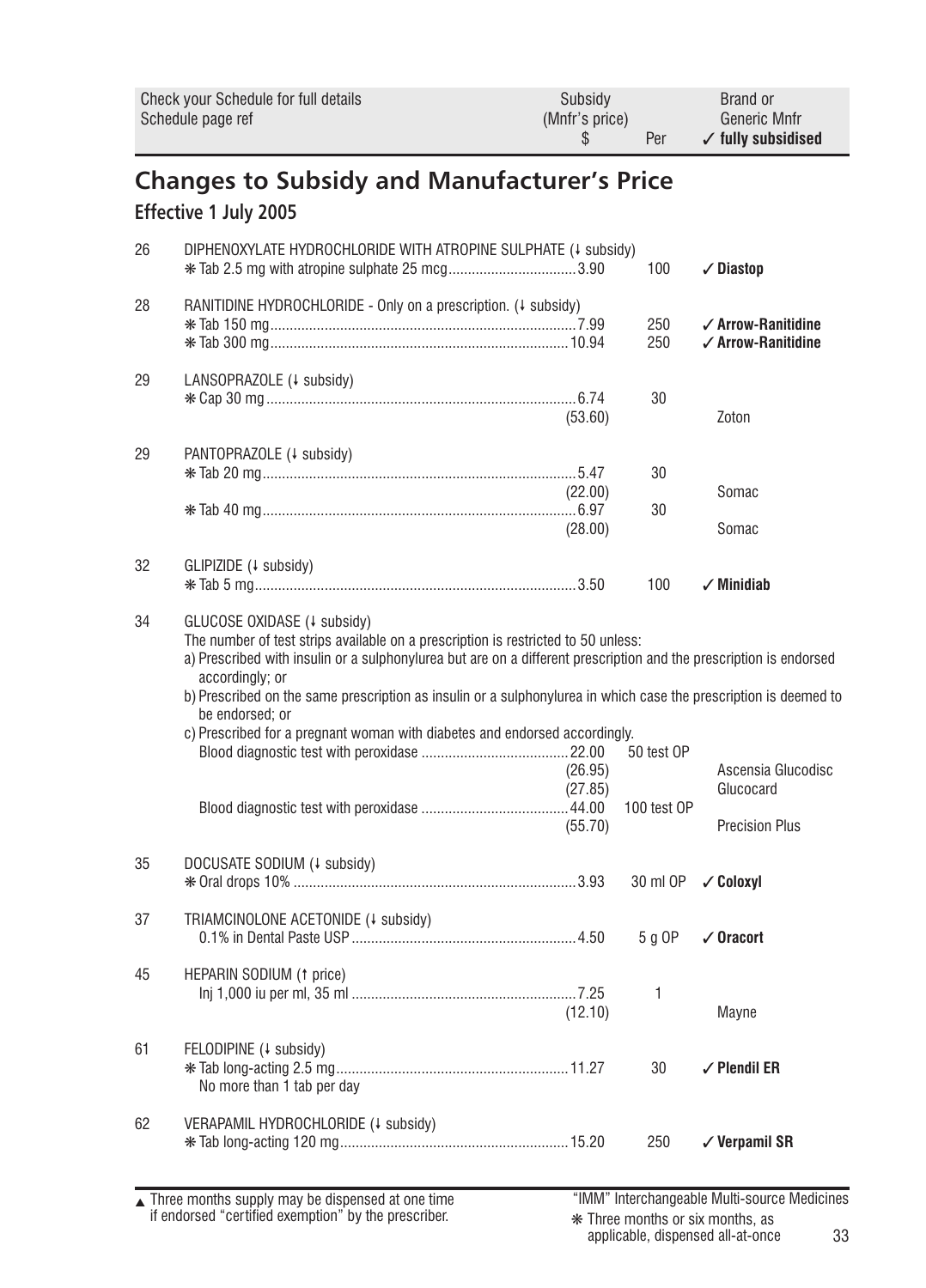|                                                                                 | Check your Schedule for full details<br>Schedule page ref                                                                                                                | Subsidy<br>(Mnfr's price)<br>\$ | Per                  | <b>Brand or</b><br>Generic Mnfr<br>$\checkmark$ fully subsidised           |  |  |
|---------------------------------------------------------------------------------|--------------------------------------------------------------------------------------------------------------------------------------------------------------------------|---------------------------------|----------------------|----------------------------------------------------------------------------|--|--|
| Changes to Subsidy and Manufacturer's Price - effective 1 July 2005 (continued) |                                                                                                                                                                          |                                 |                      |                                                                            |  |  |
| 69                                                                              | TRIAMCINOLONE ACETONIDE (+ price)                                                                                                                                        |                                 | 100 g OP<br>100 g OP | √ Aristocort<br>✓ Aristocort                                               |  |  |
| 70                                                                              | CHLORHEXIDINE GLUCONATE (+ subsidy)<br>a) Only if prescribed for a dialysis patient and the prescription is endorsed accordingly; and<br>b) Maximum of 500 ml per month. |                                 |                      |                                                                            |  |  |
|                                                                                 |                                                                                                                                                                          |                                 | 500 ml               | $\checkmark$ Orion                                                         |  |  |
| 71                                                                              | EMULSIFYING (4 subsidy)                                                                                                                                                  |                                 | 500 <sub>g</sub>     | ✓ AFT                                                                      |  |  |
| 82                                                                              | ALENDRONATE - Special Authority - Retail pharmacy (4 subsidy)                                                                                                            |                                 | 30<br>4              | $\checkmark$ Fosamax<br>$\checkmark$ Fosamax                               |  |  |
| 84                                                                              | PREDNISONE (+ subsidy)                                                                                                                                                   |                                 | 500<br>500<br>500    | ✓ Apo-Prednisone<br>√ Apo-Prednisone<br>✓ Apo-Prednisone                   |  |  |
| 96                                                                              | CIPROFLOXACIN - Retail pharmacy-specialist (# subsidy)                                                                                                                   |                                 | 28<br>28<br>28       | $\checkmark$ Cipflox<br>$\checkmark$ Cipflox<br>$\checkmark$ Cipflox       |  |  |
| 96                                                                              | CO-TRIMOXAZOLE (+ subsidy)<br>* Tab trimethoprim 80 mg and sulphamethoxazole 400 mg<br>* Oral lig sugar-free trimethoprim 40 mg and sulphamethoxazole                    |                                 | 500<br>500 ml        | $\sqrt{}$ Trisul<br>$\sqrt{}$ Trisul                                       |  |  |
| 106                                                                             | IBUPROFEN - Special Authority available - Retail pharmacy, refer above (4 subsidy)                                                                                       |                                 | 100                  | $\checkmark$ I-Profen                                                      |  |  |
| 112                                                                             | PARACETAMOL WITH CODEINE (4 subsidy)<br>* Tab paracetamol 500 mg with codeine phosphate 8 mg 3.24                                                                        |                                 | 100                  | $\checkmark$ Codalgin                                                      |  |  |
| 115                                                                             | TRIMIPRAMINE MALEATE (+ subsidy)                                                                                                                                         |                                 | 100<br>100           | $\checkmark$ Tripress<br>$\checkmark$ Tripress                             |  |  |
| 117                                                                             | CLONAZEPAM (+ subsidy)                                                                                                                                                   |                                 | 100<br>100           | $\checkmark$ Paxam<br>$\angle$ Paxam                                       |  |  |
| 118                                                                             | GABAPENTIN - Special Authority - Retail pharmacy (# subsidy)                                                                                                             |                                 | 100<br>100<br>100    | $\checkmark$ Neurontin<br>$\checkmark$ Neurontin<br>$\checkmark$ Neurontin |  |  |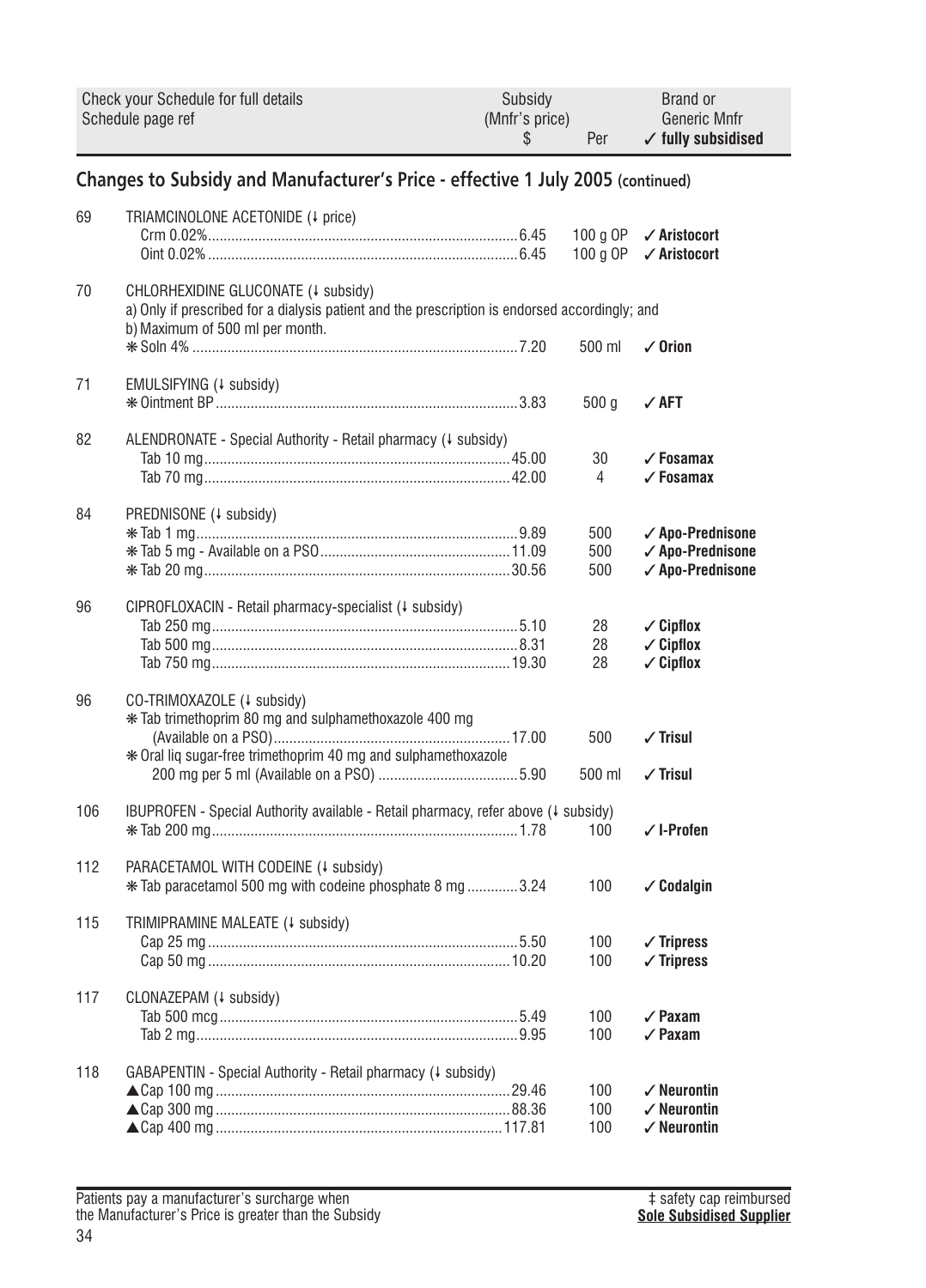|                                                                                 | Check your Schedule for full details<br>Schedule page ref                                                                                                                                              | Subsidy<br>(Mnfr's price)<br>\$ | Per            | Brand or<br><b>Generic Mnfr</b><br>$\checkmark$ fully subsidised     |  |  |
|---------------------------------------------------------------------------------|--------------------------------------------------------------------------------------------------------------------------------------------------------------------------------------------------------|---------------------------------|----------------|----------------------------------------------------------------------|--|--|
| Changes to Subsidy and Manufacturer's Price - effective 1 July 2005 (continued) |                                                                                                                                                                                                        |                                 |                |                                                                      |  |  |
| 121                                                                             | ONDANSETRON - Hospital pharmacy [HP3]-specialist (# subsidy)<br>a) Maximum of 6 tablets per dispensing; and<br>b) Maximum of 12 tablets per prescription.<br>Not more than one prescription per month. |                                 | 10<br>20       | $\checkmark$ Zofran<br>$\checkmark$ Zofran                           |  |  |
| 122                                                                             | BROMOCRIPTINE MESYLATE (+ subsidy)                                                                                                                                                                     |                                 | 100<br>100     | $\checkmark$ Alpha-Bromocriptine<br>$\checkmark$ Alpha-Bromocriptine |  |  |
| 144                                                                             | SALBUTAMOL - Available on a PSO (4 subsidy)                                                                                                                                                            | (6.00)                          | 200 dose OP    | Ventolin                                                             |  |  |
| 153                                                                             | SODIUM CROMOGLYCATE (+ subsidy)                                                                                                                                                                        |                                 | 10 ml OP       | $\angle$ Cromolux                                                    |  |  |
| 154                                                                             | ACETAZOLAMIDE (4 price)                                                                                                                                                                                |                                 | 100            | $\checkmark$ Diamox                                                  |  |  |
| 155                                                                             | ATROPINE SULPHATE (+ subsidy)                                                                                                                                                                          |                                 | 15 ml OP       | $\checkmark$ Atropt                                                  |  |  |
| 156                                                                             | HYPROMELLOSE (+ subsidy)                                                                                                                                                                               |                                 | 15 ml OP       | ✓ Poly-Tears                                                         |  |  |
|                                                                                 | Effective 1 June 2005                                                                                                                                                                                  |                                 |                |                                                                      |  |  |
| 33                                                                              | GLUCOSE OXIDASE - Not on a bulk supply order († price)                                                                                                                                                 | (11.12)                         | 100 strip OP   | Clinistix                                                            |  |  |
| 35                                                                              | MUCILAGINOUS LAXATIVES - Only on a prescription (1 price)                                                                                                                                              | (12.71)                         | 450 g OP       | Isogel                                                               |  |  |
| 38                                                                              | VITAMIN A WITH VITAMINS D AND C (1 price)<br>Soln 1000 u with Vitamin D 400 u and ascorbic                                                                                                             | (5.51)                          | 10 ml OP       | Vitadol C                                                            |  |  |
| 56                                                                              | QUINAPRIL (+ subsidy)                                                                                                                                                                                  |                                 | 30<br>30<br>30 | $\checkmark$ Accupril<br>$\checkmark$ Accupril<br>$\sqrt{$ Accupril  |  |  |
| 57                                                                              | QUINAPRIL WITH HYDROCHLOROTHIAZIDE (+ subsidy)<br><b>*</b> Tab 10 mg with hydrochlorothiazide 12.5 mg3.37                                                                                              |                                 | 30<br>30       | $\checkmark$ Accuretic 10<br>$\checkmark$ Accuretic 20               |  |  |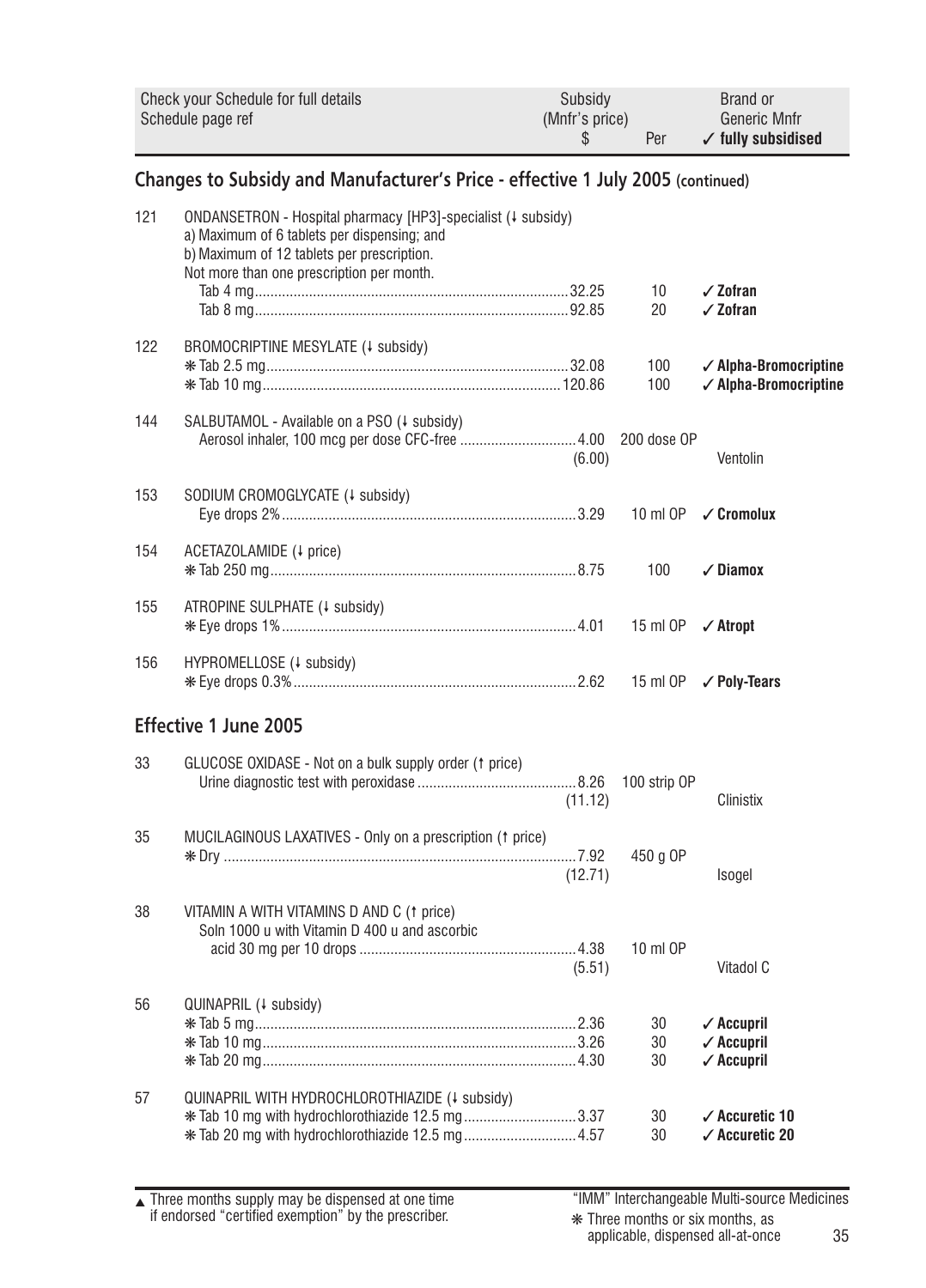|     | Check your Schedule for full details<br>Schedule page ref                                                                                                           | Subsidy<br>(Mnfr's price)<br>S | Per          | Brand or<br><b>Generic Mnfr</b><br>$\checkmark$ fully subsidised |  |  |
|-----|---------------------------------------------------------------------------------------------------------------------------------------------------------------------|--------------------------------|--------------|------------------------------------------------------------------|--|--|
|     | Changes to Subsidy and Manufacturer's Price - effective 1 June 2005 (continued)                                                                                     |                                |              |                                                                  |  |  |
| 68  | CALAMINE - Not in combination (4 price)                                                                                                                             | (26.95)                        | 2,000 ml     | HMG                                                              |  |  |
| 99  | ETHAMBUTOL - Retail pharmacy-specialist (+ subsidy)                                                                                                                 |                                | 100          | $\sqrt{M}$ yambutol                                              |  |  |
| 112 | DIHYDROCODEINE TARTRATE (+ subsidy)                                                                                                                                 |                                | 60           | $\checkmark$ DHC Continus                                        |  |  |
| 116 | DIAZEPAM (1 price)                                                                                                                                                  | (33.89)                        | 10           | <b>Diazemuls</b>                                                 |  |  |
|     | a) Injection subsidised only on a PSO and PSO is endorsed "not for anaesthetic procedures".                                                                         |                                |              |                                                                  |  |  |
| 149 | SALBUTAMOL (4 subsidy)                                                                                                                                              | (4.76)                         | 150 ml       | Ventolin                                                         |  |  |
|     | Effective 1 May 2005                                                                                                                                                |                                |              |                                                                  |  |  |
| 25  | SODIUM ALGINATE (1 price)<br>* Oral lig 500 mg with sodium bicarbonate 267 mg                                                                                       | (7.28)                         | 500 ml       | Gaviscon                                                         |  |  |
| 33  | COPPER - Not on a bulk supply order († price)                                                                                                                       | (9.75)                         | 24 OP        | Clinitest                                                        |  |  |
| 33  | GLUCOSE OXIDASE - Not on a bulk supply order († price)                                                                                                              | (6.05)                         | 50 strip OP  | <b>Diastix</b>                                                   |  |  |
| 33  | GLUCOSE OXIDASE - Not on a bulk supply order (1 price)<br>Urine diagnostic test with peroxidase, potassium iodide,<br>sodium nitroprusside and aminoacetic acid9.06 | (14.03)                        | 100 strip OP | Keto-Diastix                                                     |  |  |
| 33  | SODIUM NITROPRUSSIDE - Not on a bulk supply order († price)                                                                                                         | (10.32)                        | 100 strip OP | Ketostix                                                         |  |  |
| 37  | CHOLINE SALICYLATE WITH CETALKONIUM CHLORIDE (1 price)<br>* Adhesive gel 8.7% with cetalkonium chloride 0.01% 2.06                                                  | (4.20)                         | 15 g OP      | <b>Bonjela</b>                                                   |  |  |
| 43  | ASPIRIN (1 price)                                                                                                                                                   | (4.45)                         | 48           | Disprin <sup>IMM</sup>                                           |  |  |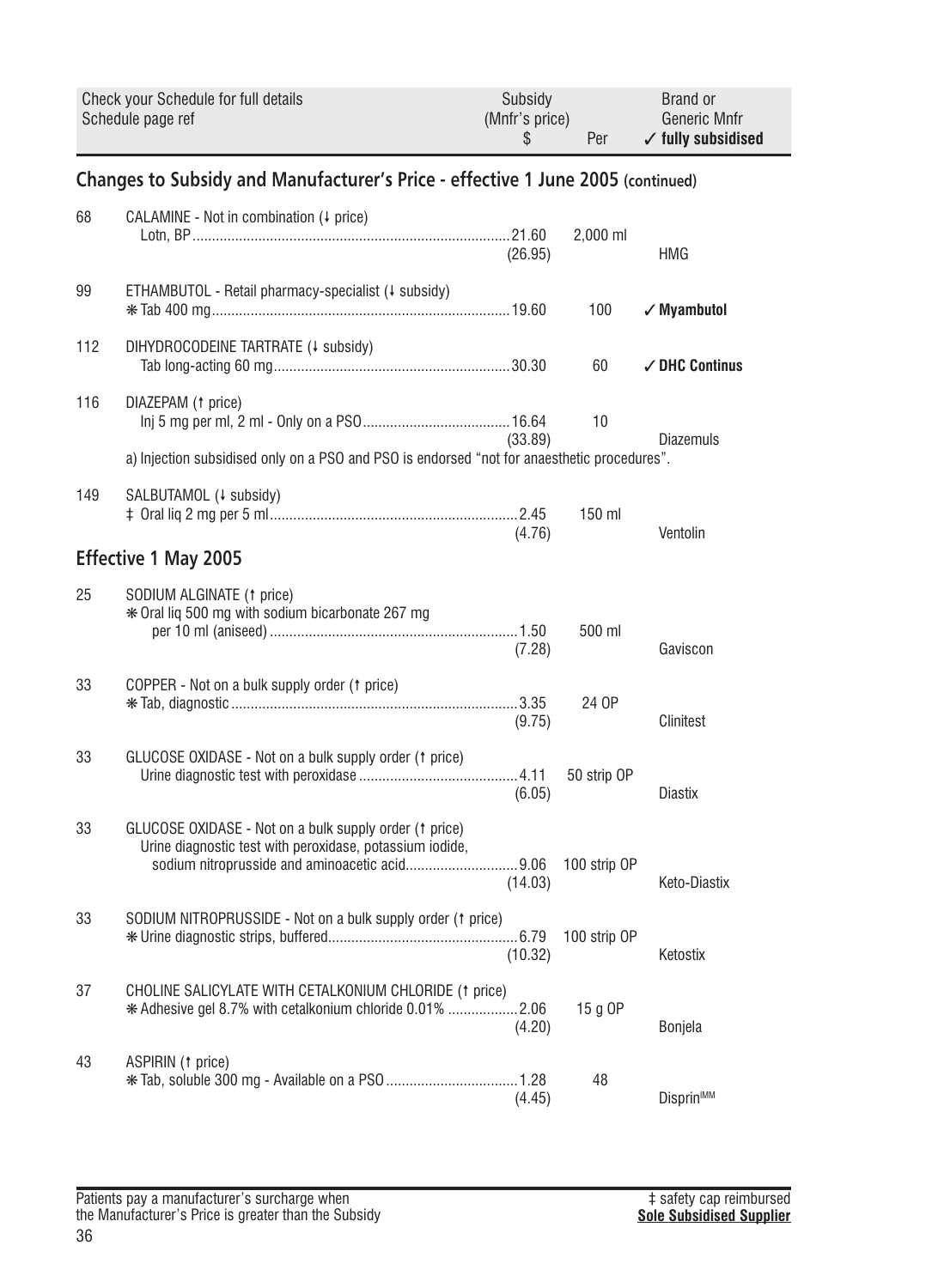<span id="page-36-0"></span>

|                                                                                | Check your Schedule for full details<br>Schedule page ref                        | Subsidy<br>(Mnfr's price)<br>\$ | Per | <b>Brand or</b><br><b>Generic Mnfr</b><br>$\checkmark$ fully subsidised |  |  |
|--------------------------------------------------------------------------------|----------------------------------------------------------------------------------|---------------------------------|-----|-------------------------------------------------------------------------|--|--|
| Changes to Subsidy and Manufacturer's Price - effective 1 May 2005 (continued) |                                                                                  |                                 |     |                                                                         |  |  |
| 45                                                                             | HEPARIN SODIUM (1 price)<br>Inj 25,000 iu per ml, 0.2 ml - Hospital              | (7.85)                          | 5   | Mayne                                                                   |  |  |
| 106                                                                            | IBUPROFEN - Special Authority available - Retail pharmacy, refer above (1 price) | (18.24)                         | 60  | <b>Brufen Retard</b>                                                    |  |  |
| 116                                                                            | PARALDEHYDE (1 price)                                                            | (62.37)                         | 5   | Mayne                                                                   |  |  |
| 137                                                                            | INTERFERON BETA-1-ALPHA - Access by application $(1 \text{ subsidy})$            |                                 | 4   | $\checkmark$ Avonex                                                     |  |  |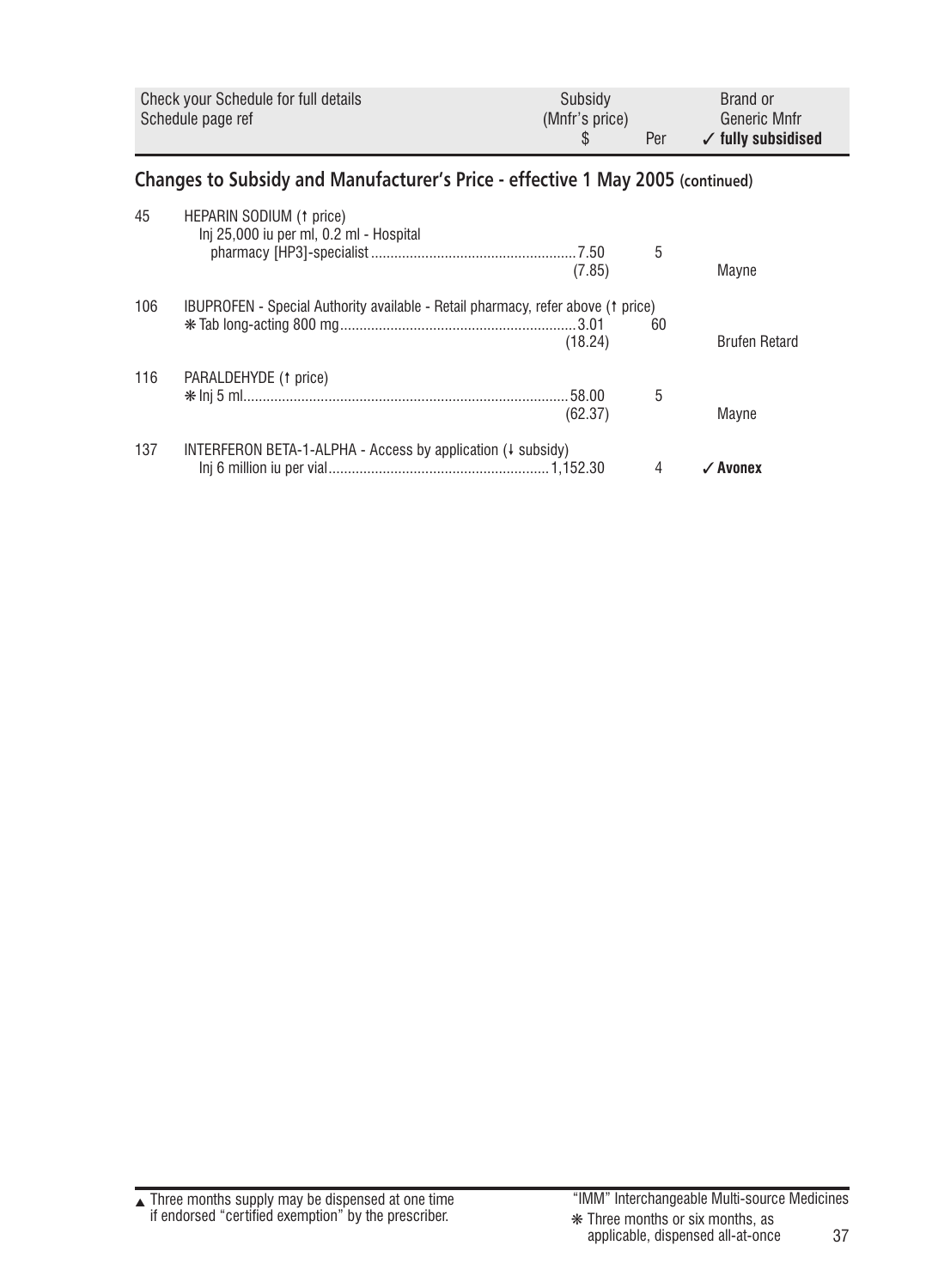<span id="page-37-0"></span>

|    | Subsidy<br>Check your Schedule for full details<br>Schedule page ref<br>(Mnfr's price)<br>\$ |         | Per          | Brand or<br>Generic Mnfr<br>$\checkmark$ fully subsidised |  |
|----|----------------------------------------------------------------------------------------------|---------|--------------|-----------------------------------------------------------|--|
|    | <b>Changes to Brand Name</b><br>Effective 1 July 2005                                        |         |              |                                                           |  |
| 95 | BENZYLPENICILLIN SODIUM (PENICILLIN G)                                                       |         | $10^{\circ}$ | ✓ <del>Biochemic</del> Novartis                           |  |
|    | Effective 1 June 2005                                                                        |         |              |                                                           |  |
| 72 | POVIDONE IODINE                                                                              | (7.20)  | 500 ml       | Viodine Riodine                                           |  |
|    |                                                                                              | (14.20) | 500 ml       | Viodine Riodine                                           |  |

# **Changes to Sole Subsidised Supply**

# **Effective 1 July 2005**

For the list of new Sole Subsidised Supply products effective 1 July 2005 refer to the bold entries in the cumulative Sole Subsidised Supply table pages 12-17.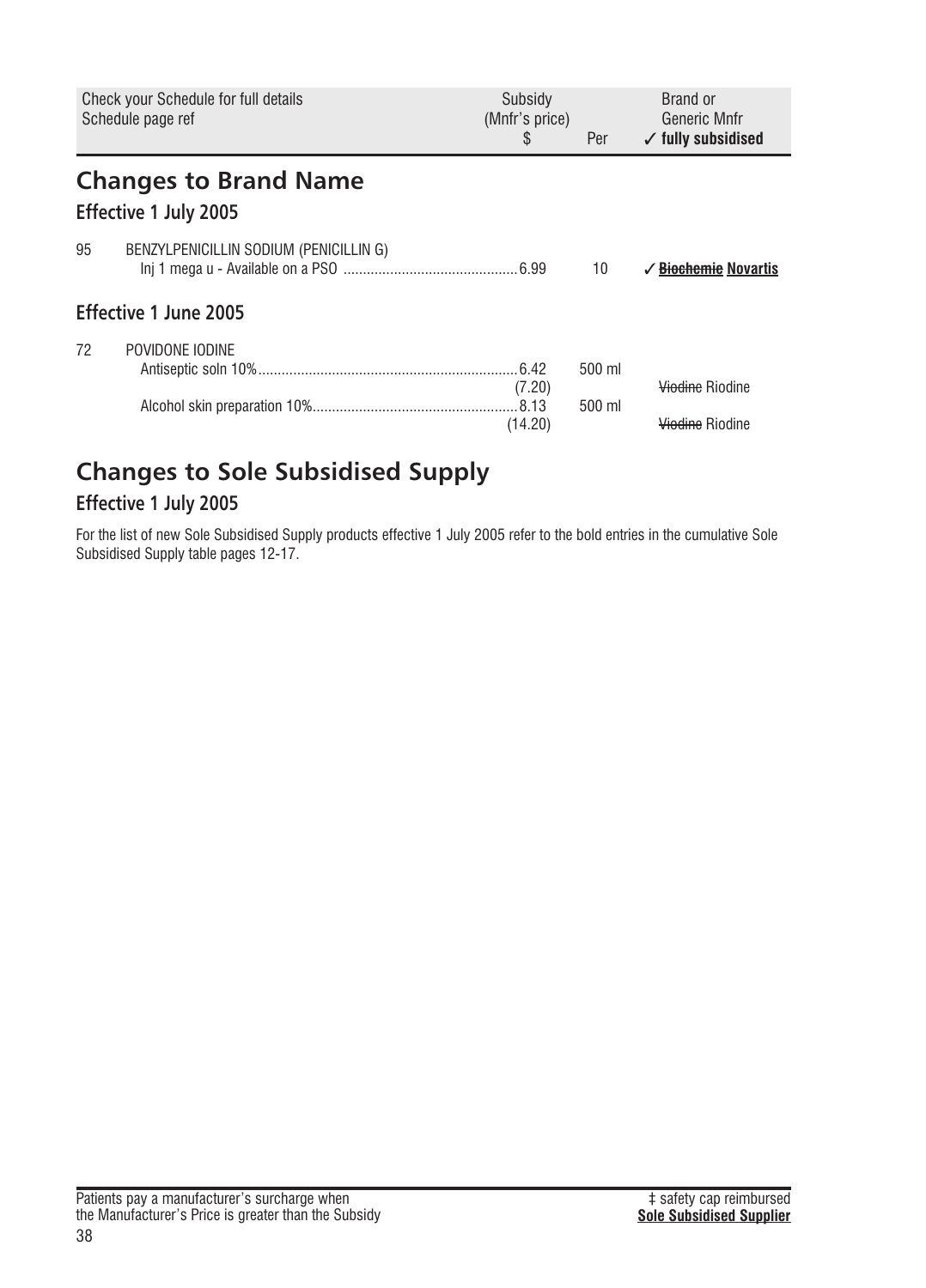| Check your Schedule for full details | Subsidy        | Brand or                      |
|--------------------------------------|----------------|-------------------------------|
| Schedule page ref                    | (Mnfr's price) | Generic Mnfr                  |
|                                      | Per            | $\checkmark$ fully subsidised |

# **Changes to General Rules Effective 1 July 2005**

#### 13 EXCEPTIONAL CIRCUMSTANCES POLICIES

The purposes of the Exceptional Circumstances policies are to provide:

- funding from the Community Exceptional Circumstances budget for medication, to be used in the community, in circumstances where the provision of a funded community medication is appropriate, but funding from the Pharmaceutical Budget is not able to be provided through the Pharmaceutical Schedule ("Community Exceptional Circumstances"); or
- an assessment process for DHB Hospitals to determine whether they can fund medication, to be used in the community, in circumstances where the medication is neither a Community Pharmaceutical nor a Discretionary Community Supply Pharmaceutical and where the patient does not meet the criteria for Community Exceptional Circumstances ("Hospital Exceptional Circumstances")**; or**
- **an assessment process for DHB Hospitals to determine whether they can fund pharmaceuticals for the treatment of cancer in their DHB Hospital, or in association with Outpatient services provided in their DHB hospital, in circumstances where the pharmaceutical is not identified as a Pharmaceutical Cancer Treatment ("Cancer Exceptional Circumstances") in Sections A-H of the Pharmaceutical Schedule.**

Upon receipt of an application for approval for Community Exceptional Circumstances or Hospital Exceptional Circumstances, the Exceptional Circumstances Panel first decides whether an application will be assessed initially under the Community Exceptional Circumstances criteria or the Hospital Exceptional Circumstances criteria. **Cancer Exceptional Circumstances is a separate process.**

#### 14 **CANCER EXCEPTIONAL CIRCUMSTANCES**

**Permission to fund a pharmaceutical for the treatment of cancer from the Hospital's own budget under Cancer Exceptional Circumstances will only be granted by PHARMAC where it has been demonstrated that the proposed use meets the criteria.** 

**If the patient being treated with a pharmaceutical under Cancer Exceptional Circumstances usually resides in a district other than that within the jurisdiction of the DHB initiating the treatment, then the DHB initiating the treatment must either agree to fund any on-going treatment required once the patient has returned to his/her usual DHB, or obtain written consent from the DHB or DHBs in which the patient will reside following the commencement of treatment.**

- 14 Applications for Community Exceptional Circumstances, Hospital Exceptional Circumstances **and Cancer Exceptional Circumstances** should be made on the standard application form available from the PHARMAC website www.pharmac.govt.nz or the address below:
	- PHARMAC or fax (09) 523 6870<br>PO Box 10.254 consults and the consult of Final economic method of Final economic method of Final economic met **Wellington**

The Coordinator, Exceptional Circumstances Panel Phone (04) 916 7553<br>PHARMAC Email: ecpanel@pharmac.govt.nz

- 15 **"Cancer Exceptional Circumstances" means the policies and criteria administered by PHARMAC relating to the ability to fund, from a DHB hospital's own budget, pharmaceuticals for the treatment of cancer that are not identified as Pharmaceutical Cancer Treatments in Sections A-H of the Pharmaceutical Schedule.**
- 16 **"Hospital Care Operator" means a person for the time being in charge of providing hospital care, in accordance with the Health and Disability Services (Safety) Act 2001.**
- 18 **"PCT" means Pharmaceutical Cancer Treatment in respect of which DHB hospital pharmacies and other Contractors can claim Subsidies.**
- 18 **"PCT only" means Pharmaceutical Cancer Treatment in respect of which only DHB hospital pharmacies can claim Subsidies.**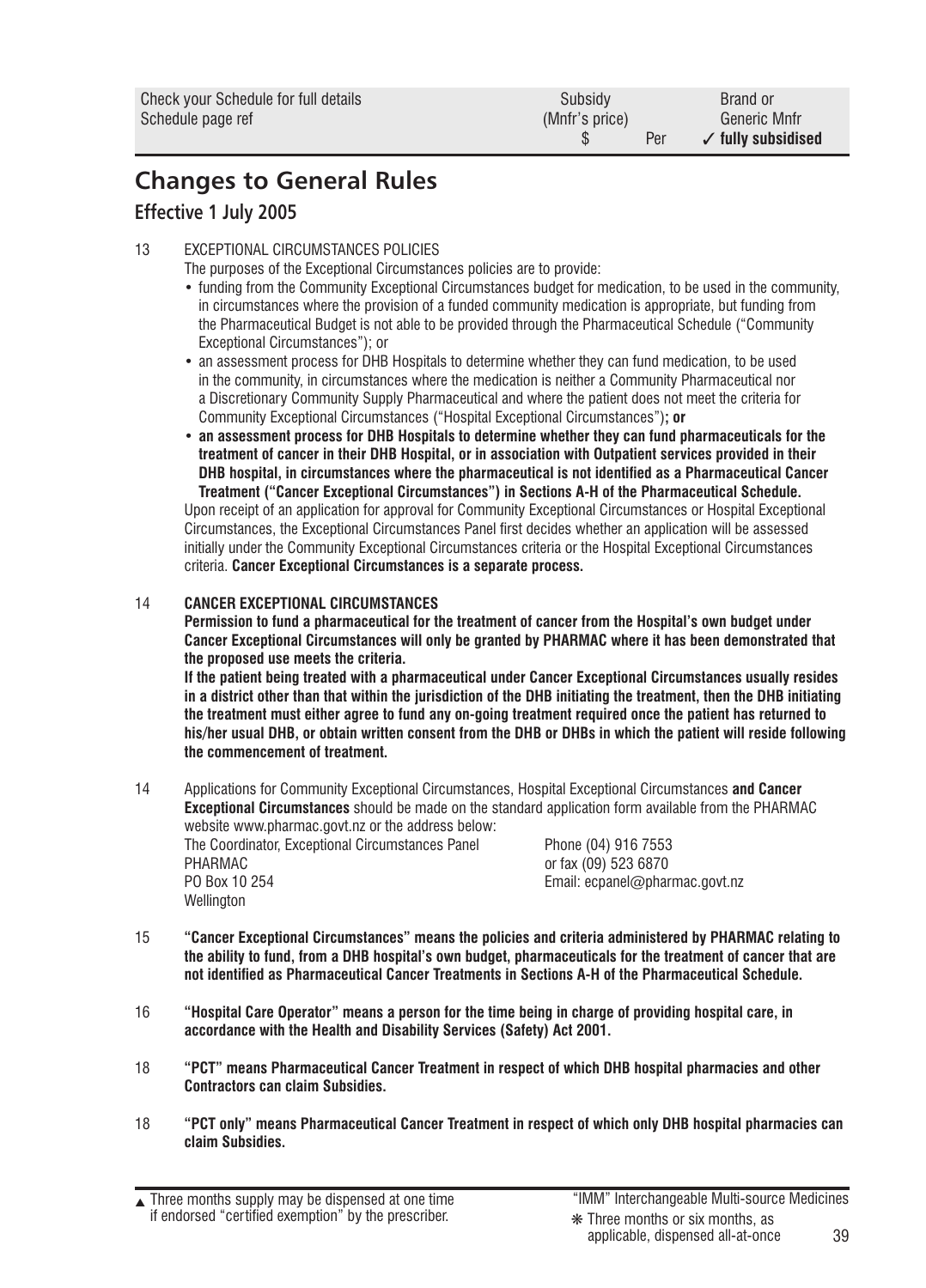| Check your Schedule for full details | Subsidy        | Brand or                      |
|--------------------------------------|----------------|-------------------------------|
| Schedule page ref                    | (Mnfr's price) | Generic Mnfr                  |
|                                      | Per            | $\checkmark$ fully subsidised |

# **Changes to General Rules - effective 1 July 2005 (continued)**

- 18 "Pharmaceutical Cancer Treatments" means Pharmaceuticals listed in Part V of Section H of the Pharmaceutical Schedule, and their associated indications, that DHBs must fund, from their own budgets, for use in their hospitals, and/or in association with Outpatient services provided in their DHB Hospitals, in relation to the treatment of cancers**, or a Pharmaceutical for the treatment of cancer, listed in Sections A to G of the Schedule and identified therein as a "PCT" or "PCT only" Pharmaceutical.**
- 19 "Subsidy" means the maximum amount that the government will pay Contractors for a Community Pharmaceutical dispensed to a person eligible for Pharmaceutical Benefits and is different from the cost to the Government of subsidising that Community Pharmaceutical. **For the purposes of a DHB hospital pharmacy claiming for Pharmaceutical Cancer Treatments, Subsidy refers to any payment made to the DHB hospital pharmacy or service provider to which that pharmacy serves, and does not relate to a specific payment that might be made on submission of a claim.**
- 23 4.1 Bulk Supply Orders
	- 4.1.5 Community Pharmaceuticals listed in Part I of the First Schedule to the Medicines Regulations 1984 will be subsidised only if supplied under a Bulk Supply Order placed by an institution certified to provide hospital care under the Health and Disability Services (Safety) Act 2001 and:
		- a) that institution employs a registered general nurse, registered with the Nursing Council and who holds a current annual practicing certificate under the HPCA Act 2003; and
		- b) the Bulk Supply Order is supported by a written requisition signed by a **Hospital Care Operator** Practitioner.

#### 24 **4.5 Pharmaceutical Cancer Treatments**

- **4.5.1 DHBs must provide access to Pharmaceutical Cancer Treatments in Part V of Section H of the Pharmaceutical Schedule for use in the treatment of cancers in their DHB hospitals, and/or in association with Outpatient services provided in their DHB hospitals.**
- **4.5.2 A DHB hospital pharmacy that holds a claiming agreement for Pharmaceutical Cancer Treatments with the Funder may claim a Subsidy for a Pharmaceutical Cancer Treatment marked as "PCT" or PCT only" in Sections A to G of this Schedule subject to that Pharmaceutical Cancer Treatment being dispensed in accordance with:**
	- **(a) Part 1;**
	- **(b) clauses 2.1 to 2.3;**
	- **(b) clauses 3.1 and 3.4; and**
	- **(c) clause 4.5,**
	- **of Section A of the Schedule.**
- **4.5.4 A Contractor (other than a DHB hospital pharmacy) may only claim a Subsidy for a Pharmaceutical Cancer Treatment marked as "PCT" in Sections A to G of the Schedule subject to that Pharmaceutical Cancer Treatment being dispensed in accordance with the rules applying to Sections A to G of the Schedule.**
- **4.5.5 Some indications for Pharmaceutical Cancer Treatments listed in the Schedule have not been approved by Medsafe, but formed part of the October 2001 direction from the Minister of Health as to pharmaceuticals and indications for which DHBs must provide funding. As far as reasonably practicable, these indications are marked in the Schedule. However, PHARMAC makes no representation and gives no guarantee as to the accuracy of this information. Practitioners prescribing Pharmaceuticals Cancer Treatments for such unapproved indications should:**
	- **(a) be aware of and comply with their obligations under section 29 of the Medicines Act 1981 and otherwise under the Medicines Act and the Medicines Regulations 1984;**
	- **(b) be aware of and comply with their obligations under the Health and Disability Commissioner's Code of Consumer Rights, including the requirement to obtain informed consent from the patient (PHARMAC recommends that Practitioners obtain written consent); and**

*continued...*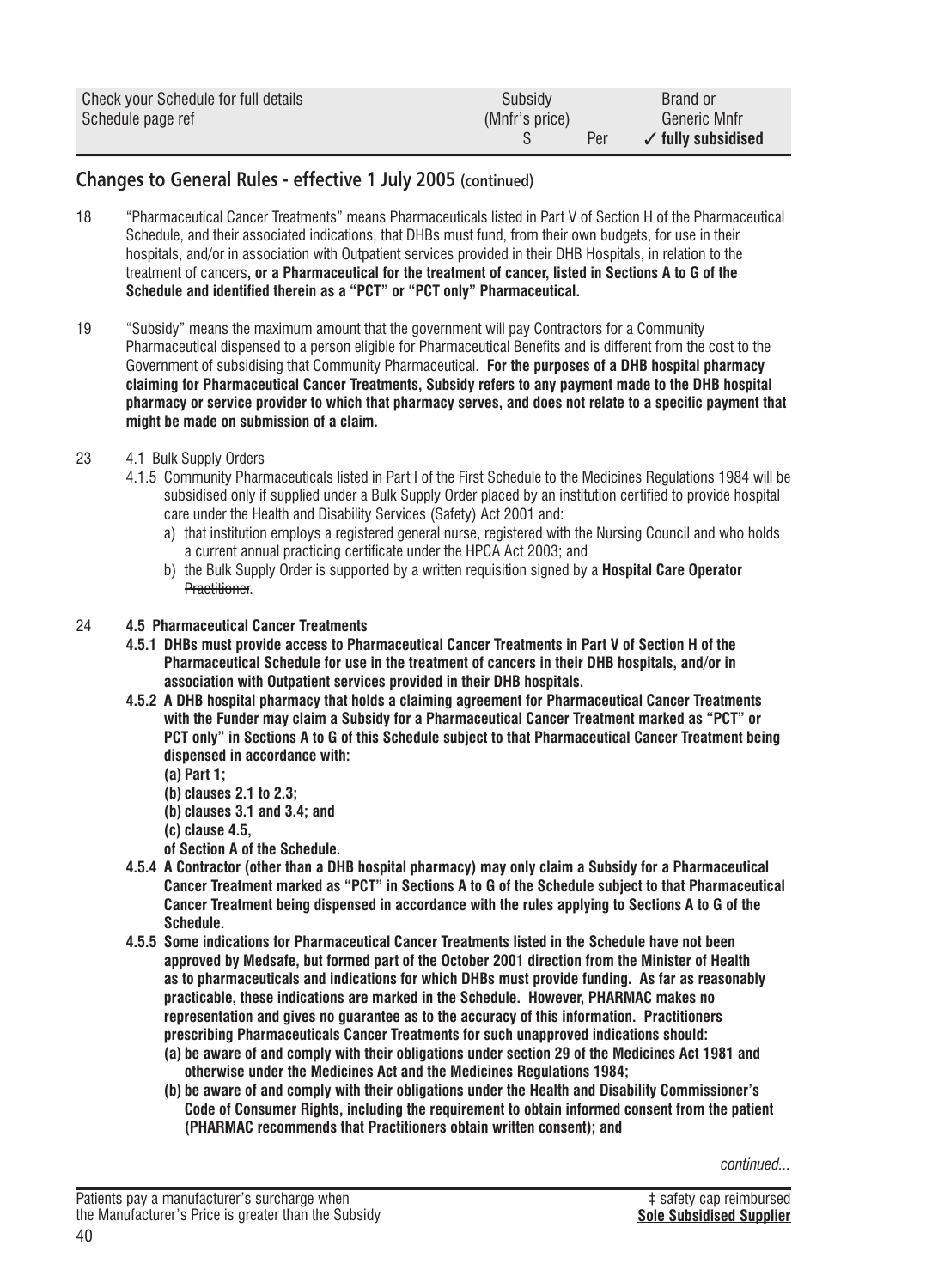| Check your Schedule for full details | Subsidy        | Brand or                      |
|--------------------------------------|----------------|-------------------------------|
| Schedule page ref                    | (Mnfr's price) | Generic Mnfr                  |
|                                      | Per            | $\checkmark$ fully subsidised |

# **Changes to General Rules - effective 1 July 2005 (continued)**

**(c) exercise their own skill, judgment, expertise and discretion, and make their own prescribing decisions with respect to the use of an unapproved Pharmaceutical Cancer Treatment or a Pharmaceutical Cancer Treatment for an indication for which it is not approved.**

24 4.5 **6** Amendment of Schedule PHARMAC may amend the terms of the Schedule from time to time by notice in writing given in such manner as PHARMAC thinks fit, and in accordance with such protocols as agreed with the Pharmacy Guild of New Zealand (Inc) from time to time.

24 4.6 **7** Conflict in Provisions If any rules in Sections B–G of this Schedule conflict with the rules in Section A, the rules in Sections B–G apply.

<sup>41</sup> applicable, dispensed all-at-once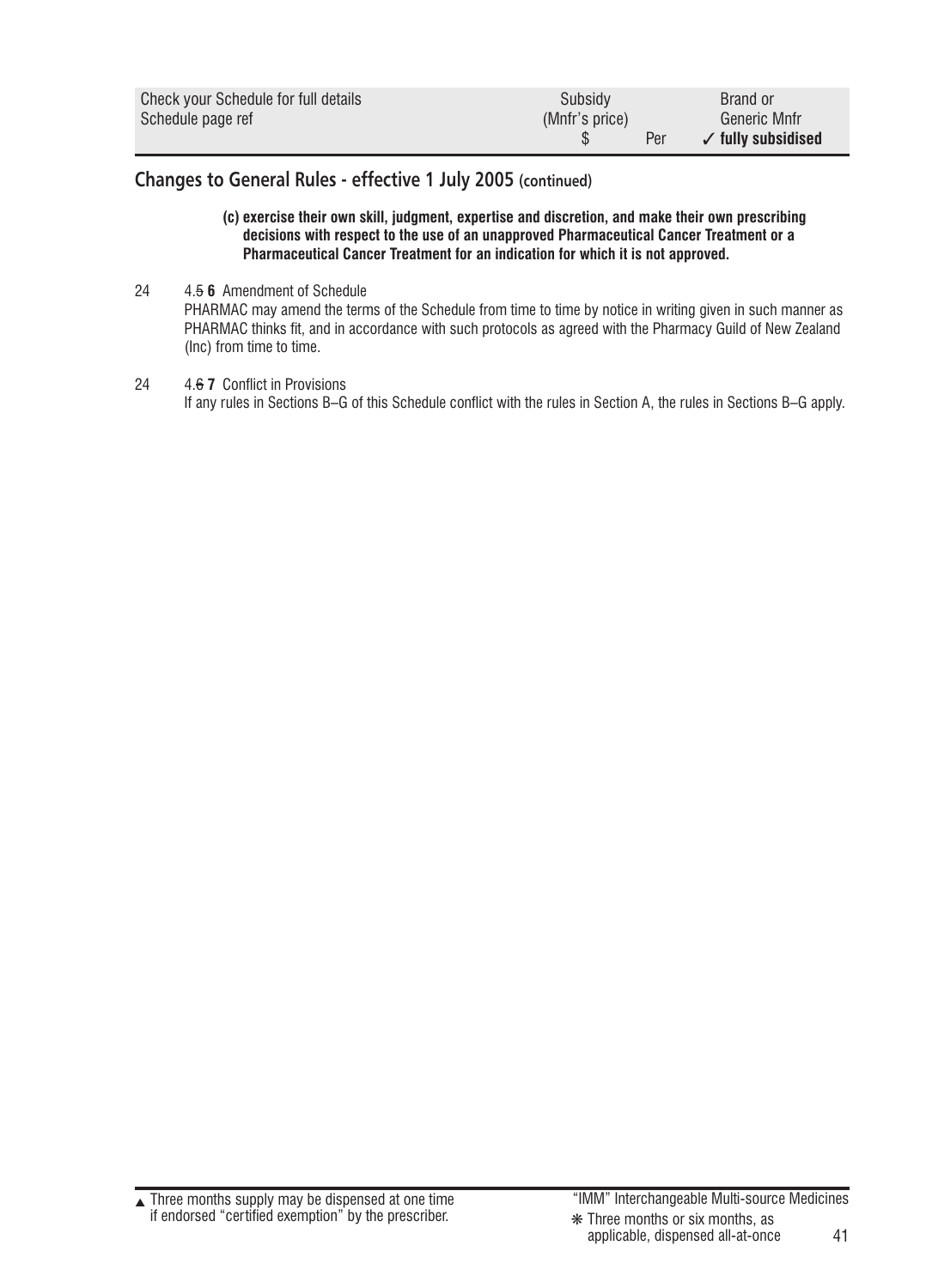<span id="page-41-0"></span>

|     | Check your Schedule for full details<br>Schedule page ref                                                                  | Subsidy<br>(Mnfr's price)<br>\$ | Per                               | Brand or<br>Generic Mnfr<br>$\checkmark$ fully subsidised |  |
|-----|----------------------------------------------------------------------------------------------------------------------------|---------------------------------|-----------------------------------|-----------------------------------------------------------|--|
|     | <b>Delisted Items</b><br>Effective 1 July 2005                                                                             |                                 |                                   |                                                           |  |
| 62  | METHYLDOPA WITH HYDROCHLOROTHIAZIDE                                                                                        |                                 | 100                               | $\checkmark$ Hydromet                                     |  |
| 67  | TOLNAFTATE - Not in combination                                                                                            | (8.60)                          | 20 g OP<br>10 ml OP               | Tinaderm                                                  |  |
|     |                                                                                                                            | (6.87)                          |                                   | Tinaderm                                                  |  |
| 69  | MOMETASONE FUROATE                                                                                                         |                                 | 50 ml OP                          | $\checkmark$ Elocon                                       |  |
| 70  | BETAMETHASONE DIPROPIONATE WITH CLOTRIMAZOLE - Only on a prescription                                                      | (8.19)                          | 15 g OP                           | Lotricomb                                                 |  |
| 70  | BETAMETHASONE DIPROPIONATE WITH SALICYLIC ACID - Only on a prescription                                                    | (11.28)                         | 30 g OP                           | Diprosalic                                                |  |
|     |                                                                                                                            | (14.21)                         | 50 ml OP                          | Diprosalic                                                |  |
| 74  | BETAMETHASONE DIPROPIONATE                                                                                                 | (22.91)                         | 100 ml OP                         | Diprosone                                                 |  |
| 80  | GEMEPROST - Special Authority - Hospital pharmacy [HP1]                                                                    | (283.95)                        | 5                                 | Cervagem                                                  |  |
| 84  | TESTOSTERONE ESTERS - Retail pharmacy-specialist                                                                           |                                 | 1                                 | ✔ Sustanon 250<br>Orgaject                                |  |
| 120 | METOCLOPRAMIDE HYDROCHLORIDE                                                                                               | (6.00)                          | 100                               | Maxolon                                                   |  |
| 127 | <b>TEMAZEPAM - Month restriction</b><br>‡ Safety caps reimbursed for extemporaneously compounded oral liquid preparations. |                                 | 100                               | $\sqrt{\frac{1}{2}}$ Euhypnos                             |  |
| 141 | AZATADINE MALEATE                                                                                                          | (10.29)                         | $100$ ml                          | Zadine                                                    |  |
| 144 | SALBUTAMOL - Available on a PSO                                                                                            |                                 | 200 dose OP                       |                                                           |  |
|     |                                                                                                                            | (6.00)                          | 200 dose OP √ Asmol <sup>™M</sup> | Airomir <sup>IMM</sup>                                    |  |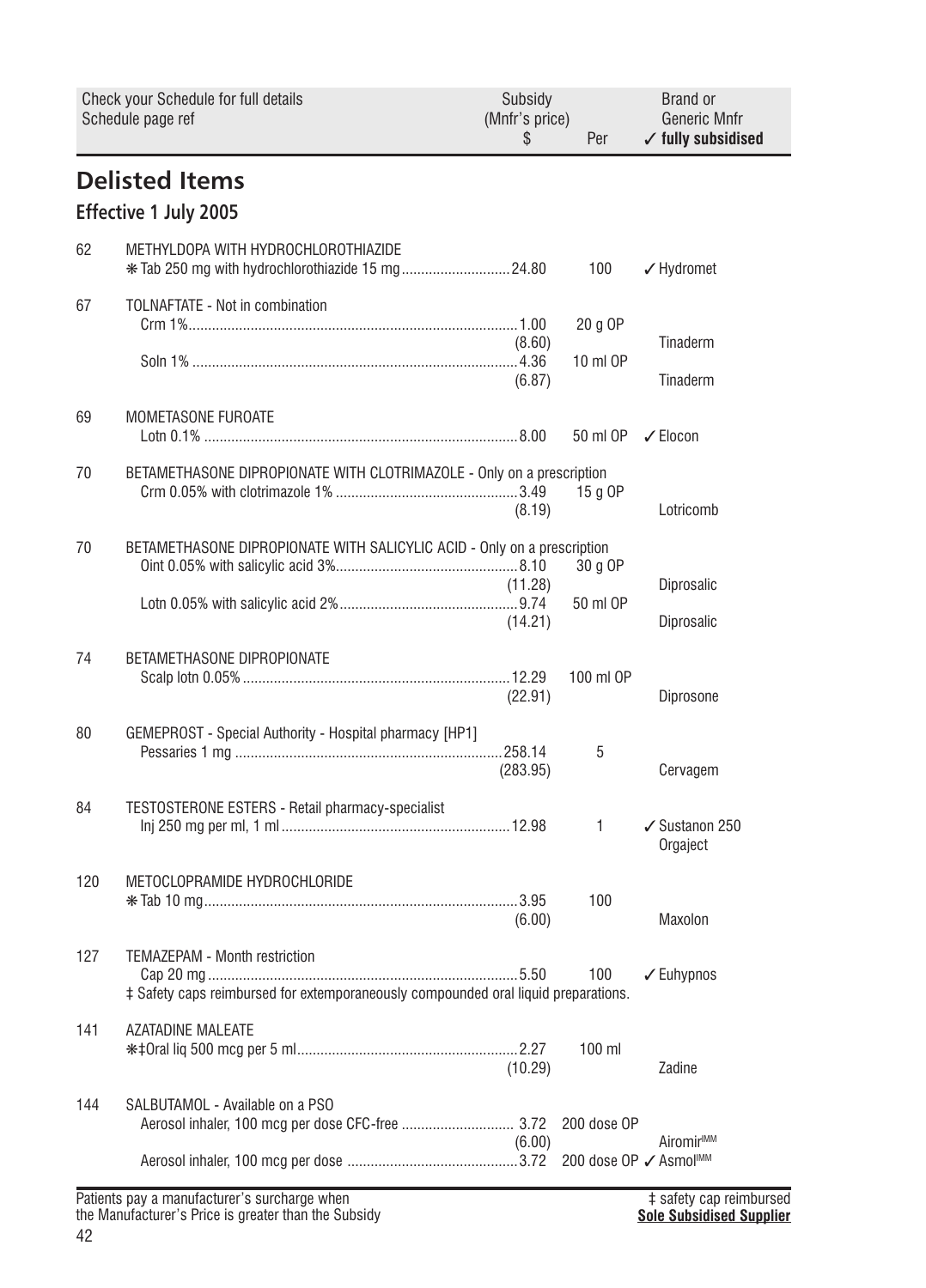<span id="page-42-0"></span>

|     | Check your Schedule for full details<br>Schedule page ref                                       | Subsidy<br>(Mnfr's price)<br>S. | Per         | Brand or<br>Generic Mnfr<br>$\checkmark$ fully subsidised |
|-----|-------------------------------------------------------------------------------------------------|---------------------------------|-------------|-----------------------------------------------------------|
|     | Delisted Items - effective 1 June 2005                                                          |                                 |             |                                                           |
| 64  | <b>ISOSORBIDE DINITRATE</b>                                                                     |                                 | 100         | $\checkmark$ Coronex                                      |
| 78  | ETHINYLOESTRADIOL WITH LEVONORGESTREL - Available on a PSO                                      | (13.80)                         | 63          | Nordiol 21                                                |
| 115 | CITALOPRAM HYDROBROMIDE - Higher subsidy by endorsement available                               | (4.00)<br>(31.45)               | 28          | Celapram <sup>™</sup><br><b>Cipramil<sup>IMM</sup></b>    |
| 144 | SALBUTAMOL - Available on a PSO<br>Aerosol inhaler, 100 mcg per dose, breath activated  21.22   | (31.53)                         | 400 dose OP | Respolin Autohaler                                        |
| 186 | SOYA INFANT FORMULA                                                                             | (18.11)                         | 900 g OP    | Karicare Infant Soya<br>Formula                           |
|     | Effective 1 May 2005                                                                            |                                 |             |                                                           |
| 28  | OMEPRAZOLE, AMOXYCILLIN AND CLARITHROMYCIN<br>Omeprazole cap 20 mg x 14, amoxycillin cap 500 mg |                                 | 1 OP        | ✓ Klacid Hp7                                              |
| 38  | ASCORBIC ACID<br>Only on a prescription not exceeding a strength of 100 mg per dose             | (3.25)                          | 100         | Apo-Ascorbic Acid                                         |
| 38  | THIAMINE HYDROCHLORIDE - only on a prescription                                                 | (5.21)                          | 100         | Apo-Thiamine                                              |
| 105 | <b>INFLUENZA VACCINE</b>                                                                        |                                 | 10          | $\checkmark$ Vaxigrip                                     |
| 125 | <b>THIOTHIXENE</b>                                                                              | (13.46)                         | 100         | Thixit                                                    |
| 125 | TRIFLUOPERAZINE HYDROCHLORIDE                                                                   | (39.00)                         | 100         | <b>Thixit</b>                                             |
|     |                                                                                                 | (35.03)                         | 50          | <b>Stelazine Spansules</b>                                |
| 147 | <b>TERBUTALINE SULPHATE</b>                                                                     |                                 | 50 ml OP    | $\sqrt{\frac{1}{2}}$ Bricanyl                             |

Three months supply may be dispensed at one time if endorsed "certified exemption" by the prescriber. ▲ "IMM" Interchangeable Multi-source Medicines

43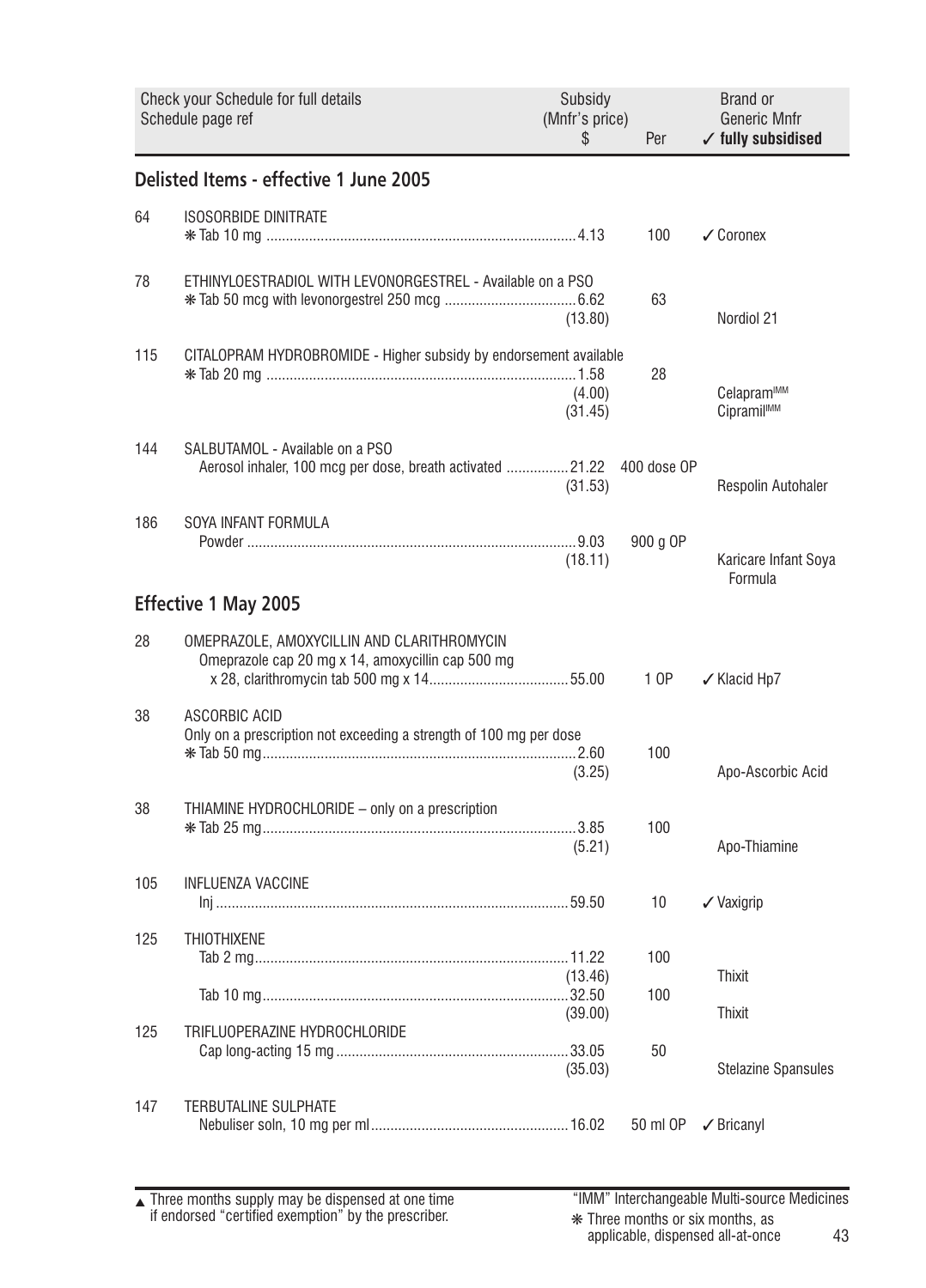<span id="page-43-0"></span>

|     | Check your Schedule for full details<br>Schedule page ref                                                                                                                                                                                                                                                                                                                                                                                                                 | Subsidy<br>(Mnfr's price)<br>\$ | Per          | Brand or<br>Generic Mnfr<br>$\checkmark$ fully subsidised |
|-----|---------------------------------------------------------------------------------------------------------------------------------------------------------------------------------------------------------------------------------------------------------------------------------------------------------------------------------------------------------------------------------------------------------------------------------------------------------------------------|---------------------------------|--------------|-----------------------------------------------------------|
|     | <b>Items to be Delisted</b><br><b>Effective 1 September 2005</b>                                                                                                                                                                                                                                                                                                                                                                                                          |                                 |              |                                                           |
| 72  | <b>MALDISON</b>                                                                                                                                                                                                                                                                                                                                                                                                                                                           | (5.27)                          | 40 g OP      | Prioderm                                                  |
| 149 | SALBUTAMOL                                                                                                                                                                                                                                                                                                                                                                                                                                                                | (4.76)                          | $150$ ml     | Ventolin                                                  |
|     | <b>Effective 1 October 2005</b>                                                                                                                                                                                                                                                                                                                                                                                                                                           |                                 |              |                                                           |
| 34  | <b>GLUCOSE OXIDASE</b><br>The number of test strips available on a prescription is restricted to 50 unless:<br>a) Prescribed with insulin or a sulphonylurea but are on a different prescription and the prescription is endorsed<br>accordingly; or<br>b) Prescribed on the same prescription as insulin or a sulphonylurea in which case the prescription is deemed to<br>be endorsed; or<br>c) Prescribed for a pregnant woman with diabetes and endorsed accordingly. |                                 | 50 test OP   |                                                           |
|     |                                                                                                                                                                                                                                                                                                                                                                                                                                                                           | (26.95)<br>(27.85)<br>(55.70)   | 100 test OP  | Ascensia Glucodisc<br>Glucocard<br><b>Precision Plus</b>  |
|     | <b>Effective 1 November 2005</b>                                                                                                                                                                                                                                                                                                                                                                                                                                          |                                 |              |                                                           |
| 33  | COPPER - Not on a bulk supply order                                                                                                                                                                                                                                                                                                                                                                                                                                       | (9.75)                          | 24 OP        | Clinitest                                                 |
| 33  | GLUCOSE OXIDASE - Not on a bulk supply order<br>Urine diagnostic test with peroxidase, potassium iodide,<br>sodium nitroprusside and aminoacetic acid9.06                                                                                                                                                                                                                                                                                                                 | (14.03)                         | 100 strip OP | Keto-Diastix                                              |
| 33  | SODIUM NITROPRUSSIDE – Not on a bulk supply order                                                                                                                                                                                                                                                                                                                                                                                                                         | (10.32)                         | 100 strip OP | Ketostix                                                  |
| 56  | <b>TRANDOLAPRIL</b>                                                                                                                                                                                                                                                                                                                                                                                                                                                       | (22.59)                         | 28           | <b>Odrik<sup>™</sup></b>                                  |
| 89  | NAFARELIN ACETATE - Special Authority - Hospital pharmacy [HP3]                                                                                                                                                                                                                                                                                                                                                                                                           | (311.63)                        | 8 ml OP      | Synarel                                                   |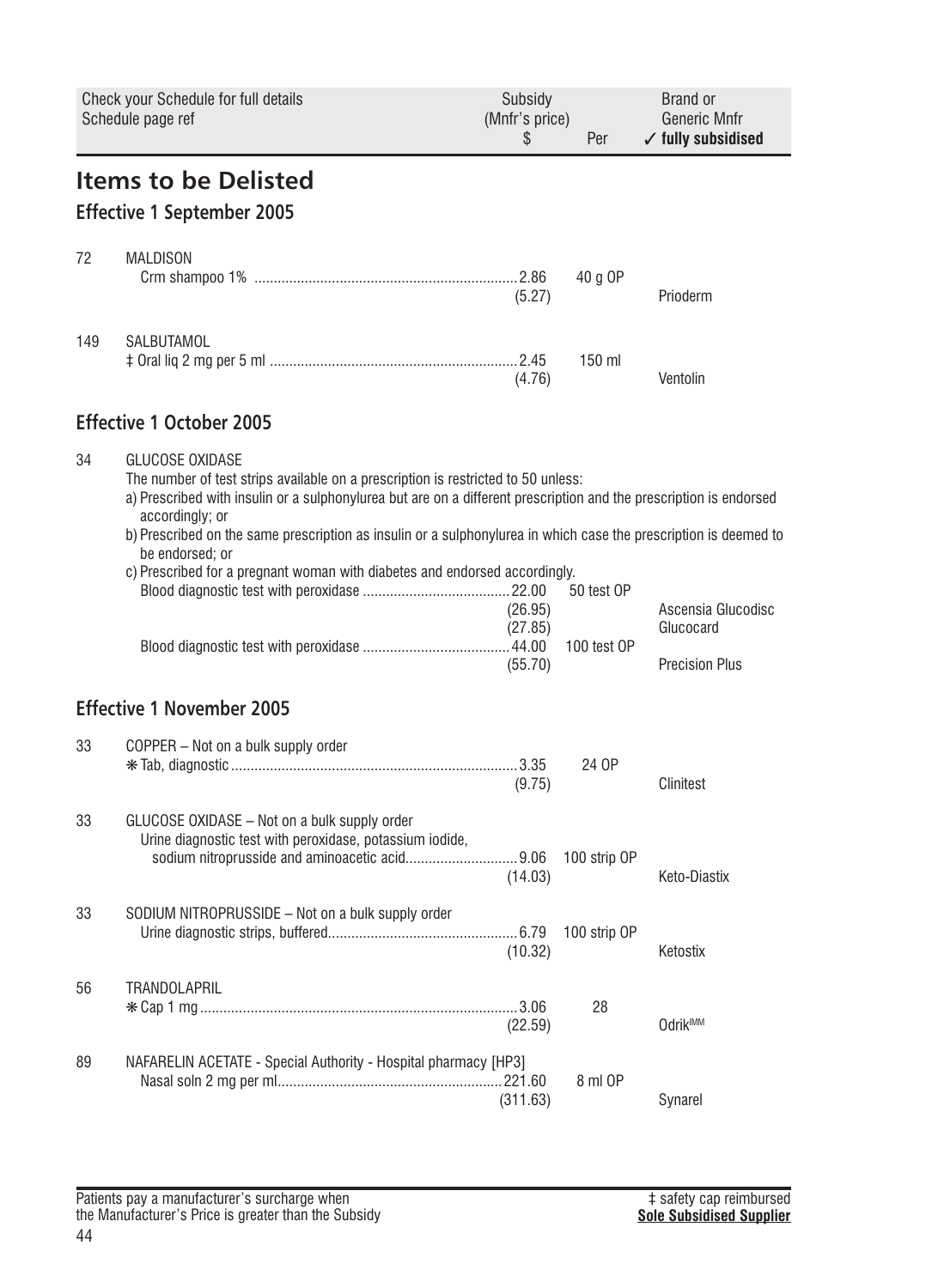<span id="page-44-0"></span>

|     | Check your Schedule for full details<br>Schedule page ref                                                                                                                                                | Subsidy<br>(Mnfr's price)<br>\$ | Per          | <b>Brand or</b><br><b>Generic Mnfr</b><br>$\checkmark$ fully subsidised |  |  |  |  |  |
|-----|----------------------------------------------------------------------------------------------------------------------------------------------------------------------------------------------------------|---------------------------------|--------------|-------------------------------------------------------------------------|--|--|--|--|--|
|     | Items to be Delisted - effective 1 November 2005 (continued)                                                                                                                                             |                                 |              |                                                                         |  |  |  |  |  |
| 92  | CEFTRIAXONE SODIUM - Hospital pharmacy [HP3]-specialist<br>a) Subsidised only if prescribed for a dialysis or cystic fibrosis patient; and<br>b) The prescription is endorsed accordingly.               |                                 | 5            | $\checkmark$ Novartis                                                   |  |  |  |  |  |
|     |                                                                                                                                                                                                          |                                 | 5            | $\angle$ Novartis                                                       |  |  |  |  |  |
| 144 | <b>TERBUTALINE SULPHATE</b>                                                                                                                                                                              |                                 |              | 400 dose OP ✓ Bricanyl Aerosol                                          |  |  |  |  |  |
| 145 | EFORMOTEROL FUMARATE - Special Authority - Retail pharmacy<br>Powder for inhalation, 12 mcg per dose, breath activated35.80                                                                              |                                 |              | 60 dose $OP \checkmark$ Oxis Turbuhaler                                 |  |  |  |  |  |
|     | <b>Effective 1 December 2005</b>                                                                                                                                                                         |                                 |              |                                                                         |  |  |  |  |  |
| 33  | GLUCOSE OXIDASE - Not on a bulk supply order                                                                                                                                                             | (11.12)                         | 100 strip OP | Clinistix                                                               |  |  |  |  |  |
| 37  | SODIUM CARBOXYMETHYLCELLULOSE                                                                                                                                                                            | (25.90)                         | 80 g OP      | Orabase                                                                 |  |  |  |  |  |
| 46  | SODIUM BICARBONATE - Not in combination                                                                                                                                                                  |                                 | 50           | $\checkmark$ Mayne                                                      |  |  |  |  |  |
| 56  | <b>TRANDOLAPRIL</b>                                                                                                                                                                                      | (32.67)                         | 28           | Odrik <sup>IMM</sup>                                                    |  |  |  |  |  |
| 65  | ADRENALINE<br>Inj 1 in 10,000, 10 ml - Available on a PSO  125.00                                                                                                                                        |                                 | 50           | $\sqrt{M}$ ayne                                                         |  |  |  |  |  |
| 66  | <b>POLYNOXYLIN</b><br>a) Only on a prescription,<br>b) Not in combination.                                                                                                                               |                                 |              |                                                                         |  |  |  |  |  |
|     |                                                                                                                                                                                                          | (6.46)                          | 15 g OP      | Ponoxylan                                                               |  |  |  |  |  |
| 88  | MEDROXYPROGESTERONE ACETATE - Retail pharmacy-specialist                                                                                                                                                 |                                 | 56           | $\angle$ Farlutal                                                       |  |  |  |  |  |
| 97  | GENTAMICIN SULPHATE - Hospital pharmacy [HP3]<br>a) Only if prescribed for a dialysis or cystic fibrosis patient or for prophylaxis of endocarditis and;<br>b) The prescription is endorsed accordingly. |                                 |              |                                                                         |  |  |  |  |  |
|     |                                                                                                                                                                                                          |                                 | 5            | $\checkmark$ Mayne                                                      |  |  |  |  |  |
| 106 | PHYSOSTIGMINE SALICYLATE                                                                                                                                                                                 |                                 | 5            | $\sqrt{M}$ ayne                                                         |  |  |  |  |  |

Three months supply may be dispensed at one time if endorsed "certified exemption" by the prescriber. ▲ "IMM" Interchangeable Multi-source Medicines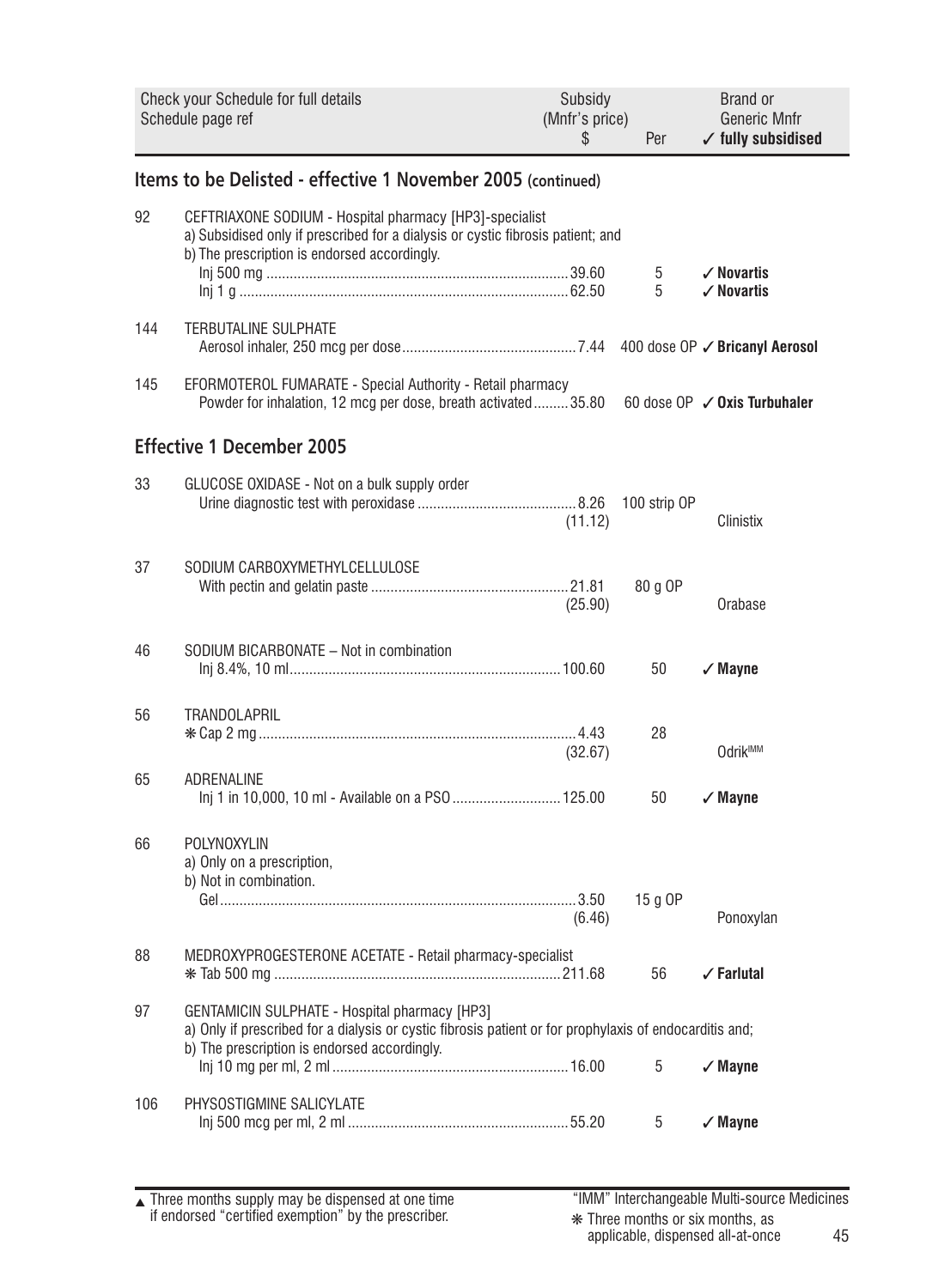<span id="page-45-0"></span>

|     | Check your Schedule for full details<br>Schedule page ref                                                                                                                                                                  | Subsidy<br>(Mnfr's price)<br>S | Per             | Brand or<br>Generic Mnfr<br>$\checkmark$ fully subsidised |
|-----|----------------------------------------------------------------------------------------------------------------------------------------------------------------------------------------------------------------------------|--------------------------------|-----------------|-----------------------------------------------------------|
|     | Items to be Delisted - effective 1 December 2005 (continued)                                                                                                                                                               |                                |                 |                                                           |
| 112 | DEXTROPROPOXYPHENE                                                                                                                                                                                                         | (11.83)                        | 100             | Doloxene                                                  |
| 127 | TEMAZEPAM - Month restriction                                                                                                                                                                                              |                                | 100             | $\checkmark$ Euhypnos                                     |
| 130 | FLUOROURACIL SODIUM - Retail pharmacy-specialist                                                                                                                                                                           |                                | 5               | $\sqrt{M}$ Mayne                                          |
| 131 | <b>IMATINIB MESYLATE - Special Authority - access by application</b>                                                                                                                                                       |                                | 120             | $\checkmark$ Glivec                                       |
| 143 | <b>BUDESONIDE</b><br>Nebuliser soln, 500 mcg per ml, 2 ml<br>- Special Authority - Hospital Pharmacy [HP3]  124.00                                                                                                         |                                | 30              | $\sqrt{}$ Pulmicort                                       |
| 157 | NALOXONE HYDROCHLORIDE - Only on a PSO                                                                                                                                                                                     |                                | 5               | $\sqrt{M}$ ayne                                           |
| 177 | ENTERAL FEED 1KCAL/ML                                                                                                                                                                                                      |                                |                 | 946 ml OP $\checkmark$ Osmolite                           |
|     | <b>Effective 1 January 2006</b>                                                                                                                                                                                            |                                |                 |                                                           |
| 30  | <b>INSULIN ANIMAL - Special Authority - Retail pharmacy</b>                                                                                                                                                                |                                |                 | 10 ml OP √ Velosulin                                      |
| 59  | LIGNOCAINE HYDROCHLORIDE - Only on a PSO<br>a) Subsidised only on a PSO for patients with ventricular arrhythmia and PSO is endorsed accordingly.                                                                          | (15.30)                        | 2               | Xylocard                                                  |
| 80  | <b>ECONAZOLE NITRATE</b>                                                                                                                                                                                                   | (8.97)                         | 40 g OP         | Gyno-Pevaryl                                              |
| 112 | METHADONE HYDROCHLORIDE<br>a) Only on a controlled drug form.<br>b) Extemporaneously compounded methadone will only be reimbursed at the rate of the cheapest form available<br>(methadone powder, not methadone tablets). |                                | 10 <sup>°</sup> | $\checkmark$ HMG                                          |
| 124 | THIORIDAZINE HYDROCHLORIDE                                                                                                                                                                                                 |                                | 100             | $\checkmark$ Melleril Retard                              |
| 132 | AMINOGLUTETHIMIDE - Retail pharmacy-specialist                                                                                                                                                                             |                                | 100             | $\checkmark$ Cytadren                                     |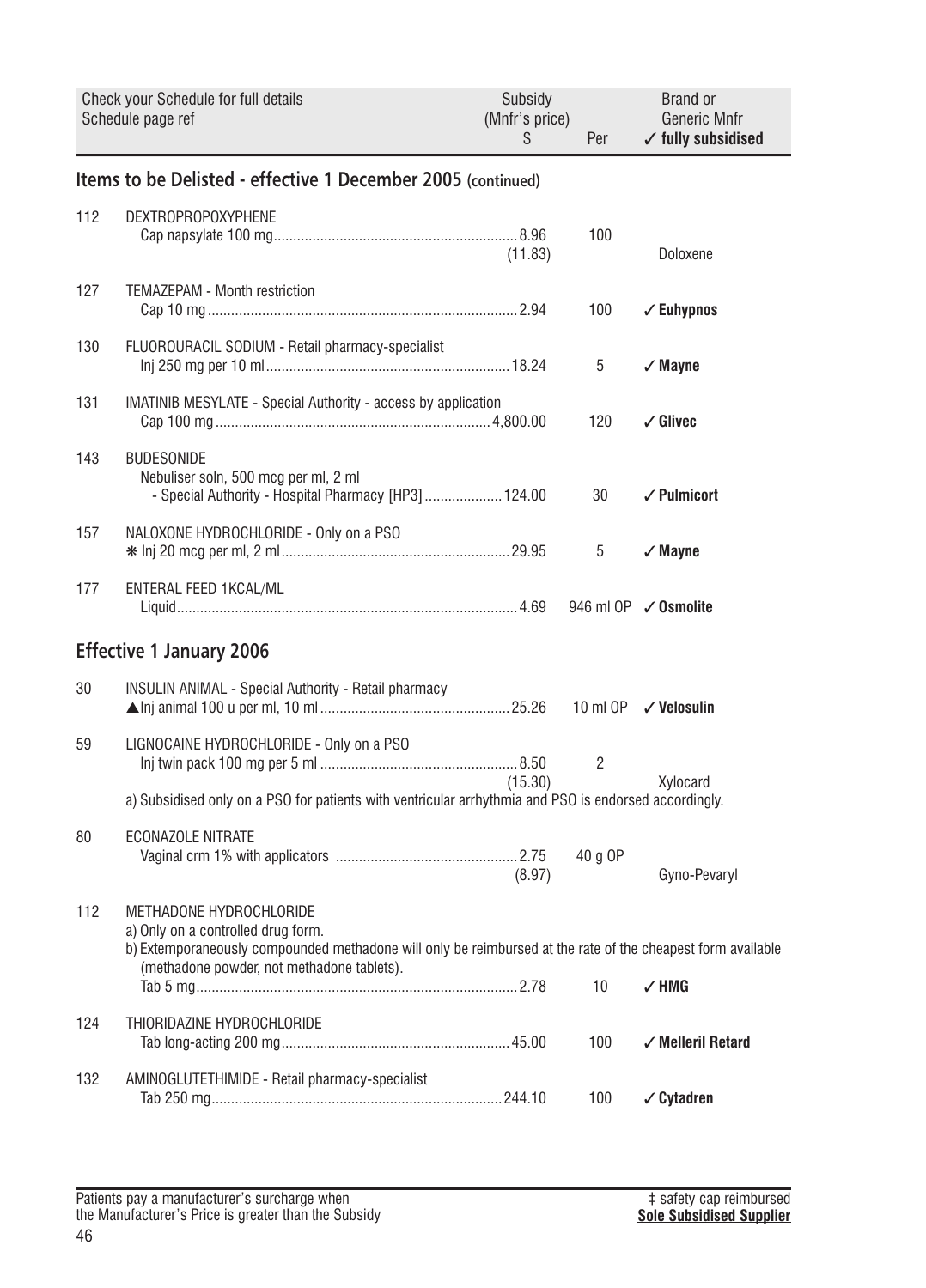<span id="page-46-0"></span>

| <b>Contracted Pharmaceutical</b><br>Description                                                    | <b>Brand</b>   | Price (\$)<br>(ex man.<br>excl. GST) | Per                  | DV<br>Limit | DV Limit DV<br>applies<br>from | Pharmaceutical |  |
|----------------------------------------------------------------------------------------------------|----------------|--------------------------------------|----------------------|-------------|--------------------------------|----------------|--|
| <b>Section H changes to Part II</b>                                                                |                |                                      |                      |             |                                |                |  |
| Effective 1 July 2005                                                                              |                |                                      |                      |             |                                |                |  |
| <b>New Listings</b>                                                                                |                |                                      |                      |             |                                |                |  |
| <b>CEFEPIME HYDROCHLORIDE</b>                                                                      |                | 23.00<br>46.00                       | 1<br>1               | 1%<br>1%    | Sept-05<br>Sept-05             | (B)<br>(B)     |  |
| CLINDAMYCIN<br>Inj phosphate<br>150 mg per ml, 4 ml <b>Dalacin C</b>                               |                | 19.45                                | 1                    | 1%          | Sept-05                        | (B)            |  |
| CYCLOPHOSPHAMIDE                                                                                   |                |                                      |                      |             |                                |                |  |
|                                                                                                    |                | 21.51                                | 1<br>1               |             |                                |                |  |
|                                                                                                    |                | 43.00                                |                      |             |                                |                |  |
| <b>DESMOPRESSIN</b>                                                                                |                | 36.40                                | 30                   | 1%          | Sept-05                        | (B)            |  |
| <b>FLUDARABINE</b>                                                                                 |                | 637.50                               | 15                   | 1%          | Sept-05                        | (B)            |  |
| <b>GABAPENTIN</b>                                                                                  |                | 29.46<br>88.36<br>117.81             | 100<br>100<br>100    |             |                                |                |  |
| <b>IFOSFAMIDE</b>                                                                                  |                |                                      |                      |             |                                |                |  |
|                                                                                                    |                | 87.26<br>162.80                      | 1<br>1               |             |                                |                |  |
| <b>MESNA</b><br>Inj 100 mg per ml, 4 ml Uromitexan<br>Inj 100 mg per ml, 10 ml Uromitexan          |                | 109.63<br>251.73<br>168.30<br>251.35 | 15<br>15<br>50<br>50 |             |                                |                |  |
| METHYLPREDNISOLONE ACETATE<br>lnj 40 mg per ml, 1 ml Depo-Medrol                                   |                | 6.03                                 | 1                    | 1%          | Sept-05                        | (B)            |  |
| METHYLPREDNISOLONE ACETATE WITH LIGNOCAINE<br>Inj 40 mg per ml<br>with lignocaine 1 ml Depo-Medrol | with Lidocaine | 6.03                                 | 1                    | 1%          | Sept-05                        | (B)            |  |
| <b>MITOZANTRONE</b><br>Inj 2 mg per ml, 10 ml Onkotrone                                            |                | 330.00                               | 1                    |             |                                |                |  |
| <b>NYSTATIN</b><br>Oral liq 100,000 u per ml  Nilstat                                              |                | 3.03                                 | 24 ml                | 1%          | Sept-05                        | Mycostatin     |  |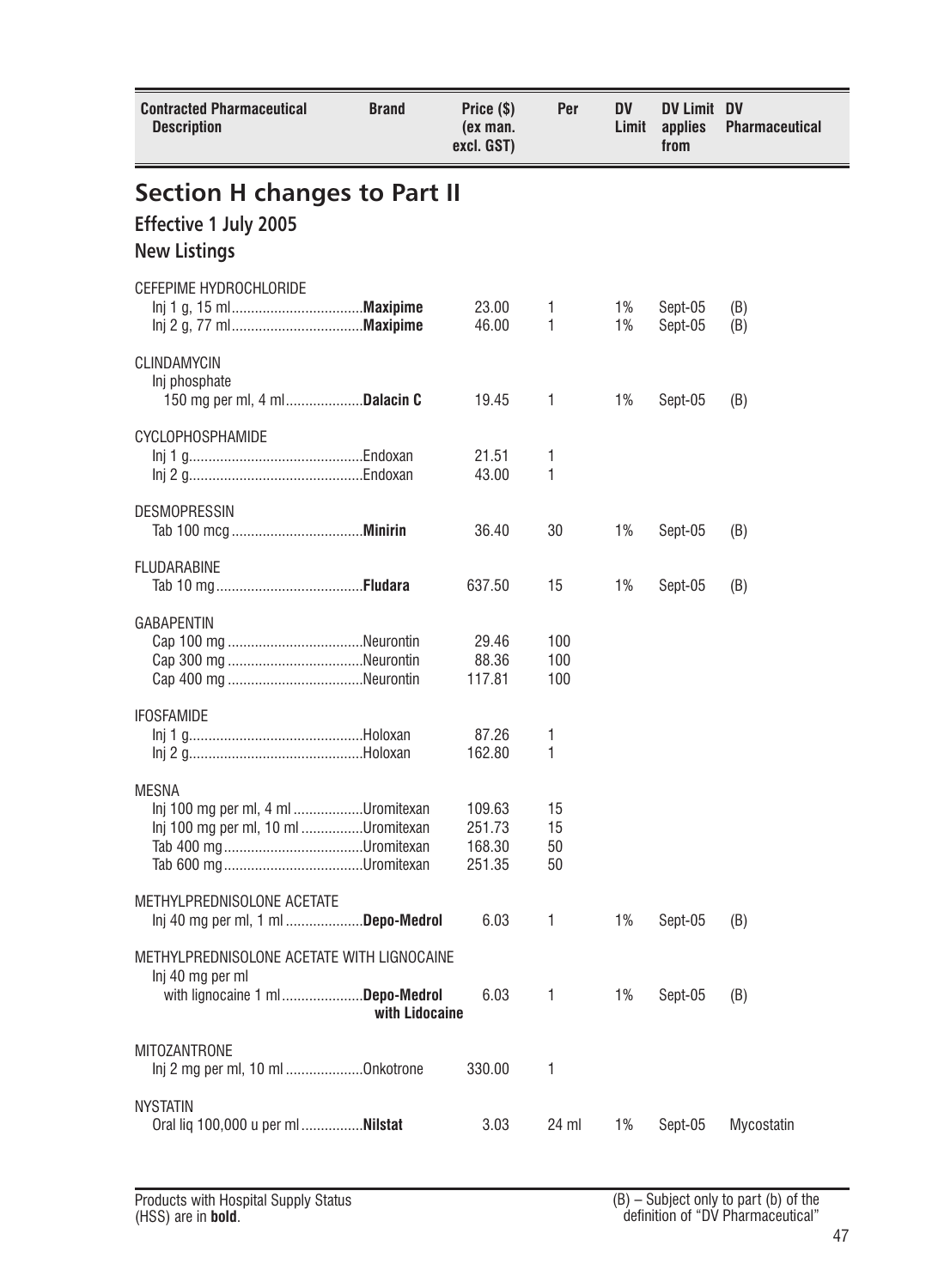<span id="page-47-0"></span>

| <b>Contracted Pharmaceutical</b><br><b>Description</b>                                                                                                                                                                                                                                                                                                                                                                                                                                                                                                                                                                                                                                                                                                                                                                                                                                                             | <b>Brand</b>           | Price (\$)<br>(ex man.<br>excl. GST) | Per    | DV<br>Limit | DV Limit DV<br>applies<br>from | <b>Pharmaceutical</b>                                         |
|--------------------------------------------------------------------------------------------------------------------------------------------------------------------------------------------------------------------------------------------------------------------------------------------------------------------------------------------------------------------------------------------------------------------------------------------------------------------------------------------------------------------------------------------------------------------------------------------------------------------------------------------------------------------------------------------------------------------------------------------------------------------------------------------------------------------------------------------------------------------------------------------------------------------|------------------------|--------------------------------------|--------|-------------|--------------------------------|---------------------------------------------------------------|
| Section H changes to Part II - New Listings effective 1 July 2005 (continued)                                                                                                                                                                                                                                                                                                                                                                                                                                                                                                                                                                                                                                                                                                                                                                                                                                      |                        |                                      |        |             |                                |                                                               |
| PROCAINE PENICILLIN<br>Inj 1.5 mega u Cilicaine                                                                                                                                                                                                                                                                                                                                                                                                                                                                                                                                                                                                                                                                                                                                                                                                                                                                    |                        | 47.60                                | 5      | 1%          | Sept-05                        | (B)                                                           |
| RANITIDINE HYDROCHLORIDE                                                                                                                                                                                                                                                                                                                                                                                                                                                                                                                                                                                                                                                                                                                                                                                                                                                                                           |                        | 7.99                                 | 250    | 1%          | Sept-05                        | Apo-Ranitidine<br>m-Ranitidine<br>Zanidin                     |
|                                                                                                                                                                                                                                                                                                                                                                                                                                                                                                                                                                                                                                                                                                                                                                                                                                                                                                                    |                        |                                      | 250    | 1%          | Sept-05                        | Zantac<br>Apo-Ranitidine<br>m-Ranitidine<br>Zanidin<br>Zantac |
| RECOMBINANT FACTOR VIII                                                                                                                                                                                                                                                                                                                                                                                                                                                                                                                                                                                                                                                                                                                                                                                                                                                                                            |                        |                                      |        |             |                                |                                                               |
|                                                                                                                                                                                                                                                                                                                                                                                                                                                                                                                                                                                                                                                                                                                                                                                                                                                                                                                    |                        | 200.00                               | 1      |             |                                |                                                               |
|                                                                                                                                                                                                                                                                                                                                                                                                                                                                                                                                                                                                                                                                                                                                                                                                                                                                                                                    | ReFacto                | 215.00                               | 1      |             |                                |                                                               |
|                                                                                                                                                                                                                                                                                                                                                                                                                                                                                                                                                                                                                                                                                                                                                                                                                                                                                                                    | Recombinate            | 245.00                               | 1      |             |                                |                                                               |
|                                                                                                                                                                                                                                                                                                                                                                                                                                                                                                                                                                                                                                                                                                                                                                                                                                                                                                                    |                        | 400.00                               | 1      |             |                                |                                                               |
|                                                                                                                                                                                                                                                                                                                                                                                                                                                                                                                                                                                                                                                                                                                                                                                                                                                                                                                    | ReFacto                | 430.00                               | 1      |             |                                |                                                               |
|                                                                                                                                                                                                                                                                                                                                                                                                                                                                                                                                                                                                                                                                                                                                                                                                                                                                                                                    | Recombinate            | 490.00                               | 1      |             |                                |                                                               |
|                                                                                                                                                                                                                                                                                                                                                                                                                                                                                                                                                                                                                                                                                                                                                                                                                                                                                                                    |                        | 800.00                               | 1      |             |                                |                                                               |
|                                                                                                                                                                                                                                                                                                                                                                                                                                                                                                                                                                                                                                                                                                                                                                                                                                                                                                                    | ReFacto<br>Recombinate | 860.00<br>980.00                     | 1<br>1 |             |                                |                                                               |
| (a) Subject to paragraphs (b) and (c) below:                                                                                                                                                                                                                                                                                                                                                                                                                                                                                                                                                                                                                                                                                                                                                                                                                                                                       |                        |                                      |        |             |                                |                                                               |
| (i) patients receiving Kogenate FS prior to 1 July 2005;<br>(ii) patients commencing treatment with Recombinant Factor VIII after receiving plasma derived Factor VIII;<br>(iii) new patients commencing treatment with Recombinant Factor VIII;<br>(iv) patients undergoing tolerisation with Recombinant Factor VIII; or<br>(v) patients requiring prophylaxis for surgical procedures or in emergency situations and being treated with<br><b>Recombinant Factor VIII:</b><br>are required to use Kogenate FS from 1 July 2005.<br>(b) Patients receiving, prior to 1 July 2005, an alternate brand of Recombinant Factor VIII may continue to receive<br>that brand if they continue to tolerate it.<br>(c) Patients whose clinician, for clinical reasons, recommends that the patient receive an alternate brand of<br>Recombinant Factor VIII listed in the Pharmaceutical Schedule may receive that brand. |                        |                                      |        |             |                                |                                                               |
| <b>Removal of Hospital Supply Status</b>                                                                                                                                                                                                                                                                                                                                                                                                                                                                                                                                                                                                                                                                                                                                                                                                                                                                           |                        |                                      |        |             |                                |                                                               |
| AXOXYCILLIN SODIUM                                                                                                                                                                                                                                                                                                                                                                                                                                                                                                                                                                                                                                                                                                                                                                                                                                                                                                 |                        |                                      |        |             |                                |                                                               |
|                                                                                                                                                                                                                                                                                                                                                                                                                                                                                                                                                                                                                                                                                                                                                                                                                                                                                                                    |                        | 6.32                                 | 5      | $\theta$ %  | <del>Sept-03</del>             | <del>(B)</del>                                                |
|                                                                                                                                                                                                                                                                                                                                                                                                                                                                                                                                                                                                                                                                                                                                                                                                                                                                                                                    |                        | 7.23                                 | 5      | $\theta$ %  | Sept-03                        | <del>(B)</del>                                                |
|                                                                                                                                                                                                                                                                                                                                                                                                                                                                                                                                                                                                                                                                                                                                                                                                                                                                                                                    |                        | 11.00                                | 5      | $\theta$ %  | Sept-03                        | <del>(B)</del>                                                |
| <b>BENZYLPENICILLIN SODIUM</b>                                                                                                                                                                                                                                                                                                                                                                                                                                                                                                                                                                                                                                                                                                                                                                                                                                                                                     |                        | 6.99                                 | 10     | $\theta\%$  | Dec-03                         | Benpen                                                        |
| <b>BERACTANT</b>                                                                                                                                                                                                                                                                                                                                                                                                                                                                                                                                                                                                                                                                                                                                                                                                                                                                                                   |                        |                                      |        |             |                                |                                                               |
| Inj 200 mg per 8 ml suspensionSurvanta                                                                                                                                                                                                                                                                                                                                                                                                                                                                                                                                                                                                                                                                                                                                                                                                                                                                             |                        | 835.00                               | 1      | $\theta$ %  | May-03                         | <del>(B)</del>                                                |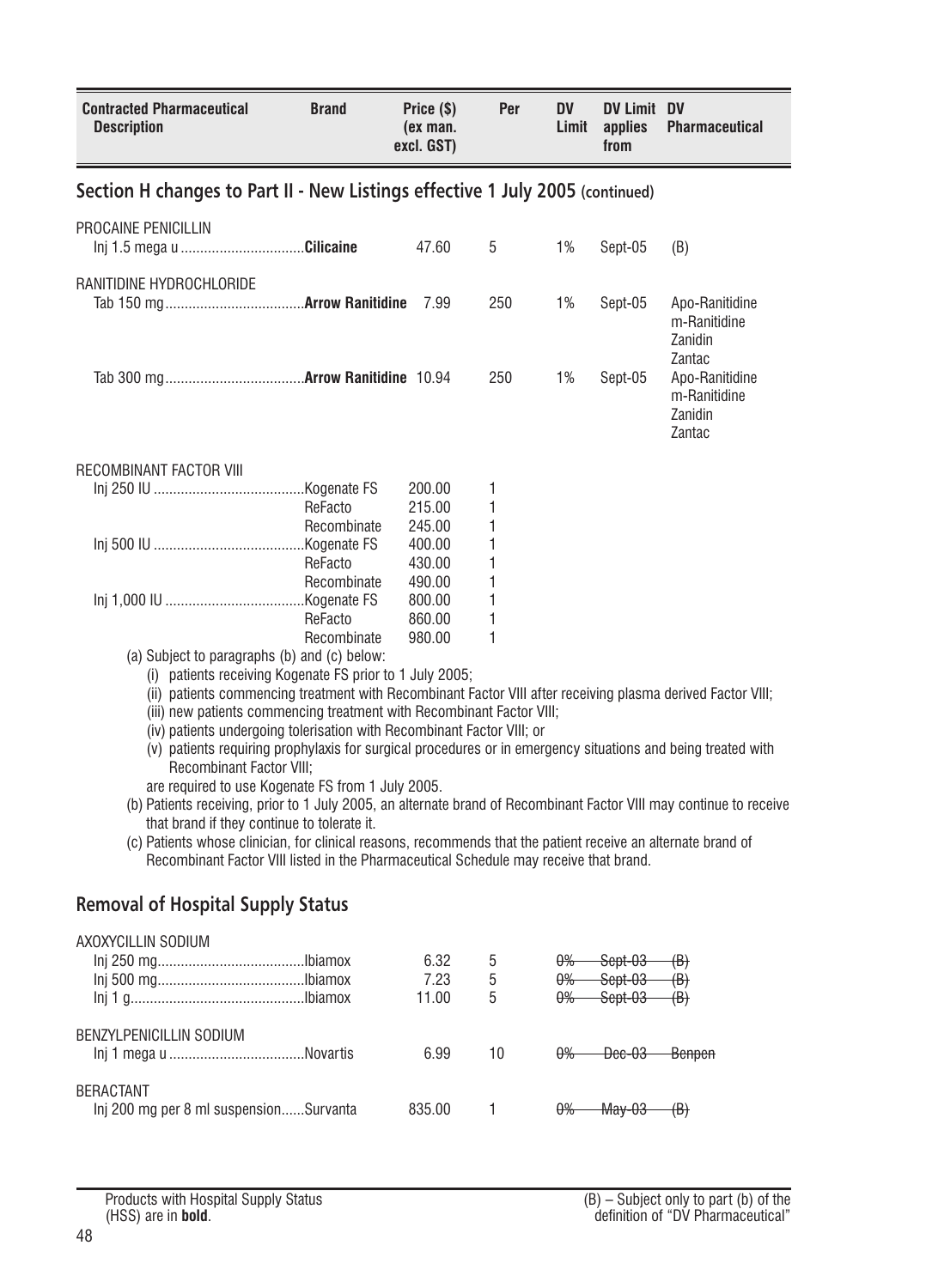<span id="page-48-0"></span>

| <b>Contracted Pharmaceutical</b><br><b>Description</b>                                             | <b>Brand</b> | Price (\$)<br>(ex man.<br>excl. GST) | Per       | <b>DV</b><br>Limit       | <b>DV Limit DV</b><br>applies<br>from | <b>Pharmaceutical</b>                                      |
|----------------------------------------------------------------------------------------------------|--------------|--------------------------------------|-----------|--------------------------|---------------------------------------|------------------------------------------------------------|
| Section H changes to Part II - Removal of Hospital Supply Status effective 1 July 2005 (continued) |              |                                      |           |                          |                                       |                                                            |
| <b>CAPECITABINE</b>                                                                                |              | 115.00<br>705.00                     | 60<br>120 | <del>0%</del><br>$0\%$   | Mar-03<br>Mar-03                      | $\langle B \rangle$<br>-€€                                 |
| <b>CEFAZOLIN SODIUM</b>                                                                            |              | 1.69                                 | 1         | $\theta$ %               | $Dec-03$                              | <del>AFT</del><br><del>Eli Lilly</del><br><del>Mayne</del> |
| <b>CEFOTAXIME SODIUM</b>                                                                           |              | 3.99                                 | 1         | 10%                      | <del>Apr-03</del>                     | Aventis<br><del>Mayne</del>                                |
|                                                                                                    |              | 5.99                                 | 1         | 10%                      | <del>Apr-03</del>                     | Aventis<br><b>Mayne</b><br><b>Novartis</b>                 |
| CEFTRIAXONE<br>Inj IV 250 mg vialRocephin                                                          |              | 20.00                                | 5         | 5%                       | Mar-03                                | Mayne<br><b>Novartis</b>                                   |
| Inj IV 500 mg vialRocephin                                                                         |              | 35.00                                | 5         | 5%                       | <del>Mar-03</del>                     | AFT<br><b>Mayne</b>                                        |
|                                                                                                    |              | 45.00                                | 5         | 5%                       | Mar-03                                | <b>Novartis</b><br>AFT<br><b>Mayne</b><br><b>Novartis</b>  |
|                                                                                                    |              | 9.00                                 | 1         | 5%                       | Sept-04                               | ΑFΤ<br><del>Mayne</del>                                    |
|                                                                                                    |              | 90.00                                | 5         | 5%                       | <del>Mar-03</del>                     | <b>Novartis</b><br>AFT<br><b>Mayne</b><br><b>Novartis</b>  |
| <b>CEPHRADINE</b>                                                                                  |              | 16.78<br>31.59                       | 5<br>5    | $\theta\%$<br>0%         | Sept-03<br>Sept-03                    | $\left(\mathsf{B}\right)$<br>$\oplus$                      |
| CLONAZEPAM<br>Inj 1 mg per ml, 1 ml Rivotril                                                       |              | 9.36                                 | 5         | 0%                       | Sept-03                               | $\langle B \rangle$                                        |
| <b>CLOSTRIDUM BOTULINUM</b>                                                                        |              | 467.50                               | 1         | $\theta\%$               | Sept-03                               | $\langle B \rangle$                                        |
| DACLIZUMAB                                                                                         |              | 635.00                               | 1         | $0\%$                    | Mar-03                                | $\oplus$                                                   |
| <b>DIAZEPAM</b><br>Rectal tubes 5 mg Stesolid<br>Rectal tubes 10 mg Stesolid                       |              | 26.50<br>32.38                       | 5<br>5    | $\theta\%$<br>$\theta\%$ | Sept-03<br><del>Sept-03</del>         | (B)<br>$\langle B \rangle$                                 |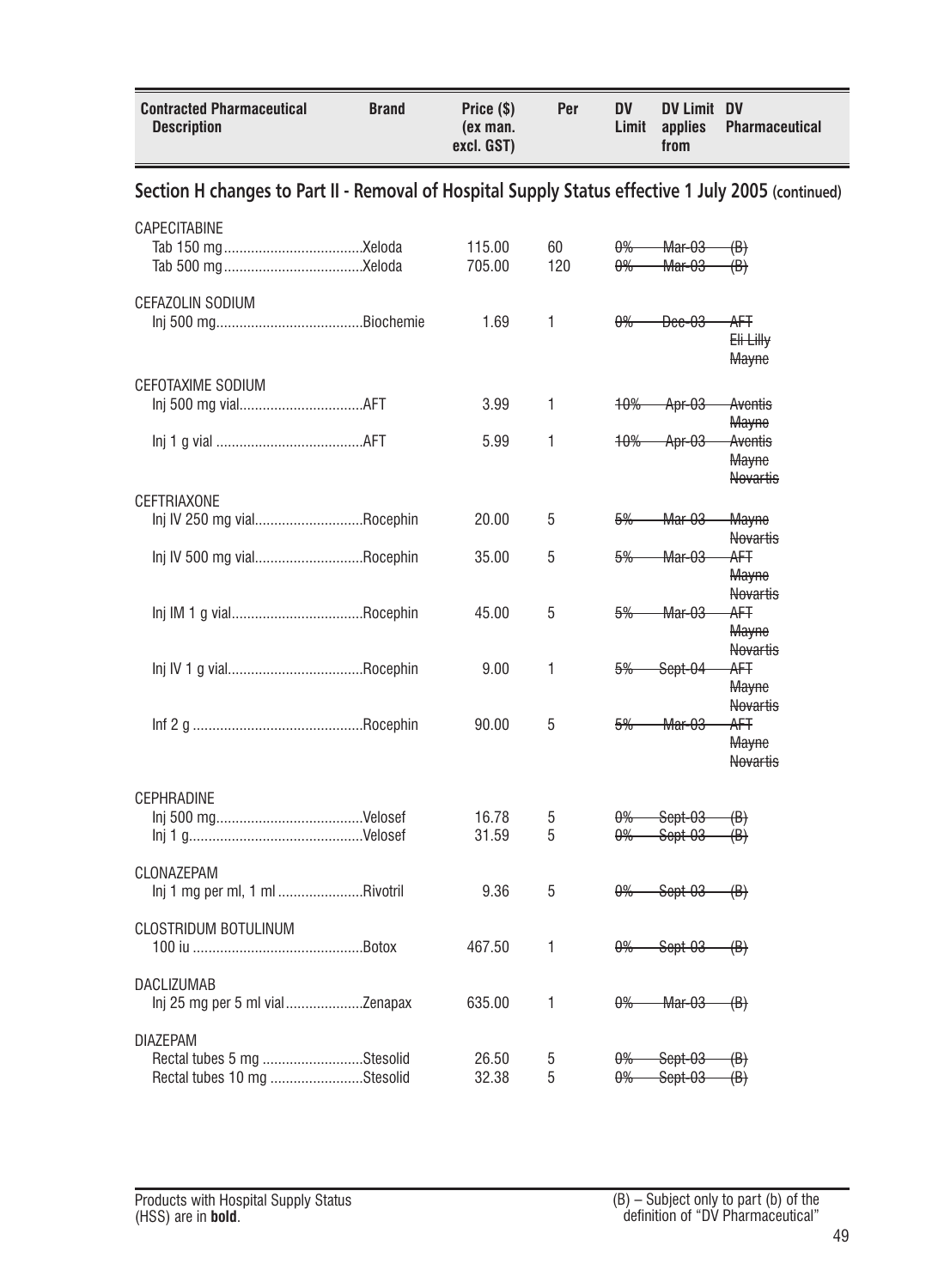<span id="page-49-0"></span>

| <b>Contracted Pharmaceutical</b><br><b>Description</b>                                                                           | <b>Brand</b> | Price (\$)<br>(ex man.<br>excl. GST) | Per             | <b>DV</b><br>Limit                     | DV Limit DV<br>applies<br>from                          | <b>Pharmaceutical</b>                                 |
|----------------------------------------------------------------------------------------------------------------------------------|--------------|--------------------------------------|-----------------|----------------------------------------|---------------------------------------------------------|-------------------------------------------------------|
| Section H changes to Part II - Removal of Hospital Supply Status effective 1 July 2005 (continued)                               |              |                                      |                 |                                        |                                                         |                                                       |
| DICLOFENAC SODIUM<br>Tab long-acting 75 mgDiclax                                                                                 |              | 1.96                                 | 30              | $0\%$                                  | $-0$ ct $-03$                                           | Apo-Diclo SR<br><b>Flameril Retard</b><br>Voltaren SR |
| Tab long-acting 100 mgDiclax                                                                                                     |              | 3.01                                 | 30              | 0%                                     | Oct-03                                                  | Apo-Diclo SR<br><b>Flameril Retard</b><br>Voltaren SR |
| DICLOXACILLIN SODIUM                                                                                                             |              | 5.45<br>7.54                         | 5<br>5          | $\theta$<br>$0\%$                      | Mar-04<br>Mar-04                                        | $\langle B \rangle$<br>$\oplus$                       |
| DIPIVEFRIN HYDROCHLORIDE                                                                                                         |              | 5.50                                 | 10 <sub>m</sub> | $0\%$                                  | Apr-04                                                  | <b>Dipoquin</b>                                       |
| DISODIUM PAMIDRONATE<br>Inj 30 mg per 10 ml vialPamisol<br>Inj 60 mg per 10 ml vialPamisol<br>Inj 90 mg per 10 ml vialPamisol    |              | 76.00<br>152.00<br>233.00            | 1<br>1<br>1     | $0\%$<br>$\theta$ %<br>$\theta\%$      | <del>Mav-03</del><br><del>Mav-03</del><br><b>May-03</b> | Aredia<br>$\langle B \rangle$<br>Aredia               |
| <b>DISULFIRAM</b>                                                                                                                |              | 24.30                                | 100             | $\theta\%$                             | Sept-03                                                 | $\oplus$                                              |
| ERYTHROMYCIN LACTOBIONATE                                                                                                        |              | 6.50                                 | 1               | 0%                                     | Jan-04                                                  | <del>Mayne</del>                                      |
| <b>FILGRASTIM</b><br>Inj 300 mcg<br>per 0.5 ml prefilled syringeNeupogen<br>Inj 300 mcg per 1 ml vialNeupogen                    |              | 135.00<br>650.00                     | 1<br>5          | $\theta\%$<br>0%                       | Mar-03<br><b>Mar-03</b>                                 | <del>(B)</del><br>⊕)                                  |
| FLUCLOXACILLIN SODIUM                                                                                                            |              | 4.66                                 | 5               | $\theta\%$                             | Sept-03                                                 | <b>Floxapen</b>                                       |
|                                                                                                                                  |              | 5.45                                 | 5               | $\theta\%$                             | Sept-03                                                 | <b>Mayne</b><br><b>Floxapen</b><br><b>Mayne</b>       |
|                                                                                                                                  |              | 7.54                                 | 5               | $\theta$ %                             | Sept-03                                                 | <b>Floxapen</b><br><b>Mayne</b>                       |
| <b>FLUMAZENIL</b><br>Inj 0.5 mg per 5 ml amp Anexate                                                                             |              | 170.10                               | 5               | $0\%$                                  | <del>Mar-03</del>                                       | $\langle B \rangle$                                   |
| FLUPENTHIXOL DECANOATE<br>Inj 20 mg per ml, 1 ml Fluanxol<br>Inj 20 mg per ml, 2 ml Fluanxol<br>Inj 100 mg per ml, 1 ml Fluanxol |              | 13.14<br>20.90<br>40.87              | 5<br>5<br>5     | $\theta\%$<br>$\theta$ %<br>$\theta\%$ | Sept-03<br>Sept-03<br>Sept-03                           | <b>Psytixol</b><br><b>Psytixol</b><br><b>Psytixol</b> |
| <b>FUSIDIC ACID</b><br>Eye drops 1% Fucithalmic                                                                                  |              | 6.60                                 | 5 <sub>g</sub>  | $\theta\%$                             | Sept-03                                                 | $\langle B \rangle$                                   |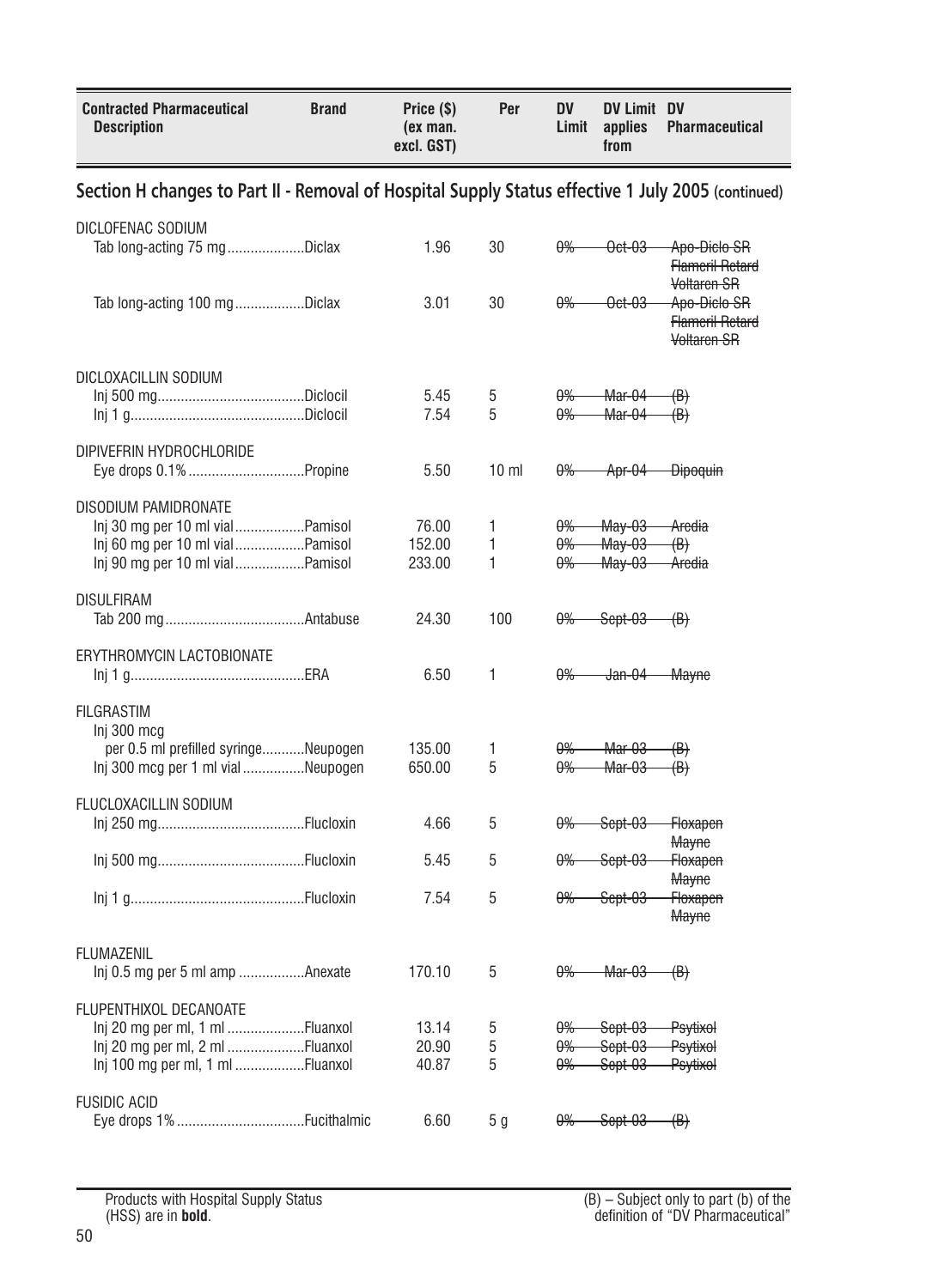<span id="page-50-0"></span>

| <b>Contracted Pharmaceutical</b><br><b>Description</b>                                             | <b>Brand</b>     | Price (\$)<br>(ex man.<br>excl. GST)    | Per                                 | <b>DV</b><br>Limit                                                      | DV Limit DV<br>applies<br>from                        | <b>Pharmaceutical</b>                                         |
|----------------------------------------------------------------------------------------------------|------------------|-----------------------------------------|-------------------------------------|-------------------------------------------------------------------------|-------------------------------------------------------|---------------------------------------------------------------|
| Section H changes to Part II - Removal of Hospital Supply Status effective 1 July 2005 (continued) |                  |                                         |                                     |                                                                         |                                                       |                                                               |
| <b>GANCICLOVIR</b><br>Inj 500 mg vialCymevene                                                      |                  | 441.00<br>380.00                        | 84<br>5                             | <del>0% -</del><br><del>0% —</del>                                      | <del>Mar-03</del><br><del>Mar-03 —</del>              | ⊕<br>⊣B∋                                                      |
| <b>GELATIN PLASMA REPLACER</b><br>Inf 4% per 500 ml bag Gelofusine                                 |                  | 11.80                                   | 1                                   | 5%                                                                      |                                                       | May-03 Haemaccel                                              |
| <b>GENTAMICIN SULPHATE</b><br>Inj 40 mg per ml, 2 ml Pharmacia                                     |                  | 4.56                                    | 10                                  | <del>0%-</del>                                                          | Aug-03                                                | <del>Mavne</del><br>(amp & vial)                              |
| Eye drops 0.3% Genoptic                                                                            |                  | 11.40                                   | 5 ml OP                             | $0\%$                                                                   | <del>Aug-03</del>                                     | Minims (Smith<br>and Nephew)                                  |
| <b>GLYCERYL TRINITRATE</b><br>Aerosol spray 400 mcg                                                |                  |                                         |                                     |                                                                         |                                                       |                                                               |
| per dose 200 dose CFC-free Glytrin                                                                 |                  | 6.99                                    | $\mathbf{1}$                        | <del>5% -</del>                                                         |                                                       | Apr-03 Nitrolingual<br><b>Pumpspray</b>                       |
| TDDS 10 mg Nitroderm                                                                               | <b>TTS 10</b>    | 23.25                                   | 30                                  | <del>0% -</del>                                                         |                                                       | Aug-03 Minitran 10                                            |
|                                                                                                    | TTS <sub>5</sub> | 17.50                                   | 30                                  |                                                                         |                                                       | 0% Aug-03 Minitran 5                                          |
|                                                                                                    |                  | 40.00                                   | 5                                   | <del>0% -</del>                                                         | $Aug-03$ (B)                                          |                                                               |
| <b>GOSERELIN ACETATE</b>                                                                           |                  | 277.00<br>739.60                        | 1<br>1                              | <del>0% -</del><br><del>0% -</del>                                      | Apr-03<br>Apr-03                                      | (B)<br>-(B)                                                   |
| <b>HALOPERIDOL</b><br>Oral liq 2 mg per ml Serenace<br>Inj 5 mg per ml, 1 ml Serenace              |                  | 4.93<br>7.45<br>23.49<br>18.06<br>14.82 | 100<br>100<br>100<br>$100$ ml<br>10 | <del>0%-</del><br><del>0%</del><br>$\theta\%$<br><del>0%</del><br>$0\%$ | Sept-03<br>Sept-03<br>-Sept-03-<br>Sept-03<br>Sept-03 | ⊕<br>$\langle B \rangle$<br>(B)<br>$\langle B \rangle$<br>(B) |
| <b>IMIPENEM WITH CILASTATIN</b><br>Inj 500 mg with cilastatin 500 mg  Primaxin                     |                  | 21.61                                   | 1                                   | <del>0% -</del>                                                         | $\leftarrow$ Feb-04 $\leftarrow$ (B)                  |                                                               |
| <b>ISOFLURANE</b>                                                                                  |                  | 99.00                                   | 250 ml                              | <del>0%-</del>                                                          | $\frac{May-03}{ }$                                    | <del>- Aerrane</del>                                          |
| <b>LEVOBUNOLOL</b><br>Eye drops 0.25% Betagan<br>Eye drops 0.5% Betagan                            |                  | 7.00<br>7.00                            | 5 <sub>m1</sub><br>5 <sub>m</sub>   | <del>0% -</del><br>$0\%$                                                | $\rightarrow$ Nov-03                                  | $\oplus$<br>Feb-04 Alcon-Levobunolol                          |
| LIPOSOMAL AMPHOTERICIN                                                                             |                  | 345.00                                  | 1                                   |                                                                         | $0\%$ May-03 (B)                                      |                                                               |
| LORAZEPAM                                                                                          |                  | 4.04                                    | 250                                 | <del>0%-</del>                                                          | Feb-04                                                | <del>Lorapam</del>                                            |
|                                                                                                    |                  | 3.92                                    | 100                                 | $\theta\%$                                                              | Sept-04                                               | Lorzem<br><del>Lorapam</del>                                  |

(B) – Subject only to part (b) of the definition of "DV Pharmaceutical"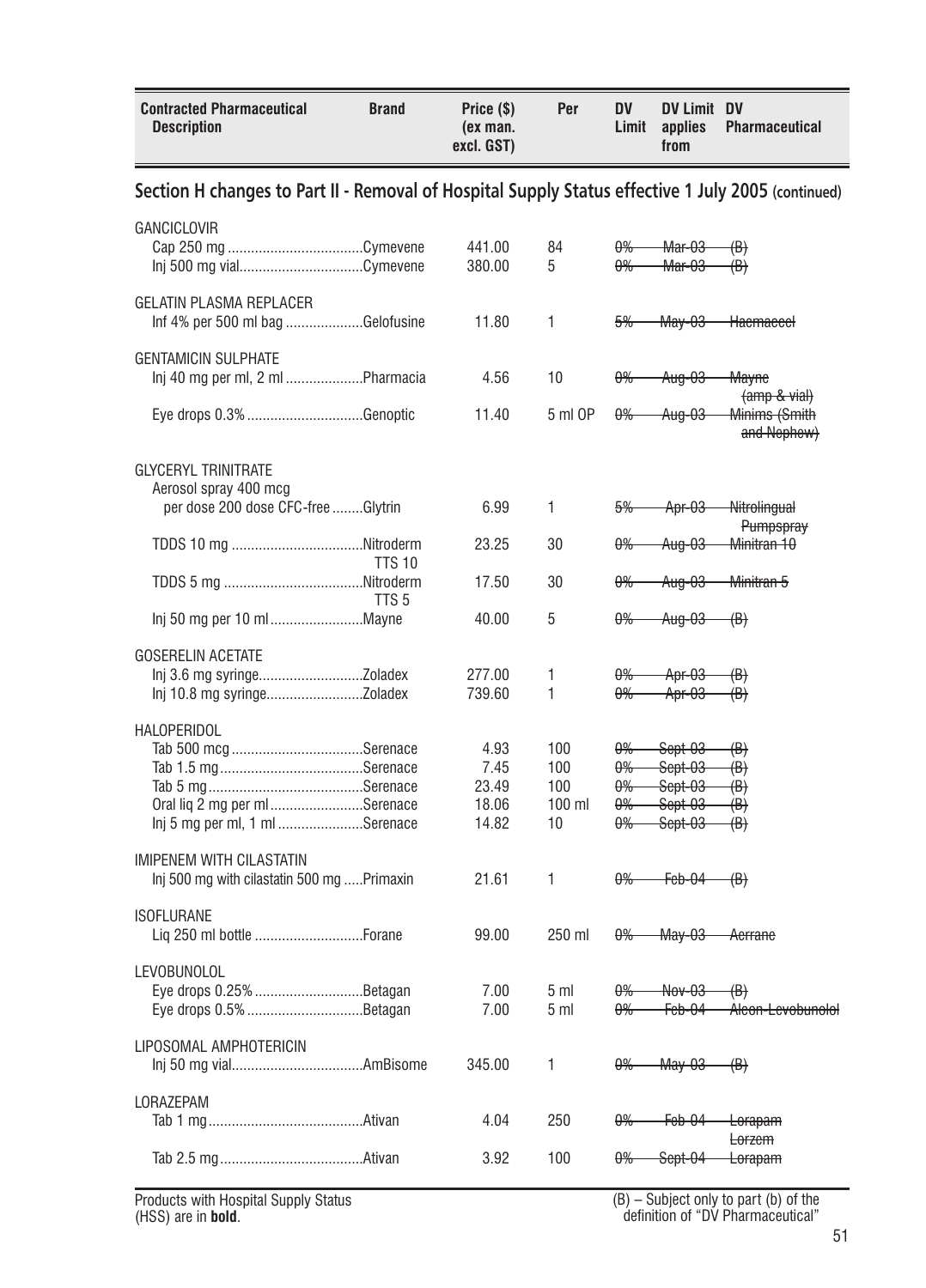<span id="page-51-0"></span>

| Section H changes to Part II - Removal of Hospital Supply Status effective 1 July 2005 (continued)<br><b>MAGNESIUM SULPHATE</b><br>133.00<br>50<br>$+$<br>Sept-04<br>$\langle B \rangle$ |  |
|------------------------------------------------------------------------------------------------------------------------------------------------------------------------------------------|--|
|                                                                                                                                                                                          |  |
|                                                                                                                                                                                          |  |
| MEDROXYPROGESTERONE ACETATE                                                                                                                                                              |  |
| 30<br>2.07<br><del>0%</del><br><del>Aug-03</del><br><del>(B)</del>                                                                                                                       |  |
| 13.75<br>100<br><del>0%</del><br>Aug-03<br><del>(B)</del>                                                                                                                                |  |
| 7.57<br>30<br>$\theta\%$<br>Aug-03<br><del>(B)</del>                                                                                                                                     |  |
| <b>MIDAZOLAM</b>                                                                                                                                                                         |  |
| Inj 1 mg per ml 5 ml ampHypnovel<br>10<br>Mar-03<br>12.65<br>5%<br><del>Mayne</del>                                                                                                      |  |
| Pharmacia                                                                                                                                                                                |  |
| 5<br>lnj 5 mg per ml 3 ml ampHypnovel<br>14.00<br><del>Mar-03</del><br>5%<br><del>Mayne</del>                                                                                            |  |
| Pharmacia                                                                                                                                                                                |  |
| MYCOPHENOLATE MOFETIL                                                                                                                                                                    |  |
| Inj 500 mg vialCellCept<br>4<br>133.33<br>$\theta$ %<br><del>Mar-03</del><br>∰                                                                                                           |  |
| 206.66<br>100<br>$0\%$<br><del>Mar-03</del><br><del>(B)</del>                                                                                                                            |  |
| 206.66<br>50<br><del>0%</del><br><del>Mar-03</del><br><del>(B)</del>                                                                                                                     |  |
| NALOXONE HYDROCHLORIDE                                                                                                                                                                   |  |
| Inj 400 mcg per ml, 1 ml Mayne<br>5<br>$0\%$<br>27.00<br>Sept-03<br>€SŁ                                                                                                                  |  |
| Narcan                                                                                                                                                                                   |  |
| NORADRENALINE ACID TARTRATE                                                                                                                                                              |  |
| Inj 1:1000 per 2 mlLevophed<br>6<br>$\theta\%$<br>42.00<br><del>May-03</del><br>$\oplus$                                                                                                 |  |
|                                                                                                                                                                                          |  |
| ONDANSETRON HYDROCHLORIDE                                                                                                                                                                |  |
| 10<br>May-03<br>86.00<br>$\theta\%$<br><del>(B)</del><br>10                                                                                                                              |  |
| 123.80<br><b>May-03</b><br>$\theta$<br><del>(B)</del><br>32.25<br>10<br>$\theta\%$<br><b>May-03</b>                                                                                      |  |
| $\left(\mathsf{B}\right)$<br>92.85<br>20<br>$\theta\%$<br>May-03<br><del>(B)</del>                                                                                                       |  |
|                                                                                                                                                                                          |  |
| PARACETAMOL                                                                                                                                                                              |  |
| Oral liquid 120 mg per 5 ml Junior Parapaed<br><del>-Nov-03</del><br>5.50<br>500 ml<br><del>20%</del><br>Paracare Junior                                                                 |  |
| Suspension<br><b>PSM Paracetamol</b>                                                                                                                                                     |  |
| <b>Elixir Paediatric</b>                                                                                                                                                                 |  |
| <b>Douglas</b>                                                                                                                                                                           |  |
| Pamol                                                                                                                                                                                    |  |
| Oral liquid 250 mg per 5 ml Six Plus Parapaed 5.60<br>Paracare Double<br>500 ml<br><del>20%</del><br><del>Nov-03</del>                                                                   |  |
| Strength                                                                                                                                                                                 |  |
| Suspension                                                                                                                                                                               |  |
| <b>Douglas</b>                                                                                                                                                                           |  |
| Pamol                                                                                                                                                                                    |  |
| PERHEXILINE MALEATE                                                                                                                                                                      |  |
| 100<br>$0\%$ Sept-03<br>52.42<br>$\oplus$                                                                                                                                                |  |
|                                                                                                                                                                                          |  |
| PHENYLEPHRINE HYDROCHLORIDE                                                                                                                                                              |  |
| 25<br>Nov-03 Health Support Ltd<br>115.50<br>$0\%$                                                                                                                                       |  |
| <b>HCL</b>                                                                                                                                                                               |  |
| Draduate with Hoopital Cupply Ctatus<br>$(D)$ Cubingt only to nort $(b)$ of the                                                                                                          |  |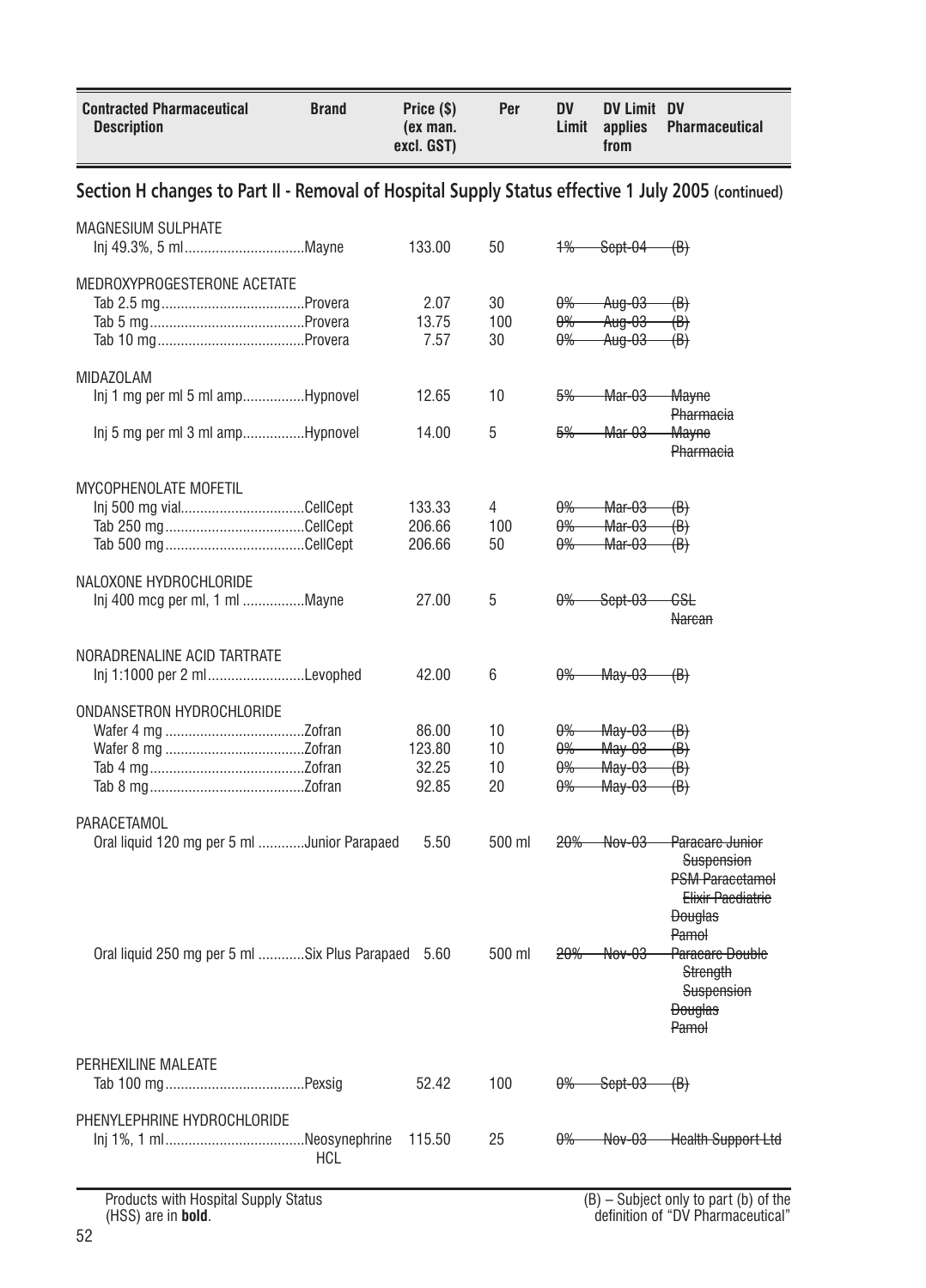<span id="page-52-0"></span>

| <b>Contracted Pharmaceutical</b><br>Description                                                                                                                                                                                        | <b>Brand</b> | Price (\$)<br>(ex man.<br>excl. GST)          | Per                                 | DV<br>Limit                                                            | DV Limit DV<br>applies<br>from                                 | <b>Pharmaceutical</b>                                                                 |
|----------------------------------------------------------------------------------------------------------------------------------------------------------------------------------------------------------------------------------------|--------------|-----------------------------------------------|-------------------------------------|------------------------------------------------------------------------|----------------------------------------------------------------|---------------------------------------------------------------------------------------|
| Section H changes to Part II - Removal of Hospital Supply Status effective 1 July 2005 (continued)                                                                                                                                     |              |                                               |                                     |                                                                        |                                                                |                                                                                       |
| PHYTOMENADIONE                                                                                                                                                                                                                         |              | 8.00<br>9.21                                  | 5<br>5                              | $\theta\%$<br>0%                                                       | Sept-03<br>Sept-03                                             | <del>(B)</del><br><del>(B)</del>                                                      |
| POLYVINYL ALCOHOL                                                                                                                                                                                                                      |              | 3.62<br>3.88                                  | 15 <sub>ml</sub><br>15 <sub>m</sub> | $\theta\%$<br><del>0% -</del>                                          | Sept-03<br>Sept-03                                             | (B)<br>-€€                                                                            |
| QUETIAPINE                                                                                                                                                                                                                             |              | 55.00<br>110.00<br>159.00<br>189.00           | 60<br>60<br>60<br>60                | 0%<br>$\theta\%$<br>0%<br>0%                                           | Apr-03<br>Apr-03<br>Apr-03<br>Apr-03                           | (B)<br><del>(B)</del><br>$\langle B \rangle$<br><del>(B)</del>                        |
| <b>RETEPLASE</b>                                                                                                                                                                                                                       |              | 1,850.00                                      | 2                                   | 0%                                                                     | Mar-03                                                         | $\langle B \rangle$                                                                   |
| <b>RITONAVIR</b>                                                                                                                                                                                                                       |              | 242.55                                        | 168                                 | $\theta\%$                                                             | Sept-03                                                        | $\Theta$                                                                              |
| <b>RITUXIMAB</b><br>Inj 100 mg per 10 ml vialMabthera<br>Inj 500 mg per 50 ml vialMabthera                                                                                                                                             |              | 1,195.00<br>2,987.00                          | 2<br>1                              | 0%<br>$\theta\%$                                                       | <del>Mar-03</del><br><del>Mar-03</del>                         | <del>(B)</del><br>$\langle B \rangle$                                                 |
| SALBUTAMOL<br>Inhaler 100 mcg dose, 200 dosesVentolin                                                                                                                                                                                  |              | 6.00                                          | 1                                   | 5%                                                                     | <del>May-03</del>                                              | <del>Airomir</del><br>Asmol<br><b>Buventol Easyhaler</b>                              |
| SEVOFLURANE<br>Liq 250 ml bottle Sevorane                                                                                                                                                                                              |              | 395.00                                        | 250 ml                              | <del>0%</del>                                                          | <del>Mav-03</del>                                              | $\langle B \rangle$                                                                   |
| SODIUM HYALURONATE<br>Ophthalmic soln 10 mg per ml Healon Clear                                                                                                                                                                        |              | 45.00                                         | $0.85$ ml                           | $\theta\%$                                                             | $Dec-03$                                                       | Pacific                                                                               |
| TETRACOSACTRIN<br>Inj 1 mg per ml, 1ml Synacthen Depot 26.88                                                                                                                                                                           |              | 177.18                                        | 10<br>1                             | <del>0%</del><br>$\theta\%$                                            | Sept-03<br>Sept-03                                             | (B)<br>(B)                                                                            |
| TIROFIBAN HYDROCHLORIDE<br>Inj 0.25 mg per ml, 50 ml Aggrastat                                                                                                                                                                         |              | 370.00                                        | 1                                   | $\theta\%$                                                             | Feb-04                                                         | $\langle B \rangle$                                                                   |
| TRAMADOL HYDROCHLORIDE<br>Tab sustained release 100 mgTramal Retard<br>Tab sustained release 150 mgTramal Retard<br>Tab sustained release 200 mgTramal Retard<br>Inj 50 mg per ml, 1 ml Tramal 50<br>Inj 50 mg per ml, 2 ml Tramal 100 |              | 2.80<br>5.60<br>8.40<br>11.20<br>4.50<br>4.50 | 20<br>20<br>20<br>20<br>5<br>5      | $+0%$<br><del>10%</del><br><del>10%</del><br>$+0%$<br>$\theta\%$<br>0% | Sept-04<br>Sept-04<br>Sept-04<br>Sept-04<br>Sept-03<br>Sept-03 | $\langle B \rangle$<br>Zytram<br>Zytram<br>Zytram<br><del>(B)</del><br><del>(B)</del> |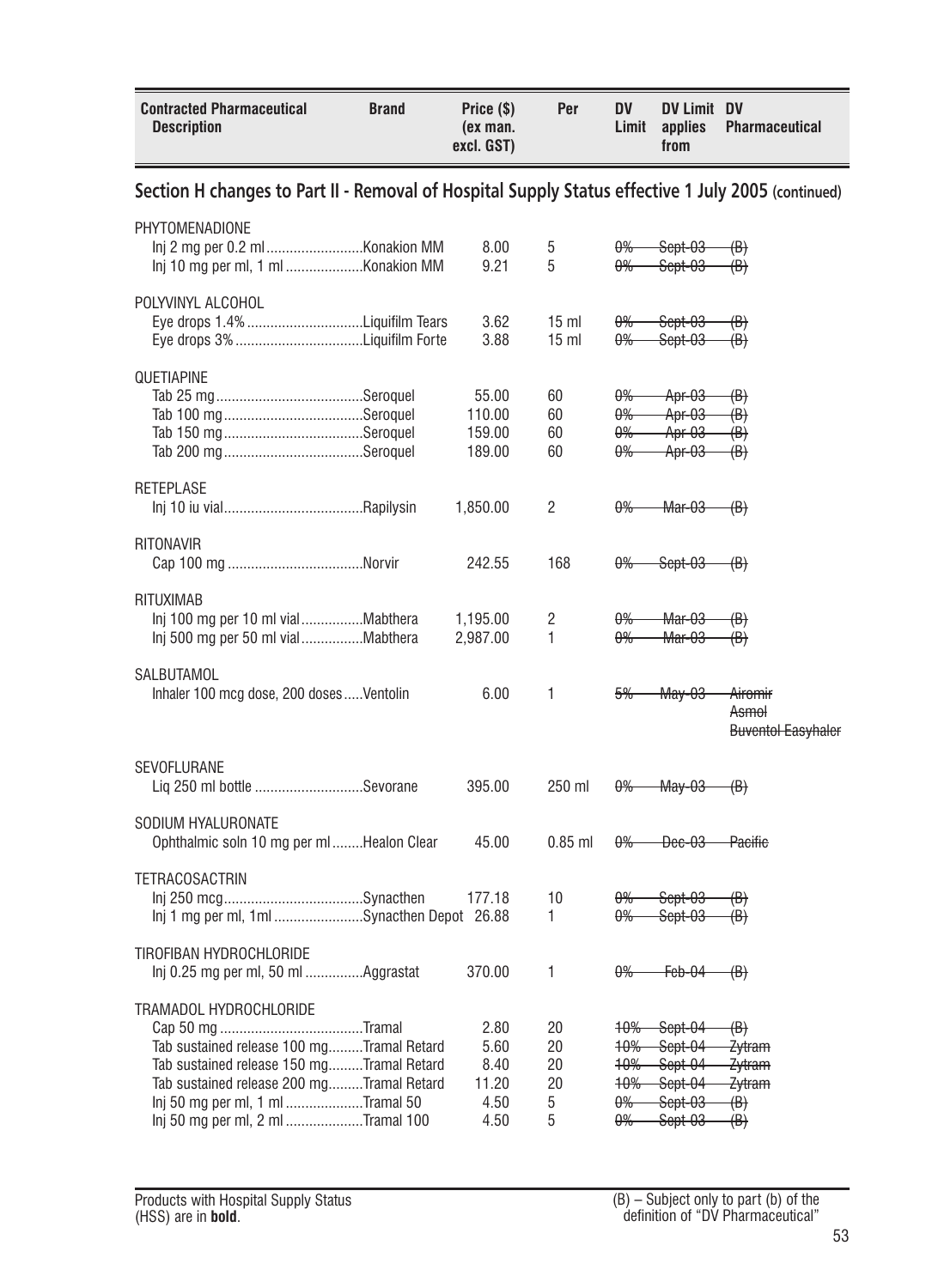<span id="page-53-0"></span>

| <b>Contracted Pharmaceutical</b><br><b>Description</b>                                                                               | <b>Brand</b> | Price (\$)<br>(ex man.<br>excl. GST) | Per      | <b>DV</b><br>Limit | DV Limit DV<br>applies<br>from | <b>Pharmaceutical</b>                   |
|--------------------------------------------------------------------------------------------------------------------------------------|--------------|--------------------------------------|----------|--------------------|--------------------------------|-----------------------------------------|
| Section H changes to Part II - Removal of Hospital Supply Status effective 1 July 2005 (continued)                                   |              |                                      |          |                    |                                |                                         |
| <b>TRASTUZUMAB</b><br>Inj 150 mg vialHerceptin<br>Inj 440 mg vialHerceptin                                                           |              | 1,350.00<br>3,875.00                 | 1<br>1   | $0\%$<br>$0\%$     | Mar-03<br>Mar-03               | <del>(B)</del><br>(B)                   |
| VANCOMYCIN HYDROCHLORIDE<br>Inj 50 mg per ml, 10 ml Mayne                                                                            |              | 64.00                                | 10       |                    | 10% Sept-03                    | <del>Abbott</del><br><b>Vancocin</b>    |
| <b>VERAPAMIL HYDROCHLORIDE</b>                                                                                                       |              | 7.54                                 | 5        | 0%                 | $Set-03$ $(B)$                 |                                         |
| Extensions to contracts - changes to price and/or DV Limits                                                                          |              |                                      |          |                    |                                |                                         |
| AMOXYCILLIN WITH CLAVULANIC ACID (4 price & 1 DV Limit)<br>Inj 600 mg, 500 mg                                                        |              |                                      |          |                    |                                |                                         |
| with 100 mg clavulanic acid <b>Augmentin</b><br>lnj 1.2 g, 1000 mg                                                                   |              | 19.21                                | 10       | 1%                 | May-03                         | (B)                                     |
| with 200 mg clavulanic acid <b>Augmentin</b>                                                                                         |              | 23.94                                | 10       | 1%                 | May-03                         | (B)                                     |
| AMOXYCILLIN WITH CLAVULANIC ACID (1 DV Limit)<br>Gran 125 mg with 31.25 mg<br>clavulanic acid per 5 ml <b>Augmentin</b>              |              | 2.75                                 | $100$ ml | 1%                 | May-03                         | Alpha-Amoxyclav                         |
| Gran 250 mg with $62.5$ mg<br>clavulanic acid per 5 ml  Augmentin                                                                    |              | 4.75                                 | 100 ml   | 1%                 | May-03                         | Synermox<br>Alpha-Amoxyclav<br>Synermox |
| Tab 625 mg, 500 mg<br>with 125 mg clavulanic acid <b>Augmentin</b>                                                                   |              | 6.40                                 | 20       | 1%                 | May-03                         | Alpha-Amoxyclav<br>Synermox             |
| ATRACURIUM BESYLATE (+ price & 1 DV Limit)<br>$Inj 25 mg$ per 2.5 ml amp <b>Tracrium</b><br>$Inj 50 mg$ per 5 ml amp <b>Tracrium</b> |              | 25.08<br>46.75                       | 5<br>5   | 1%<br>1%           | May-03<br>$May-03$             | (B)<br>(B)                              |
| BERACTANT (4 price)<br>Inj 200 mg per 8 ml suspensionSurvanta                                                                        |              | 835.00                               | 1        |                    |                                |                                         |
| BLEOMYCIN SULPHATE (4 price & 1 DV Limit)                                                                                            |              | 680.00                               | 10       | 1%                 | Sept-05                        | Mayne                                   |
| BUPIVACAINE HYDROCHLORIDE WITH FENTANYL (4 price & amended DV Limit)<br>Inj 0.125% with 2 mcg fentanyl                               |              |                                      |          |                    |                                |                                         |
| per ml, 15 ml pre-filled syringe  Biomed<br>Inj 0.125% with 2 mcg fentanyl                                                           |              | 5.95                                 | 1        | 1%                 | Sept-05                        | (B)                                     |
| per ml, 20 ml pre-filled syringe  Biomed<br>Inf 0.125% with 2 mcg fentanyl                                                           |              | 7.45                                 | 1        | 1%                 | Sept-05                        | (B)                                     |
| per ml, 100 ml bag <b>Bupafen</b><br>Inf 0.125% with 2 mcg fentanyl                                                                  |              | 17.50                                | 1        | 1%                 | Sept-05                        | Marcain                                 |
| per ml, 200 ml bag <b>Bupafen</b>                                                                                                    |              | 18.50                                | 1        | 1%                 | Sept-05                        | Marcain                                 |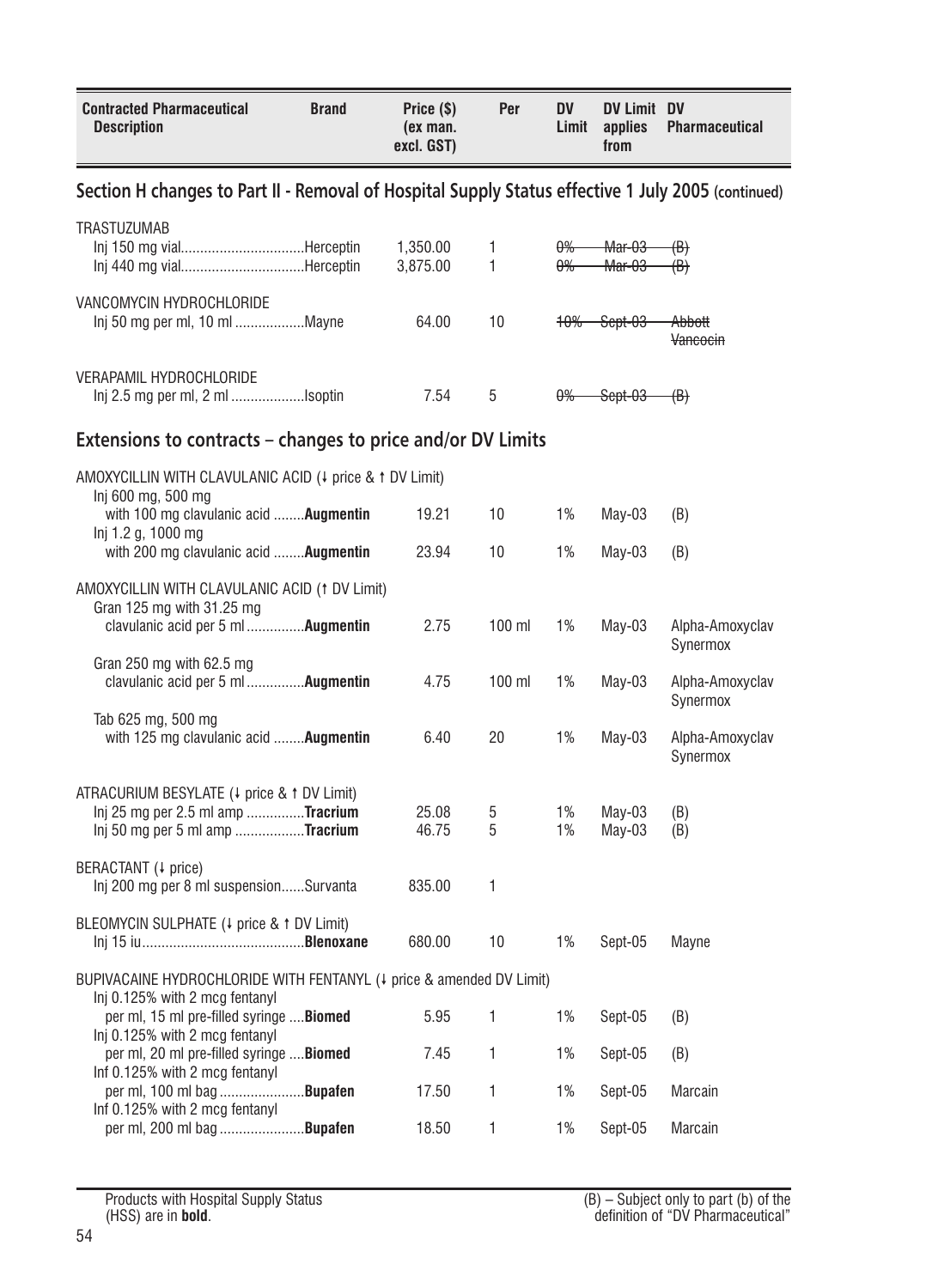<span id="page-54-0"></span>

| <b>Contracted Pharmaceutical</b><br><b>Description</b>                                             | <b>Brand</b> | Price (\$)<br>(ex man.<br>excl. GST) | Per          | <b>DV</b><br>Limit | <b>DV Limit</b><br>applies<br>from | <b>DV</b><br><b>Pharmaceutical</b> |
|----------------------------------------------------------------------------------------------------|--------------|--------------------------------------|--------------|--------------------|------------------------------------|------------------------------------|
| Section H changes to Part II - Changes to price and/or DV Limits effective 1 July 2005 (continued) |              |                                      |              |                    |                                    |                                    |
| CEFTAZIDIME SODIUM (4 price & 1 DV Limit)                                                          |              |                                      |              |                    |                                    |                                    |
|                                                                                                    |              | 8.64                                 | 1            | 1%                 | May-03                             | <b>Novartis</b>                    |
|                                                                                                    |              | 17.10                                | $\mathbf{1}$ | 1%                 | May-03                             | <b>Novartis</b>                    |
|                                                                                                    |              | 34.15                                | 1            | 1%                 | May-03                             | Novartis                           |
| CEFUROXIME AXETIL (4 price & 1 DV Limit)                                                           |              |                                      |              |                    |                                    |                                    |
|                                                                                                    |              | 35.70                                | 50           | 1%                 | May-03                             | (B)                                |
| CEFUROXIME SODIUM (4 price & 1 DV Limit)                                                           |              |                                      |              |                    |                                    |                                    |
|                                                                                                    |              | 15.30                                | 5            | 1%                 | May-03                             | AFT                                |
|                                                                                                    |              |                                      |              |                    |                                    | Douglas                            |
|                                                                                                    |              |                                      |              |                    |                                    | Mayne                              |
|                                                                                                    |              | 5.77                                 | 1            | 1%                 | May-03                             | AFT                                |
|                                                                                                    |              |                                      |              |                    |                                    | Mayne                              |
| CIPROFLOXACIN (4 price & 1 DV Limit)                                                               |              |                                      |              |                    |                                    |                                    |
|                                                                                                    |              | 5.10                                 | 28           | 1%                 | Sept-05                            | Ciproxin                           |
|                                                                                                    |              | 8.31                                 | 28           | 1%                 | Sept-05                            | Ciproxin                           |
|                                                                                                    |              | 19.30                                | 28           | 1%                 | Sept-05                            | Ciproxin                           |
| FLUDARABINE PHOSPHATE (4 price & 1 DV Limit)                                                       |              |                                      |              |                    |                                    |                                    |
|                                                                                                    |              | 1,496.25                             | 5            | 1%                 | Sept-05                            | (B)                                |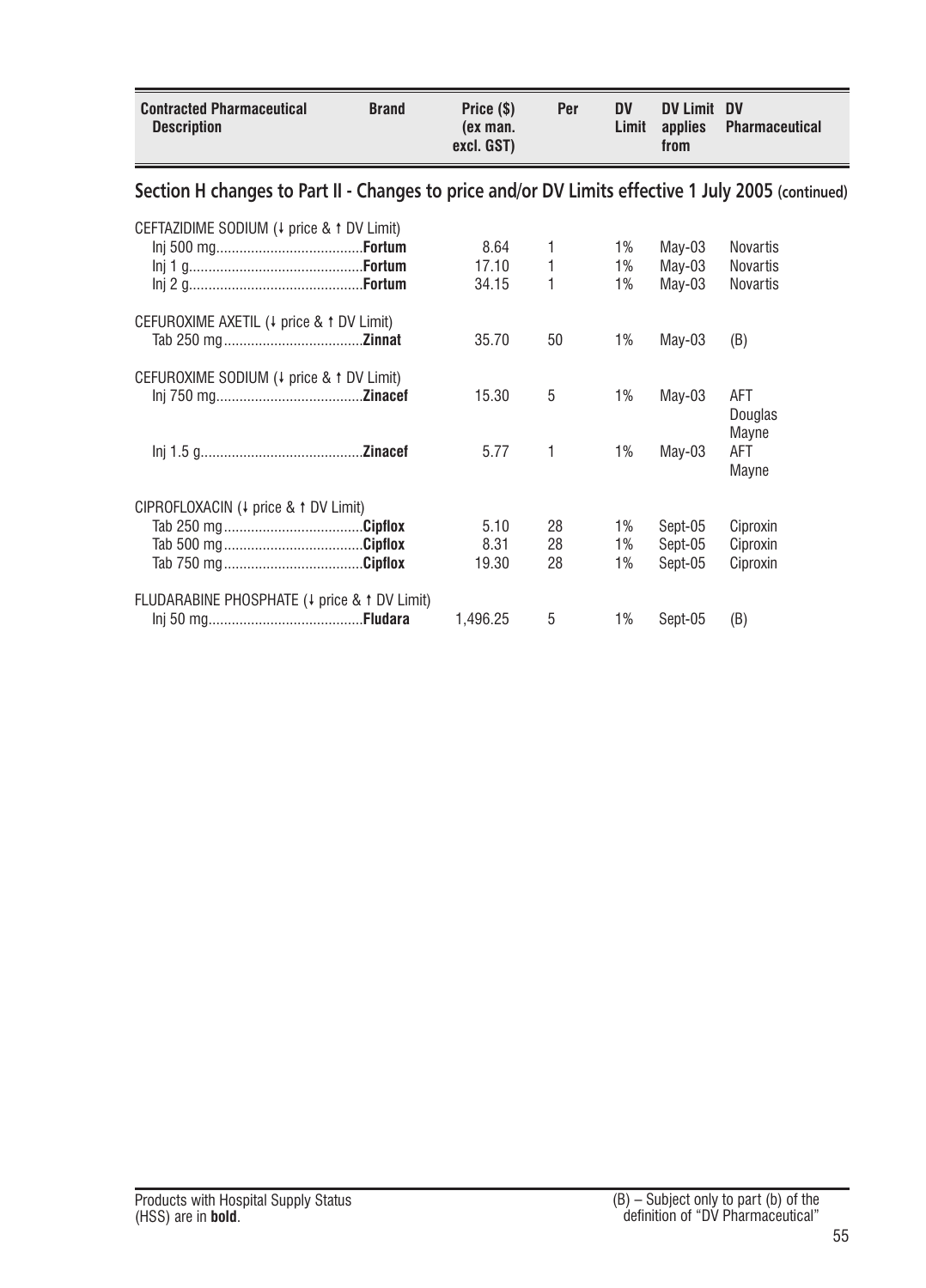<span id="page-55-0"></span>

| <b>Contracted Pharmaceutical</b><br><b>Description</b>                                                                                                                                                                                                   | <b>Brand</b> | Price (\$)<br>(ex man.<br>excl. GST) | Per                                                   | <b>DV</b><br>Limit   | DV Limit DV<br>applies<br>from           | <b>Pharmaceutical</b>                                                                                                                                                         |
|----------------------------------------------------------------------------------------------------------------------------------------------------------------------------------------------------------------------------------------------------------|--------------|--------------------------------------|-------------------------------------------------------|----------------------|------------------------------------------|-------------------------------------------------------------------------------------------------------------------------------------------------------------------------------|
| Section H changes to Part II - Changes to price and/or DV Limits effective 1 July 2005 (continued)                                                                                                                                                       |              |                                      |                                                       |                      |                                          |                                                                                                                                                                               |
| HYDROCORTISONE (4 price & 1 DV Limit)                                                                                                                                                                                                                    |              | 2.48                                 | 14.2 g                                                | 1%                   | Sept-05                                  | Cortaid 30 g<br>Derm-Aid 30 g<br>Derm-Aid Soft 30 g<br>Egocort 15 g<br>Egocort 30 g<br>Lipobase Relief 30 g<br>Mildison<br>Lipocream 15 g<br>Pharmacare 15 g<br>Skincalm 15 g |
| HYDROCORTISONE BUTYRATE (1 DV Limit)<br>Lipocream 0.1% <b>Locoid Lipocream</b> 5.00                                                                                                                                                                      |              | 5.00<br>17.90                        | 30 q<br>30 <sub>q</sub><br>100 <sub>g</sub><br>250 ml | 1%<br>1%<br>1%<br>1% | Sept-05<br>Sept-05<br>Sept-05<br>Sept-05 | (B)<br>(B)<br>(B)<br>(B)                                                                                                                                                      |
| IRON POLYMALTOSE (4 price & 1 DV Limit)<br>Inj 50 mg per ml, 2 ml <b>Ferrosig</b>                                                                                                                                                                        |              | 27.60                                | 5                                                     | 1%                   | Sept-05                                  | (B)                                                                                                                                                                           |
| METHYLPREDNISOLONE SODUM SUCCINATE (4 price & 1 DV Limit)                                                                                                                                                                                                |              | 16.45                                | 1                                                     | 1%                   | Sept-05                                  | <b>Baxter</b><br>Mayne                                                                                                                                                        |
|                                                                                                                                                                                                                                                          |              | 42.57                                | 1                                                     | 1%                   | Sept-05                                  | Pharmacia<br><b>Baxter</b><br>Mayne<br>Pharmacia                                                                                                                              |
| MIVACURIUM (4 price & 1 DV Limit)                                                                                                                                                                                                                        |              | 41.18<br>81.56                       | 5<br>5                                                | 1%<br>1%             | $May-03$<br>$May-03$                     | (B)<br>(B)                                                                                                                                                                    |
| MORPHINE SULPHATE (amended price & 1 DV Limit)<br>Inj 10 mg per 10 ml pre-filled syringe <b>Biomed</b><br>Inj 30 mg per 30 ml pre-filled syringe Biomed<br>Inj 50 mg per 50 ml pre-filled syringe Biomed<br>Inj 60 mg per 30 ml pre-filled syringeBiomed |              | 3.55<br>7.50<br>5.95<br>8.75         | 1<br>1<br>1<br>1                                      | 1%<br>1%<br>1%<br>1% | Sept-05<br>Sept-05<br>Sept-05<br>Sept-05 | <b>Baxter</b><br><b>Baxter</b><br><b>Baxter</b><br>Baxter                                                                                                                     |
| ONDANSETRON HYDROCHLORIDE (4 price)<br>$Inj 4 mg per 2 ml amp$ <b>Zofran</b><br>$Inj 8 mg$ per 4 ml amp <b>Zofran</b>                                                                                                                                    |              | 32.86<br>70.39<br>32.25<br>92.85     | 5<br>5<br>10<br>20                                    | 0%<br>0%             | $May-03$<br>$May-03$                     | (B)<br>(B)                                                                                                                                                                    |
| PACLITAXEL (4 price & 1 DV Limit)                                                                                                                                                                                                                        |              | 100.00<br>333.00                     | 1<br>1                                                | 1%<br>1%             | Sept-05<br>Sept-05                       | Anzatax<br>Anzatax                                                                                                                                                            |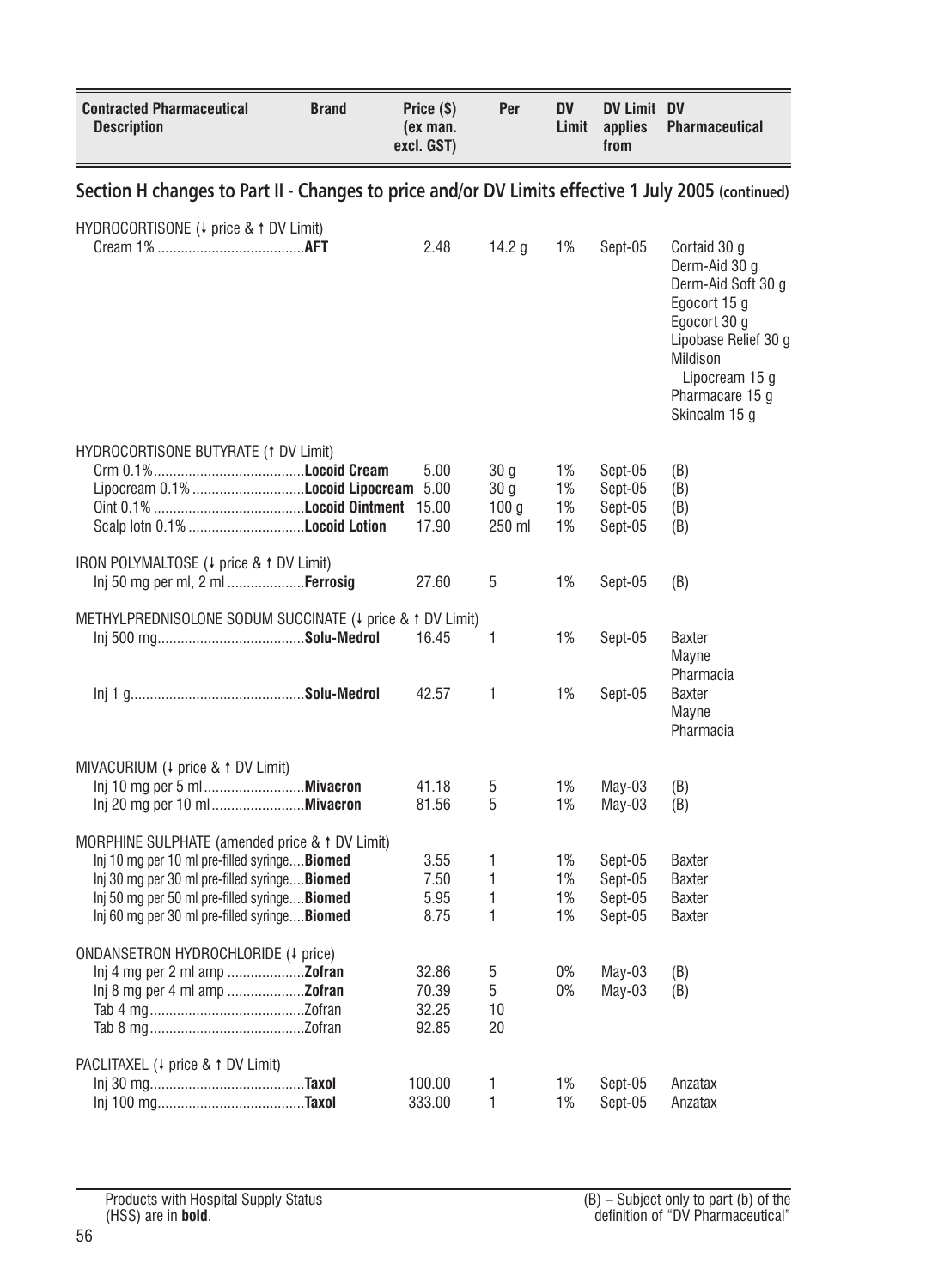<span id="page-56-0"></span>

| <b>Contracted Pharmaceutical</b><br><b>Description</b>                                                  | <b>Brand</b> | Price (\$)<br>(ex man.<br>excl. GST) | Per             | <b>DV</b><br>Limit | DV Limit DV<br>applies<br>from | Pharmaceutical                  |
|---------------------------------------------------------------------------------------------------------|--------------|--------------------------------------|-----------------|--------------------|--------------------------------|---------------------------------|
| Section H changes to Part II - Changes to price and/or DV Limits effective 1 July 2005 (continued)      |              |                                      |                 |                    |                                |                                 |
| PENTASTARCH PLASMA EXPANDER (+ price & + DV Limit)<br>Inf 10% per 500 ml bag <b>Hemohes</b>             |              | 15.50                                | 1               | 1%                 | Sept-05                        | <b>HAES-Steril</b><br>Pentaspan |
| REMIFENATNIL HYDROCHLORIDE (4 price & 1 DV Limit)                                                       |              | 61.63<br>123.25                      | 5<br>5          | 1%<br>1%           | May-03<br>May-03               | (B)<br>(B)                      |
| STREPTOKINASE (amended price & 1 DV Limit)<br>Inj 1,500,000 IU Streptase                                |              | 107.00<br>171.00                     | 1<br>1          | 1%<br>1%           | Sept-05<br>Sept-05             | (B)<br>(B)                      |
| <b>Changes to Brand Name</b><br>Effective 1 July 2005                                                   |              |                                      |                 |                    |                                |                                 |
| BENZYLPENICILLIN SODIUM<br>Note – change in brand name from Biochemie to Novartis only.                 |              |                                      | 10              | 0%                 | Dec-03                         | Benpen                          |
| Section H changes to Part II - effective 1 June 2005                                                    |              |                                      |                 |                    |                                |                                 |
| CANDESARTAN<br>Note - Atacand Tab 4 mg, 8 mg and 16 mg 28 tab pack size to be delisted 1 December 2005. |              | 23.78<br>28.31<br>34.53              | 30<br>30<br>30  |                    |                                |                                 |
| <b>FERROUS SULPHATE</b><br>Oral liquid, 150 mg per 5 ml <b>Ferro-liquid</b>                             |              | 7.95                                 | 250 ml          | 1%                 | Aug-05                         | Ferodan                         |
| <b>IMATINIB MESYLATE</b><br>Note - Glivec Cap 100 mg 120 cap pack size to be delisted 1 December 2005.  |              | 2,400.00                             | 60              |                    |                                |                                 |
| QUINAPRIL                                                                                               |              | 2.36<br>3.26<br>4.30                 | 30<br>30<br>30  | 1%<br>1%<br>1%     | Aug-05<br>Aug-05<br>Aug-05     | (B)<br>(B)<br>(B)               |
| <b>Effective 1 May 2005</b>                                                                             |              |                                      |                 |                    |                                |                                 |
| CHLORAMPHENICOL<br>Eye drops 0.5%  Chlorsig                                                             |              | 1.02                                 | 10 <sub>m</sub> | 1%                 | Jan-05                         | Isopto Fenicol<br>Minime        |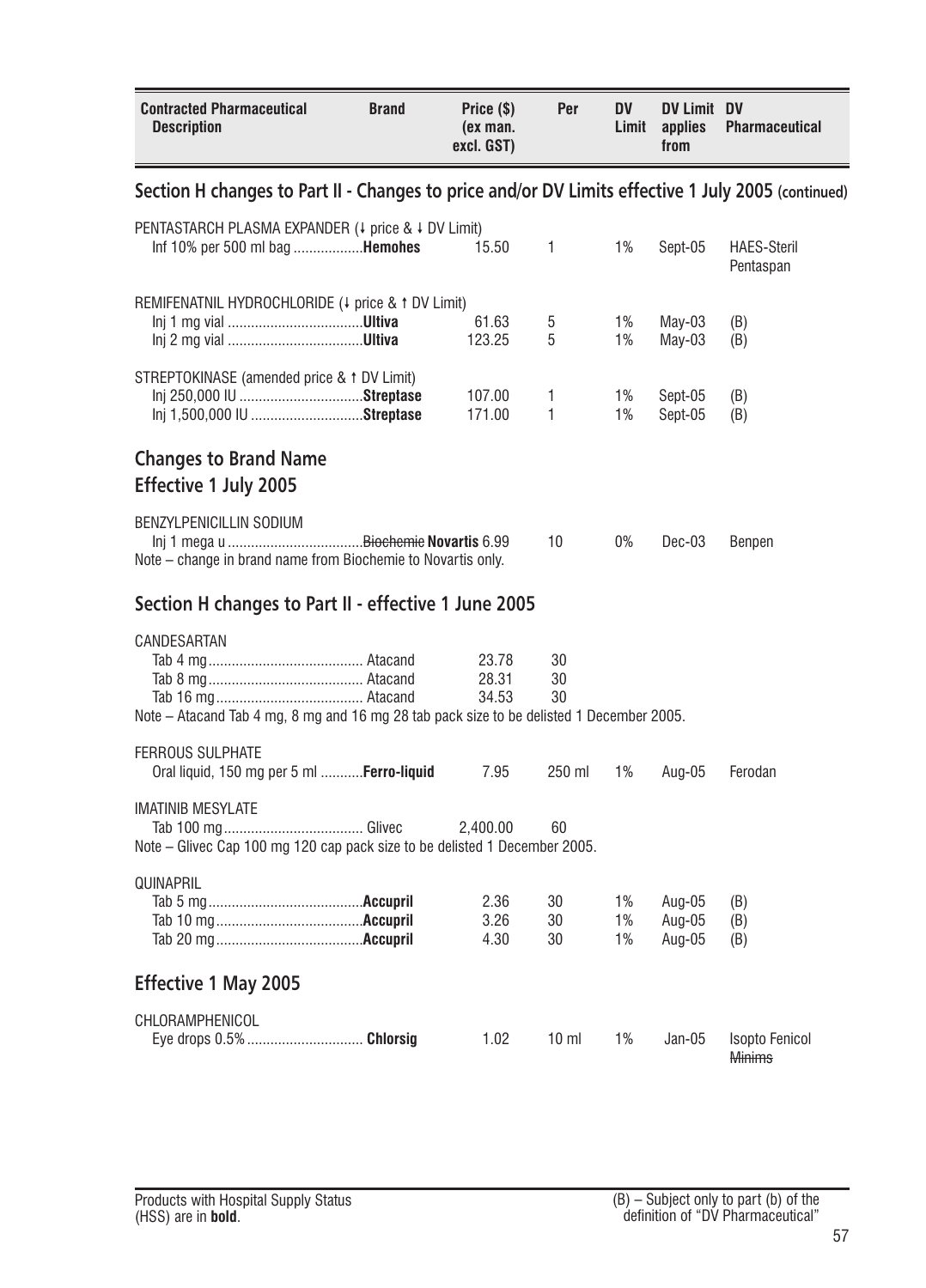<span id="page-57-0"></span>

| <b>Contracted Pharmaceutical</b><br><b>Description</b>                                                                                                                                                          | <b>Brand</b> | Price (\$)<br>(ex man.<br>excl. GST)                        | Per                                              | DV<br>Limit | DV Limit DV<br>applies<br>from | Pharmaceutical |
|-----------------------------------------------------------------------------------------------------------------------------------------------------------------------------------------------------------------|--------------|-------------------------------------------------------------|--------------------------------------------------|-------------|--------------------------------|----------------|
| Section H changes to Part II - effective 1 March 2005                                                                                                                                                           |              |                                                             |                                                  |             |                                |                |
| CARVEDILOL                                                                                                                                                                                                      |              | 21.00<br>27.00<br>33.75                                     | 30<br>30<br>30                                   |             |                                |                |
| <b>CILAZAPRIL</b>                                                                                                                                                                                               |              | 2.20<br>4.39<br>6.44                                        | 30<br>30<br>30                                   |             |                                |                |
| CILAZAPRIL WITH HYDROCHLOROTHIAZIDE                                                                                                                                                                             |              | 6.30                                                        | 28                                               |             |                                |                |
| <b>Effective 1 February 2005</b>                                                                                                                                                                                |              |                                                             |                                                  |             |                                |                |
| <b>NICOTINE</b><br>Gum 2 mg (mint flavour) Habitrol<br>Gum 2 mg (fruit flavour) Habitrol<br>Gum 4 mg (mint flavour) Habitrol<br>Gum 4 mg (fruit flavour) Habitrol<br>Patch 14 mgHabitrol<br>Patch 21 mgHabitrol |              | 14.97<br>14.97<br>20.02<br>20.02<br>10.53<br>11.63<br>12.32 | 96<br>96<br>96<br>96<br>7<br>$\overline{7}$<br>7 |             |                                |                |
| ONDANSETRON HYDROCHLORIDE (4 price)                                                                                                                                                                             |              | 64.50<br>185.70                                             | 10<br>20                                         | 0%<br>0%    | May-03<br>$May-03$             | (B)<br>(B)     |
| TACROLIMUS (+ price)                                                                                                                                                                                            |              | 214.00<br>428.00<br>1070.00                                 | 100<br>100<br>50                                 |             |                                |                |
| TIOTROPIUM BROMIDE<br>Powder for inhalation<br>18 mcg per dose Spiriva<br><b>ZOLENDRONIC ACID</b>                                                                                                               |              | 70.00                                                       | 30 monodoses                                     |             |                                |                |

Powder for Inf, 4 mg....................... Zometa 550.00 1

Note: Zolendronic acid Soln for Inf 4 mg, 5 ml presentation was listed 1 August 2004.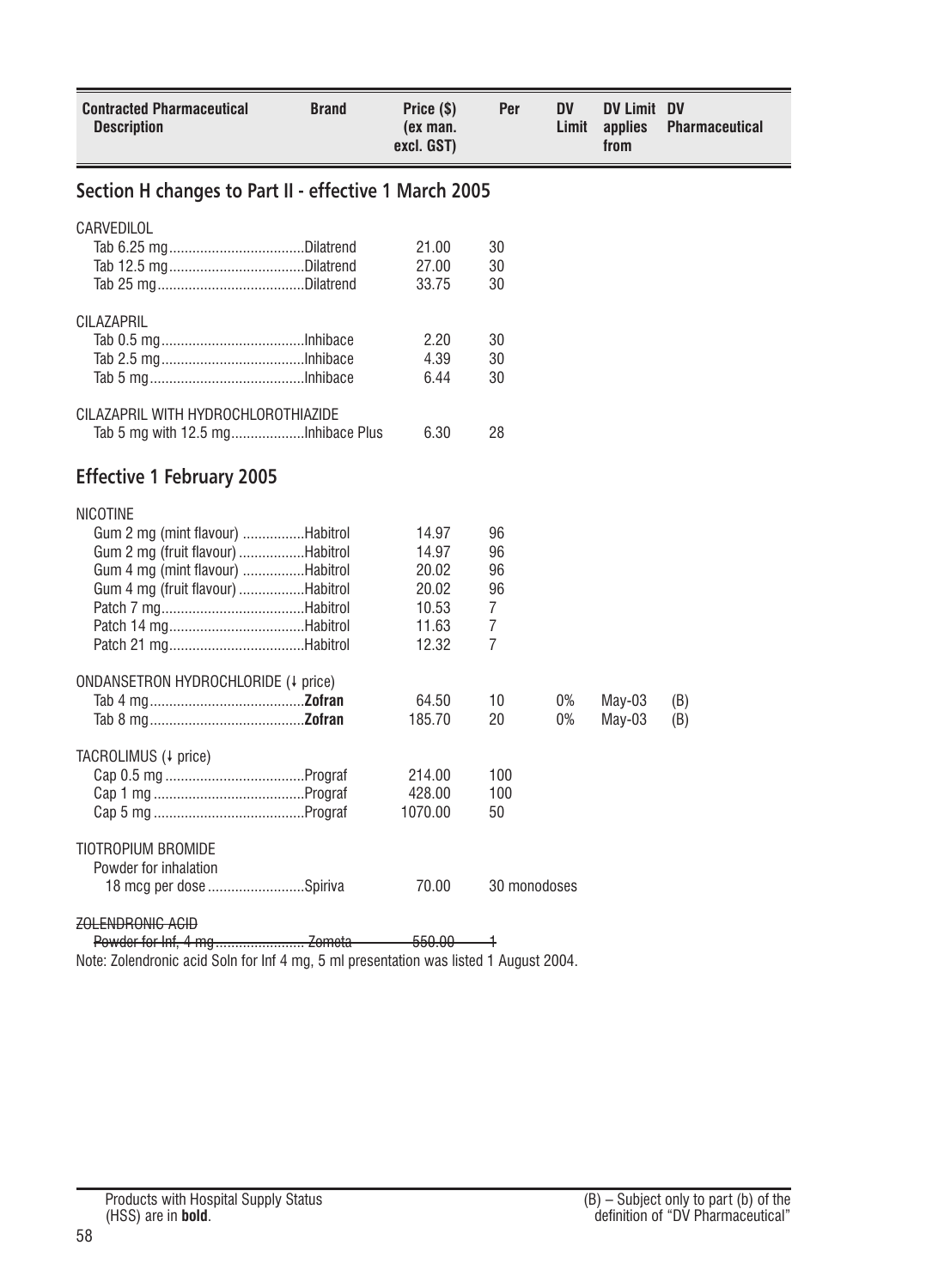<span id="page-58-0"></span>

| <b>Contracted Pharmaceutical</b><br><b>Description</b>                                                                                                                                               | <b>Brand</b> | Price (\$)<br>(ex man.<br>excl. GST)               | Per                                                                   | DV<br>Limit   | <b>DV Limit DV</b><br>applies<br>from | <b>Pharmaceutical</b>                                    |
|------------------------------------------------------------------------------------------------------------------------------------------------------------------------------------------------------|--------------|----------------------------------------------------|-----------------------------------------------------------------------|---------------|---------------------------------------|----------------------------------------------------------|
| Section H changes to Part II - effective 1 January 2005                                                                                                                                              |              |                                                    |                                                                       |               |                                       |                                                          |
| AMILORIDE<br>Oral lig 1 mg per ml Biomed                                                                                                                                                             |              | 26.20                                              | 25 <sub>ml</sub>                                                      |               |                                       |                                                          |
| CHLOROTHIAZIDE<br>Oral lig 50 mg per ml Biomed                                                                                                                                                       |              | 22.60                                              | 25 <sub>ml</sub>                                                      |               |                                       |                                                          |
| DEXAMETHASONE<br>Oral lig 1 mg per ml Biomed                                                                                                                                                         |              | 39.90                                              | 25 <sub>ml</sub>                                                      |               |                                       |                                                          |
| <b>FOLIC ACID</b><br>Oral lig 50 mcg per ml Biomed                                                                                                                                                   |              | 21.05                                              | 25 <sub>ml</sub>                                                      |               |                                       |                                                          |
| LETROZOLE                                                                                                                                                                                            |              | 200.00                                             | 30                                                                    |               |                                       |                                                          |
| METHADONE HYDROCHLORIDE<br>Oral lig 2 mg per ml Biodone<br>Oral lig 5 mg per mlBiodone Forte<br>Oral liq 10 mg per ml Biodone Extra Forte 9.50                                                       |              | 6.55<br>6.52                                       | 200 ml<br>200 ml<br>200 ml                                            |               |                                       |                                                          |
| SPECIAL FOOD SUPPLEMENT<br>Powder, sachet 74 g  Oral Impact                                                                                                                                          |              | 17.50                                              | 5                                                                     |               |                                       |                                                          |
| SPIRONOLACTONE<br>Oral lig 5 mg per ml Biomed                                                                                                                                                        |              | 26.80                                              | 25 ml                                                                 |               |                                       |                                                          |
| <b>Effective 1 December 2004</b>                                                                                                                                                                     |              |                                                    |                                                                       |               |                                       |                                                          |
| ALLOPURINOL                                                                                                                                                                                          |              | 5.25                                               | 250                                                                   | <del>0%</del> | Apr-04                                | <del>Allorin</del><br>Progout                            |
|                                                                                                                                                                                                      |              | 2.59                                               | 60                                                                    | $\theta\%$    | <del>Apr-04</del>                     | <b>Zyloprim</b><br>Allorin<br>Progout<br><b>Zyloprim</b> |
| <b>CALCIPOTRIOL</b><br>Crm 50 mcg per g Daivonex<br>Oint 50 mcg per gDaivonex<br>Crm 50 mcg per g Daivonex<br>Oint 50 mcg per gDaivonex<br>Soln 50 mcg per ml Daivonex<br>Soln 50 mcg per mlDaivonex |              | 22.44<br>22.44<br>62.58<br>62.58<br>22.47<br>37.54 | 30 g<br>30 <sub>g</sub><br>100q<br>100 <sub>g</sub><br>30 ml<br>60 ml |               |                                       |                                                          |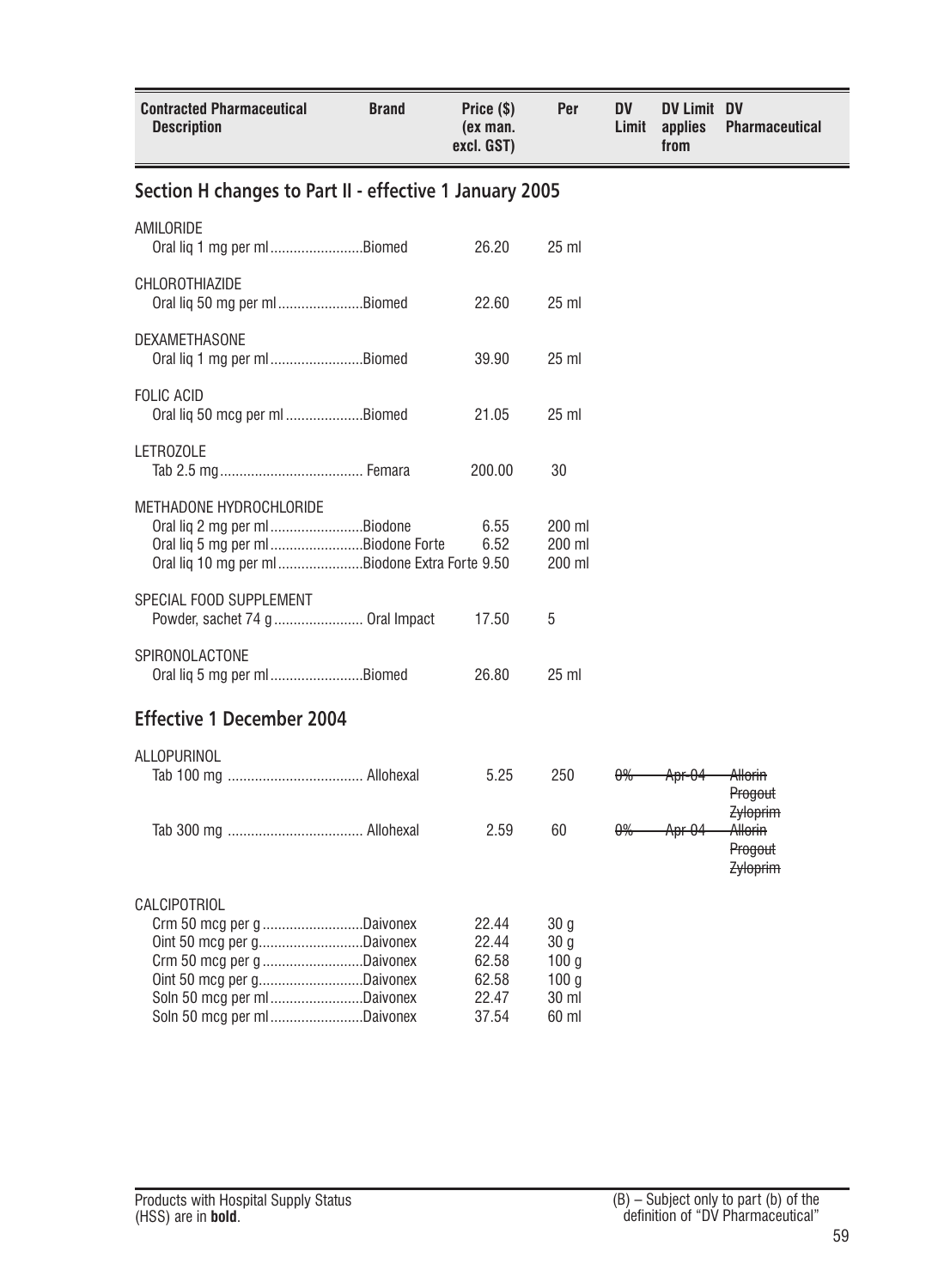# <span id="page-59-0"></span>**Section H changes to Part IV Effective 1 July 2005**

CYCLOSPORIN

| Cap 25 mg              | Gengraf |
|------------------------|---------|
|                        | Neoral  |
| Cap 50 mg              | Gengraf |
|                        | Neoral  |
| Cap 100 mg             | Gengraf |
|                        | Neoral  |
| Oral lig 100 mg per ml | Gengraf |
|                        | Neoral  |
| For aplastic anaemia   |         |
|                        |         |

| DALTEPARIN SODIUM         |         |
|---------------------------|---------|
| Inj 2,500 IU per 0.2 ml   | Fragmin |
| Inj 5,000 IU per 0.2 ml   | Fragmin |
| Inj 7,500 IU per 0.75 ml  | Fragmin |
| Inj 10,000 IU per 0.4 ml  | Fragmin |
| Inj 10,000 IU per 1 ml    | Fragmin |
| Inj 12,500 IU per 0.5 ml  | Fragmin |
| Inj 15,000 IU per 0.6 ml  | Fragmin |
| Inj 18,000 IU per 0.72 ml | Fragmin |

For the treatment of venous thromboembolism (VTE) for a maximum of 14 days or until a stabilised therapeutic INR is established.

For a maximum treatment period from the time of diagnosis to 8 weeks post partum for a confirmed thromboembolic event during pregnancy.

For prophylaxis of thromboembolism for patients considered high risk after consultation with a specialist from diagnosis of pregnancy to 8 weeks post partum.

For a maximum treatment period from diagnosis of pregnancy to 8 weeks post partum for women normally maintained on long-term oral anticoagulation who are at very high risk of thromboembolism.

For the treatment for a maximum of 7 days pre and post operatively for patients on oral anticoagulants requiring surgical intervention in a public hospital or until an appropriate therapeutic INR level is reached.

For a maximum of 14 days treatment in high-risk patients post pelvic, colo-rectal and major orthopaedic surgery. For a maximum of 7 days treatment for patients with an acute coronary syndrome (ACS) awaiting further hospital intervention.

For a maximum of 14 days treatment post cardioversion in non anticoagulated patients with atrial fibrillation or until appropriate therapeutic INR level is reached.

#### **For treatment of malignancy - associated venous thromboembolism.**

Inj 30 mg per 10 ml vial Pamisol

Inj 60 mg per 10 ml vial Pamisol Inj 90 mg per 10 ml vial Pamisol

Aredia

For malignant hypercalcaemia, metastatic breast cancer – predominant lytic bone metastases, myeloma with lytic bone metastases, control of pain due to lytic bone metastases in addition to standard care (analgesics + radiotherapy), Gaucher disease with established bone disease.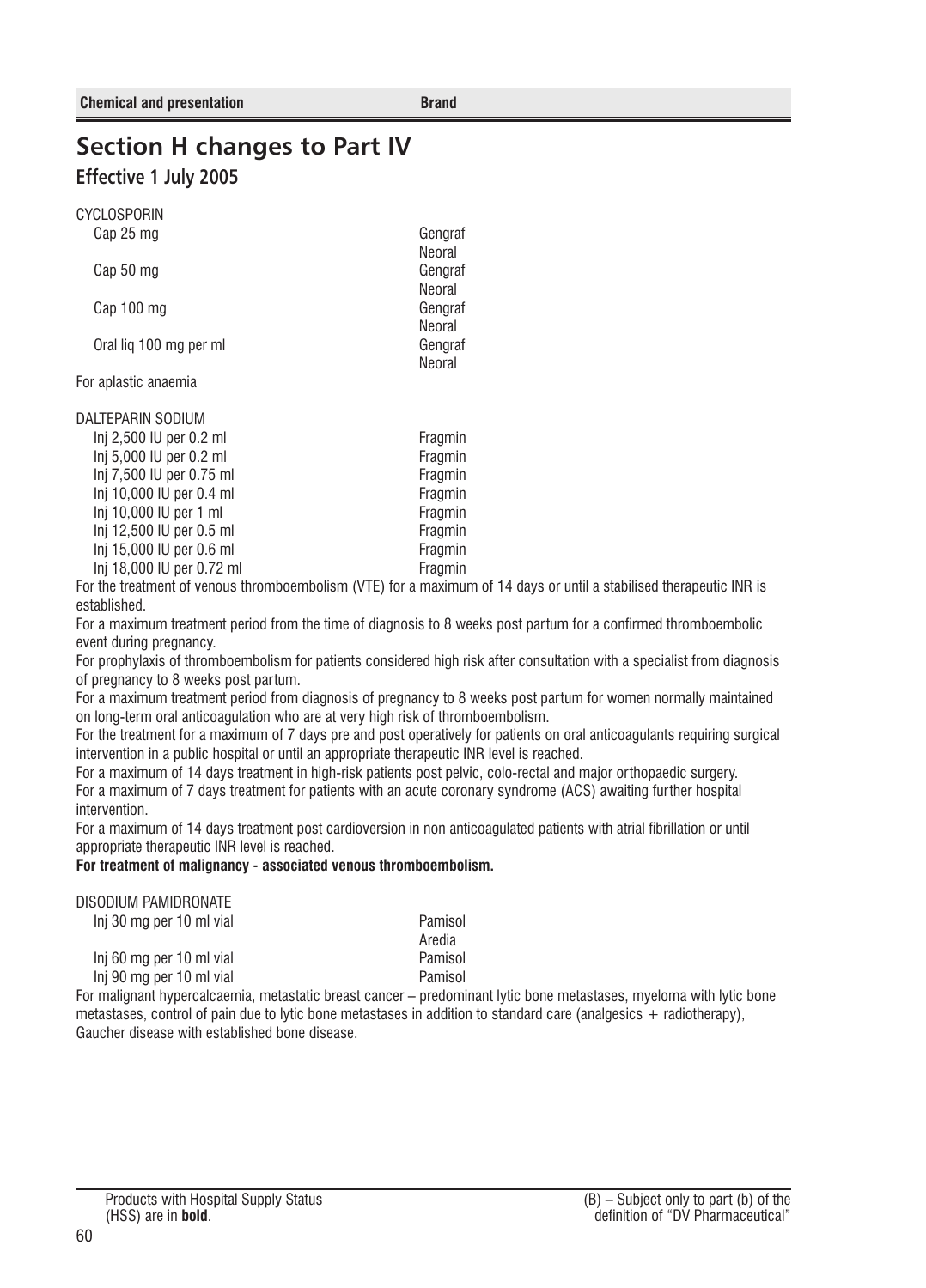## <span id="page-60-0"></span>**Section H changes to Part IV - effective 1 July 2005 (continued)**

ENOXAPARIN SODIUM

| Inj 20 mg per 0.2 ml    | Clexane |
|-------------------------|---------|
| Inj 40 mg per 0.4 ml    | Clexane |
| Ini 60 mg per 0.6 ml    | Clexane |
| Inj 80 mg per 0.8 ml    | Clexane |
| Ini 100 mg per ml       | Clexane |
| $Inj$ 120 mg per 0.8 ml | Clexane |
| Inj 150 mg per ml       | Clexane |

For the treatment of venous thromboembolism (VTE) for a maximum of 14 days or until a stabilised therapeutic INR is established.

For a maximum treatment period from the time of diagnosis to 8 weeks post partum for a confirmed thromboembolic event during pregnancy.

For prophylaxis of thromboembolism for patients considered high risk after consultation with a specialist from diagnosis of pregnancy to 8 weeks post partum.

For a maximum treatment period from diagnosis of pregnancy to 8 weeks post partum for women normally maintained on long-term oral anticoagulation who are at very high risk of thromboembolism.

For the treatment for a maximum of 7 days pre and post operatively for patients on oral anticoagulants requiring surgical intervention in a public hospital or until an appropriate therapeutic INR level is reached.

For a maximum of 14 days treatment in high-risk patients post pelvic, colo-rectal and major orthopaedic surgery. For a maximum of 7 days treatment for patients with an acute coronary syndrome (ACS) awaiting further hospital intervention.

For a maximum of 14 days treatment post cardioversion in non anticoagulated patients with atrial fibrillation or until appropriate therapeutic INR level is reached.

#### **For treatment of malignancy - associated venous thromboembolism.**

FILGRASTIM

Inj 300 mcg per 0.5 ml prefilled syringe Neupogen Inj 300 mcg per 1 ml vial Neupogen Indefinite supply for any appropriate indication for the management of patients with cancer.

**GANCICI OVIR** 

 $Ini$  500 mg

Cap 250 mg<br>
Ini 500 mg<br>
Cymevene

Maximum 14 weeks supply for cytomegalovirus (CMV) retinitis in immunocompromised patients and for prophylaxis of CMV following solid organ transplant

**For prophylaxis and treatment of CMV-associated disease in immunocompromised patients and following organ transplant.**

LENOGRASTIM

Ini 13.4 million iu vial Granocyte Inj 33.6 million iu vial Granocyte Indefinite supply for any appropriate indication for the management of patients with cancer.

MOLGRAMOSTIM

Inj 300 mcg Leucomax

Indefinite supply for any appropriate indication for the management of patients with cancer.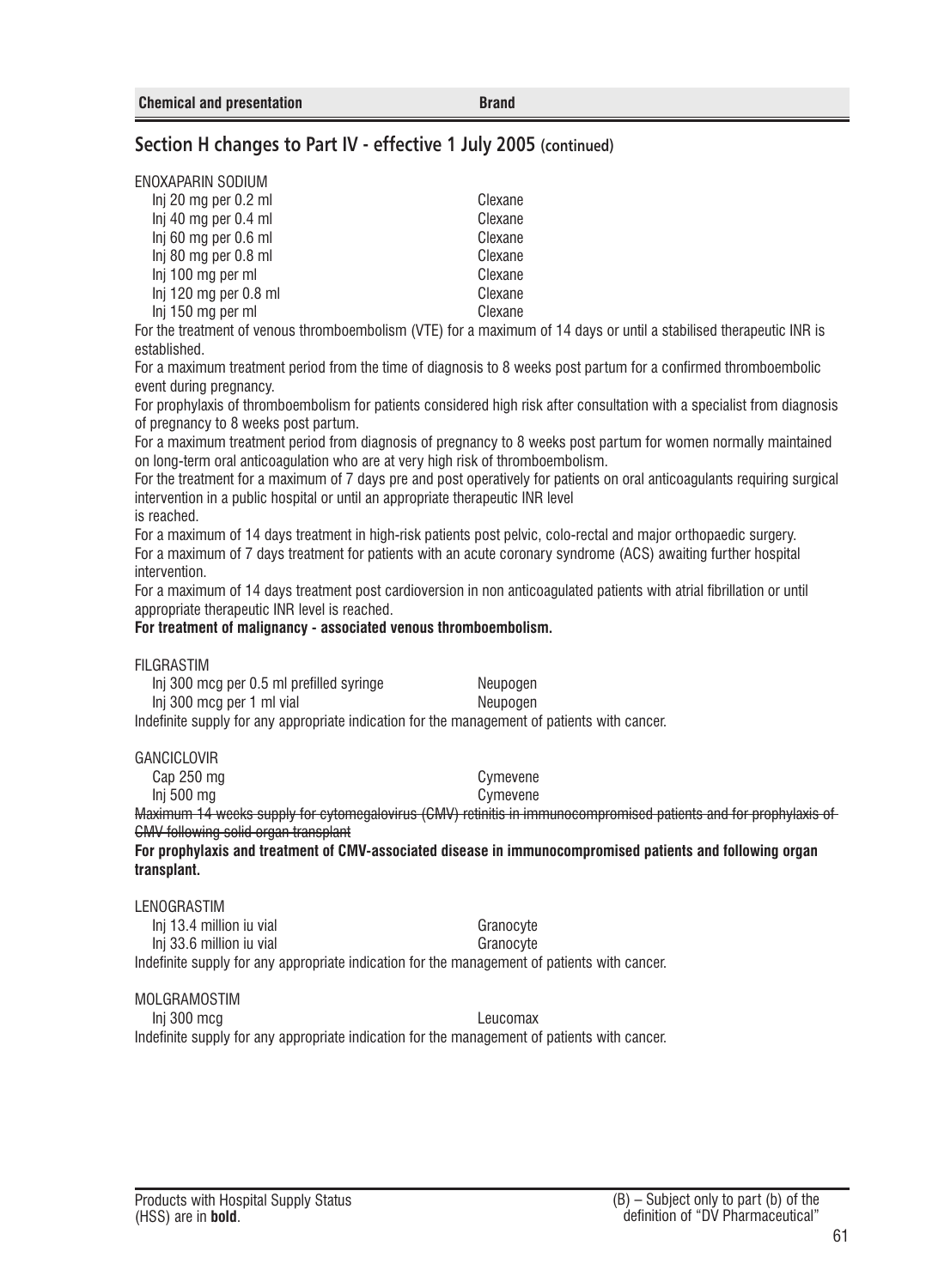## <span id="page-61-0"></span>**Section H changes to Part IV - effective 1 July 2005 (continued)**

#### TINZAPARIN SODIUM

| Ini 3.500 anti-Xa IU/0.35ml  | Innohep |
|------------------------------|---------|
| Ini 4.500 anti Xa IU/0.45ml  | Innohep |
| Inj 10,000 anti Xa IU/0.5ml  | Innohep |
| Inj 14,000 anti Xa IU/0.7ml  | Innohep |
| Inj 18,000 anti Xa IU/0.9ml  | Innohep |
| Inj 20,000 anti XalU/ml, 2ml | Innohep |
|                              |         |

For the treatment of venous thromboembolism (VTE) for a maximum of 14 days or until a stabilised therapeutic INR is established.

For a maximum treatment period from the time of diagnosis to 8 weeks post partum for a confirmed thromboembolic event during pregnancy.

For prophylaxis of thromboembolism for patients considered high risk after consultation with a specialist from diagnosis of pregnancy to 8 weeks post partum.

For a maximum treatment period from diagnosis of pregnancy to 8 weeks post partum for women normally maintained on long-term oral anticoagulation who are at very high risk of thromboembolism.

For the treatment for a maximum of 7 days pre and post operatively for patients on oral anticoagulants requiring surgical intervention in a public hospital or until an appropriate therapeutic INR level

is reached.

For a maximum of 14 days treatment in high-risk patients post pelvic, colo-rectal and major orthopaedic surgery. For a maximum of 7 days treatment for patients with an acute coronary syndrome (ACS) awaiting further hospital intervention.

For a maximum of 14 days treatment post cardioversion in non anticoagulated patients with atrial fibrillation or until appropriate therapeutic INR level is reached.

**For treatment of malignancy - associated venous thromboembolism.**

## **Effective 1 January 2005**

SPECIAL FOOD SUPPLEMENT Powder, sachet 74 g Oral Impact Three sachets per day for 5-7 days prior to major gastrointestinal or head or neck surgery.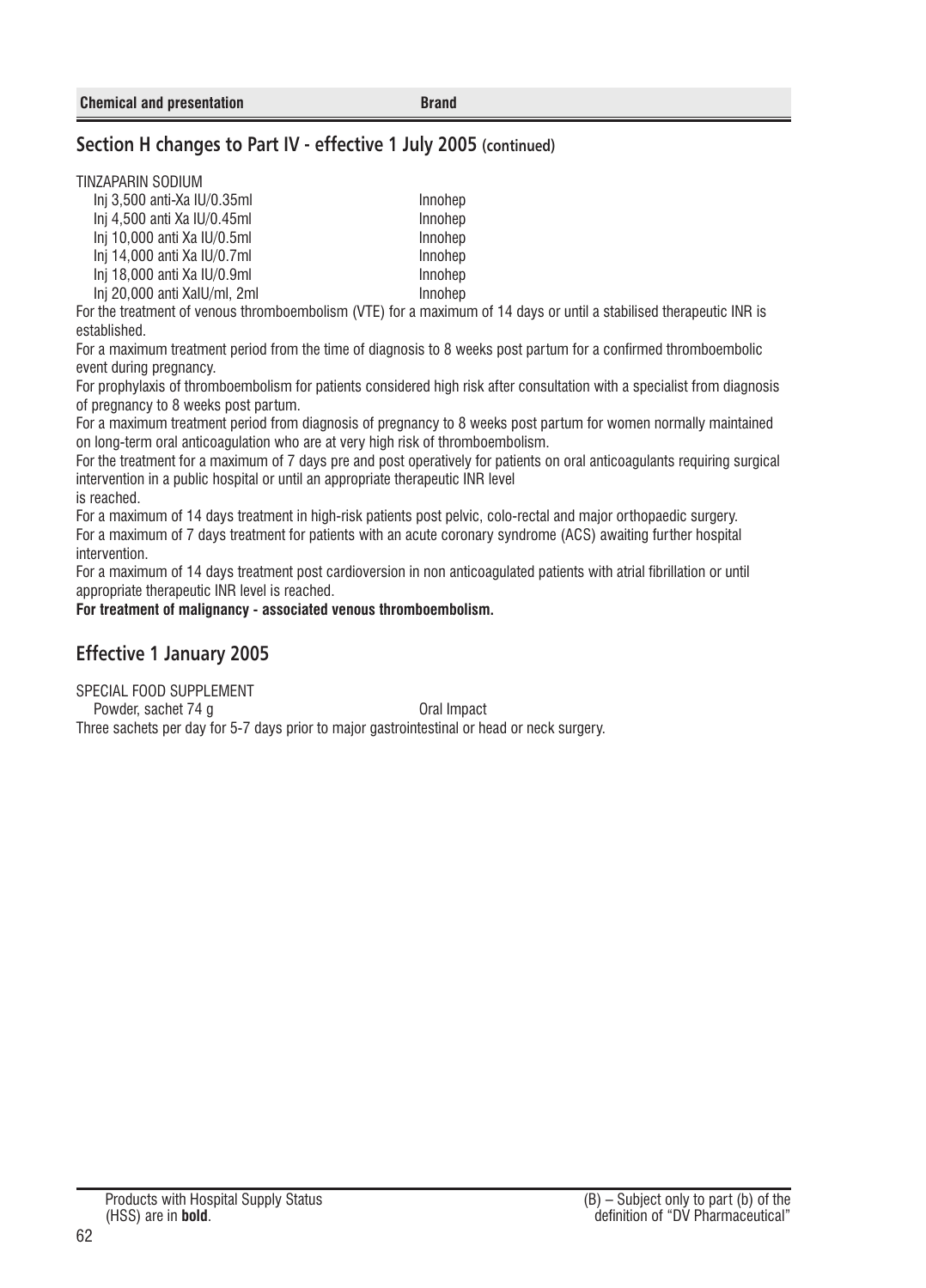# <span id="page-62-0"></span>**Section H changes to Part V Effective 1 July 2005**

| CYCLOSPORIN            |               |
|------------------------|---------------|
| Cap 25 mg              | Gengraf       |
|                        | <b>Neoral</b> |
| Cap 50 mg              | Gengraf       |
|                        | Neoral        |
| Cap 100 mg             | Gengraf       |
|                        | <b>Neoral</b> |
| Oral lig 100 mg per ml | Gengraf       |
|                        | Neoral        |
|                        | Sandimmun     |
|                        |               |

#### DISODIUM PAMIDRONATE

| Inj 3 mg per ml, 5 ml vial  | Mayne            |
|-----------------------------|------------------|
| Inj 3 mg per ml, 10 ml vial | Aredia           |
|                             | <b>Mayne</b>     |
| Inj 6 mg per ml, 10 ml vial | <del>Mayne</del> |
| Inj 9 mg per ml, 10 ml vial | Aredia           |
|                             | <b>Mayne</b>     |

Restricted indication

1. Malignant hypercalcaemia

2. Metastatic breast cancer – predominant lytic bone metastases

3. Myeloma with lytic bone metastases

4. Pain – for control of pain due to lytic bone metastases in addition to standard care (analgesics  $\pm$  radiotherapy) – subsidy available in hospice

5. Gaucher disease with established bone disease.

#### **FILGRASTIM**

| Inj 300 meg, 0.5 ml prefi lled syringe | <b>Nounggan</b><br><del>wcupogen</del>        |
|----------------------------------------|-----------------------------------------------|
| $Inj$ 300 mcg, 1 m                     | <b><i>Mounggap</i></b><br><del>wcupogen</del> |

## **LENOGRASTIM**

| Inj 13.4 million iu vial | Granocyte 13 |
|--------------------------|--------------|
|                          |              |
| Inj 33.6 million iu vial | Granocyte 34 |
|                          |              |

#### MOLGRAMOSTIM

|                   | $l$ $\alpha$ usamay |
|-------------------|---------------------|
| lnj (s29) 300 meg | <del>Lcucomax</del> |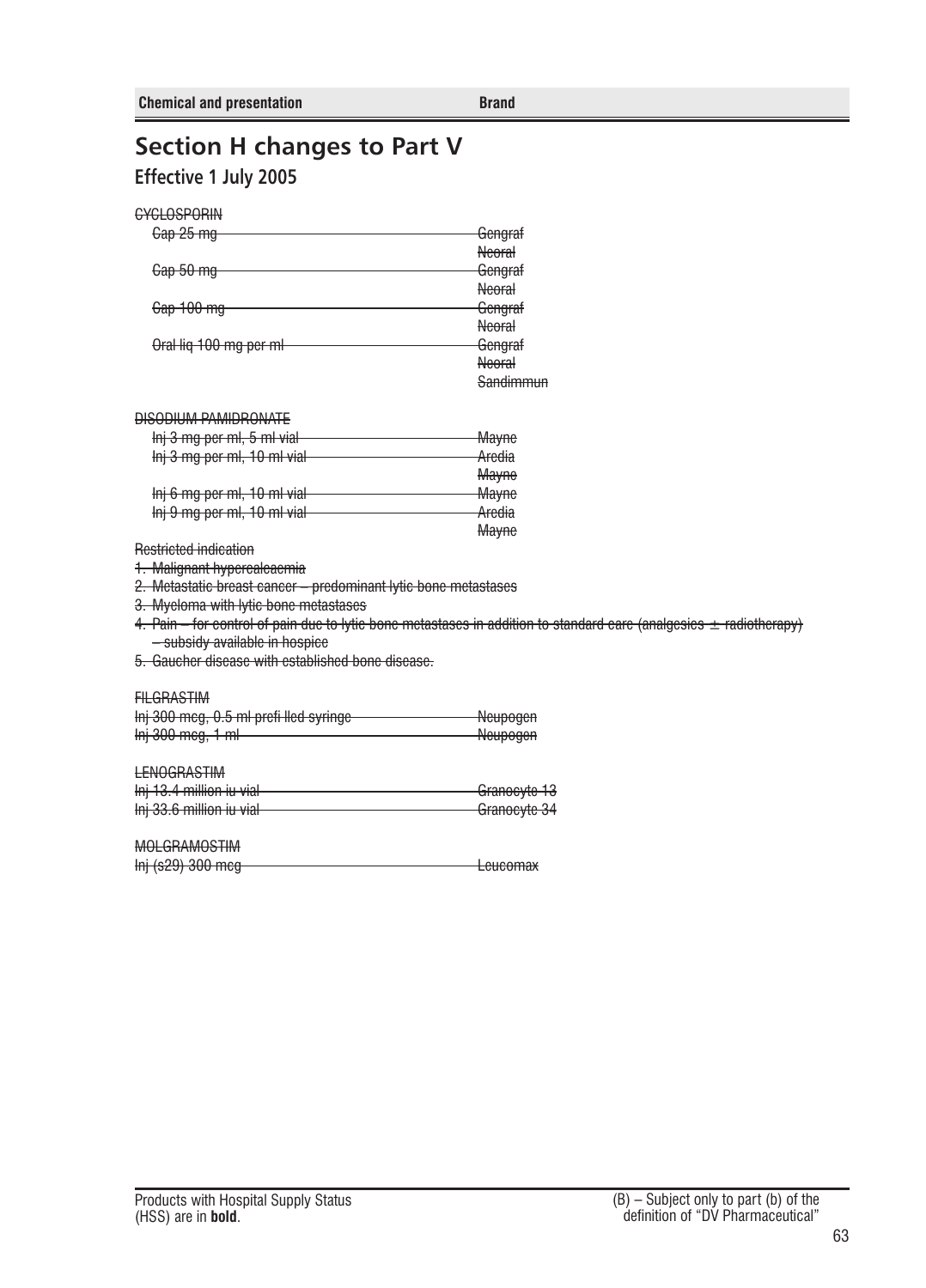## Index Pharmaceuticals and brands

### $\overline{A}$

|                                                |            | 29 |
|------------------------------------------------|------------|----|
|                                                |            |    |
|                                                |            | 35 |
|                                                |            | 35 |
|                                                |            | 35 |
|                                                |            | 45 |
|                                                |            | 31 |
|                                                |            | 53 |
|                                                |            | 42 |
|                                                |            | 34 |
|                                                |            | 28 |
|                                                |            | 59 |
|                                                |            | 59 |
|                                                |            | 35 |
|                                                |            | 51 |
|                                                |            | 59 |
|                                                |            | 46 |
|                                                |            | 48 |
| Amoxycillin with clavulanic acid               |            | 54 |
|                                                |            | 50 |
|                                                |            | 50 |
|                                                |            | 24 |
|                                                |            | 43 |
|                                                |            |    |
|                                                |            | 31 |
|                                                |            | 34 |
|                                                |            | 43 |
|                                                |            | 63 |
|                                                |            | 34 |
|                                                | 33, 48     |    |
|                                                | 29, 33, 44 |    |
|                                                |            | 43 |
|                                                |            | 42 |
|                                                |            | 36 |
|                                                |            | 57 |
|                                                |            | 51 |
|                                                |            | 54 |
|                                                |            | 35 |
|                                                |            | 35 |
|                                                |            | 54 |
|                                                |            | 37 |
|                                                |            | 42 |
| R                                              |            |    |
|                                                |            |    |
| Benzylpenicillin sodium (Penicillin G)         |            | 38 |
|                                                |            |    |
|                                                |            | 51 |
| Betamethasone dipropionate                     |            | 42 |
| Betamethasone dipropionate with clotrimazole   |            | 42 |
| Betamethasone dipropionate with salicylic acid |            | 42 |
|                                                |            | 59 |
|                                                |            |    |

|                                              |        | 59<br>59 |
|----------------------------------------------|--------|----------|
|                                              | 19,    | 54       |
|                                              | 19.    | 54       |
|                                              |        | 36       |
|                                              |        | 49       |
|                                              |        |          |
|                                              |        | 43       |
|                                              |        | 45       |
|                                              |        | 35       |
|                                              |        | 37       |
|                                              |        | 46       |
|                                              |        | 54       |
| Bupivacaine hydrochloride with fentanyl      |        | 54       |
|                                              |        | 27       |
| C                                            |        |          |
|                                              |        | 36       |
|                                              |        | 59       |
|                                              |        | 27       |
|                                              |        | 23       |
|                                              |        | 19       |
|                                              |        | 57       |
|                                              | 18.    | 49       |
|                                              |        | 58       |
|                                              |        | 49       |
|                                              |        | 47       |
|                                              |        | 49       |
|                                              |        | 55       |
|                                              |        | 49       |
|                                              |        | 45       |
|                                              |        | 55       |
|                                              |        | 55       |
|                                              |        | 43       |
|                                              |        | 52       |
|                                              |        | 49       |
|                                              |        | 29       |
|                                              |        | 42       |
|                                              |        | 27       |
|                                              |        | 57       |
|                                              |        | 34       |
|                                              |        |          |
|                                              |        | 59       |
|                                              |        | 57       |
| Choline salicylate with cetalkonium chloride |        | 36       |
|                                              |        | 58       |
| Cilazapril with hydrochlorothiazide          |        | 58       |
|                                              |        | 48       |
|                                              |        | 31       |
|                                              | 34, 55 |          |
|                                              |        | 43       |
|                                              | 34, 55 |          |
|                                              |        | 43       |
|                                              |        | 61       |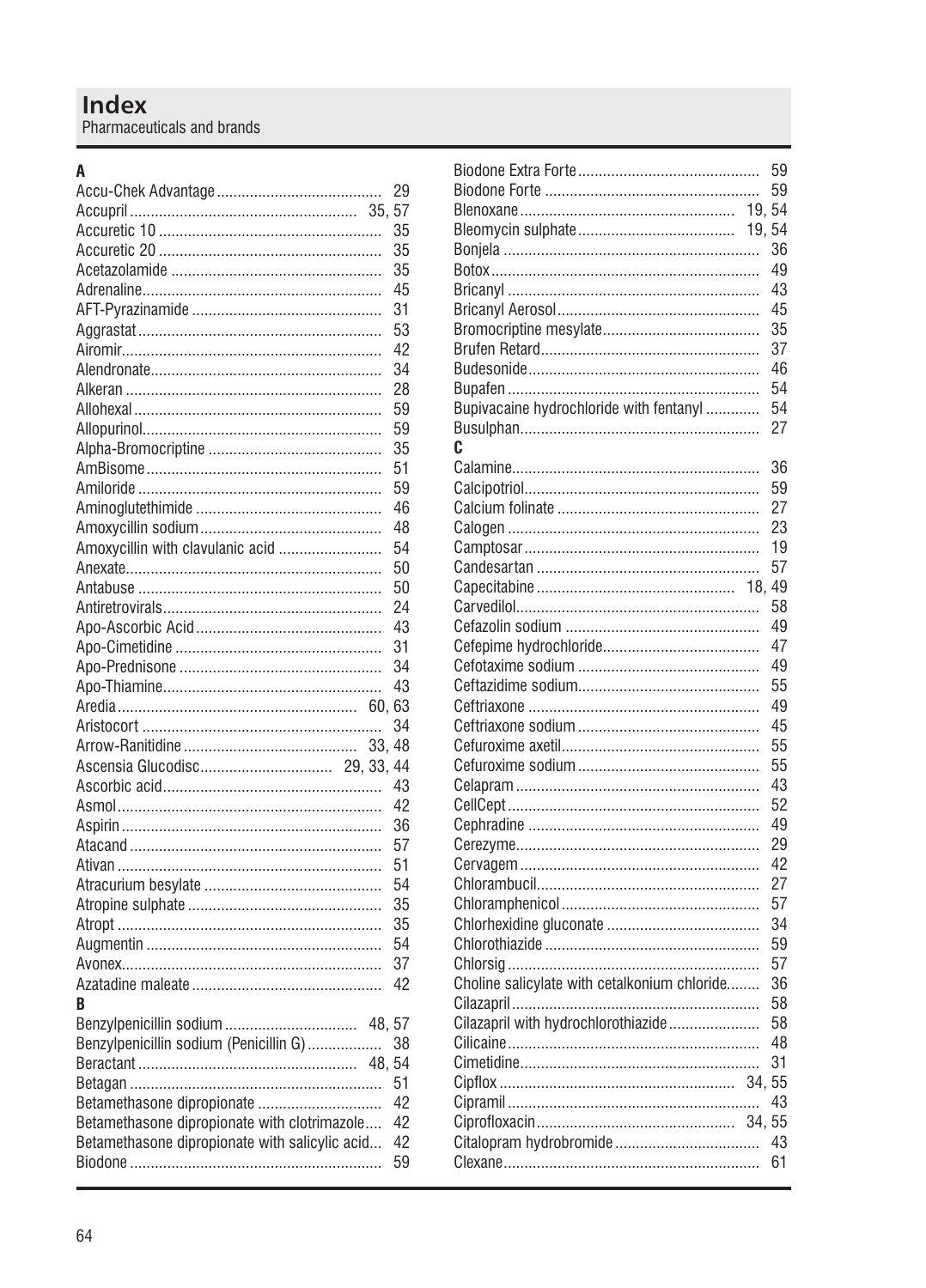|                                                    |            | 47 |
|----------------------------------------------------|------------|----|
|                                                    | 21, 35, 45 |    |
|                                                    | 22, 36, 44 |    |
|                                                    |            |    |
|                                                    |            | 49 |
|                                                    |            | 34 |
|                                                    |            | 34 |
|                                                    |            | 33 |
|                                                    |            | 18 |
|                                                    |            |    |
|                                                    |            |    |
|                                                    |            | 43 |
|                                                    |            | 35 |
|                                                    |            | 27 |
| Cyclophosphamide  18, 27, 47                       |            |    |
|                                                    | 60.63      |    |
|                                                    | 51, 61     |    |
|                                                    |            | 46 |
|                                                    |            |    |
|                                                    |            | 27 |
| D                                                  |            |    |
|                                                    |            | 49 |
|                                                    |            | 59 |
|                                                    |            | 47 |
|                                                    |            | 60 |
|                                                    |            | 47 |
| Depo-Medrol with Lidocaine                         |            | 47 |
|                                                    |            | 47 |
|                                                    |            | 59 |
| Dexamethasone with framycetin and gramicidin       |            | 29 |
|                                                    |            | 46 |
|                                                    |            | 36 |
|                                                    |            | 35 |
|                                                    |            | 36 |
|                                                    |            | 33 |
|                                                    |            | 36 |
|                                                    |            |    |
|                                                    |            |    |
|                                                    | 36.49      |    |
|                                                    |            | 50 |
|                                                    |            | 50 |
|                                                    |            | 50 |
|                                                    |            | 50 |
|                                                    |            | 36 |
|                                                    |            | 58 |
| Diphenoxylate hydrochloride with atropine sulphate |            |    |
| 33                                                 |            |    |
|                                                    |            | 50 |
|                                                    |            | 42 |
|                                                    |            | 42 |
| Disodium pamidronate  50, 60, 63                   |            |    |
|                                                    |            | 36 |
|                                                    |            | 50 |
|                                                    |            | 33 |

|                                       |                  | 46 |
|---------------------------------------|------------------|----|
|                                       |                  | 19 |
| E                                     |                  |    |
|                                       |                  | 46 |
|                                       |                  | 45 |
|                                       |                  | 42 |
|                                       |                  | 34 |
|                                       | 18, 47           |    |
|                                       |                  | 18 |
|                                       |                  | 61 |
|                                       |                  | 19 |
|                                       |                  | 50 |
|                                       |                  | 50 |
|                                       |                  | 36 |
| Ethinyloestradiol with levonorgestrel |                  | 43 |
|                                       |                  | 28 |
|                                       |                  |    |
| F                                     |                  |    |
|                                       |                  | 45 |
|                                       |                  | 23 |
|                                       |                  | 33 |
|                                       |                  | 59 |
|                                       |                  |    |
|                                       |                  | 56 |
|                                       | 21, 57           |    |
|                                       |                  |    |
|                                       |                  | 50 |
|                                       |                  |    |
|                                       |                  | 50 |
|                                       |                  | 50 |
|                                       |                  |    |
|                                       |                  |    |
|                                       |                  |    |
|                                       |                  | 50 |
|                                       |                  |    |
|                                       |                  | 50 |
|                                       |                  | 21 |
|                                       |                  | 59 |
|                                       |                  | 51 |
|                                       |                  | 55 |
|                                       |                  | 34 |
|                                       |                  | 60 |
|                                       |                  | 50 |
|                                       |                  |    |
| G                                     |                  |    |
|                                       |                  |    |
|                                       | 34, 47<br>51, 61 |    |
|                                       |                  | 36 |
|                                       |                  | 51 |
|                                       |                  | 51 |
|                                       |                  |    |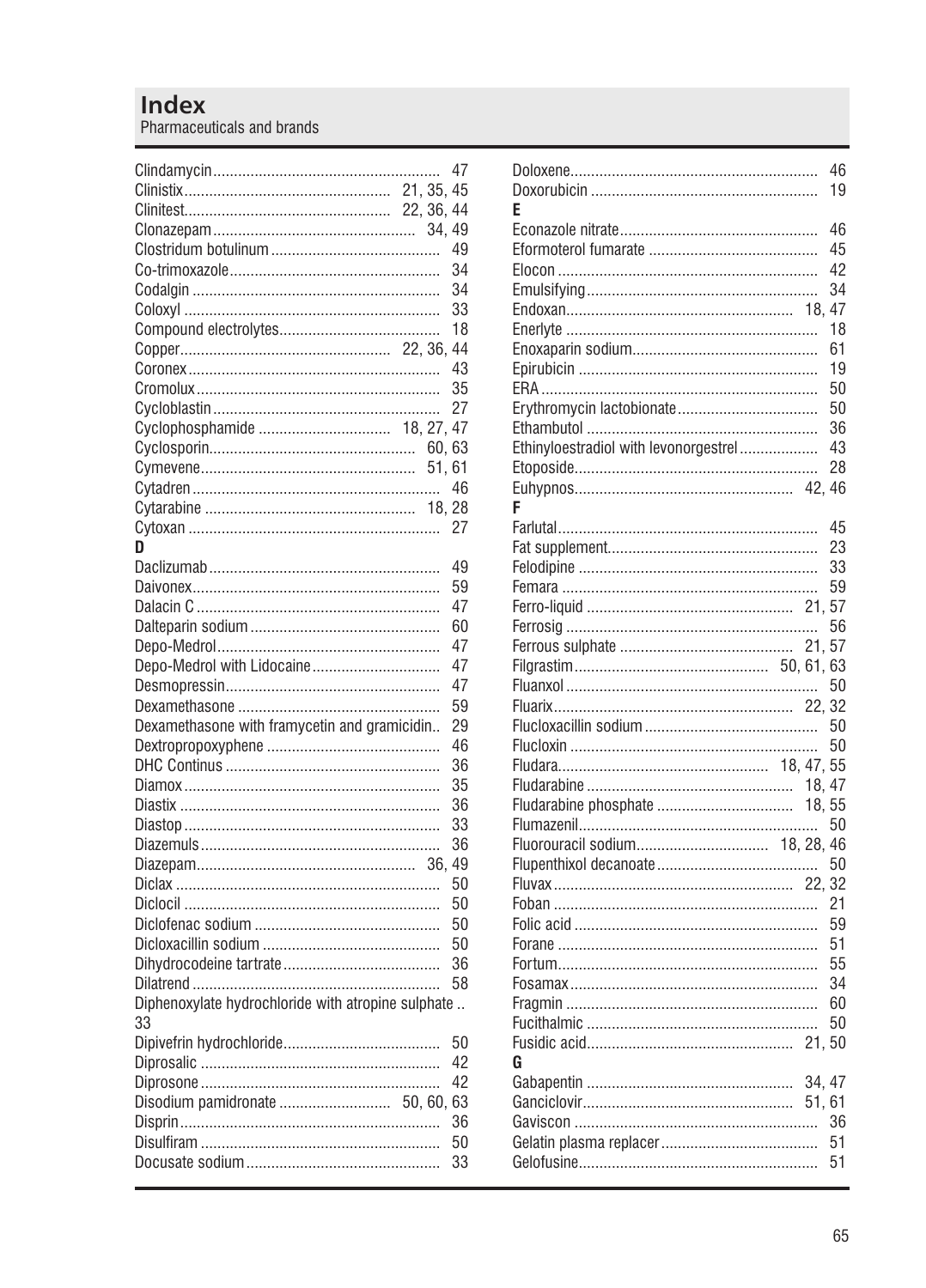|                                                |        | 51 |
|------------------------------------------------|--------|----|
|                                                |        | 51 |
|                                                |        | 33 |
|                                                |        |    |
|                                                |        |    |
|                                                |        | 29 |
| Glucose oxidase 21, 22, 29, 33, 35, 36, 44, 45 |        |    |
|                                                |        | 51 |
|                                                |        | 51 |
|                                                |        | 51 |
|                                                |        | 61 |
|                                                |        | 63 |
|                                                |        | 63 |
|                                                |        | 46 |
| н                                              |        |    |
|                                                |        | 58 |
|                                                |        | 51 |
|                                                |        | 53 |
|                                                |        | 57 |
|                                                | 33, 37 |    |
|                                                | 21.    | 54 |
|                                                |        | 47 |
|                                                | 19.    | 28 |
|                                                |        |    |
|                                                |        | 56 |
|                                                |        | 56 |
|                                                |        | 42 |
|                                                |        | 28 |
|                                                |        | 52 |
|                                                |        | 35 |
| ı                                              |        |    |
|                                                |        | 34 |
|                                                |        | 48 |
|                                                | 34, 37 |    |
|                                                |        |    |
|                                                |        |    |
|                                                |        | 29 |
|                                                |        | 51 |
|                                                |        |    |
|                                                |        |    |
|                                                |        | 58 |
|                                                |        | 58 |
|                                                |        | 62 |
|                                                |        | 46 |
|                                                |        | 37 |
|                                                |        | 19 |
|                                                |        | 56 |
|                                                |        | 51 |
|                                                |        | 35 |
|                                                |        | 54 |
|                                                |        |    |

| J                                     | 43       |
|---------------------------------------|----------|
|                                       | 52       |
| K                                     |          |
|                                       | 25       |
| Karicare Infant Soya Formula          | 43       |
|                                       |          |
|                                       |          |
|                                       | 43       |
|                                       | 48       |
|                                       | 53       |
| L                                     |          |
|                                       | 29       |
|                                       | 33       |
|                                       | 28       |
|                                       | 61.63    |
|                                       | 59       |
|                                       | 61.63    |
|                                       | 27       |
|                                       | 27       |
|                                       | 27       |
|                                       | 51       |
|                                       | 52       |
|                                       | 46       |
|                                       | 51       |
|                                       | 53       |
|                                       | 53       |
|                                       | 56       |
|                                       | 56       |
|                                       | 56       |
|                                       | 56       |
|                                       | 25       |
|                                       | 51       |
|                                       | 42       |
| M                                     |          |
| 20.53                                 |          |
|                                       |          |
|                                       | 52<br>44 |
|                                       |          |
|                                       | 47       |
|                                       | 42       |
|                                       | 29       |
| Medroxyprogesterone acetate 45, 52    |          |
|                                       | 46       |
|                                       | 28       |
|                                       | 28       |
|                                       |          |
| Methadone hydrochloride<br>18, 46, 59 |          |
|                                       | 28       |
|                                       | 28       |
| Methyldopa with hydrochlorothiazide   | 42       |
|                                       | 47       |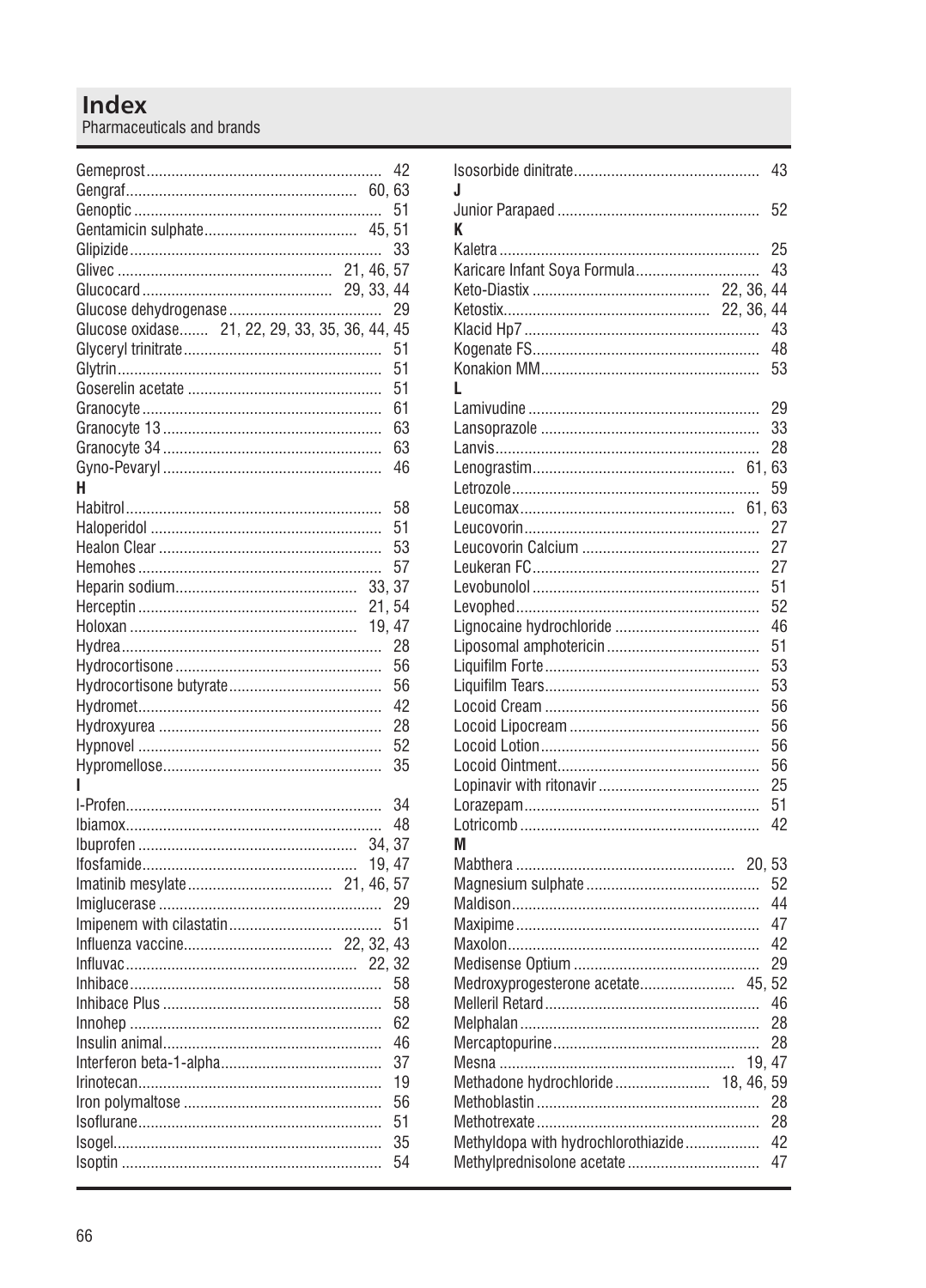| Methylprednisolone acetate with lignocaine<br>Methylprednisolone sodum succinate<br>Metoclopramide hydrochloride | 19.47 | 47<br>56<br>42<br>52<br>33<br>47<br>56<br>56<br>42<br>56<br>35<br>36<br>52 |
|------------------------------------------------------------------------------------------------------------------|-------|----------------------------------------------------------------------------|
|                                                                                                                  |       | 27                                                                         |
| N                                                                                                                |       | 44<br>20                                                                   |
|                                                                                                                  |       |                                                                            |
|                                                                                                                  |       | 52                                                                         |
|                                                                                                                  | 34.47 |                                                                            |
|                                                                                                                  |       | 26                                                                         |
|                                                                                                                  |       | 21                                                                         |
|                                                                                                                  |       | 58                                                                         |
|                                                                                                                  |       | 21                                                                         |
|                                                                                                                  |       |                                                                            |
|                                                                                                                  |       | 51                                                                         |
|                                                                                                                  |       | 51                                                                         |
|                                                                                                                  |       | 52                                                                         |
|                                                                                                                  |       | 43                                                                         |
|                                                                                                                  |       | 23<br>53                                                                   |
|                                                                                                                  |       |                                                                            |
| 0                                                                                                                |       |                                                                            |
|                                                                                                                  | 44.45 |                                                                            |
| Omeprazole, amoxycillin and clarithromycin                                                                       |       | 43                                                                         |
|                                                                                                                  |       | 35                                                                         |
| Ondansetron hydrochloride 52, 56, 58                                                                             |       |                                                                            |
|                                                                                                                  | 19.47 |                                                                            |
|                                                                                                                  |       | 45                                                                         |
|                                                                                                                  |       | 33                                                                         |
|                                                                                                                  | 59.62 |                                                                            |
|                                                                                                                  |       | 46                                                                         |
| P                                                                                                                |       | 45                                                                         |
|                                                                                                                  | 19.56 |                                                                            |
|                                                                                                                  | 50.60 |                                                                            |
|                                                                                                                  |       | 18                                                                         |
|                                                                                                                  |       |                                                                            |

|                                         | 33       |
|-----------------------------------------|----------|
| 18.                                     | 52       |
|                                         | 34       |
|                                         | 37       |
|                                         | 34       |
| Pentastarch plasma expander             | 57       |
|                                         | 52       |
|                                         | 52       |
|                                         | 19       |
| Phenylephrine hydrochloride             | 52       |
|                                         | 45       |
|                                         | 53       |
|                                         | 33       |
|                                         | 35       |
|                                         | 45       |
|                                         | 53       |
|                                         | 45       |
|                                         | 38       |
| 29, 33,                                 | 44       |
|                                         | 34       |
|                                         | 51       |
|                                         | 44       |
|                                         | 48       |
|                                         | 58       |
|                                         | 50       |
|                                         | 52       |
|                                         | 46<br>28 |
|                                         | 31       |
| 0                                       |          |
|                                         | 53       |
| 35, 57                                  |          |
| Quinapril with hydrochlorothiazide      | 35       |
| R                                       |          |
| 33.48                                   |          |
|                                         | 53       |
|                                         | 48       |
|                                         | 48       |
|                                         | 48       |
| Remifenatnil hydrochloride              | 57       |
|                                         | 43       |
|                                         | 53       |
|                                         | 38       |
|                                         | 53       |
|                                         |          |
|                                         | 49       |
|                                         | 49       |
| S                                       |          |
|                                         |          |
|                                         | 63       |
| Selective serotonin reuptake inhibitors | 30       |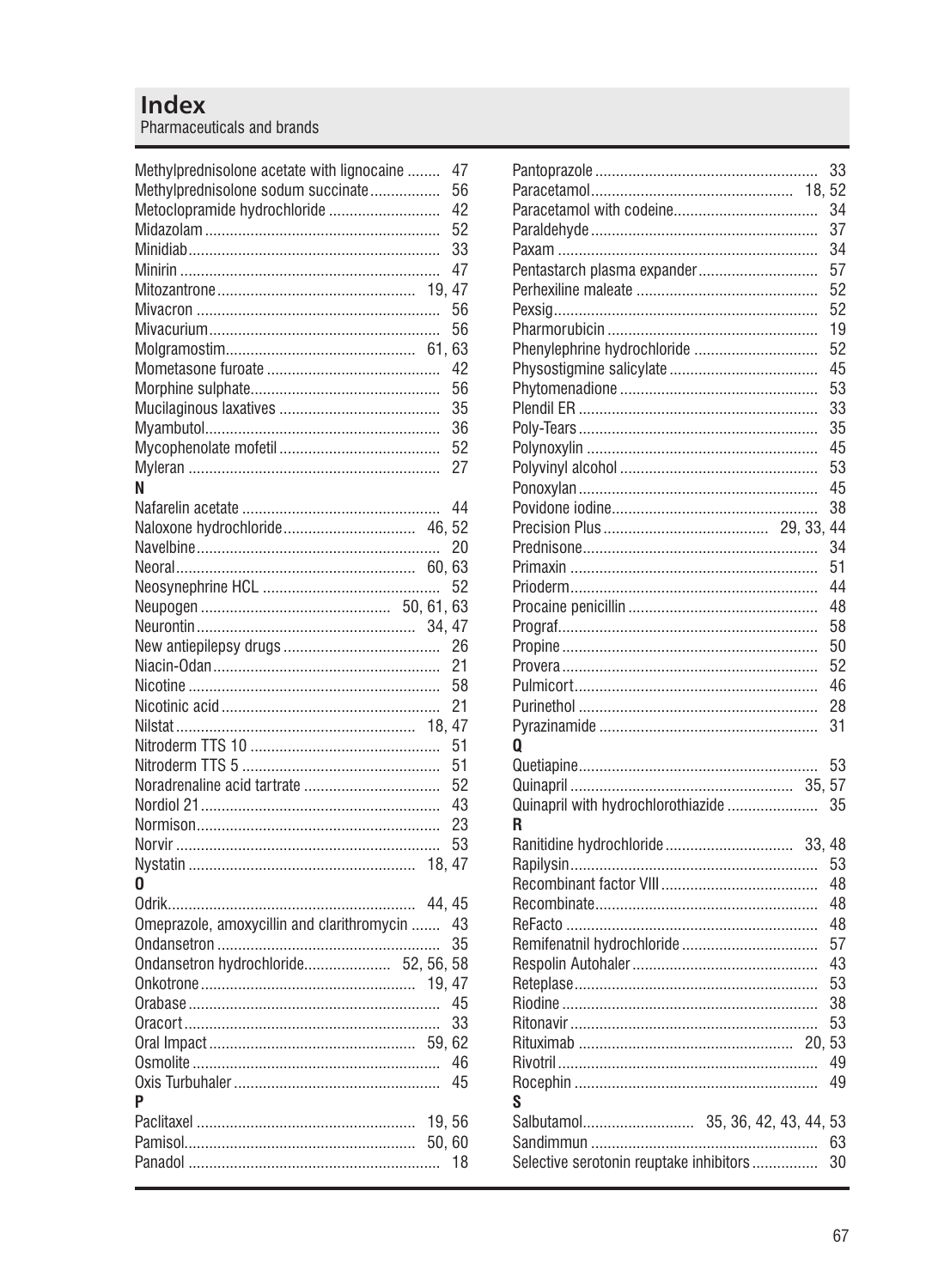|                               |        | 51 |
|-------------------------------|--------|----|
|                               |        | 53 |
|                               |        | 53 |
|                               |        | 53 |
|                               |        | 52 |
|                               |        | 36 |
|                               |        | 45 |
| Sodium carboxymethylcellulose |        | 45 |
|                               |        | 35 |
|                               |        | 53 |
|                               |        | 44 |
|                               |        | 29 |
|                               |        | 56 |
|                               |        | 33 |
| Special food supplement       | 59.    | 62 |
|                               | 30, 58 |    |
|                               |        | 59 |
|                               |        | 43 |
|                               |        | 49 |
|                               |        | 57 |
|                               |        | 57 |
|                               | 48, 54 |    |
|                               |        | 42 |
|                               |        | 53 |
|                               |        | 53 |
|                               |        | 44 |
|                               |        |    |
|                               |        |    |
| т                             |        |    |
|                               |        | 58 |
|                               | 19, 56 |    |
|                               |        |    |
|                               |        |    |
|                               |        | 42 |
|                               |        | 53 |
|                               |        | 43 |
|                               |        | 28 |
|                               |        | 46 |
|                               |        | 28 |
|                               |        | 43 |
|                               |        | 43 |
|                               |        | 42 |
|                               |        | 62 |
|                               | 30.    | 58 |
|                               |        | 53 |
|                               |        | 42 |
|                               |        | 54 |
|                               |        | 53 |
|                               |        | 53 |
|                               |        | 53 |
|                               |        | 53 |
|                               |        | 53 |

| Trifluoperazine hydrochloride<br>п |  | 43<br>34<br>34<br>34 |
|------------------------------------|--|----------------------|
|                                    |  | 57                   |
|                                    |  |                      |
| V                                  |  |                      |
| Vancomycin hydrochloride           |  | 54                   |
|                                    |  | 43                   |
|                                    |  | 49                   |
|                                    |  | 46                   |
|                                    |  | 53                   |
|                                    |  | 28                   |
|                                    |  | 54                   |
|                                    |  | 33                   |
|                                    |  | 28                   |
|                                    |  | 28                   |
|                                    |  | 20                   |
|                                    |  | 38                   |
|                                    |  | 35                   |
| Vitamin A with vitamins D and C    |  | 35                   |
| χ                                  |  |                      |
|                                    |  |                      |
|                                    |  | 46                   |
| z                                  |  |                      |
|                                    |  | 42                   |
|                                    |  | 29                   |
|                                    |  | 49                   |
|                                    |  | 55                   |
|                                    |  | 55                   |
|                                    |  | 58                   |
|                                    |  | 51                   |
|                                    |  | 58                   |
|                                    |  | 58                   |
|                                    |  | 33                   |